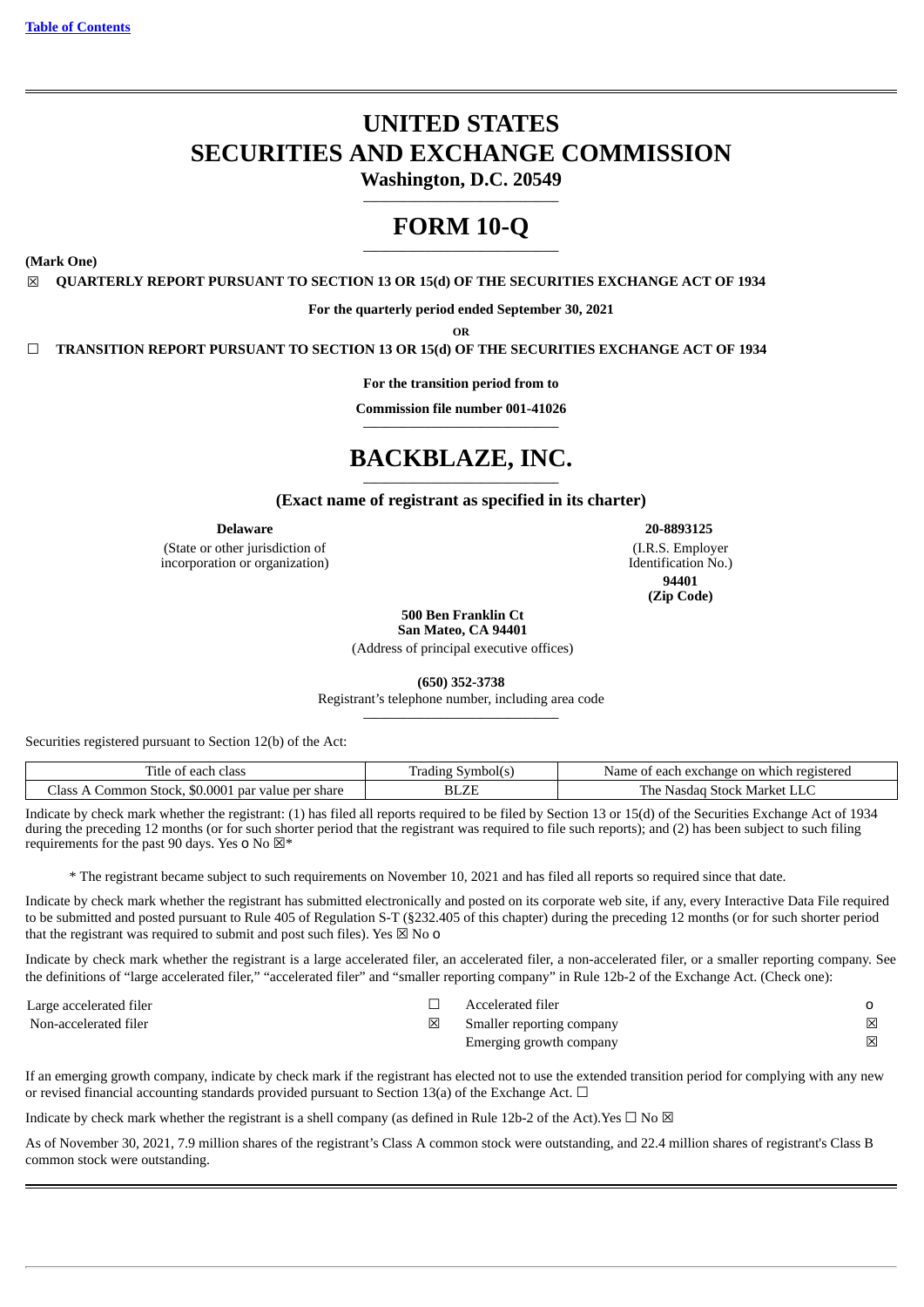## **Table of Contents**

|                   |                                                                                                                                                             | Page |
|-------------------|-------------------------------------------------------------------------------------------------------------------------------------------------------------|------|
|                   | Part I - Financial Information (unaudited)                                                                                                                  | 1    |
|                   | Item 1. Financial Statements                                                                                                                                |      |
|                   | Condensed Balance Sheets as of September 30, 2021 and December 31, 2020                                                                                     |      |
|                   | Condensed Statements of Operations for the Three and Nine Months Ended September 30, 2021 and 2020                                                          |      |
|                   | Condensed Statements of Changes in Convertible Preferred Stock and Stockholders' Deficit for the Three and Nine Months<br>Ended September 30, 2021 and 2020 | 3    |
|                   | Condensed Statements of Cash Flows for the Nine Months Ended September 30, 2021 and 2020                                                                    | 4    |
|                   | <b>Notes to Condensed Financial Statements</b>                                                                                                              | 5    |
|                   | Item 2. Management's Discussion and Analysis of Financial Condition and Results of Operations                                                               | 18   |
|                   | <b>Item 3. Quantitative and Qualitative Disclosures About Market Risk</b>                                                                                   | 32   |
|                   | Item 4. Controls and Procedures                                                                                                                             | 32   |
|                   | <b>Part II - Other Information</b>                                                                                                                          | 35   |
|                   | Item 1. Legal Proceedings                                                                                                                                   | 35   |
|                   | Item 1A. Risk Factors                                                                                                                                       | 35   |
|                   | <b>Item 2. Unregistered Sales of Equity Securities and Use of Proceeds</b>                                                                                  | 58   |
|                   | <b>Item 3. Defaults Upon Senior Securities</b>                                                                                                              | 59   |
|                   | <b>Item 4. Mine Safety Disclosures</b>                                                                                                                      | 59   |
|                   | Item 5. Other Information                                                                                                                                   | 59   |
|                   | Item 6. Exhibits                                                                                                                                            | 59   |
| <u>Signatures</u> |                                                                                                                                                             | 61   |
|                   |                                                                                                                                                             |      |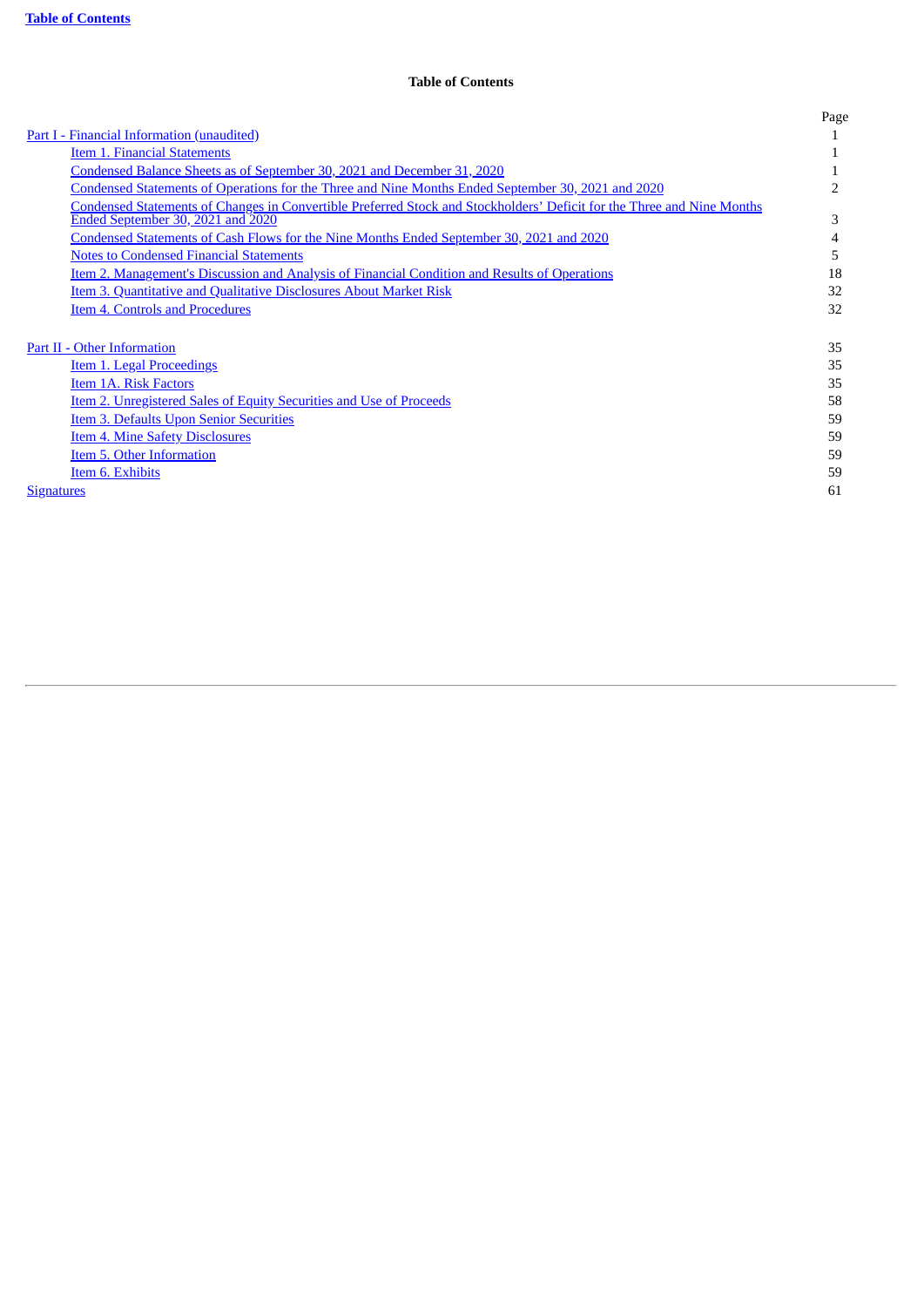## **SPECIAL NOTE REGARDING FORWARD-LOOKING STATEMENTS**

This Quarterly Report on Form 10-Q contains forward-looking statements within the meaning of the federal securities laws. All statements other than statements of historical facts contained in this Quarterly Report on Form 10-Q, including statements regarding our future results of operations or financial condition, business strategy and plans and objectives of management for future operations, are forward-looking statements. These statements involve known and unknown risks, uncertainties, and other important factors that are in some cases beyond our control and may cause our actual results, performance, or achievements to be materially different from any future results, performance, or achievements expressed or implied by the forward-looking statements. In some cases, you can identify forward-looking statements because they contain words such as "anticipate," "believe," "contemplate," "continue," "could," "estimate," "expect," "intend," "may," "plan," "potential," "predict," "project," "should," "target," "will" or "would" or the negative of these words or other similar terms or expressions. These forward-looking statements include, but are not limited to, statements concerning the following:

- our ability to sell our platform to new customers;
- our ability to retain and expand use of our platform by our existing customers;
- our ability to effectively manage our growth;
- our ability to successfully obtain timely returns on our investments in initiatives relating to sales and marketing, research and development, and other areas;
- our ability to maintain our competitive advantages;
- our ability to maintain and expand our partner ecosystem;
- our ability to maintain the security of our platform and the security and privacy of customer data;
- our ability to successfully expand in our existing markets and into new markets;
- the size and growth of our estimated total addressable market;
- the attraction and retention of qualified employees and key personnel;
- our ability to successfully defend litigation brought against us;
- the impact of the COVID-19 pandemic and other disruptive events on our business or that of our customers, partners, and supply chain;
- our ability to successfully remediate and prevent material weaknesses in internal controls over financial reporting; and
- the increased expenses associated with being a public company.

You should not rely on forward-looking statements as predictions of future events. We have based the forward-looking statements contained in this Quarterly Report on Form 10-Q primarily on our current expectations and projections about future events and trends that we believe may affect our business, financial condition and operating results. The outcome of the events described in these forward-looking statements is subject to risks, uncertainties and other factors described in the section titled "Risk Factors" and elsewhere in this Quarterly Report on Form 10-Q. Moreover, we operate in a very competitive and rapidly changing environment. New risks and uncertainties emerge from time to time, and it is not possible for us to predict all risks and uncertainties that could have an impact on the forward-looking statements contained in this Quarterly Report on Form 10-Q. The results, events and circumstances reflected in the forward-looking statements may not be achieved or occur, and actual results, events or circumstances could differ materially from those described in the forward-looking statements.

In addition, statements that "we believe" and similar statements reflect our beliefs and opinions on the relevant subject. These statements are based on information available to us as of the date of this Quarterly Report on Form 10-Q. While we believe that information provides a reasonable basis for these statements, that information may be limited or incomplete. Our statements should not be read to indicate that we have conducted an exhaustive inquiry into, or review of, all relevant information. These statements are inherently uncertain, and investors are cautioned not to unduly rely on these statements.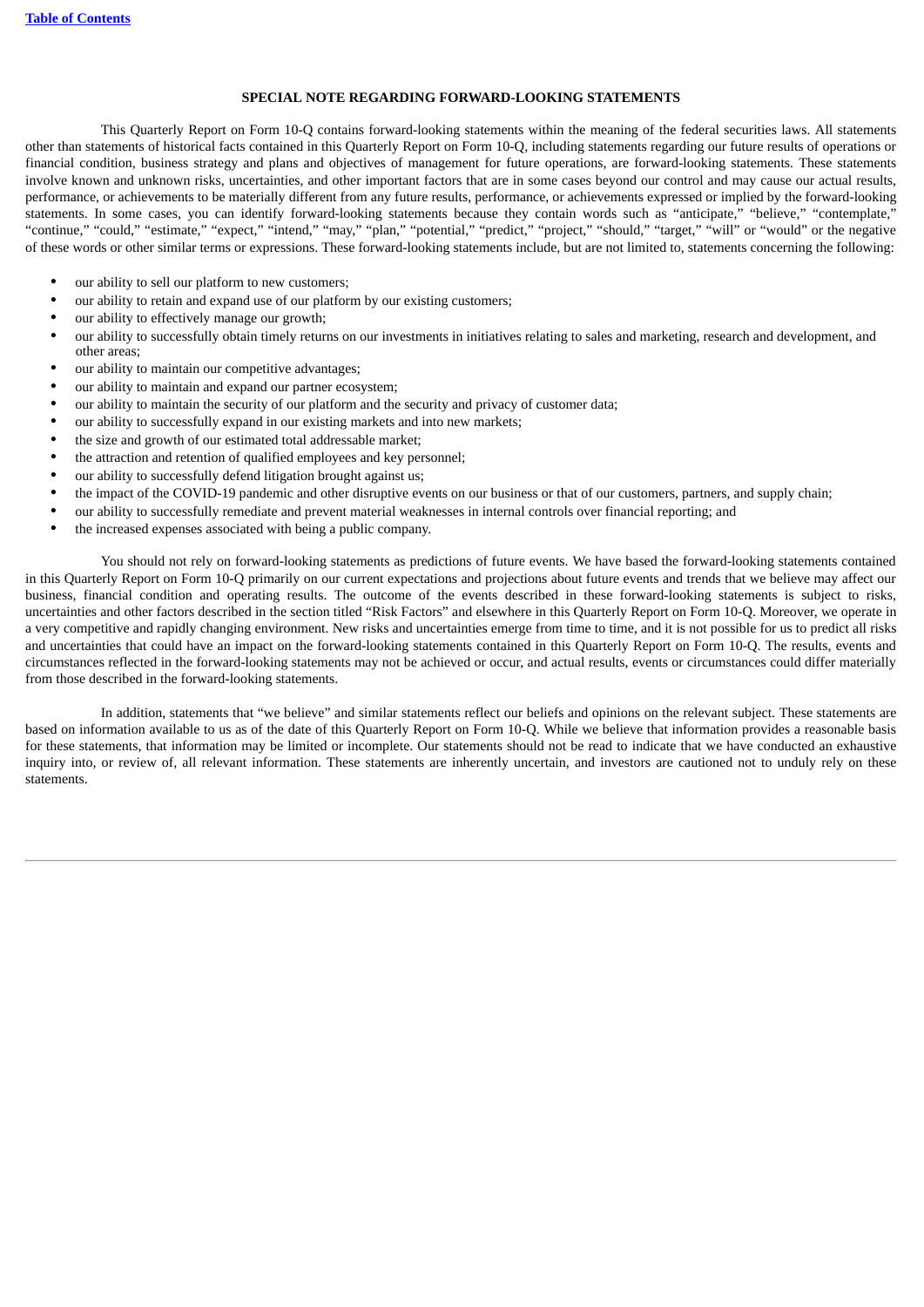<span id="page-3-0"></span>The forward-looking statements made in this Quarterly Report on Form 10-Q relate only to events as of the date on which the statements are made. We undertake no obligation to update any forward-looking statements made in this Quarterly Report on Form 10-Q to reflect events or circumstances after the date of this Quarterly Report on Form 10-Q or to reflect new information or the occurrence of unanticipated events, except as required by law. We may not actually achieve the plans, intentions or expectations disclosed in our forward-looking statements, and you should not place undue reliance on our forward-looking statements. Our forward-looking statements do not reflect the potential impact of any future acquisitions, mergers, dispositions, joint ventures or investments.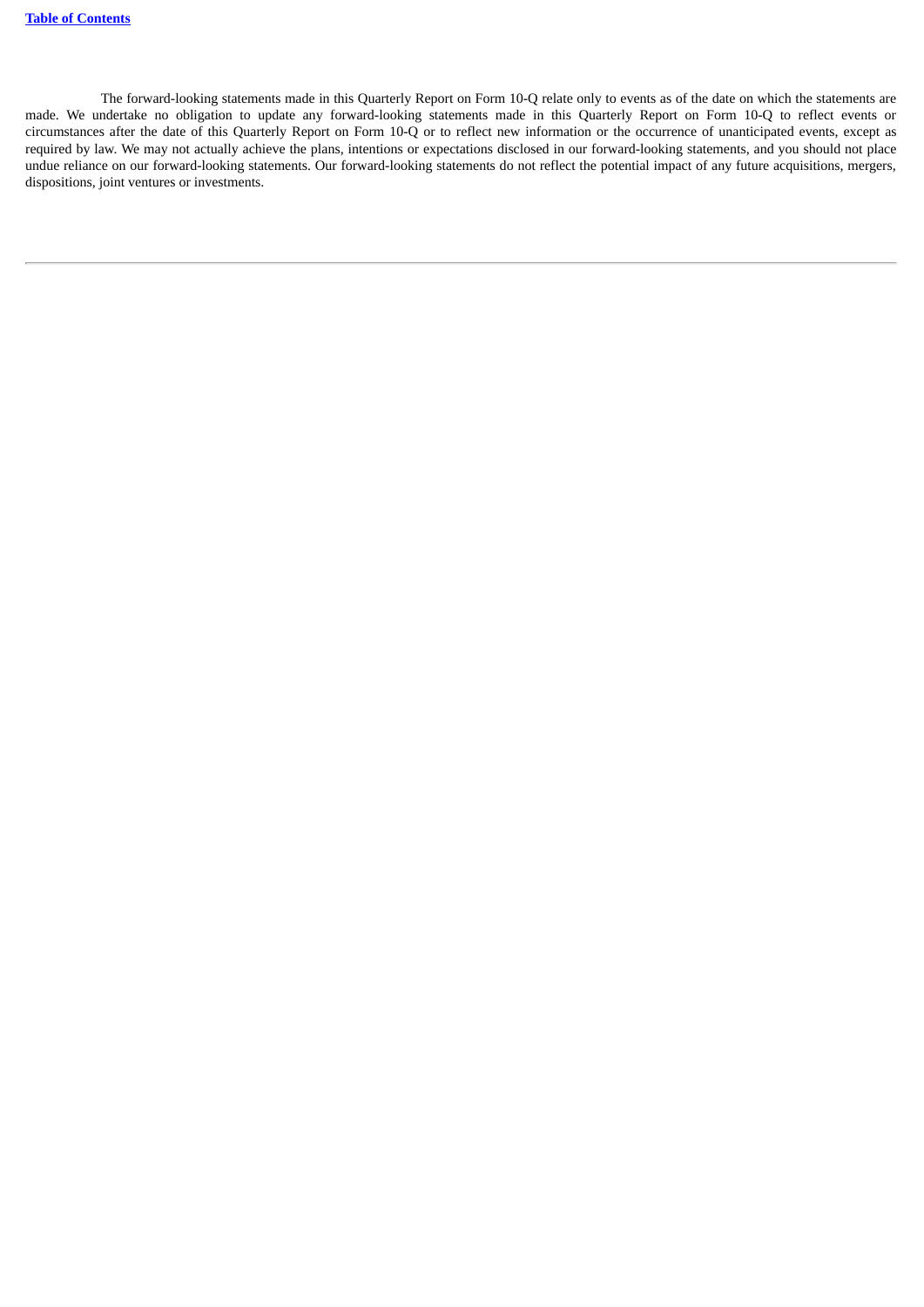## **PART I - FINANCIAL INFORMATION**

## <span id="page-4-1"></span><span id="page-4-0"></span>**Item 1. Financial Statements**

## **BACKBLAZE, INC. CONDENSED BALANCE SHEETS (in thousands, except share and per share data) (unaudited)**

|                                                                                                                                                                                                                        |            | September 30,<br>2021 |                | December 31,<br>2020 |
|------------------------------------------------------------------------------------------------------------------------------------------------------------------------------------------------------------------------|------------|-----------------------|----------------|----------------------|
| <b>Assets</b>                                                                                                                                                                                                          |            |                       |                |                      |
| Current assets:                                                                                                                                                                                                        |            |                       |                |                      |
| Cash and cash equivalents                                                                                                                                                                                              | \$         | 4,684                 | \$             | 6,076                |
| Accounts receivable, net                                                                                                                                                                                               |            | 115                   |                | 209                  |
| Prepaid expenses and other current assets                                                                                                                                                                              |            | 4,004                 |                | 2,947                |
| Total current assets                                                                                                                                                                                                   |            | 8,803                 |                | 9,232                |
| Property and equipment, net                                                                                                                                                                                            |            | 40,395                |                | 38,746               |
| Capitalized internal-use software, net                                                                                                                                                                                 |            | 7,719                 |                | 5,682                |
| Other assets                                                                                                                                                                                                           |            | 3,480                 |                | 809                  |
| <b>Total assets</b>                                                                                                                                                                                                    | \$         | 60,397                | \$             | 54,469               |
| Liabilities, Convertible Preferred Stock and Stockholders' Deficit                                                                                                                                                     |            |                       |                |                      |
| Current liabilities:                                                                                                                                                                                                   |            |                       |                |                      |
| Accounts payable                                                                                                                                                                                                       | \$         | 1,403                 | \$             | 1,710                |
| Accrued expenses and other current liabilities                                                                                                                                                                         |            | 4,089                 |                | 3,596                |
| Accrued value-added tax ("VAT") liability                                                                                                                                                                              |            | 2,275                 |                | 1,533                |
| Capital lease liability and lease financing obligation, current                                                                                                                                                        |            | 11,966                |                | 11,320               |
| Deferred revenue, current                                                                                                                                                                                              |            | 21,127                |                | 17,587               |
| Debt, current                                                                                                                                                                                                          |            |                       |                | 628                  |
| Total current liabilities                                                                                                                                                                                              |            | 40,860                |                | 36,374               |
| Capital lease liability and lease financing obligation, non-current                                                                                                                                                    |            | 17,238                |                | 17,886               |
| Deferred revenue, non-current                                                                                                                                                                                          |            | 3,367                 |                | 1,801                |
| Other long-term liabilities                                                                                                                                                                                            |            | 698                   |                | 820                  |
| Simple agreement for future equity ("SAFE") notes                                                                                                                                                                      |            | 10,359                |                |                      |
| Debt. non-current                                                                                                                                                                                                      |            |                       |                | 1,644                |
| <b>Total liabilities</b>                                                                                                                                                                                               | $\sqrt{3}$ | 72,522                | $\mathfrak{s}$ | 58,525               |
| Commitments and contingencies (Note 10)                                                                                                                                                                                |            |                       |                |                      |
| <b>Convertible Preferred Stock</b>                                                                                                                                                                                     |            |                       |                |                      |
| Convertible preferred stock, \$0.001 par value; 9,000,000 shares authorized as of September 30, 2021 and<br>December 31, 2020; 3,359,195 issued and outstanding with aggregate liquidation preference of \$2,852 as of |            |                       |                |                      |
| September 30, 2021 and December 31, 2020, respectively<br><b>Stockholders' Deficit</b>                                                                                                                                 |            | 2,784                 |                | 2,784                |
| Common stock, \$0.001 par value; 36,000,000 shares authorized as of September 30, 2021 and December 31,                                                                                                                |            |                       |                |                      |
| 2020; 18,936,698 and 18,614,905 shares issued and outstanding as of September 30, 2021 and December 31,<br>2020, respectively                                                                                          |            | 5                     |                | 5                    |
| Additional paid-in capital                                                                                                                                                                                             |            | 11,824                |                | 7,794                |
| Accumulated deficit                                                                                                                                                                                                    |            | (26, 738)             |                | (14, 639)            |
| Total stockholders' deficit                                                                                                                                                                                            |            | (14,909)              |                | (6, 840)             |
| Total liabilities, convertible preferred stock and stockholders' deficit                                                                                                                                               | \$         | 60,397                | $\mathfrak{S}$ | 54.469               |

<span id="page-4-2"></span>*See accompanying notes, which are an integral part of these condensed financial statements.*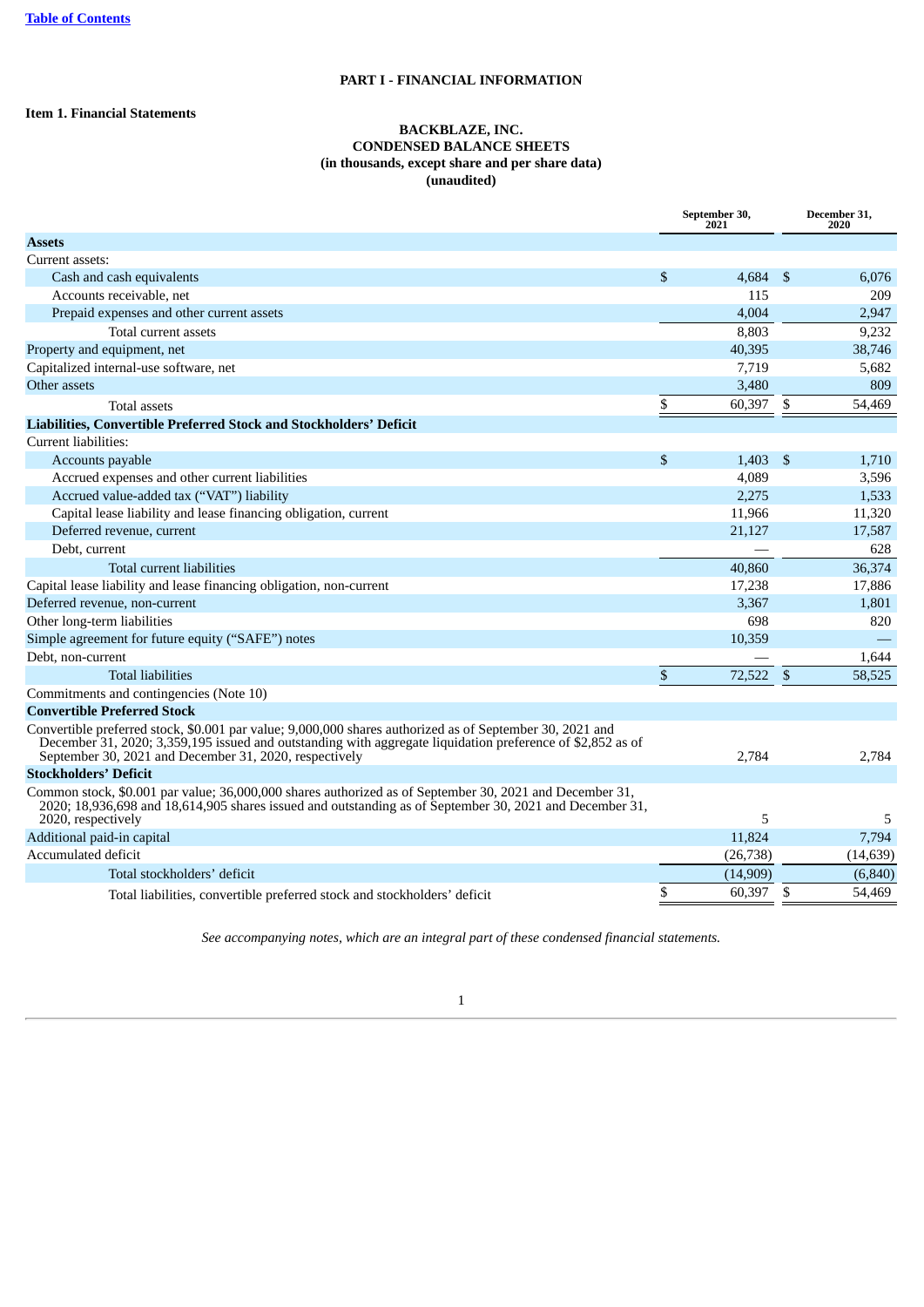## **BACKBLAZE, INC. CONDENSED STATEMENTS OF OPERATIONS (in thousands, except share and per share data) (unaudited)**

|                                                                                    |     | Three Months Ended September 30, |      |            |     |            | Nine Months Ended September 30, |            |  |  |
|------------------------------------------------------------------------------------|-----|----------------------------------|------|------------|-----|------------|---------------------------------|------------|--|--|
|                                                                                    |     | 2021                             |      | 2020       |     | 2021       |                                 | 2020       |  |  |
| Revenue                                                                            | \$. | 17,320 \$                        |      | 13,817 \$  |     | 48,782     | -S                              | 39,196     |  |  |
| Cost of revenue                                                                    |     | 8,519                            |      | 7,097      |     | 24,275     |                                 | 18,775     |  |  |
| Gross profit                                                                       |     | 8,801                            |      | 6,720      |     | 24,507     |                                 | 20,421     |  |  |
| Operating expenses:                                                                |     |                                  |      |            |     |            |                                 |            |  |  |
| Research and development                                                           |     | 5,338                            |      | 3,300      |     | 14,314     |                                 | 9,132      |  |  |
| Sales and marketing                                                                |     | 5,025                            |      | 2,956      |     | 13,149     |                                 | 8,379      |  |  |
| General and administrative                                                         |     | 3,104                            |      | 1,519      |     | 8,261      |                                 | 4,157      |  |  |
| Total operating expenses                                                           |     | 13,467                           |      | 7,775      |     | 35,724     |                                 | 21,668     |  |  |
| Loss from operations                                                               |     | (4,666)                          |      | (1,055)    |     | (11,217)   |                                 | (1,247)    |  |  |
| Interest expense                                                                   |     | (968)                            |      | (793)      |     | (2,686)    |                                 | (1,946)    |  |  |
| Gain on extinguishment of debt                                                     |     |                                  |      |            |     | 2,299      |                                 |            |  |  |
| Unrealized loss on SAFE                                                            |     | (359)                            |      |            |     | (359)      |                                 |            |  |  |
| Loss before provision for income taxes                                             |     | (5,993)                          |      | (1,848)    |     | (11,963)   |                                 | (3, 193)   |  |  |
| Income tax provision                                                               |     |                                  |      | (12)       |     | (136)      |                                 | (12)       |  |  |
| Net loss                                                                           |     | (5,993)                          | - \$ | (1,860)    | -\$ | (12,099)   | \$                              | (3,205)    |  |  |
| Net loss per share, basic and diluted                                              |     | (0.32)                           | Ж    | (0.10)     |     | (0.64)     |                                 | (0.17)     |  |  |
| Weighted average shares used in computing net loss per share, basic<br>and diluted |     | 18,936,698                       |      | 18,614,869 |     | 18,775,908 |                                 | 18,607,705 |  |  |

<span id="page-5-0"></span>*See accompanying notes, which are an integral part of these condensed financial statements.*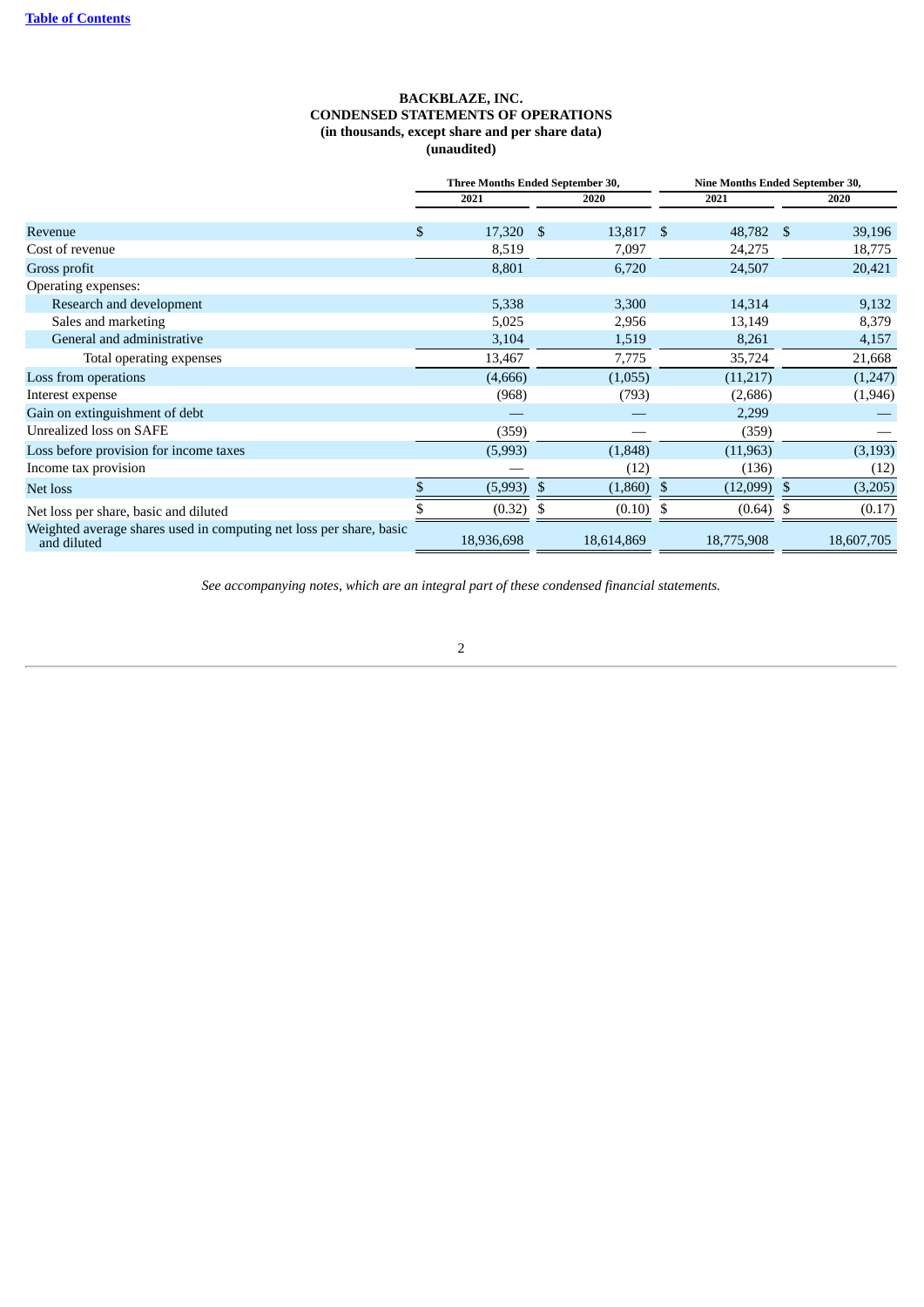## **BACKBLAZE, INC. CONDENSED STATEMENTS OF CHANGES IN CONVERTIBLE PREFERRED STOCK AND STOCKHOLDERS' DEFICIT (in thousands, except share data) (unaudited)**

|                                         |               |                                       |        |  |               |  | Three Months Ended September 30, 2021 |                              |                |             |               |          |                |              |  |
|-----------------------------------------|---------------|---------------------------------------|--------|--|---------------|--|---------------------------------------|------------------------------|----------------|-------------|---------------|----------|----------------|--------------|--|
|                                         |               | Convertible<br><b>Preferred Stock</b> |        |  | Common Stock  |  |                                       | <b>Additional</b><br>Paid-in |                | Accumulated |               |          |                |              |  |
|                                         | <b>Shares</b> |                                       | Amount |  | <b>Shares</b> |  | Amount                                |                              | <b>Capital</b> |             |               |          | <b>Deficit</b> | <b>Total</b> |  |
| <b>Balance as of June 30, 2021</b>      | 3,359,195     |                                       | 2,784  |  | 18,936,698    |  | 5S                                    |                              | 10,219         |             | $(20,745)$ \$ | (10,521) |                |              |  |
| Net loss                                |               |                                       |        |  |               |  |                                       |                              |                |             | (5,993)       | (5,993)  |                |              |  |
| Stock-based compensation                |               |                                       |        |  |               |  |                                       |                              | 1,605          |             | _             | 1,605    |                |              |  |
| <b>Balance as of September 30, 2021</b> | 3,359,195     |                                       | 2,784  |  | 18.936.698    |  |                                       |                              | 11,824         |             | $(26,738)$ \$ | (14,909) |                |              |  |
|                                         |               |                                       |        |  |               |  |                                       |                              |                |             |               |          |                |              |  |

|                                         |                         |                                       |                          |            |              | Three Months Ended September 30, 2020 |         |            |                |               |          |
|-----------------------------------------|-------------------------|---------------------------------------|--------------------------|------------|--------------|---------------------------------------|---------|------------|----------------|---------------|----------|
|                                         |                         | Convertible<br><b>Preferred Stock</b> |                          |            | Common Stock |                                       |         |            |                | Accumulated   |          |
|                                         | <b>Shares</b><br>Amount |                                       | <b>Shares</b>            | Amount     |              |                                       | Capital |            | <b>Deficit</b> | <b>Total</b>  |          |
| <b>Balance as of June 30, 2020</b>      | 3,359,195               |                                       | 2,784                    | 18.614.869 |              | 5 S                                   |         | $6,552$ \$ |                | $(9,361)$ \$  | (2,804)  |
| Net loss                                |                         |                                       | $\overline{\phantom{a}}$ |            |              |                                       |         |            |                | (1,860)       | (1,860)  |
| Stock-based compensation                |                         |                                       | __                       |            |              |                                       |         | 524        |                |               | 524      |
| <b>Balance as of September 30, 2020</b> | 3,359,195               |                                       | 2,784                    | 18,614,869 |              | 5                                     |         | 7,076 \$   |                | $(11,221)$ \$ | (4, 140) |
|                                         |                         |                                       |                          |            |              |                                       |         |            |                |               |          |

|                                                            |                                       |  |        |               |                     | Nine Months Ended September 30, 2021 |  |          |  |                |          |
|------------------------------------------------------------|---------------------------------------|--|--------|---------------|---------------------|--------------------------------------|--|----------|--|----------------|----------|
|                                                            | Convertible<br><b>Preferred Stock</b> |  |        |               | <b>Common Stock</b> |                                      |  |          |  | Accumulated    |          |
|                                                            | <b>Shares</b>                         |  | Amount | <b>Shares</b> |                     | Amount                               |  | Capital  |  | <b>Deficit</b> | Total    |
| <b>Balance as of December 31, 2020</b>                     | 3,359,195                             |  | 2,784  | 18,614,905    |                     | 5 S                                  |  | 7,794 \$ |  | $(14,639)$ \$  | (6, 840) |
| Net loss                                                   |                                       |  |        |               |                     |                                      |  |          |  | (12,099)       | (12,099) |
| Issuance of common stock upon exercise<br>of stock options |                                       |  |        | 321,793       |                     |                                      |  | 148      |  |                | 148      |
| Stock-based compensation                                   |                                       |  |        |               |                     |                                      |  | 3.882    |  |                | 3.882    |
| <b>Balance as of September 30, 2021</b>                    | 3,359,195                             |  | 2,784  | 18,936,698    |                     | 5.                                   |  | 11.824   |  | $(26,738)$ \$  | (14,909) |

|                                                            |                        |             |               |               |                     | Nine Months Ended September 30, 2020 |    |            |                    |                |          |
|------------------------------------------------------------|------------------------|-------------|---------------|---------------|---------------------|--------------------------------------|----|------------|--------------------|----------------|----------|
|                                                            | <b>Preferred Stock</b> | Convertible |               |               | <b>Common Stock</b> |                                      |    |            | <b>Accumulated</b> |                |          |
|                                                            | <b>Shares</b>          |             | <b>Amount</b> | <b>Shares</b> |                     | Amount                               |    | Capital    |                    | <b>Deficit</b> | Total    |
| <b>Balance as of December 31, 2019</b>                     | 3,359,195              |             | 2,784         | 18,596,772 \$ |                     | 5 <sub>1</sub>                       | -S | $5,684$ \$ |                    | $(8,283)$ \$   | (2,594)  |
| Net loss                                                   |                        |             |               |               |                     |                                      |    |            |                    | (3,205)        | (3,205)  |
| Adoption of new accounting standard<br>(Topic 606)         |                        |             |               |               |                     |                                      |    |            |                    | 267            | 267      |
| Issuance of common stock upon exercise<br>of stock options |                        |             |               | 18.097        |                     |                                      |    | 19         |                    |                | 19       |
| Stock-based compensation                                   |                        |             |               |               |                     |                                      |    | 1,373      |                    |                | 1,373    |
| <b>Balance as of September 30, 2020</b>                    | 3,359,195              |             | 2,784         | 18,614,869    |                     | 5                                    |    | 7,076 \$   |                    | $(11,221)$ \$  | (4, 140) |

<span id="page-6-0"></span>*See accompanying notes, which are an integral part of these condensed financial statements.*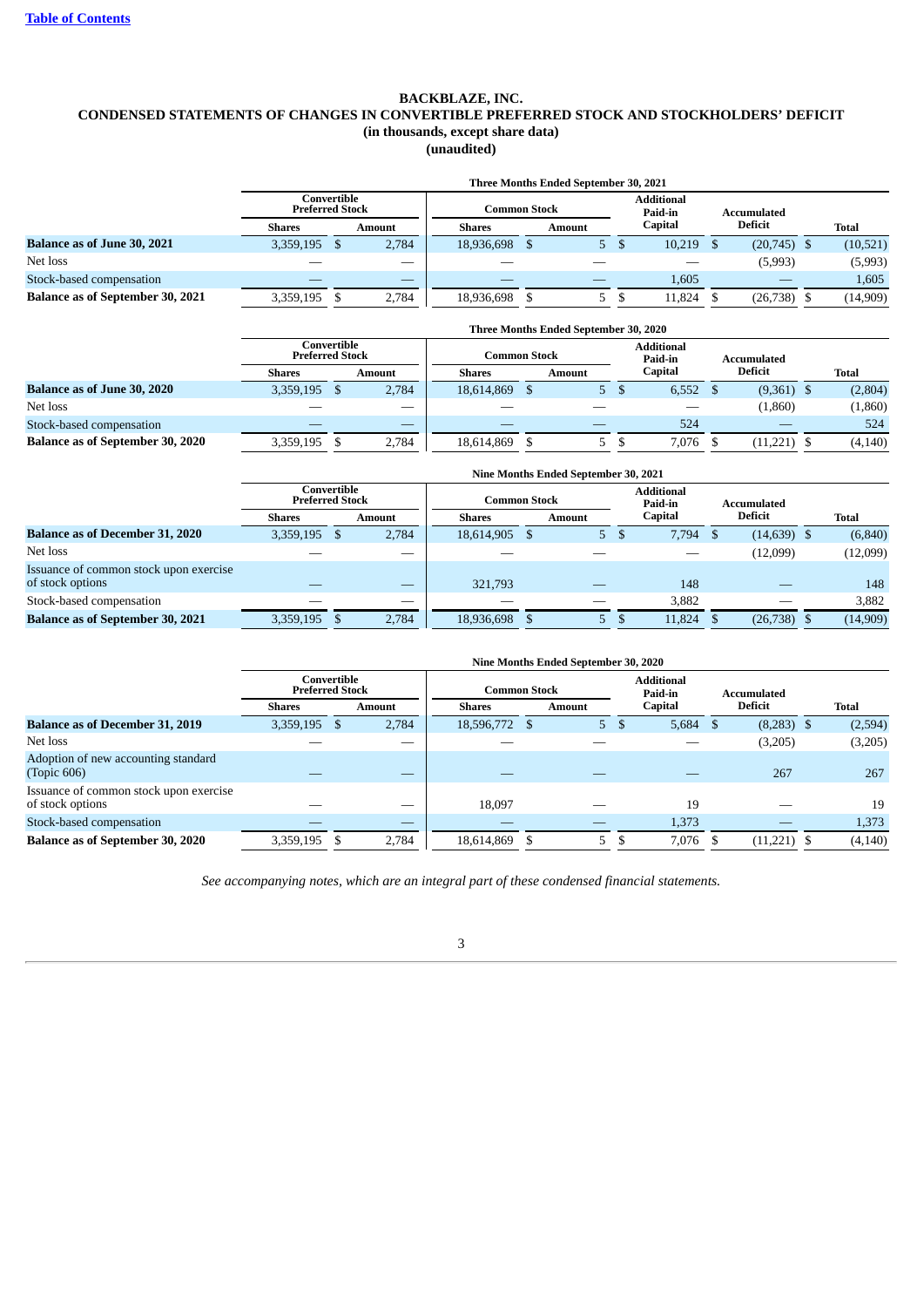## **BACKBLAZE, INC. CONDENSED STATEMENTS OF CASH FLOWS (in thousands) (unaudited)**

|                                                                                 |              | <b>Nine Months Ended September 30,</b> |                |                |  |  |
|---------------------------------------------------------------------------------|--------------|----------------------------------------|----------------|----------------|--|--|
|                                                                                 |              | 2021                                   |                | 2020           |  |  |
| <b>CASH FLOWS FROM OPERATING ACTIVITIES</b>                                     |              |                                        |                |                |  |  |
| Net loss                                                                        | \$           | $(12,099)$ \$                          |                | (3,205)        |  |  |
| Adjustments to reconcile net loss to net cash provided by operating activities: |              |                                        |                |                |  |  |
| Gain on extinguishment of Paycheck Protection Program ("PPP") loan              |              | (2,299)                                |                |                |  |  |
| <b>Unrealized loss on SAFE</b>                                                  |              | 359                                    |                |                |  |  |
| Depreciation and amortization                                                   |              | 12,041                                 |                | 9,111          |  |  |
| Stock-based compensation                                                        |              | 3,611                                  |                | 1,214          |  |  |
| Amortization of deferred contract costs                                         |              | 579                                    |                | 489            |  |  |
| (Gain) loss on disposal of assets and other                                     |              | (17)                                   |                | 12             |  |  |
| Changes in operating assets and liabilities:                                    |              |                                        |                |                |  |  |
| Accounts receivable                                                             |              | 94                                     |                | (11)           |  |  |
| Prepaid expenses and other current assets                                       |              | (1,985)                                |                | (1, 546)       |  |  |
| Other assets                                                                    |              | (256)                                  |                | 272            |  |  |
| Accounts payable                                                                |              | (258)                                  |                | (449)          |  |  |
| Accrued expenses and other current liabilities                                  |              | 444                                    |                | 1,297          |  |  |
| <b>Accrued VAT liability</b>                                                    |              | 742                                    |                | 43             |  |  |
| Deferred revenue                                                                |              | 5,105                                  |                | 1,743          |  |  |
| Other long-term liabilities                                                     |              | (97)                                   |                | 596            |  |  |
| Net cash provided by operating activities                                       |              | 5,964                                  |                | 9,566          |  |  |
| <b>CASH FLOWS FROM INVESTING ACTIVITIES</b>                                     |              |                                        |                |                |  |  |
| Proceeds from disposal of property and equipment                                |              | 17                                     |                |                |  |  |
| Purchases of property and equipment, net                                        |              | (6, 893)                               |                | (1,776)        |  |  |
| Capitalized internal-use software costs                                         |              | (3,013)                                |                | (2, 163)       |  |  |
| Net cash used in investing activities                                           |              | (9,889)                                |                | (3,939)        |  |  |
| <b>CASH FLOWS FROM FINANCING ACTIVITIES</b>                                     |              |                                        |                |                |  |  |
| Principal payments on capital lease and lease financing obligations             |              | (8,715)                                |                | (7, 701)       |  |  |
| Payments of deferred offering costs                                             |              | (1,807)                                |                |                |  |  |
| Proceeds from PPP                                                               |              | $\frac{1}{2}$                          |                | 2,272          |  |  |
| Proceeds from SAFE                                                              |              | 10,000                                 |                |                |  |  |
| Proceeds from lease financing                                                   |              | 2,907                                  |                |                |  |  |
| Proceeds from exercises of stock options                                        |              | 148                                    |                | 19             |  |  |
| Net cash provided by (used in) financing activities                             |              | 2,533                                  |                | (5, 410)       |  |  |
| Net (decrease) increase in cash and cash equivalents                            |              | (1, 392)                               |                | 217            |  |  |
| Cash and cash equivalents at beginning of period                                |              | 6,076                                  |                | 6,978          |  |  |
| Cash and cash equivalents at end of period                                      | $\mathbb{S}$ | 4,684                                  | $\mathfrak{S}$ | 7,195          |  |  |
| SUPPLEMENTAL DISCLOSURE OF CASH FLOW INFORMATION:                               |              |                                        |                |                |  |  |
| Cash paid for interest                                                          | \$           | 2,578                                  | <sup>\$</sup>  | 1,955          |  |  |
| SUPPLEMENTAL DISCLOSURE OF NON-CASH INVESTING AND FINANCING ACTIVITIES          |              |                                        |                |                |  |  |
| Stock-based compensation capitalized internal-use software                      | \$           | 271                                    | -\$            | 159            |  |  |
| Equipment acquired through capital lease obligations                            | \$           | 8,895                                  | \$             | 20,538         |  |  |
| Accruals related to purchases of property and equipment                         | \$           | 250                                    | $\mathfrak{s}$ | $\overline{4}$ |  |  |
| Extinguishment of PPP loan                                                      | \$           | 2,299                                  | \$             |                |  |  |
|                                                                                 |              |                                        |                |                |  |  |

<span id="page-7-0"></span>*See accompanying notes, which are an integral part of these condensed financial statements.*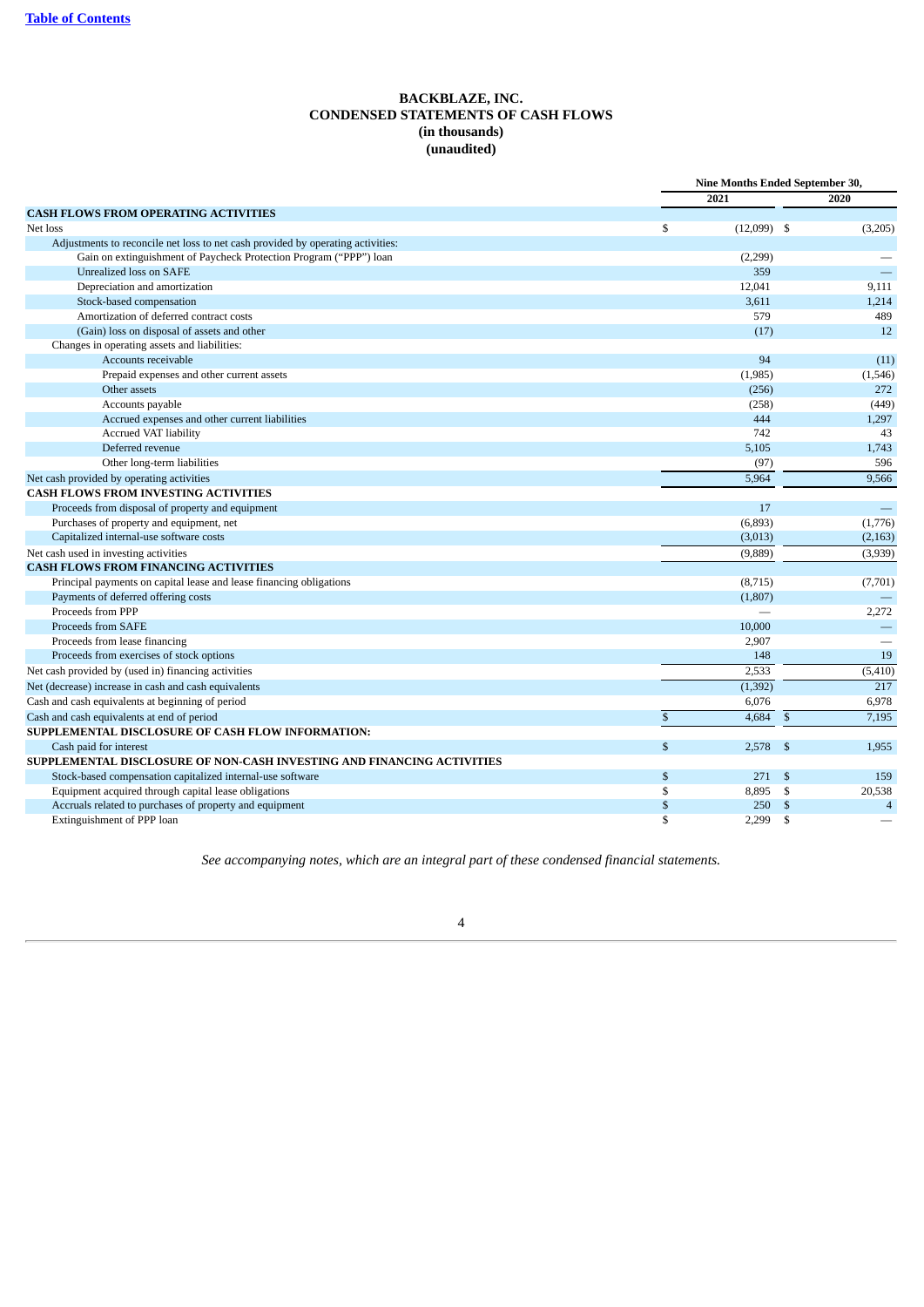#### **BACKBLAZE, INC.**

#### **NOTES TO CONDENSED FINANCIAL STATEMENTS**

#### **Note 1. Organization and Description of Business**

#### *Description of Business*

Backblaze, Inc. ("Backblaze" or the "Company") is a storage cloud platform, providing businesses and consumers with solutions to store and use their data. Backblaze provides these cloud services through purpose-built, web-scale software built on commodity hardware. Backblaze was incorporated in the state of Delaware on April 20, 2007 and is headquartered in San Mateo, California.

#### **Note 2. Basis of Presentation and Summary of Significant Accounting Policies**

#### *Basis of Presentation*

The accompanying unaudited condensed financial statements have been prepared in accordance with generally accepted accounting principles in the United States of America ("GAAP") and applicable rules and regulations of the U.S. Securities and Exchange Commission (the "SEC") regarding interim financial reporting. Accordingly, they do not include all disclosures normally required in annual financial statements prepared in accordance with GAAP. Therefore, these unaudited condensed financial statements should be read in conjunction with the audited financial statements and notes included in the Company's final prospectus dated November 10, 2021 and filed with the SEC pursuant to Rule 424(b)(4) on November 12, 2021 ("Final Prospectus"). In management's opinion, these unaudited condensed financial statements have been prepared on the same basis as the annual financial statements and reflect all adjustments, which include only normal recurring adjustments necessary for the fair statement of the Company's financial position as of September 30, 2021, results of operations for the three and nine months ended September 30, 2021 and 2020, cash flows for the nine months ended September 30, 2021 and 2020, and stockholders' deficit for the three and nine months ended September 30, 2021 and 2020. The results of operations for the three and nine months ended September 30, 2021 and 2020 are not necessarily indicative of the results to be expected for the full year or any other future interim or annual period.

#### *Stock Split*

During October 1, 2021, the Company effected a 3.6-for-1 stock split of its outstanding common stock and convertible preferred stock. Upon the effectiveness of the stock split, all issued and outstanding shares of common stock and convertible preferred stock and related per share amounts contained in the accompanying financial statements were retroactively revised to reflect this stock split for all periods presented. The par value of the authorized stock was not adjusted as a result of the stock split.

## *Emerging Growth Company*

The Company is an emerging growth company ("EGC"), as defined in the Jumpstart Our Business Startups Act of 2012 (the "JOBS Act"). Under the JOBS Act, EGCs can delay adopting new or revised accounting standards issued subsequent to the enactment of the JOBS Act until such time as those standards apply to private companies. The Company has elected to use this extended transition period for complying with new or revised accounting standards that have different effective dates for public and private companies until the earlier of the date that it (i) is no longer an EGC or (ii) affirmatively and irrevocably opts out of the extended transition period provided in the JOBS Act. As a result, these financial statements may not be comparable to companies that comply with the new or revised accounting pronouncements as of public company effective dates. The Company expects to use the extended transition period for any other new or revised accounting standards during the period in which it remains an EGC.

## *Segment Information*

The Company has a single operating and reportable segment. In reaching this conclusion, management considers the definition of the chief operating decision maker ("CODM"), how the business is defined by the CODM, the nature of the information provided to the CODM and how that information is used to make operating decisions, allocate resources and assess performance. The Company's chief operating decision maker is its Chief Executive Officer, who reviews financial information presented on an aggregated basis for purposes of making operating decisions, assessing financial performance and allocating resources.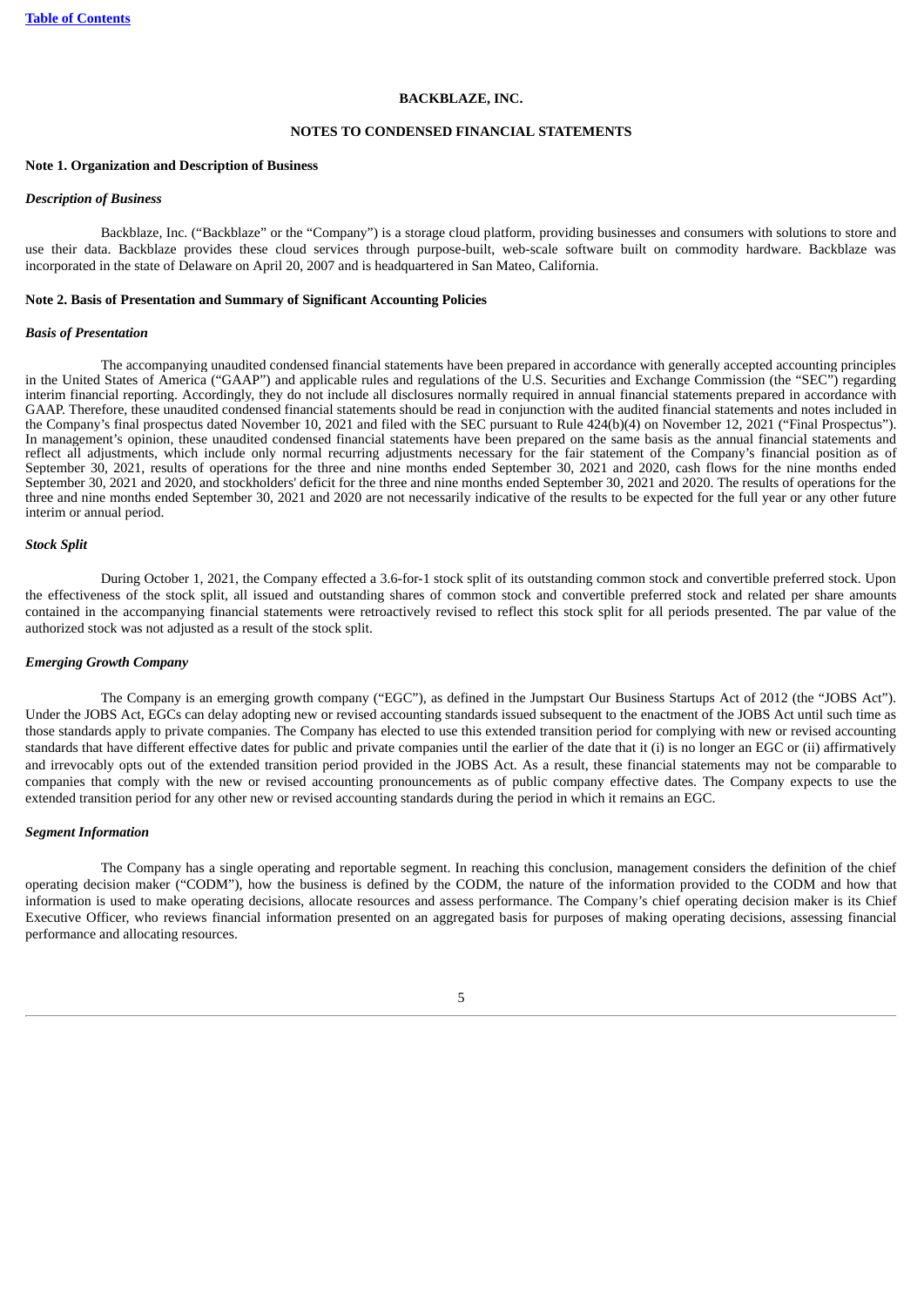#### *Significant accounting policies*

The Company's significant accounting policies are disclosed in the Company's audited financial statements and related notes thereto included in the Final Prospectus. There have been no changes to these accounting policies.

#### *Use of Estimates*

The preparation of financial statements in conformity with GAAP requires management to make estimates and assumptions that affect the amounts reported and disclosed in the financial statements and the accompanying notes. Such estimates and assumptions include the costs to be capitalized as internal-use software and their useful life, the useful lives of other long-lived assets, impairment considerations for long-lived assets, expected lease term for capital leases, calculation of the refund liability, estimates related to variable consideration, valuation of the Company's common stock and stock options and accounting for taxes, including estimates for sales tax and VAT liability, deferred tax assets, valuation allowance and uncertain tax positions. The Company bases its estimates on historical experience and on assumptions that management considers reasonable. Future actual results could differ materially from these estimates.

#### *Risks and Uncertainties*

## *COVID-19*

The worldwide spread of coronavirus and its variants including delta and omicron ("COVID-19") have created significant uncertainty in the global economy. There have been no comparable recent events that provide guidance as to the effect the spread of COVID-19 as a global pandemic may have, and as a result, the ultimate impact of COVID-19 and the extent to which COVID-19 continues to impact Backblaze's business will depend on future developments, which are highly uncertain and difficult to predict.

While the full impact of the pandemic to the business remains unknown and Backblaze does not believe that its results of operations and financial condition have been materially adversely impacted as of the date of these financial statements, Backblaze also believes that the pandemic has had some impact on its business. The Company's potential customers, customers, supply chain or partners may have experienced, or in the future could experience, downturns or uncertainty in their own business operations due to COVID-19, which may have affected or could affect purchasing and operating decisions. For example, although Backblaze believes its ability to retain customers has not been materially impacted by the pandemic, Backblaze also believes that the pandemic may have caused some customers to reduce their use of cloud storage with Backblaze or to delay increasing their use of Backblaze's cloud storage offerings. In addition, the pandemic may have caused potential customers to delay their purchasing decisions or to store less data with Backblaze. The Company may experience customer losses due to customer bankruptcy or cessation of operations, or other factors. In addition, the Company's supply chain may be disrupted, or it may be unable to obtain infrastructure and related equipment essential to its business on favorable terms or at all. The Company does not yet know the full extent of potential impacts on its business or operations or on the global economy as a whole, particularly if the COVID-19 pandemic continues and persists for an extended period of time. As of the date of these financial statements, the Company is not aware of any specific event or circumstance that would require it to update its estimates, judgments or the carrying value of its assets or liabilities.

#### *Concentrations*

*Credit risk.* Financial instruments that potentially subject the Company to credit risk primarily consist of cash, cash equivalents and accounts receivable. The Company maintains its cash and cash equivalents with high-quality financial institutions with investment-grade ratings. Deposits with these financial institutions may exceed the amount of insurance provided on such deposits. For accounts receivable, the Company is exposed to credit risk in the event of nonpayment by customers to the extent of the amount recorded on the condensed balance sheets.

*Vendors.* The Company acquires infrastructure equipment from third-party vendors. Vendors may have limited sources of equipment and supplies which may expose the Company to potential supply and service disruptions that could harm the Company's business. Two vendors represented in aggregate 31% of total cash disbursements during the year ended December 31, 2020, while three vendors represented 20% of the accounts payable balance as of December 31, 2020. Two vendors represented an aggregate 25% of total cash disbursements during the nine months ended September 30, 2021, while three vendors represented an aggregate 45% of the accounts payable balance as of September 30, 2021.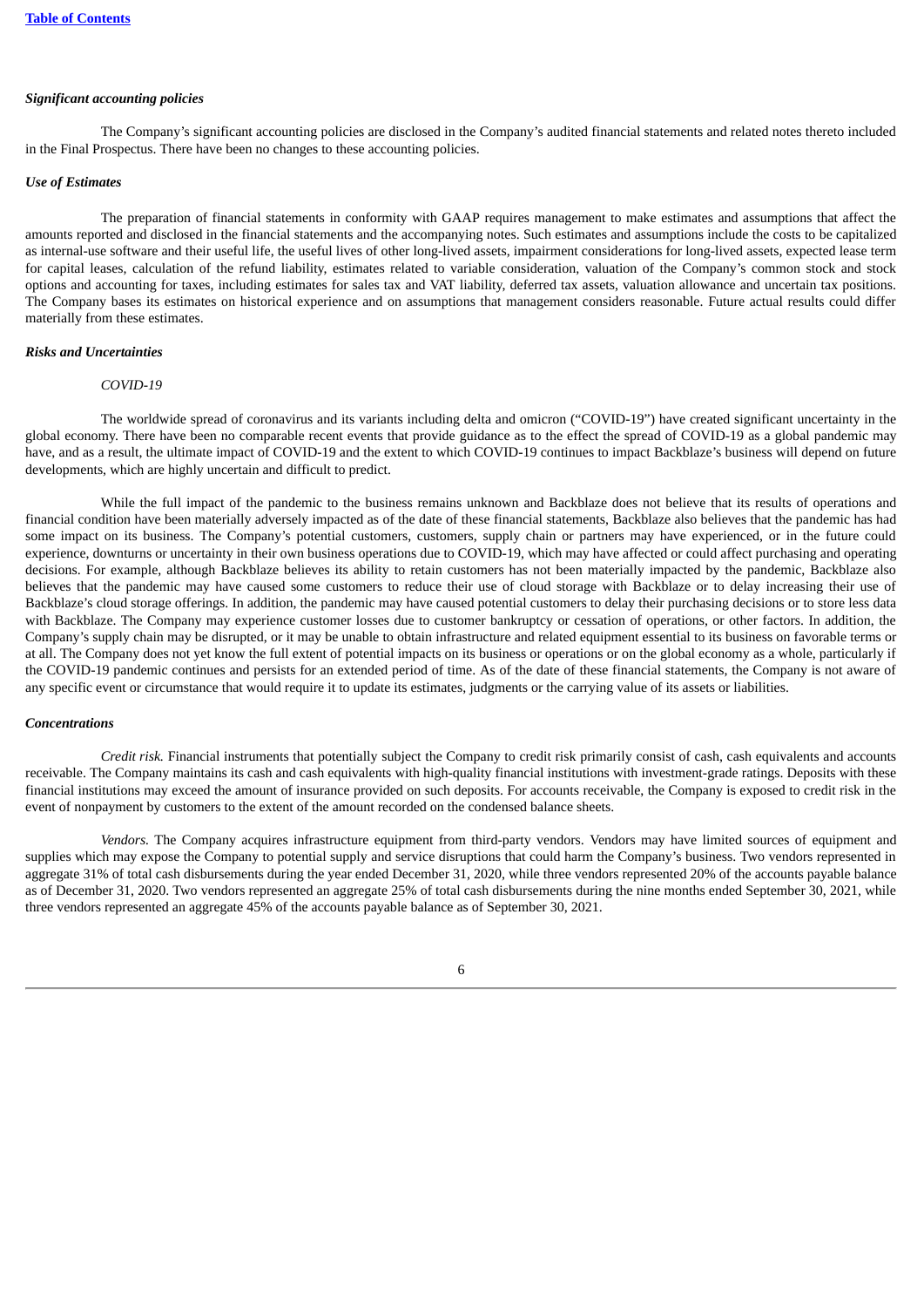*Revenue.* The Company derives substantially all of its revenue from the services operating on its Backblaze Storage Cloud platform: its Backblaze B2 Cloud Storage ("Backblaze B2") and Backblaze Computer Backup ("Computer Backup") offerings. The potential for severe impact to the Company's business could result if the Company was unable to operate its platform or serve customers through its platform for an extended period of time.

#### *Accounting Pronouncements Not Yet Adopted*

In February 2016, the Financial Accounting Standards Board ("FASB") issued Accounting Standards Update ("ASU") 2016-02, *Leases (Topic 842*), which requires the recognition of lease assets and lease liabilities arising from operating leases on the balance sheet. Subsequently, the FASB also issued a series of amendments to this new lease standard that address the transition methods available and clarify the guidance for lessor costs and other aspects of the new lease standard. The Company will adopt the standard effective January 1, 2022 and expects to adopt using the modified retrospective transition method without restating comparative periods. The Company is currently evaluating the impact of the adoption of this guidance on its financial statements.

In June 2016, the FASB issued ASU 2016-13, Financial Instruments—Credit Losses (Topic 326): Measurement of Credit Losses on Financial Instruments, which requires a financial asset measured at amortized cost basis to be presented at the net amount expected to be collected, with further clarifications made more recently. For trade receivables, loans and other financial instruments, the Company will be required to use a forward-looking expected loss model rather than the incurred loss model for recognizing credit losses which reflects losses that are probable. Credit losses relating to available-for-sale debt securities are required to be recorded through an allowance for credit losses rather than as a reduction in the amortized cost basis of the securities. This guidance is effective for the Company for its fiscal year beginning January 1, 2023 and interim periods within that fiscal year. The Company is currently evaluating the impact of the adoption of this guidance on its financial statements.

In August 2018, the FASB issued ASU No. 2018-15, Intangibles—Goodwill and Other—Internal-Use Software (Subtopic 350-40), which aligns the requirements for capitalizing implementation costs incurred in a hosting arrangement that is a service contract with the requirements for capitalizing implementation costs incurred to develop or obtain internal-use software (and hosting arrangements that include an internal-use software license). The accounting for the service element of a hosting arrangement that is a service contract is not affected by this new guidance. This new guidance is effective for the Company for its fiscal year beginning January 1, 2021 and interim periods within its fiscal year beginning January 1, 2022. Early adoption is permitted. The Company plans to adopt this guidance prospectively and does not expect the adoption of this guidance will have a material impact on its financial statements for the fiscal year ended December 31, 2021.

In December 2019, the FASB issued ASU 2019-12, Income Taxes (Topic 740): Simplifying the Accounting for Income Taxes, which simplifies the accounting for income taxes by eliminating some exceptions to the general approach in ASC 740, Income Taxes, in order to reduce cost and complexity of its application. This new guidance is effective for the Company for its fiscal year beginning January 1, 2022 and interim periods within its fiscal year beginning January 1, 2023. Early adoption is permitted. The Company is currently evaluating the impact of the adoption of this guidance on its financial statements.

## **Note 3. Revenues**

#### *Deferred Contract Costs*

The Company's amortization of deferred contract costs was \$0.2 million and \$0.6 million for the three and nine months ended September 30, 2021, respectively, and was \$0.2 million and \$0.5 million during the three and nine months ended September 30, 2020, respectively. The amount of capitalized contract costs was \$0.4 million as of September 30, 2021 and December 31, 2020.

## *Deferred Revenue*

Deferred revenue was \$24.5 million and \$19.4 million as of September 30, 2021 and December 31, 2020, respectively. Revenue recognized during the three months ended September 30, 2021 and 2020 was approximately \$7.6 million and \$6.8 million, respectively, and approximately \$15.6 million and \$13.8 million during the nine months ended September 30, 2021 and 2020, respectively, which was included in each deferred revenue balance at the beginning of each respective period. The Company's deferred revenue as stated on the condensed balance sheets presented approximate its contract liability balance as of September 30, 2021 and December 31, 2020.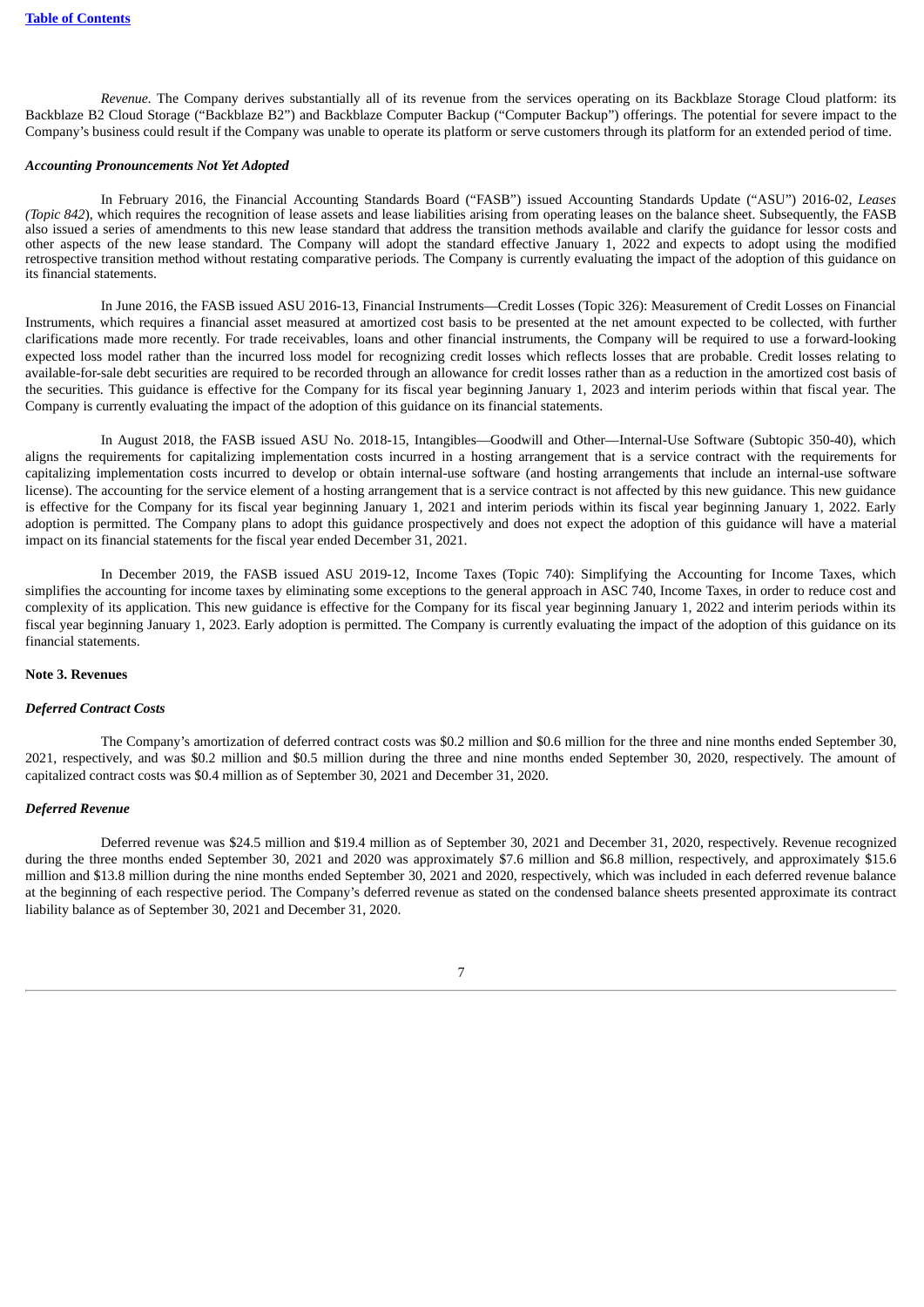## *Disaggregation of Revenues*

The following table presents the Company's revenues disaggregated by timing of revenue recognition (in thousands):

|                                                   |      | For the Three Months Ended September 30, |  |            |      | For the Nine Months Ended September 30, |  |        |
|---------------------------------------------------|------|------------------------------------------|--|------------|------|-----------------------------------------|--|--------|
|                                                   | 2021 |                                          |  | 2020       | 2021 |                                         |  | 2020   |
|                                                   |      |                                          |  |            |      |                                         |  |        |
| Consumption-based arrangements (B2 Cloud Storage) |      | 5.977                                    |  | $3,757$ \$ |      | 16,026                                  |  | 10,018 |
| Subscription-based arrangements (Computer Backup) |      | 11.163                                   |  | 9.894      |      | 32.219                                  |  | 28,696 |
| Physical Media                                    |      | 180                                      |  | 166        |      | 537                                     |  | 482    |
| Total revenue                                     |      | 17.320                                   |  | 13,817     |      | 48.782                                  |  | 39,196 |

The Company's consumption-based arrangements are from its Backblaze B2 offering, and its subscription-based arrangements are from its Computer Backup offering. The Company's management and CODM reviews revenue on the basis presented above.

Revenue by geographic area, based on the location of the Company's customers, was as follows (in thousands):

|                      |      |        |  | For the Three Months Ended September 30, |      | For the Nine Months Ended September 30, |  |        |
|----------------------|------|--------|--|------------------------------------------|------|-----------------------------------------|--|--------|
|                      | 2021 |        |  | 2020                                     | 2021 |                                         |  | 2020   |
|                      |      |        |  |                                          |      |                                         |  |        |
| <b>United States</b> |      | 12,435 |  | 9,960                                    |      | 35,083                                  |  | 28,469 |
| Other                |      | 4.885  |  | 3.857                                    |      | 13.699                                  |  | 10,727 |
| Total                |      | 17,320 |  | 13,817                                   |      | 48,782                                  |  | 39,196 |

## **Note 4. Cash Equivalents**

The Company's cash equivalents on its condensed balance sheets included money market funds with an amortized cost and estimated fair value of less than \$0.1 million and \$2.7 million as of September 30, 2021 and December 31, 2020, respectively. The Company had no debt or equity investment securities during the nine months ended September 30, 2021 and 2020.

## **Note 5. Fair Value Measurements**

The following table presents the fair value hierarchy for the Company's assets and liabilities measured at fair value on a recurring basis as of September 30, 2021 and as of December 31, 2020 (in thousands):

|                    | Level 1 |                       |  |                                | <b>Level 2</b> |                                |  |                      | Level 3 |                       |  |                      |
|--------------------|---------|-----------------------|--|--------------------------------|----------------|--------------------------------|--|----------------------|---------|-----------------------|--|----------------------|
|                    |         | September 30,<br>2021 |  | December 31,<br>2020           |                | September 30,<br>2021          |  | December 31,<br>2020 |         | September 30,<br>2021 |  | December 31,<br>2020 |
| <b>Assets</b>      |         |                       |  |                                |                |                                |  |                      |         |                       |  |                      |
| Cash equivalents:  |         |                       |  |                                |                |                                |  |                      |         |                       |  |                      |
| Money market funds |         | 44                    |  | 2,651                          | \$.            |                                |  |                      |         |                       |  |                      |
| Total              |         | 44                    |  | 2,651                          |                | $\overbrace{\hspace{25mm}}^{}$ |  |                      |         |                       |  |                      |
| <b>Liabilities</b> |         |                       |  |                                |                |                                |  |                      |         |                       |  |                      |
| <b>SAFE</b> notes  |         | $\hspace{0.05cm}$     |  | $\overbrace{\hspace{25mm}}^{}$ |                | $\overbrace{\hspace{25mm}}^{}$ |  |                      |         | $10,359$ \$           |  |                      |
| <b>Total</b>       |         |                       |  |                                |                |                                |  |                      |         | 10,359                |  |                      |
|                    |         |                       |  |                                |                |                                |  |                      |         |                       |  |                      |

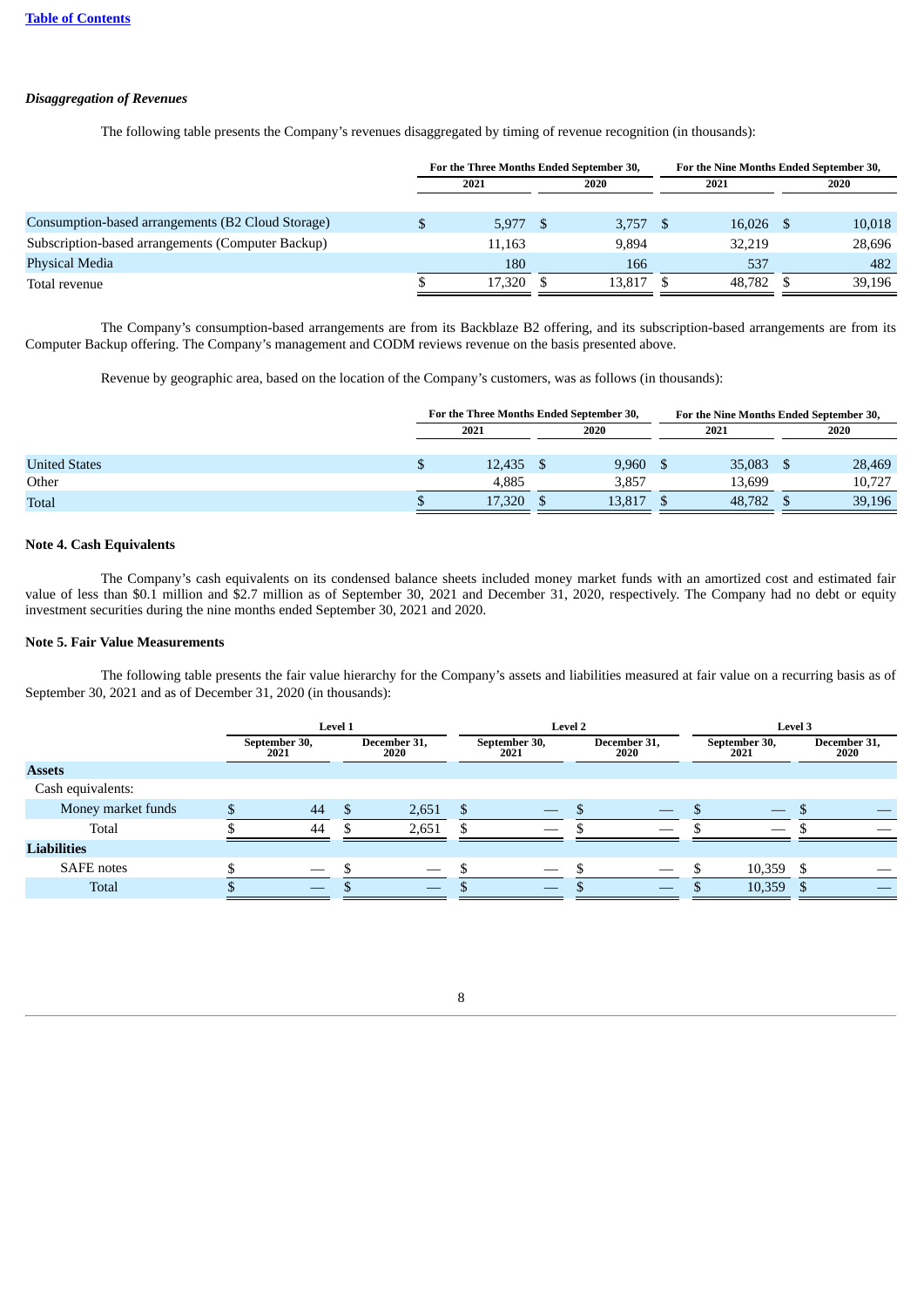Fair values determined by Level 1 inputs utilize unadjusted quoted prices in active markets for identical assets. Level 3 instruments are characterized by unobservable inputs that are supported by little or no market activity, which require management judgment or estimation. The fair value of the SAFE notes was determined as of September 30, 2021 using unobservable inputs. In valuing the SAFE notes, the Company used a Monte Carlo simulation to forecast a range of probability-weighted settlement paths in combination with income, market, and cost-based valuation approaches. The settlement paths used probabilities ranging from 5% to 65%. The Company used a discount rate of approximately 30% to adjust the probability-weighted settlement paths to their present value. An increase in the discount rate would decrease the fair value of the instrument, and an increase in probabilities of certain settlement paths would increase the fair value of the instrument.

The following table summarizes the total carrying value of the Company's Level 3 instruments held as of September 30, 2021 including cumulative unrealized gains and losses recognized during the nine months ended September 30, 2021 (in thousands):

|                                           | Nine Months Ended September 30,<br>2021 |        |
|-------------------------------------------|-----------------------------------------|--------|
| Beginning balance as of December 31, 2020 |                                         |        |
| Sale of SAFE notes                        |                                         | 10,000 |
| Total unrealized loss                     |                                         | 359    |
| Ending balance as of September 30, 2021   |                                         | 10,359 |

#### **Note 6. Prepaid Expenses and Other Current Assets**

Prepaid expenses and other current assets consisted of the following (in thousands):

|                                                 |               | September 30,<br>2021 |      | December 31,<br>2020 |
|-------------------------------------------------|---------------|-----------------------|------|----------------------|
| Unbilled accounts receivable                    | <sup>\$</sup> | 1,150                 | - \$ | 841                  |
| Prepaid expenses                                |               | 633                   |      | 643                  |
| Prepaid subscriptions                           |               | 547                   |      | 276                  |
| Capitalized commissions                         |               | 343                   |      | 315                  |
| Receivable from payment processor               |               | 468                   |      | 268                  |
| Prepaid flash drives                            |               | 347                   |      |                      |
| Prepaid data migration fees                     |               | 103                   |      | 71                   |
| Deposits                                        |               | 179                   |      | 19                   |
| Other                                           |               | 234                   |      | 514                  |
| Total prepaid expenses and other current assets |               | 4,004                 |      | 2,947                |

## **Note 7. Property and Equipment, Net**

Property and equipment, net consisted of the following (in thousands):

|                                   | September 30,<br>2021       | December 31.<br>2020 |
|-----------------------------------|-----------------------------|----------------------|
| Data center equipment             | $11,053$ \$<br><sup>S</sup> | 10,538               |
| Leased data center equipment      | 58,826                      | 51,852               |
| Machinery and equipment           | 7,055                       | 4,369                |
| Computer equipment                | 1,496                       | 1,176                |
| Leasehold improvements            | 900                         | 876                  |
| Construction-in-process           | 167                         | 2,358                |
| Total property and equipment      | 79,497                      | 71,169               |
| Less: accumulated depreciation    | (39, 102)                   | (32, 423)            |
| Total property and equipment, net | 40,395                      | 38,746               |
|                                   |                             |                      |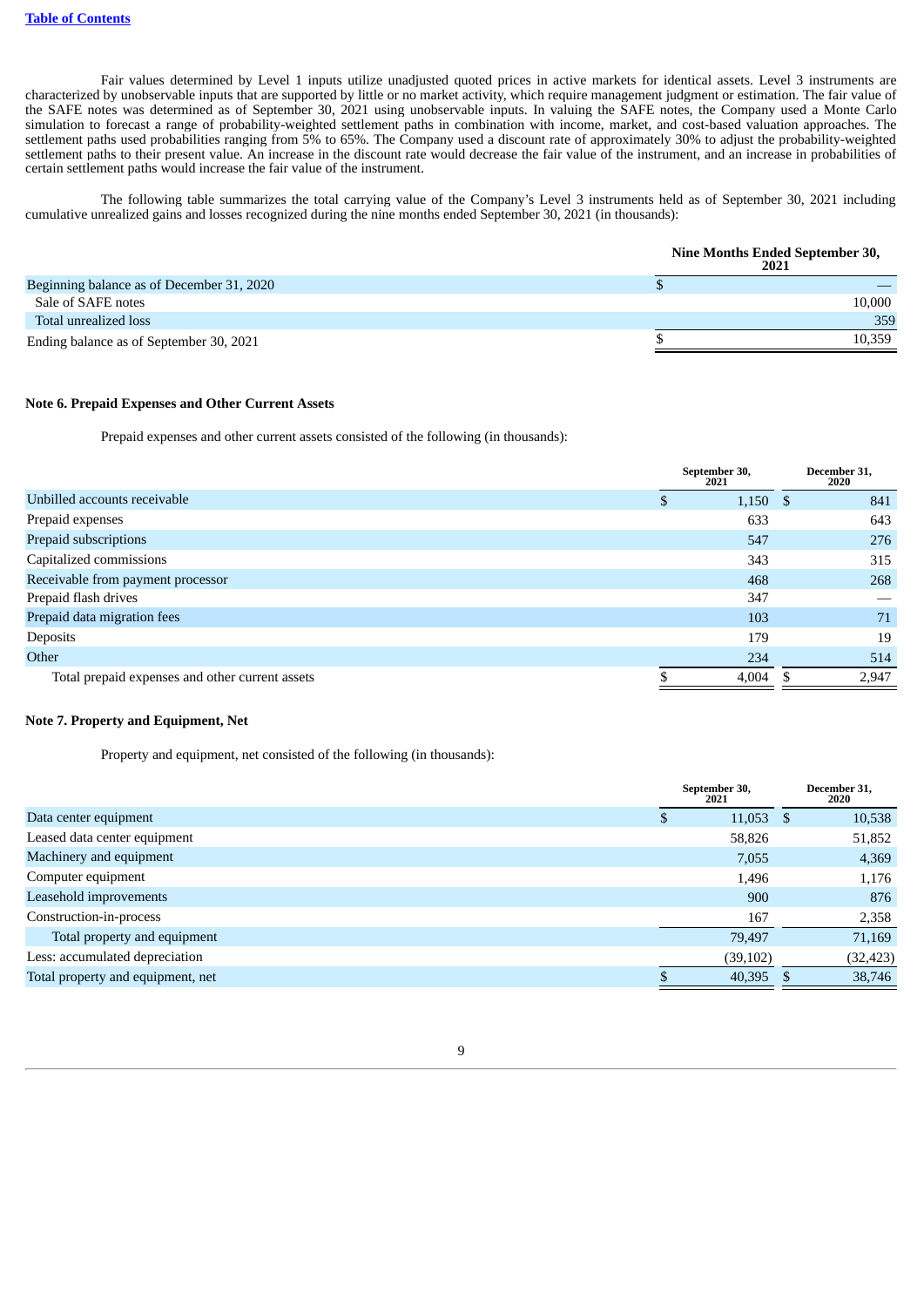Depreciation expense was \$3.6 million and \$10.8 million for the three and nine months ended September 30, 2021, respectively, and \$3.0 million and \$8.2 million for three and nine months ended September 30, 2020, respectively.

## **Note 8. Capitalized Internal-use Software, Net**

Capitalized internal-use software, net consisted of the following (in thousands):

|                                              | September 30,<br>2021 | December 31,<br>2020 |
|----------------------------------------------|-----------------------|----------------------|
| Developed software                           | 11,476                | 8,593                |
| Software purchased for internal-use          | 870                   | 466                  |
| Total capitalized internal-use software      | 12,346                | 9,059                |
| Less: accumulated amortization               | (4,627)               | (3,377)              |
| Total capitalized internal-use software, net | 7.719                 | 5,682                |

Amortization expense of capitalized internal-use software was \$0.4 million and \$1.2 million for the three and nine months ended September 30, 2021, respectively, and was \$0.3 million and \$0.9 million for the three and nine months ended September 30, 2020, respectively. Amortization of developed software and software purchased for internal use are included in cost of revenue and general and administrative expense, respectively, in the Company's statements of operations. As of September 30, 2021, future amortization expense is expected to be as follows (in thousands):

## **Year Ending December 31,** Remainder of 2021 **5000 Seconds and Seconds and Seconds and Seconds and Seconds and Seconds and Seconds and Seconds and Seconds and Seconds and Seconds and Seconds and Seconds and Seconds and Seconds and Seconds and Second** 2022 1,998 2023 1,833 2024 1,569  $2025$  . The contract of the contract of the contract of the contract of the contract of the contract of the contract of the contract of the contract of the contract of the contract of the contract of the contract of the Thereafter **717** Total  $\sim$  7,719  $\sim$  7,719  $\sim$  7,719  $\sim$  7,719  $\sim$  7,719  $\sim$  7,719  $\sim$  7,719  $\sim$

## **Note 9. Accrued Expenses and Other Current Liabilities**

Accrued expenses and other current liabilities consisted of the following (in thousands):

|                                                |   | September 30,<br>2021 | December 31,<br>2020 |
|------------------------------------------------|---|-----------------------|----------------------|
| Accrued compensation                           | D | $1,125$ \$            | 1,295                |
| Accrued expenses                               |   | 1,488                 | 1,284                |
| Accrued sales tax                              |   | 977                   | 598                  |
| Accrued income tax                             |   | 141                   | 5                    |
| Other                                          |   | 358                   | 414                  |
| Accrued expenses and other current liabilities |   | 4,089                 | 3,596                |

### **Note 10. Commitments and Contingencies**

#### *Capital Leases*

The Company enters into capital lease arrangements to obtain hard drives and related equipment for its data center operations. The term of these agreements primarily range from three to four years and certain of these arrangements have optional renewals. Contingent rental payments are generally not included in the Company's lease agreements. The leases are generally secured by the underlying leased equipment.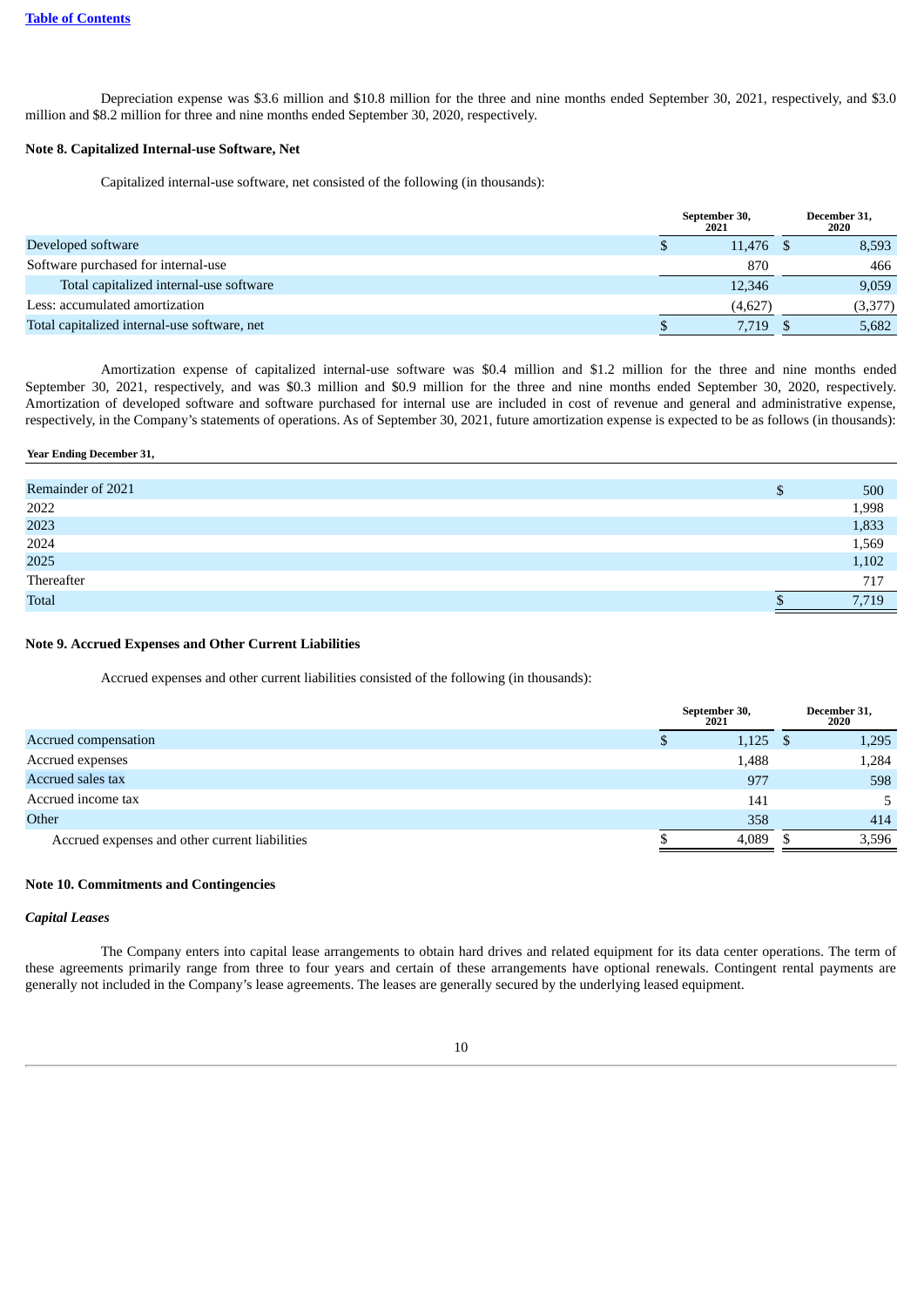For the Company's assets acquired through capital lease agreements, depreciation expense was \$3.0 million and \$8.9 million for the three and nine months ended September 30, 2021, respectively, and was \$2.1 million and \$6.4 million for the three and nine months ended September 30, 2020, respectively. Depreciation expense on the Company's capital leases is included in cost of revenue in its statements of operations. There have been no material changes to the Company's capital lease commitments during the nine months ended September 30, 2021.

During the nine months ended September 30, 2021, the Company entered into two sale-leaseback arrangements with vendors to provide approximately \$2.9 million in cash proceeds for previously purchased hard drives and related equipment. The Company concluded the related lease arrangements would be classified as lease financing obligations as it has the option to repurchase the assets at their fair value at a future date. Therefore, the transaction was deemed a failed sale-leaseback and was accounted for as a financing arrangement. The assets continue to be depreciated over their useful lives, and payments are allocated between interest expense and repayment of the financing liability. As of September 30, 2021, the future minimum payments related to the lease agreements consisted of the following (in thousands):

#### **Year Ending December 31,**

| Remainder of 2021 | 212   |
|-------------------|-------|
| 2022              | 848   |
| 2023              | 848   |
| 2024              | 840   |
| 2025              | 387   |
| Thereafter        |       |
| <b>Total</b>      | 3.135 |
|                   |       |

#### *Operating Leases*

The Company leases its facilities for data centers and office space under non-cancelable operating leases with various expiration dates. Certain lease agreements include options to renew or terminate the lease, which are not reasonably certain to be exercised and therefore are not factored into the determination of lease payments. Contingent rental payments are generally not included in the Company's lease agreements.

There have been no material changes to the Company's operating lease commitments during the nine months ended September 30, 2021.

Rental expense related to the Company's operating leases was approximately \$1.9 million and \$5.1 million for the three and nine months ended September 30, 2021, respectively, and was \$1.5 million and \$3.9 million during the three and nine months ended September 30, 2020, respectively. Rental expense related to the Company's operating leases is primarily included in cost of revenue in its condensed statements of operations.

## *Other Contractual Commitments*

Other non-cancellable commitments relate mainly to infrastructure agreements used to facilitate the Company's operations. As of September 30, 2021, the Company had non-cancelable purchase commitments of \$0.6 million and \$0.3 million payable during the years ending December 31, 2021 and 2022, respectively.

#### *401(k) Plan*

The Company sponsors a 401(k) defined contribution plan covering all eligible U.S. employees. Contributions to the 401(k) plan are discretionary. The Company expensed \$0.3 million and \$0.8 million during the three and nine months ended September 30, 2021, respectively, and \$0.2 million and \$0.5 million during the three and nine months ended September 30, 2020, respectively, related to its 401(k) plan contributions.

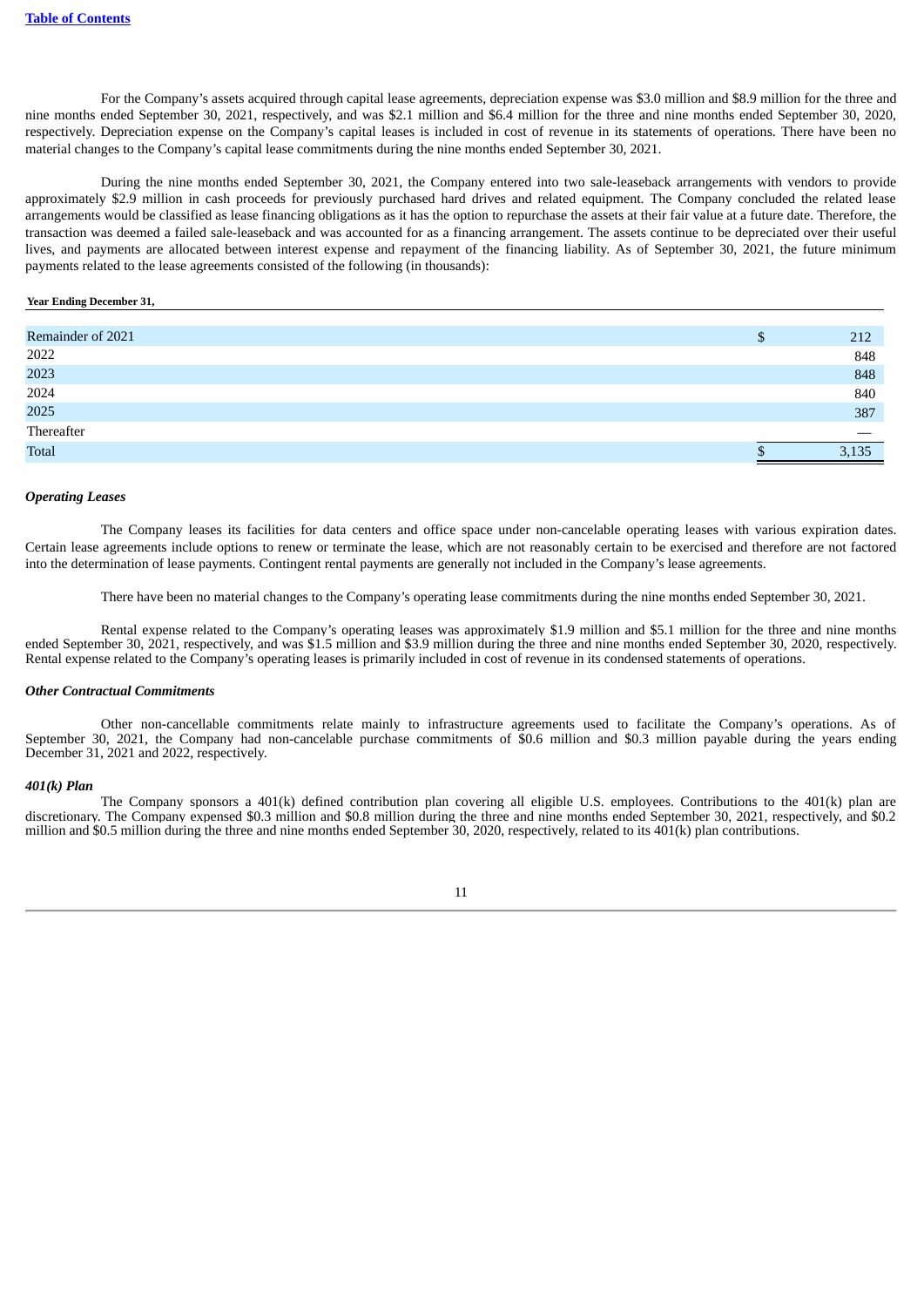#### *Legal Matters*

The Company is involved from time to time in various claims and legal actions arising in the ordinary course of business. While it is not feasible to predict or determine the ultimate outcome of these matters, the Company believes that none of its current legal proceedings will have a material adverse effect on its financial position, results of operations or cash flows. However, the results of legal proceedings are inherently unpredictable and if an unfavorable ruling were to occur in any of the current legal proceedings, there exists the possibility of a material adverse effect on the Company's financial position, results of operations and cash flows.

#### *Sales Tax*

The Company undertook an analysis of its sales tax exposure based on the South Dakota vs. Wayfair case whereby the U.S. Supreme Court determined that physical presence was not required to determine the potential exposure a company has for sales tax purposes. Based on the Company's analysis, its total accrual for sales tax payable was \$1.0 million and \$0.6 million as of September 30, 2021 and December 31, 2020, respectively, which includes estimated amounts for penalties and interest.

#### *Accrued VAT Liability*

The Company has calculated a liability for uncollected and unpaid VAT, which is generally assessed by various taxing authorities on services the Company provides to its customers. The Company accrues an amount that it considers probable to be collected and can be reasonably estimated. Based on the Company's analysis, its total accrual for VAT tax payable was \$2.3 million and \$1.5 million as of September 30, 2021 and December 31, 2020, respectively, which includes estimated amounts for penalties and interest.

## *Indemnification*

The Company enters into indemnification provisions under agreements with other parties from time to time in the ordinary course of business. The Company has agreed in certain circumstances to indemnify and defend the indemnified party for claims and related losses suffered or incurred by the indemnified party from third-party claims due to the Company's activities or non-compliance with certain representations and warranties made by the Company. It is not possible to determine the maximum potential loss under these indemnification provisions due to the Company's limited history of prior indemnification claims and the unique facts and circumstances involved in each particular provision. No losses have been recorded in the condensed statements of operations in connection with the indemnification provisions.

## **Note 11. Debt**

## *Credit Facility*

On October 11, 2017, the Company entered into a \$15.0 million revolving credit agreement with HomeStreet Bank. Under this agreement, amounts available to be borrowed are based on the lesser of \$15.0 million or the Company's trailing four month's monthly recurring revenue multiplied by a retention rate as defined in the agreement. Advances on the line of credit bear interest payable monthly at the Wall Street Journal prime rate plus 0.25%. Borrowings are secured by substantially all of the Company's assets, with limited exceptions. As of December 31, 2020, the Company was in compliance with covenants under the agreement.

During April 2021, the Company amended its revolving credit agreement. Under this amendment, among other things, (i) amounts available to be borrowed are based on the lesser of \$10.0 million or the Company's trailing four months monthly recurring revenue multiplied by a retention rate set forth in the amendment and (ii) advances on the line of credit bear interest payable monthly at the Wall Street Journal prime rate plus 1.00%. The revolving credit agreement, as amended, matures on June 1, 2022. As of September 30, 2021, no amounts were outstanding and the Company was in compliance with covenants under the agreement. During October 2021, in connection with entering into a revolving credit agreement with City National Bank, the Company subsequently terminated its agreement with HomeStreet Bank. See Note 16 *Subsequent Events*.

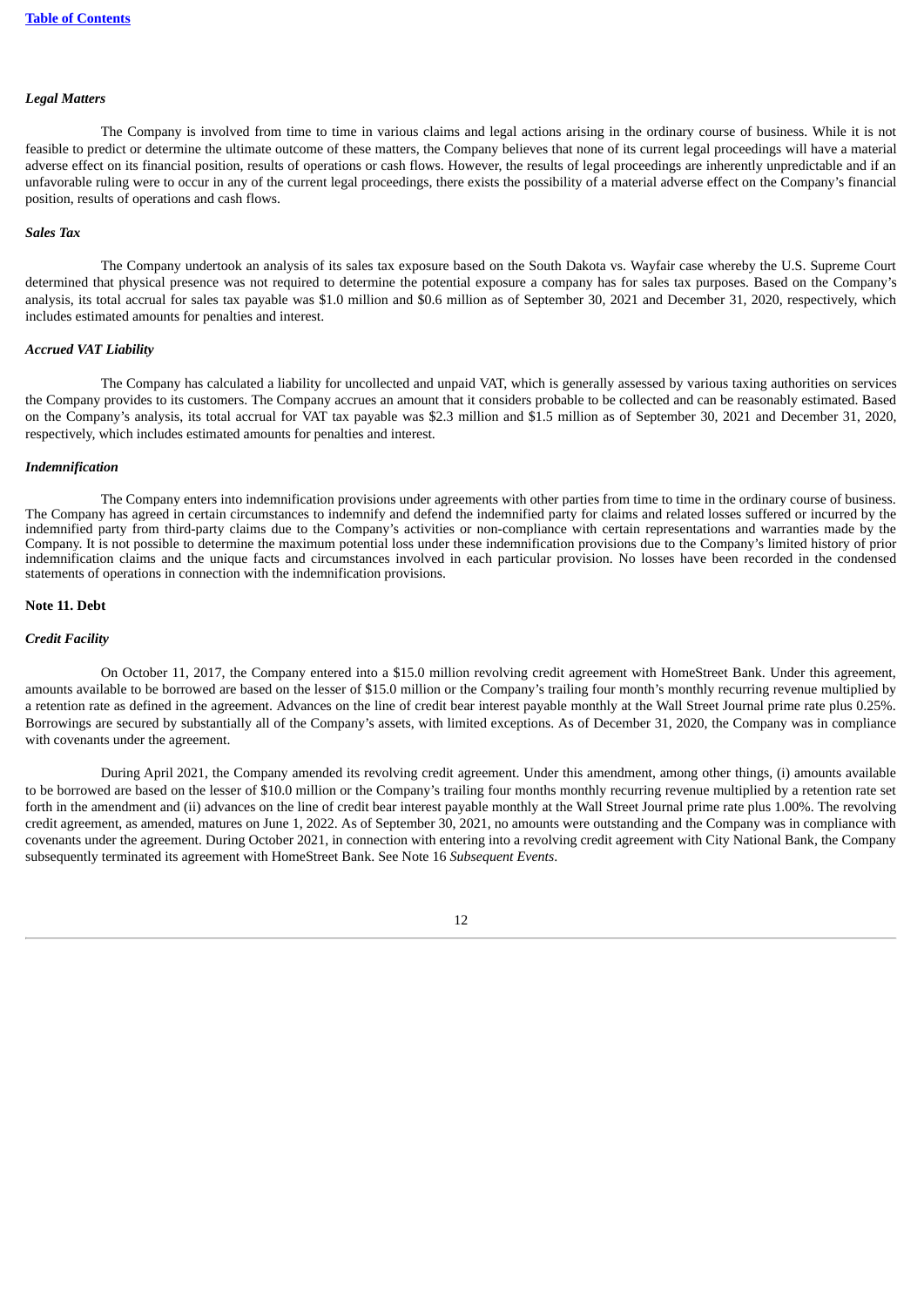#### *Paycheck Protection Program*

On April 22, 2020, the Company received approximately \$2.3 million in funding through the U.S. Small Business Administration's Paycheck Protection Program that was part of the CARES Act that was signed into law in March 2020. The interest rate on the loan was 1.00% per year and matured on April 2022. The note was payable in monthly installments of principal and interest, beginning in August 2021. The note was able to be repaid at any time with no payment penalty. The application for these funds required the Company to, in good faith, certify that the current economic uncertainty made the loan request necessary to support the ongoing operations of the Company.

An application to forgive the entire amount was submitted with the lender in July 2020. Any request for forgiveness is subject to review and approval by the lender and the SBA. Further, the SBA has stated that all PPP loans in excess of \$2.0 million, and other PPP loans as appropriate, will be subject to review by the SBA for compliance with program requirements. If the SBA determines in the course of its review that a borrower lacked an adequate basis for the required certification concerning the necessity of the loan request or the subsequent use of loan proceeds, the SBA will seek repayment of the PPP loan, including interest and potential penalties.

The Company recognized the entire loan amount as a financial liability, with interest accrued and expensed over the term of the loan.

In June 2021, the Company received notification from the SBA that the Company's forgiveness application of the PPP loan and accrued interest, totaling \$2.3 million, was approved in full, and the Company has no further obligations related to the PPP loan. Accordingly, the Company recorded the forgiveness of the PPP loan as gain on extinguishment of debt on its statement of operations. While the Company believes its loan was properly obtained and forgiven, there can be no assurance regarding the outcome of an SBA review. The Company has not been informed that a review will occur and has not accrued any liability associated with the risk of an adverse SBA review.

#### *Convertible notes and related party transactions*

During August 2021, the Company issued investors convertible notes (the "Security") in the amount of \$10.0 million. The Security is classified as a Simple Agreement for Future Equity agreement ("SAFE"). The convertible notes are automatically convertible into shares of the Company's Class A common stock upon the completion of an initial public offering (or other liquidity event if sooner) at a discounted price to the value of its common stock at the time of such event. The discount shall initially be equal to 10% and shall increase by an additional 10% annually following the effective date, subject to a maximum discount of 50%. The discount shall be adjusted pro-rata on a monthly basis, increasing on the monthly anniversary of the effective date of the agreement. Interest shall accrue at the simple rate of 5% per annum of the outstanding amount commencing upon the effective date of the agreement and continuing until the outstanding principal amount has been paid in full or converted. The accrued interest shall be added to the purchased amount upon conversion into equity. If there is a change of control event, these SAFEs will automatically convert into the securities offered in connection with such change of control event.

The Company determined that the SAFE notes should be classified as a liability based on evaluating the characteristics of the instrument, which contained both debt and equity-like features. As such, the Company has recorded the carrying value of the SAFE notes and the associated accrued interest as a current liability on its balance sheet as of September 30, 2021. As the SAFE notes were deemed to be a liability, the Company conducted a valuation of the SAFE notes liability as of September 30, 2021, which resulted in an unrealized loss of \$0.4 million that the Company recorded in its condensed statement of operations.

Furthermore, \$2 million of the SAFE notes were purchased by TMT Investments PLC, a beneficial holder of more than 5% of the Company's capital stock, and were deemed to be a related party transaction.

## **Note 12. Stockholders' Deficit**

*Common Stock.* The Company has one class of common stock. The common stock is entitled to one vote per share. Holders of common stock are entitled to receive any dividends as may be declared from time to time by the Board of Directors. Common stock is subordinate to the convertible preferred stock with respect to dividend rights and rights upon certain deemed liquidation events.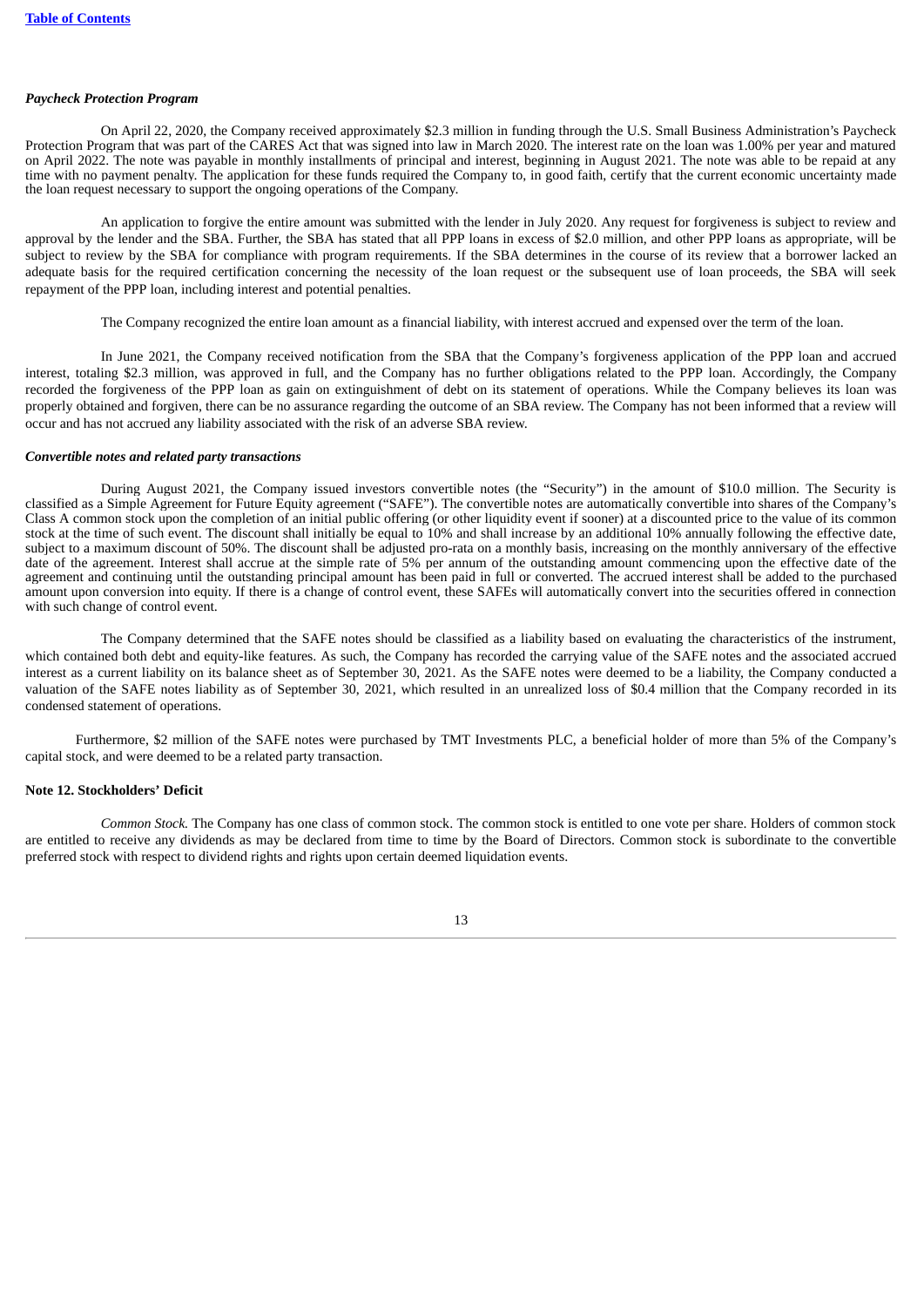The Company had reserved shares of common stock for future issuance as follows:

|                                    | September 30,<br>2021 | December 31,<br>2020 |
|------------------------------------|-----------------------|----------------------|
| Convertible preferred stock        | 3,359,195             | 3,359,195            |
| 2011 Equity Incentive Plan         |                       |                      |
| <b>Options outstanding</b>         | 13,818,295            | 11,409,736           |
| Shares available for future grants | 114.987               | 865,339              |
| Total                              | 17,292,477            | 15,634,270           |

*Equity Incentive Plan.* In 2011, the Company's Board approved the adoption of the 2011 Stock Plan (the "Plan"). The Plan provides for the grant of stock-based awards to employees, non-employee directors and other service providers of the Company. During May 2019, the Company's Board approved an increase to the number of authorized shares under the Plan by 1,800,000. Following the increase, the Plan had 9,720,000 shares authorized as of December 31, 2019. During April 2020, the Company's Board approved an increase to the number of authorized shares under the Plan by 2,700,000. Following the increase, the Plan had 12,420,000 shares authorized as of December 31, 2020. During March 2021, the Company's Board approved an increase to the number of authorized shares under the Plan by 1,800,000. Following the increase, the Plan had 14,220,000 shares authorized. During August 2021, the Company's Board approved an increase to the number of authorized shares under the 2011 Stock Plan by 180,000. Following the increase, the 2011 Stock Plan had 14,400,000 shares authorized as of September 30, 2021.

*Stock Options.* Stock options granted under the Plan generally vest based on continued service over four years and expire ten years from the date of grant.

A summary of stock option activity under the Plan and related information is as follows (in thousands, except share, price and year data):

|                                                 | <b>Shares</b><br>available for<br>grant | Outstanding<br><b>Stock</b><br><b>Options</b> | Weighted-<br>average<br>exercise<br>Price | Weighted-<br>average<br>remaining<br>contractual<br>life (years) | Aggregate<br>intrinsic<br>value |
|-------------------------------------------------|-----------------------------------------|-----------------------------------------------|-------------------------------------------|------------------------------------------------------------------|---------------------------------|
| <b>Balance as of December 31, 2020</b>          | 865,339                                 | 11,409,736                                    | 2.27                                      | $6.52 \text{ } $s$                                               | 36,889                          |
| Shares authorized                               | 1,980,000                               |                                               |                                           |                                                                  |                                 |
| Granted                                         | (2,994,120)                             | 2,994,120                                     | 7.16                                      |                                                                  |                                 |
| Exercised                                       |                                         | (321,793)                                     | 0.61                                      |                                                                  |                                 |
| Cancelled                                       | 263,768                                 | (263,768)                                     | 3.54                                      |                                                                  |                                 |
| <b>Balance as of September 30, 2021</b>         | 114,987                                 | 13,818,295                                    | 3.35                                      | $6.69$ \$                                                        | 169.042                         |
| Vested and exercisable as of September 30, 2021 |                                         | 8,110,364                                     | 2.05                                      | 4.97 <sup>5</sup>                                                | 109,769                         |
|                                                 |                                         |                                               |                                           |                                                                  |                                 |

The weighted-average grant-date fair value of options granted was \$5.39 and \$1.84 during the nine months ended September 30, 2021 and 2020, respectively. The intrinsic value of options exercised for the nine months ended September 30, 2021 and 2020 was \$4.8 million and less than \$0.1 million, respectively. The aggregate grant-date fair value of options vested was \$2.5 million and \$1.1 million during the nine months ended September 30, 2021 and 2020, respectively. Aggregate intrinsic value represents the difference between the exercise price of the options and the estimated fair value of the Company's common stock.

In June 2021, the Company issued full-recourse promissory notes to four employees of the Company for an aggregate principal amount of \$48 thousand with an interest rate of 0.13% per annum. All of the principal was used to exercise options for 234,526 shares of the Company's common stock. As of September 30, 2021, the Company has accounted for the notes as a deduction from stockholders' deficit. Following the Company's initial public offering ("IPO"), these notes matured in November 2021, in connection with the sale of the underlying shares by these employees.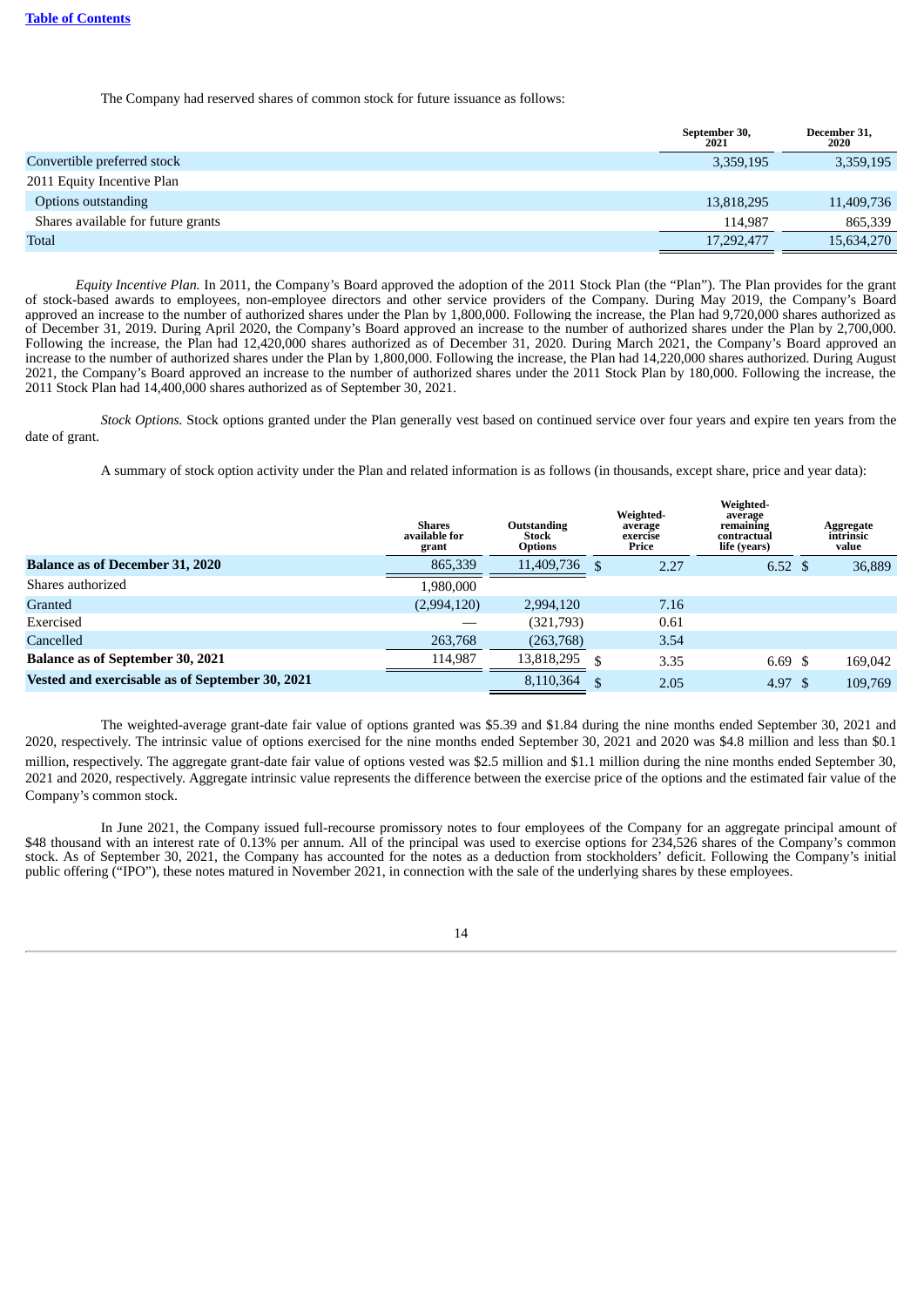## **Note 13. Stock-Based Compensation**

The following table summarizes the Black-Scholes option pricing model weighted-average assumptions used in estimating the fair value of stock options granted to employees during the three months ended September 30, 2021, and during the nine months ended September 30, 2021 and 2020. No options grants were made during the three months ended September 30, 2020.

|                            | Three Months Ended September 30, |       | Nine Months Ended September 30, |        |  |  |
|----------------------------|----------------------------------|-------|---------------------------------|--------|--|--|
|                            | 2021                             | 2020  | 2021                            | 2020   |  |  |
| Expected term (in years)   | 6.0                              |       | 6.0                             | 6.0    |  |  |
| <b>Expected volatility</b> | 48.8%                            | $-$ % | 49.1 %                          | 48.5 % |  |  |
| Risk-free interest rate    | 0.93%                            | $-$ % | $1.05\,\%$                      | 0.41%  |  |  |

*Expected term.* For stock options considered to be "plain vanilla" options, the Company estimates the expected term based on the simplified method, which is essentially the weighted average of the vesting period and contractual term, as the Company's historical share option exercise experience does not provide a reasonable basis upon which to estimate the expected term.

*Expected volatility.* The Company performed an analysis using the average volatility of a peer group of representative public companies with sufficient trading history over the expected term to develop an expected volatility assumption.

*Risk-free interest rate.* Based upon quoted market yields for the United States Treasury debt securities for a term consistent with the expected life of the awards in effect at the time of grant.

*Expected dividend yield.* Because the Company has never paid and has no intention to pay cash dividends on common stock, the expected dividend yield is zero.

*Fair value of underlying common stock.* As of September 30, 2021, the Company's common stock is not yet publicly traded, therefore, the Company must estimate the fair value of common stock. The Board considers numerous objective and subjective factors to determine the fair value of the Company's common stock at each meeting in which awards are approved. The factors considered include, but are not limited to: (i) the results of contemporaneous independent third-party valuations of the Company's common stock; (ii) the prices, rights, preferences, and privileges of the Company's convertible preferred stock relative to those of its common stock; (iii) the lack of marketability of the Company's common stock; (iv) actual operating and financial results; (v) current business conditions and projections; (vi) the likelihood of achieving a liquidity event, such as an initial public offering or sale of the Company, given prevailing market conditions; and (vii) precedent transactions involving the Company's shares.

Stock-based compensation expense included in the condensed statements of operations was as follows (in thousands):

|                                        | For the Three Months Ended September 30, | For the Nine Months Ended September 30, |     |       |  |       |
|----------------------------------------|------------------------------------------|-----------------------------------------|-----|-------|--|-------|
|                                        | 2021                                     | 2020                                    |     | 2021  |  | 2020  |
| Cost of revenue                        | 139                                      |                                         | 34  | 333   |  | 57    |
| Research and development               | 466                                      |                                         | 195 | 1,377 |  | 536   |
| Sales and marketing                    | 489                                      |                                         | 137 | 1,057 |  | 386   |
| General and administrative             | 354                                      |                                         | 105 | 844   |  | 235   |
| Total stock-based compensation expense | 1,448                                    |                                         | 471 | 3,611 |  | 1,214 |

During the nine months ended September 30, 2021 and 2020, the Company capitalized \$0.3 million and \$0.2 million, respectively, of stockbased compensation for the development of internal-use software. As of September 30, 2021, total compensation cost related to stock options not yet vested was approximately \$20.0 million, which will be recognized over a weighted-average period of approximately 3.0 years.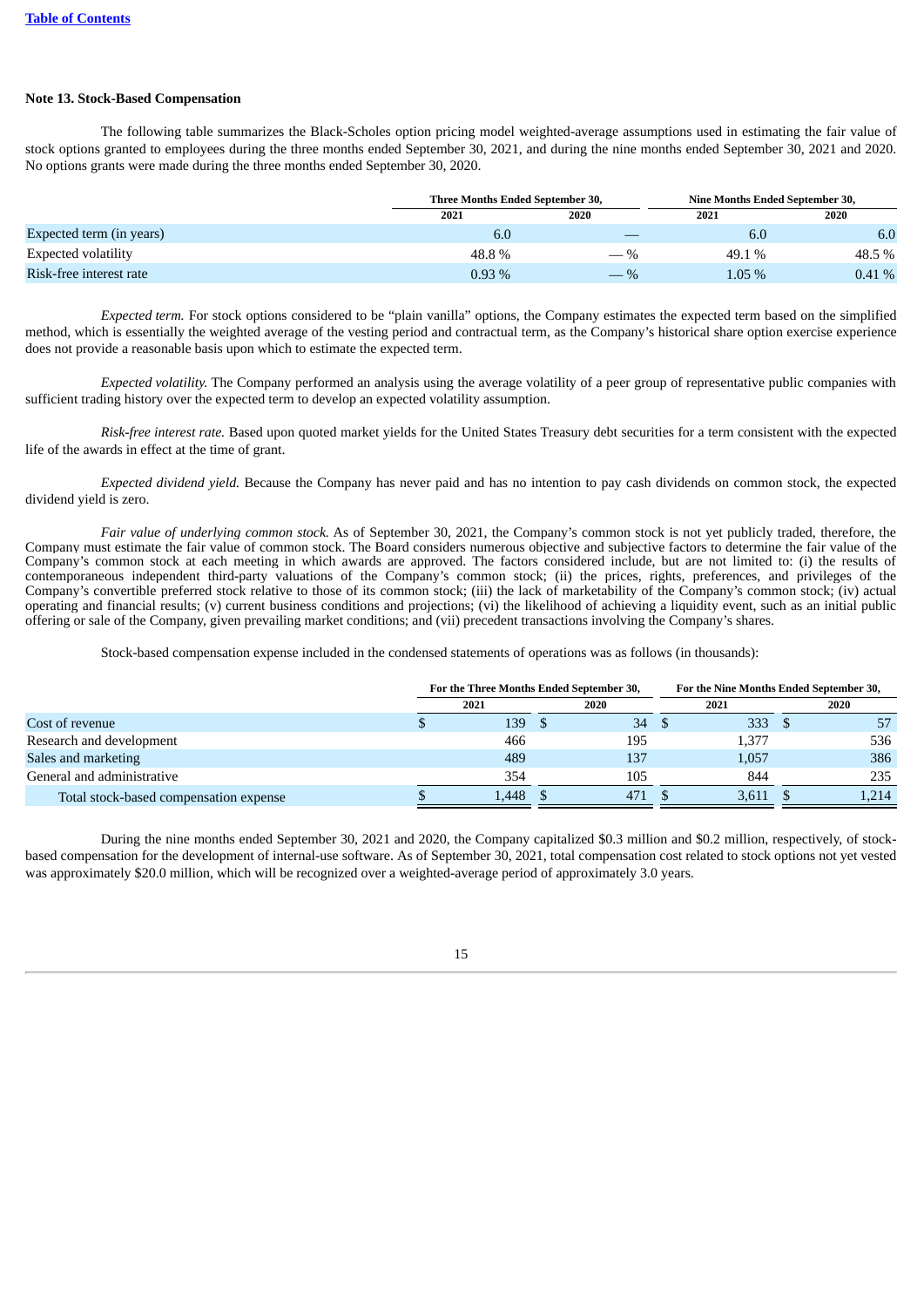## **Note 14. Net Loss per Share Attributable to Common Stockholders**

Basic and diluted net loss per share attributable to common stockholders is presented in conformity with the two-class method required for participating securities. The Company considers its convertible preferred stock to be participating securities. Under the two-class method, the net loss attributable to common stockholders is not allocated to the convertible preferred stock as the holders of these participating securities do not have a contractual obligation to share in the losses of the Company.

Basic net loss per share attributable to common stockholders is computed by dividing the net loss attributable to common stockholders by the weighted-average number of shares of common stock outstanding during the period. The diluted net loss per share attributable to common stockholders is computed by giving effect to all potentially dilutive common stock equivalents during the period. For purposes of this calculation, the Company's convertible preferred stock and stock options are considered to be potential common stock equivalents, but have been excluded from the calculation of diluted net loss per share attributable to common stockholders as their effect is antidilutive.

The following table presents the calculation of basic and diluted net loss per share (in thousands, except share and per share data):

|                                                                                                                         |             | For the Three Months Ended September 30, |             | For the Nine Months Ended September 30, |
|-------------------------------------------------------------------------------------------------------------------------|-------------|------------------------------------------|-------------|-----------------------------------------|
|                                                                                                                         | 2021        | 2020                                     | 2021        | 2020                                    |
| Numerator:                                                                                                              |             |                                          |             |                                         |
| Net loss attributable to common stockholders                                                                            | (5,993)     | $(1,860)$ \$                             | (12,099)    | (3,205)                                 |
| Denominator for basic and diluted net loss per share:                                                                   |             |                                          |             |                                         |
| Weighted-average shares used in computing net loss per share<br>attributable to common stockholders – basic and diluted | 18,936,698  | 18.614.869                               | 18,775,908  | 18,607,705                              |
| Net loss per share attributable to common stockholders – basic and<br>diluted                                           | $(0.32)$ \$ | $(0.10)$ \$                              | $(0.64)$ \$ | (0.17)                                  |

Since the Company was in a loss position for all periods presented, basic net loss per share is the same as diluted net loss per share as the inclusion of all potential common shares outstanding would have been antidilutive. The potential shares of common stock that were excluded from the computation of diluted net loss per share attributable to common stockholders for the periods presented because including them would have been antidilutive are as follows:

|                             | September 30, |            |
|-----------------------------|---------------|------------|
|                             | 2021          | 2020       |
| Convertible preferred stock | 3,359,195     | 3,359,195  |
| Stock options               | 13,818,295    | 9,931,942  |
| <b>Total</b>                | 17,177,490    | 13,291,137 |

## **Note 15. Income Taxes**

The Company is subject to U.S. federal and state income taxes as a corporation. The Company's tax provision and the resulting effective tax rate for interim periods is determined based upon its estimated annual effective tax rate adjusted for the effect of discrete items arising in that quarter.

The effective tax rate for the three and nine months ended September 30, 2021 and 2020 was zero as the Company has incurred continuous operating losses. The Company recorded a \$0.1 million provision for income taxes during the nine months ended September 30, 2021, which includes an immaterial out of period correction of \$0.2 million relating to the limitation of the net operating loss ("NOLs") as of December 31, 2020. The charge represents the limitation on post-2017 federal NOLs which are limited to 80% beginning in years after December 31, 2020.

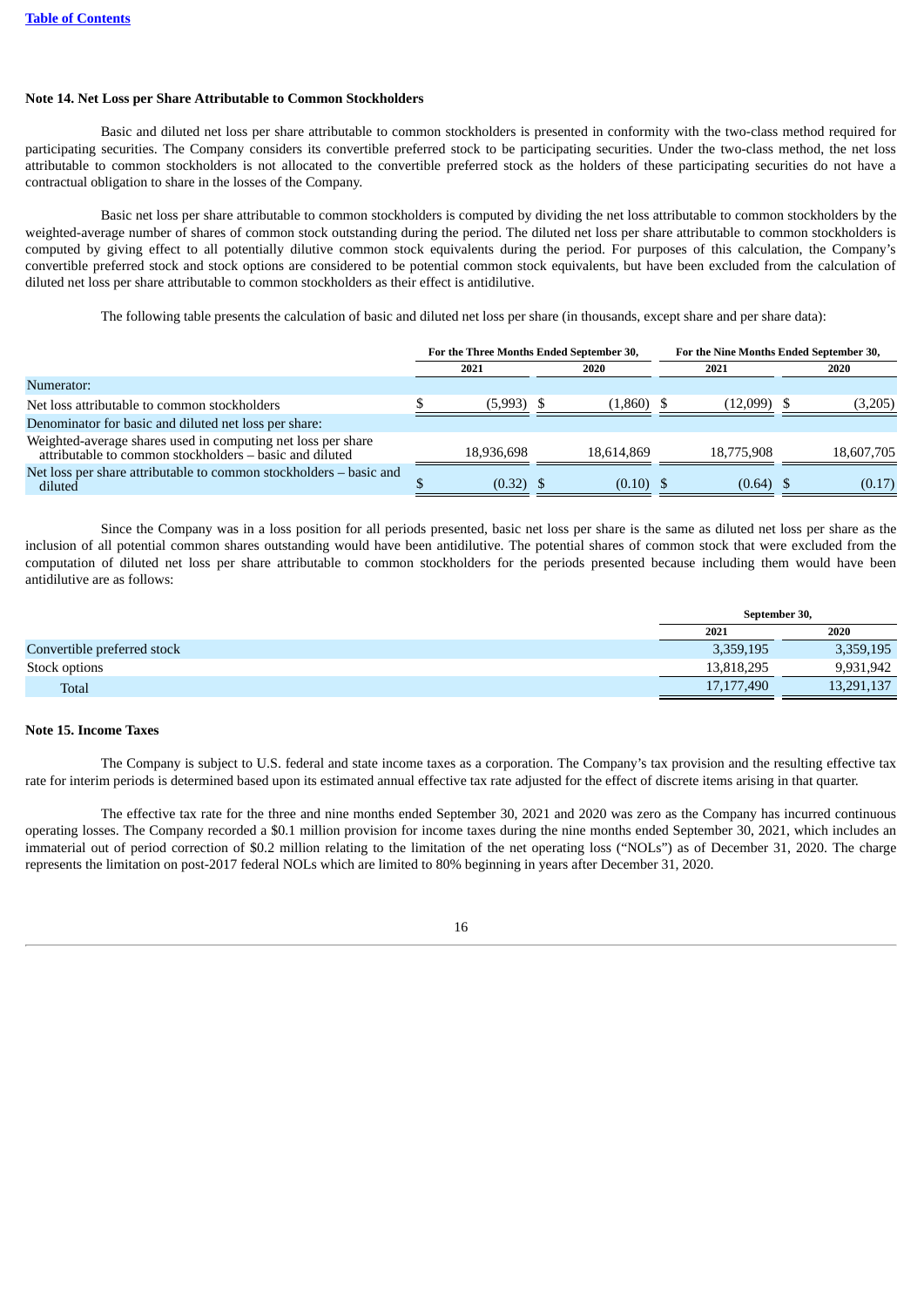Deferred tax assets and deferred tax liabilities are recognized based on temporary differences between the financial reporting and tax basis of assets and liabilities using statutory rates. A valuation allowance is recorded against deferred tax assets if it is more likely than not that some or all of the deferred tax assets will not be realized. Due to the uncertainty surrounding the realization of the favorable tax attributes in future tax returns, we have recorded a full valuation allowance against our otherwise recognizable net deferred tax assets

#### **Note 16. Subsequent Events**

Since September 30, 2021, the Company has entered into various capital lease agreements for acquiring infrastructure equipment to operate its core business. The Company's future minimum commitment under these agreements total approximately \$4.9 million and extend through 2024.

During October 2021, the Company entered into a revolving credit agreement with City National Bank. Under this agreement, among other things, (i) amounts available to be borrowed are \$9.5 million and (ii) advances on the line of credit bear interest payable monthly at the average Secured Overnight Financing Rate ("SOFR") rate plus 2.75%. The revolving credit agreement matures in September 2024. In connection with this agreement, the Company fully repaid and subsequently terminated its 2017 revolving credit agreement with HomeStreet Bank.

On November 15, 2021, the Company had its first closing for its IPO, in which the Company issued and sold 6,250,000 shares of its Class A common stock at a public offering price of \$16.00 per share. On November 17, 2021, the Company had its second closing for its initial public offering, in which the Company issued and sold 937,500 shares at the same per-share price pursuant to the exercise by the underwriters of their option to purchase such shares from the Company for the purpose of covering over-allotments. Together, these two closings resulted in net proceeds of approximately \$103 million after deducting the underwriting discounts and commissions and offering expenses. In connection with the IPO and with the filing of the Company's Amended and Restated Certificate of Incorporation in Delaware and the adoption of its Amended and Restated Bylaws, the following occurred: (i) the reclassification of all outstanding shares of the Company's common stock into an equivalent number of shares of its Class B common stock, (ii) all shares of the convertible preferred stock then outstanding automatically converted into 3,359,195 shares of Class B common stock and (iii) all outstanding shares of the Company's common stock converted into an equivalent number of shares of its Class B common stock and (iv) the SAFE notes automatically converted into approximately 725,000 shares of Class A common stock. Further, this new dual class structure of the Company's common stock has the effect of concentrating voting control with those stockholders who held capital stock prior to the completion of this IPO, as Class B common stock has 10 votes per share, and Class A common stock has one vote per share.

Prior to the IPO, deferred offering costs, which consist of direct incremental legal, accounting and consulting fees relating to the IPO, were capitalized. Upon the consummation of the IPO, the deferred offering costs were reclassified into stockholders' equity as an offset against IPO proceeds. As of September 30, 2021, deferred offering costs capitalized were approximately \$2.4 million, and are included in other assets on the Company's condensed balance sheets.

<span id="page-20-0"></span>During December 2021, the Company issued approximately 1,450,000 stock options with service-based vesting conditions to certain employees. The service-based vesting condition for these awards is satisfied over four years with a cliff vesting period of one year and continued vesting thereafter. The Company expects to recognize approximately \$14 million in stock-based compensation on a straight-line basis over the vesting period of these awards.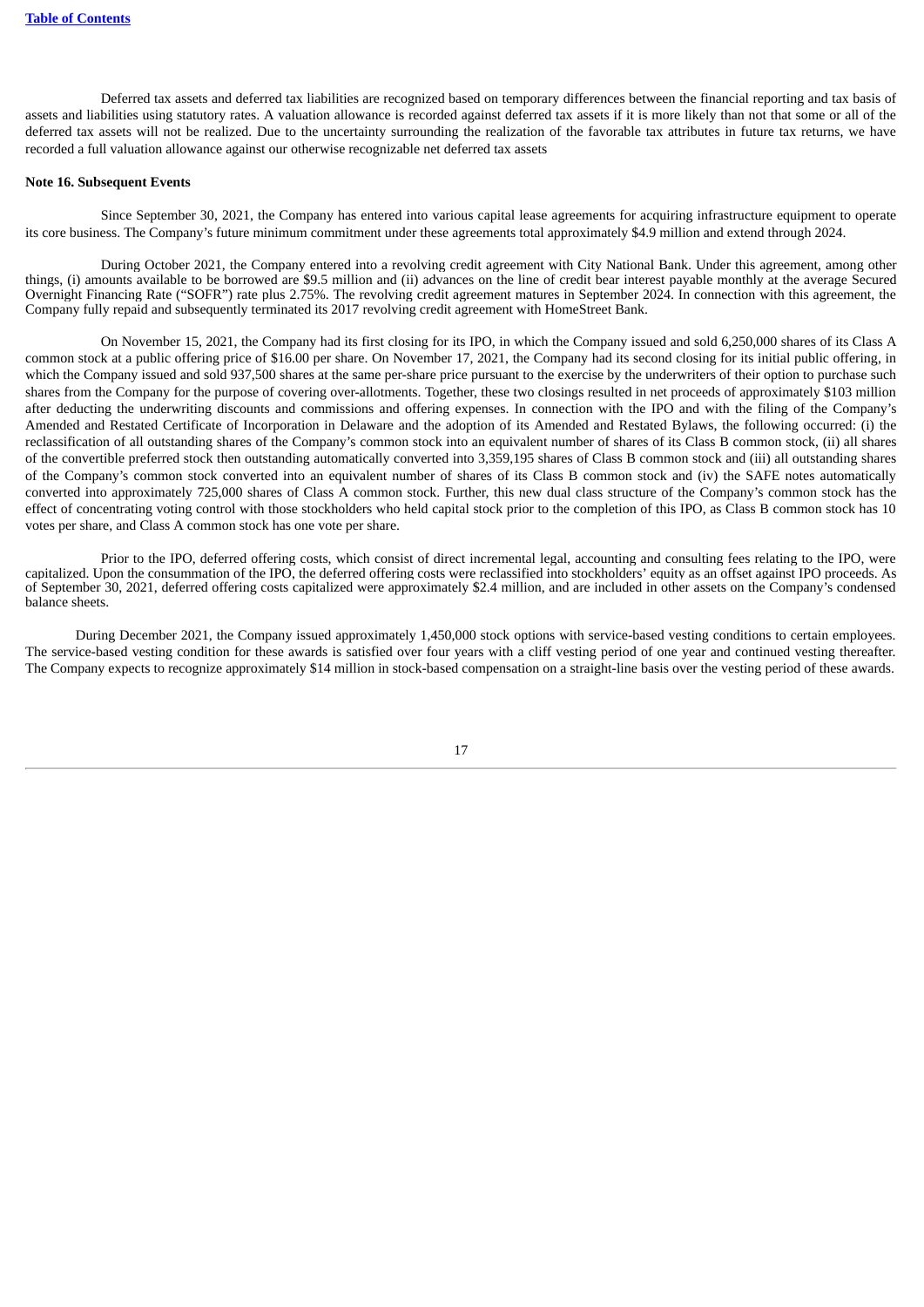## **ITEM 2. MANAGEMENT'S DISCUSSION AND ANALYSIS OF FINANCIAL CONDITION AND RESULTS OF OPERATIONS**

The following discussion and analysis of our financial condition and results of operations should be read in conjunction with our unaudited financial statements and related notes appearing elsewhere in this Quarterly Report on Form 10-Q and our audited financial statements and the related notes and the discussion under the heading "Management's Discussion and Analysis of Financial Condition and Results of Operations" for the fiscal year ended December 31, 2020 included in the Final Prospectus for our initial public offering (IPO) dated as of November 10, 2021 and filed with the Securities and Exchange Commission (SEC), pursuant to Rule 424(b)(4) on November 12, 2021 (Prospectus). This discussion, particularly information with respect to our future results of operations or financial condition, business strategy and plans, and objectives of management for future operations, includes forward-looking statements that involve risks and uncertainties as described under the heading "Special Note About Forward-Looking Statements" in this Quarterly Report on Form 10-Q. You should review the disclosure under the heading "Risk Factors" in this Quarterly Report on Form 10-Q for a discussion of important factors that could cause our actual results to differ materially from those described or implied in these forward-looking statements. Our historical results are not necessarily indicative of the results that may be expected for any period in the future. Unless the context otherwise requires, all references in this report to "Backblaze," the "Company", "we," "our," "us," or similar terms refer to Backblaze, Inc.

#### **Overview**

We are a leading storage cloud platform, providing businesses and consumers cloud services to store, use, and protect their data in an easy and affordable manner. We provide these cloud services through a purpose-built, web-scale software infrastructure built on commodity hardware. Our customers use our Storage Cloud platform across more than 175 countries to grow and protect their business data on our approximately 2 exabytes, or 2 trillion megabytes, of data storage under management.

Through our purpose-built software, our Backblaze Storage Cloud provides a platform that is durable, scalable, performant, and secure. This platform is the foundation for our Backblaze B2 Cloud Storage Infrastructure-as-a-Service (IaaS) consumption-based offering and our Backblaze Computer Backup Software-as-a-Service (SaaS) subscription-based offering. Backblaze B2 enables customers to store data, developers to build applications, and partners to expand their use cases. The amount of data stored in this cloud service can scale up and down as needed on a pay-as-you-go basis. Backblaze Computer Backup automatically backs up data from laptops and desktops for businesses and individuals. This cloud backup service offers easily understood flat-rate pricing to continuously back up a virtually unlimited amount of data.

We have maintained our per-gigabyte B2 Cloud Storage pricing for five years, and we announced price increases to our unlimited subscription Computer Backup pricing in February 2019 and July 2021 with no material impact on customer retention.

Substantially all of our revenue is recurring in nature. We employ a land-and-expand model that drives additional revenue from existing customers. As customers generate, store, and back up more data, their use of our platform increases, creating natural opportunities for revenue expansion. We are able to further expand our relationships with our customers when they adopt new features and use cases that lead to increased usage of our platform.

## *Initial Public Offering*

On November 15, 2021, our IPO had its first closing, in which we issued and sold 6,250,000 shares of our Class A common stock at a public offering price of \$16.00 per share. On November 17, 2021, our IPO had its second closing, in which we issued and sold 937,500 additional shares at the same per-share price pursuant to the exercise by the underwriters of their option to purchase such shares from us for the purpose of covering overallotments. Together, these two closings resulted in net proceeds of approximately \$103 million after deducting the underwriting discounts and commissions and offering expenses. In connection with the IPO and with the filing of our Amended and Restated Certificate of Incorporation in Delaware and the adoption of our Amended and Restated Bylaws, the following occurred, (i) the reclassification of all outstanding shares of our common stock into an equivalent number of shares of our Class B common stock, (ii) all shares of the convertible preferred stock then outstanding automatically converted into 3,359,195 shares of Class B common stock and (iii) all outstanding shares of our common stock into an equivalent number of shares of our Class B common stock and (iv) the SAFE notes automatically converted into approximately 725,000 shares of Class A common stock.

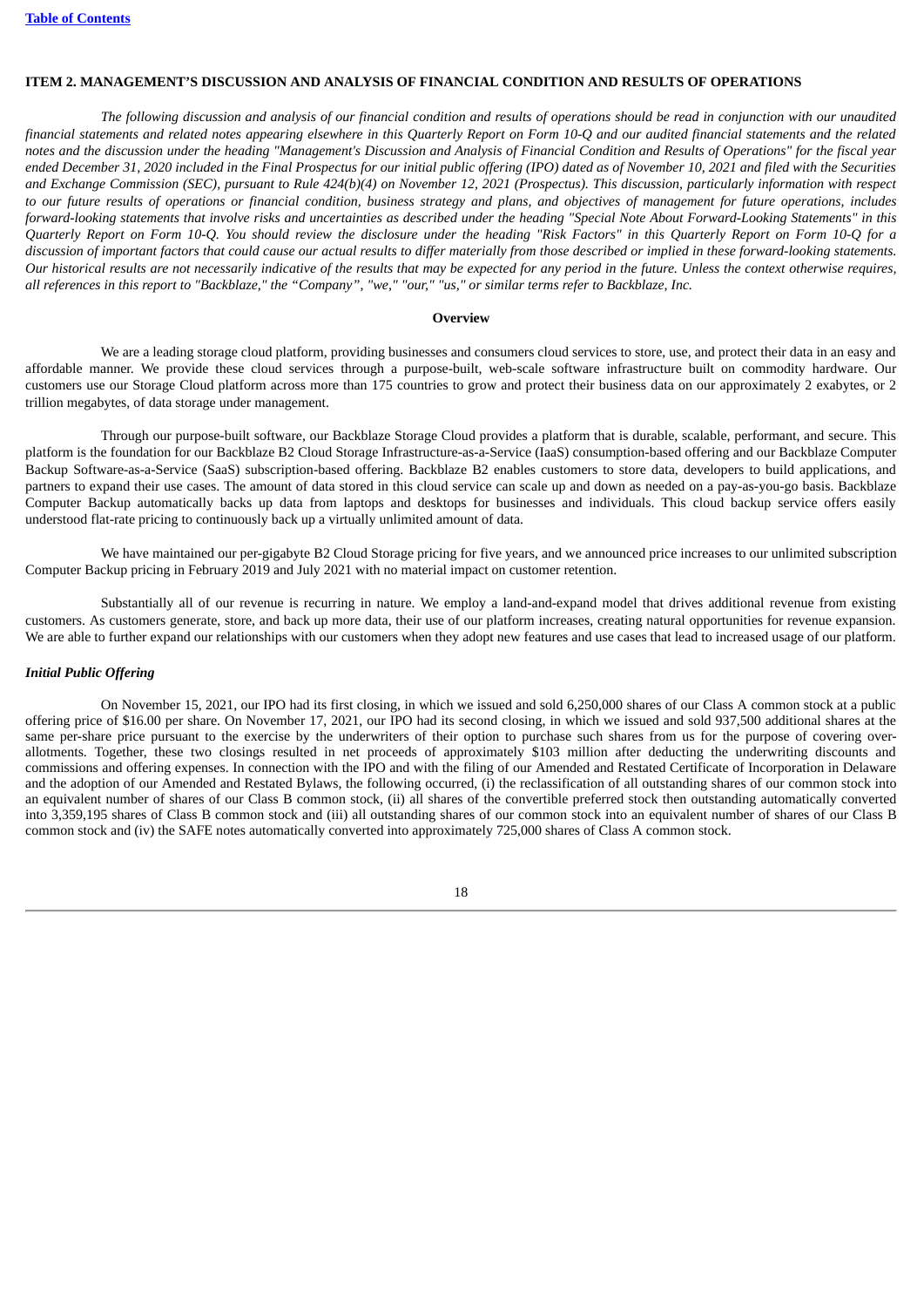#### **Factors Affecting Our Performance**

We believe that the future growth and performance of our business will depend on several factors, including the following:

#### *Scale Self Service Customer Acquisition*

Our business depends, in part, on our ability to add new customers. We believe there is a significant opportunity to further grow our customer base by continuing to make investments in sales and marketing. We will continue investing in our customer acquisition and inbound demand generation activities, which is driven predominantly by our blog content, our case studies, social sharing, earned media, and our self-serve sign up model. We intend to leverage this model as an efficient approach to attract new customers, turning them into brand advocates, partners, and more referrals. Furthermore, we plan to continue to build and scale our paid lead generation and outbound sales motion to increasingly grow in the mid-market.

We also plan to continue to build our ecosystem of partners. We believe that delivering our Storage Cloud solutions through our alliance, developer, and MSP partnerships is an area of opportunity for us. By adding more partners and deepening our relationships with them, we expand our use cases and drive new customer acquisition.

### *Scale Sales-Assisted Efforts*

We believe an increasingly important complement to our self-serve customer acquisition model is our targeted inside Sales team that is focused on a low-touch "sales-assisted" model that supports our larger customers if the need arises. This team focuses on inbound inquiries, outbound prospecting targeting specific use cases, and volume expansion of our self-serve customers.

#### *Expansion Within Existing Customers*

Our future success will depend, in part, on our ability to increase usage and adoption of our solutions with existing customers. We intend to increase revenue from existing customer relationships through the development of additional features and use cases, expanding our Customer Success initiatives, and natural customer data growth. We have developed add-on services, such as Extended Version History and multi-region selection, which customers pay for on top of existing offerings. Examples of expanding use cases include utilizing Backblaze for additional purposes such as media storage, hybrid cloud support, analytics repositories, and others. We also plan to grow our Customer Success initiatives to ensure customers avail themselves of the full benefits of our platform, thus resulting in increased adoption. As these customers continue to generate, store, and back up data, their use of our platform increases, creating natural opportunities for revenue expansion.

#### *Continued Platform Investment and New Product Launches*

We are committed to delivering market-leading products that continue to make cloud storage and backup easy. We believe we must maintain our product quality and strength of our brand in order to retain the current customer base as well as drive further revenue growth in our business. We intend to continue investing in our research and development activities to build upon our strong position in the technology community. We have a history of introducing successful new features and capabilities for our products, and we intend to continue investing heavily to grow our business to take advantage of our expansive market opportunity. We also expect to launch new products that are adjacent to our current offerings, which will provide us with the ability to further cross-sell and upsell.

## *Investments for Continued Scaling*

We are focused on our long-term revenue potential and building out our infrastructure to sustain that growth. On a routine basis, we will focus resources on optimizing the efficiency of our data storage. In some scenarios, we will choose to pass on potential cost savings to the customer, but in other scenarios we will choose to reinvest cost savings back into infrastructure and design.

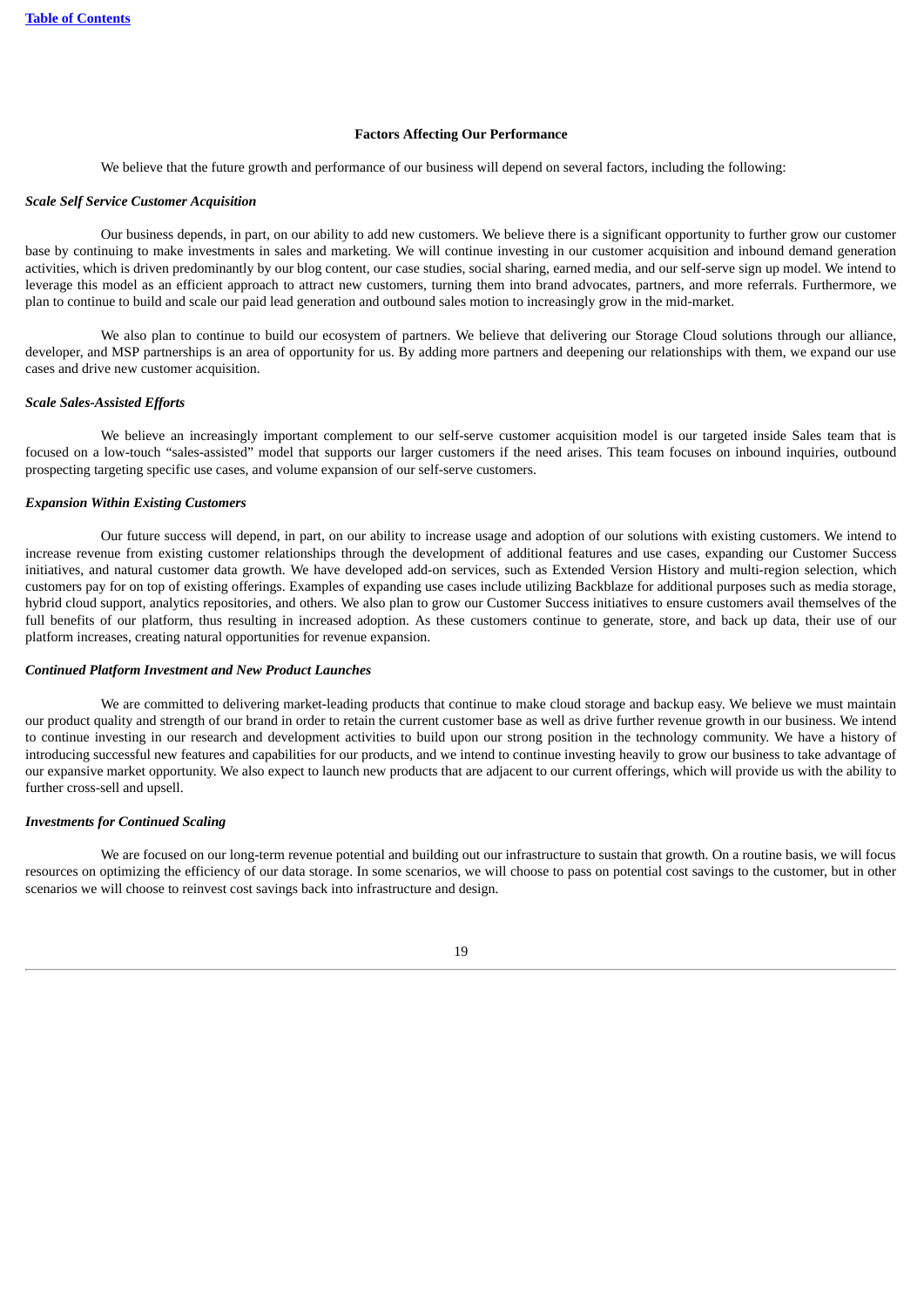### *International Expansion*

While our sales and marketing efforts have primarily focused on the United States, our existing customer base spans more than 175 countries, with 28% of our revenue originating outside of the United States for the year ended December 31, 2020. We believe international expansion represents a meaningful opportunity to generate further demand for our solutions in international geographies. We plan to invest in our operations internationally to reach new customers by expanding in targeted key geographies where we believe there are opportunities for significant return on investment.

#### **Key Business Metrics**

We monitor the key business metrics set forth below to help us evaluate our business and growth trends, establish budgets, measure the effectiveness of our sales and marketing efforts, and assess operational efficiencies. The calculation of the key metrics discussed below may differ from other similarly titled metrics used by other companies, securities analysts, or investors.

|                                        |                            | As of September 30, |                      |                            |                           |                      |  |  |  |  |  |
|----------------------------------------|----------------------------|---------------------|----------------------|----------------------------|---------------------------|----------------------|--|--|--|--|--|
|                                        |                            | 2021                |                      |                            | 2020                      |                      |  |  |  |  |  |
|                                        | <b>B2 Cloud</b><br>Storage | Computer<br>Backup  | <b>Total Company</b> | <b>B2 Cloud</b><br>Storage | Computer<br><b>Backup</b> | <b>Total Company</b> |  |  |  |  |  |
| Net revenue retention rate             | 129%                       | 103%                | 110 %                | 139%                       | 109%                      | 116 %                |  |  |  |  |  |
| Gross customer retention rate          | 92%                        | 91%                 | 91%                  | 92%                        | 90%                       | 90%                  |  |  |  |  |  |
| Annual recurring revenue (in millions) | \$24.6                     | \$46.2              | \$70.8               | \$15.6                     | \$39.7                    | \$55.3               |  |  |  |  |  |

#### *Net Revenue Retention Rate*

We believe the growth in use of our platform by our existing customers is an important measure of the health of our business and our future growth prospects. We measure this growth by monitoring our overall net revenue retention rate, which measures our ability to retain and expand revenue from existing customers. We believe that we can drive this metric by continuing to focus on our customers and by adding additional products and functionality to our platform.

Our overall net revenue retention rate is a trailing four-quarter average of the recurring revenue from a cohort of customers in a quarter as compared to the same quarter in the prior year. We calculate our overall net revenue retention rate for a quarter by dividing (i) recurring revenue in the current quarter from any accounts that were active at the end of the same quarter of the prior year by (ii) recurring revenue in the current corresponding quarter from those same accounts. Our overall net revenue retention rate includes any expansion of revenue from existing customers and is net of revenue contraction and customer attrition, and excludes revenue from new customers in the current period. Our net revenue retention rate for Computer Backup and B2 Cloud Storage is calculated in the same manner as our overall net revenue retention rate based on the revenue from our Computer Backup and B2 Cloud Storage solutions, respectively.

## *Gross Customer Retention Rate*

We use gross customer retention rate to measure our ability to retain our customers. Our gross customer retention rate reflects only customer losses and does not reflect the expansion or contraction of revenue we earn from our existing customers. We believe our high gross customer retention rates demonstrate that we serve a vital service to our customers, as the vast majority of our customers tend to continue to use our platform from one period to the next. To calculate our gross customer retention rate, we take the trailing four-quarter average of the percentage of cohort of customers who were active at the end of the quarter in the prior year that are still active at the end of the current quarter. We calculate our gross customer retention rate for a quarter by dividing (i) the number of accounts that generated revenue in the last month of the current quarter that also generated recurring revenue during the last month of the corresponding quarter in the prior year, by (ii) the number of accounts that generated recurring revenue during the last month of the corresponding quarter in the prior year.

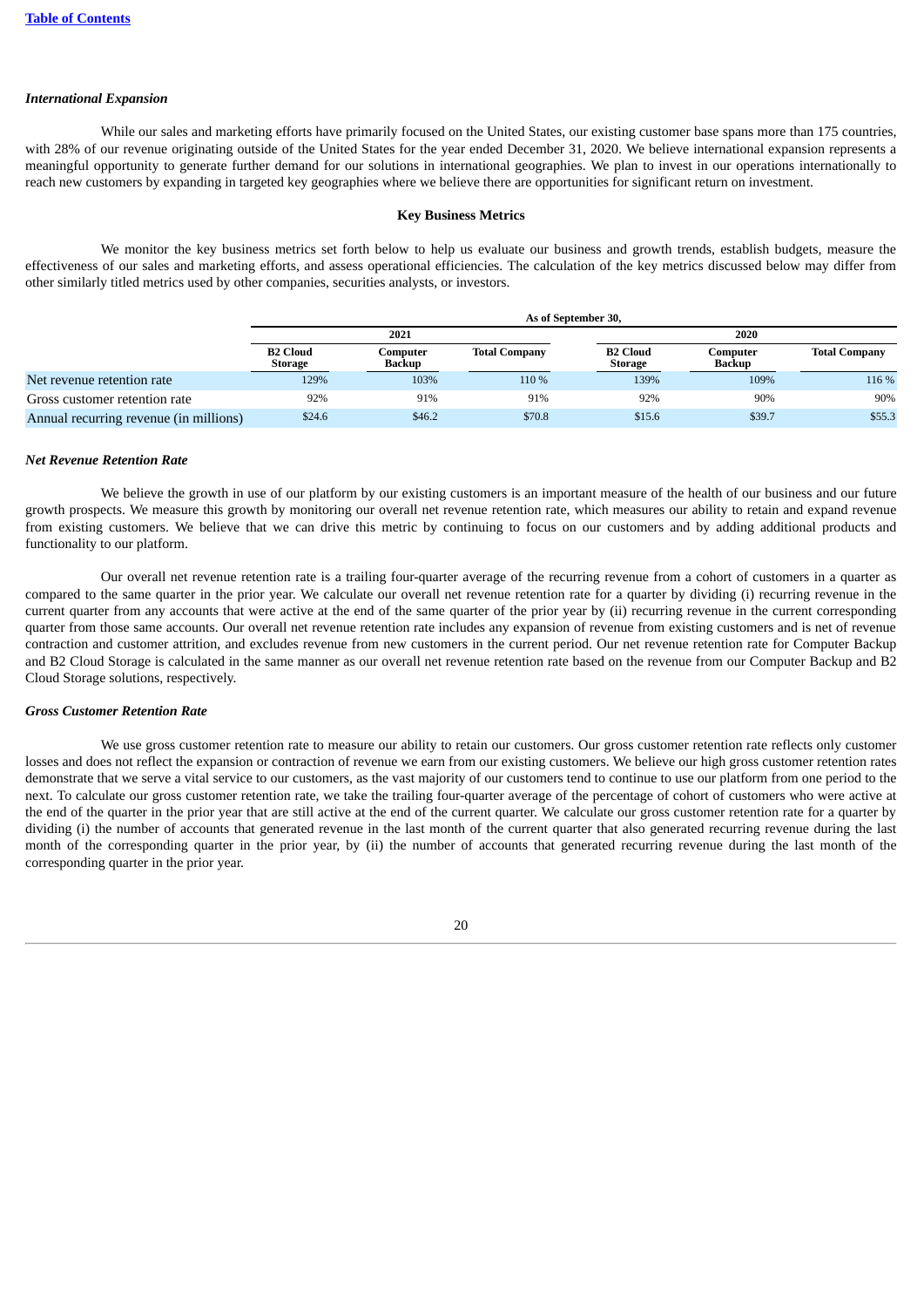#### *Annual Recurring Revenue*

We define annual recurring revenue (ARR) as the annualized value of all Backblaze B2 and Computer Backup arrangements as of the end of a period. Given the renewable nature of our business, we view ARR as an important indicator of our financial performance and operating results, and we believe it is a useful metric for internal planning and analysis. ARR is calculated based on multiplying the monthly revenue from all Backblaze B2 and Computer Backup arrangements, which represent greater than 98% of our revenue for the periods presented, (and excludes Physical Media revenue) for the last month of a period and multiplying it by 12. Our annual recurring revenue for Computer Backup and B2 Cloud Storage is calculated in the same manner as our overall annual recurring revenue based on the revenue from our Computer Backup and B2 Cloud Storage solutions, respectively. See Notes to our financial statements included in the Final Prospectus for more information on revenue from B2 Cloud Storage and Computer Backup arrangements.

ARR does not have a standardized meaning and is therefore unlikely to be comparable to similarly titled measures presented by other companies. ARR should be viewed independently of revenue and is not intended to be combined with or to replace that item. ARR is not a forecast and the active contracts at the end of a reporting period used in calculating ARR may or may not be extended or renewed by our customers.

While ARR is not a guarantee of future revenue, we consider over 98% of our revenue recurring for the periods presented. As noted above, our gross customer retention rate has been consistent over the periods presented at approximately 90%. Although B2 Cloud Storage is paid for by customers in arrears, we recognize revenue in the month these storage services are delivered, and consider this revenue recurring as customers are charged as long as their data is stored with us. Further, during the periods presented, customers who store data with us generally increase the amount of their data stored over time, as evidenced by our B2 Cloud Storage net revenue retention rate of 129% as of September 30, 2021. Fees from B2 Cloud Storage (consumption-based arrangements) are recognized as services are delivered. Computer Backup (subscription-based arrangements) revenue is recognized on a straight-line basis over the contractual term of the arrangement beginning on the date that the service commences, provided that all other revenue recognition criteria have been met. Additional limitations of ARR include the fact that consumption-based revenue is not guaranteed for future periods, although we believe that our high historic gross customer retention rate is indicative of ARR, and the fact that our subscription terms can be on a monthly basis, although the significant majority of our customers have subscription terms of one year or longer during the periods presented above. See Notes to the financial statements in the Final Prospectus for details on our revenue recognition policy.

#### **Impact of COVID-19**

The worldwide spread of COVID-19 has created significant uncertainty in the global economy. There have been no comparable recent events that provide guidance as to the effect the spread of COVID-19 as a global pandemic may have, and, as a result, the full extent to which the COVID-19 pandemic will directly or indirectly impact our business, results of operations, cash flows, and financial condition will depend on future developments that are highly uncertain and cannot be accurately predicted. The global impact of COVID-19 continues to rapidly evolve, and we will continue to monitor the situation and the effects on our business and operations. For further discussion on the impact to our business please see "Note 2. Basis of Presentation and Summary of Significant Accounting Policies" in the notes to our condensed financial statements included elsewhere in this Quarterly Report on Form 10- Q.

In addition to the impact on customers, the pandemic has had some impact to our supply chain. For example, starting in April 2020, we began to acquire additional hard drives and related infrastructure through capital lease agreements in order to minimize the impact of potential supply chain disruptions due to the pandemic. The additional leased hard drives resulted in a higher balance of capital equipment and related lease liability, an increase in cash used in financing activities from principal payments, as well as a higher ongoing interest and depreciation expense related to these lease agreements. Accordingly, our supply chain in the future may be disrupted, or we may be unable to obtain infrastructure and related equipment essential to our business on favorable terms or at all. However, based on the impact from the pandemic to date, we believe we have sufficient reserves to minimize any material impact to our business operations should such a disruption occur.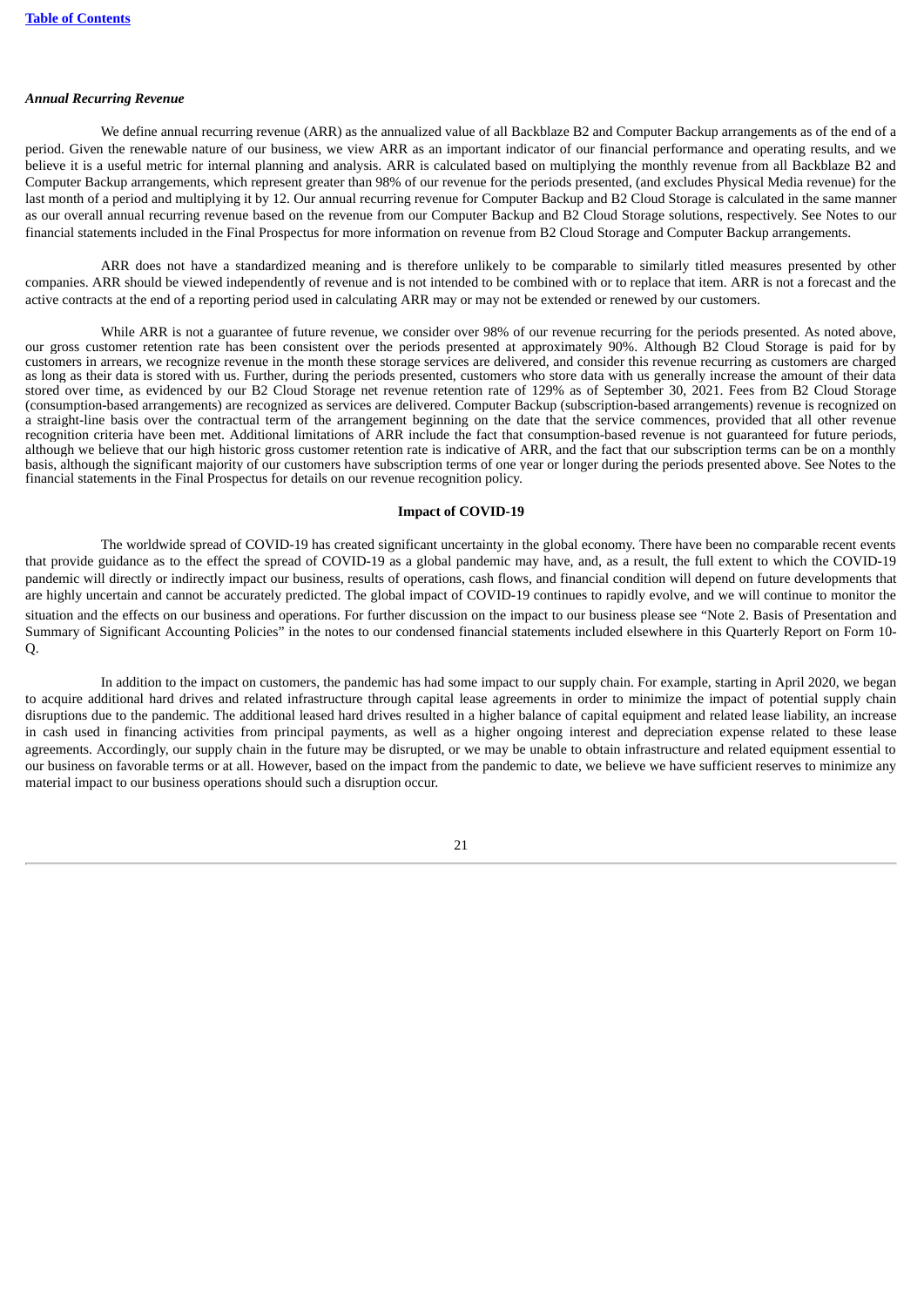### **Key Components of Results of Operations**

## *Revenue*

We generate revenue primarily from our Backblaze B2 Cloud Storage and Backblaze Computer Backup cloud services offered on our platform. Our platform is offered to our customers through either a consumption or a subscription-based arrangement through Backblaze B2 and Backblaze Computer Backup, respectively. Our subscription arrangements range in duration from one month to 24 months, for which we bill our customers up front for the entire period. Our consumption-based arrangements do not have a contractual term and are billed monthly in arrears.

For our subscription arrangements, we provide our cloud services evenly over the contractual period, for which revenue is recognized on a straight-line basis over the contract term beginning on the date that the service is made available to the customer. Consumption-based revenue is variable and is related to fees charged for our customers' use of our platform and is recognized as revenue in the period in which the consumption occurs.

In support of our platform, we also derive revenue from products offered to our customers for the ability to securely restore data using a USB drive (USB Restore) and for migrating large data sets to our platform using our proprietary Fireball device. Revenue from USB Restore is recognized as our products are delivered to our customers. Revenue recognized from customer rentals of our Fireball device is time-based.

### *Cost of Revenue and Gross Margin*

Cost of revenue consists of expenses for providing our platform and cloud services to our customers. These expenses include operating in colocation facilities, network and bandwidth costs, and depreciation of our equipment and capital lease equipment in co-location facilities. Personnel-related costs associated with customer support and maintaining service availability, including salaries, benefits, bonuses, and stock-based compensation are also included. Cost of revenue also includes credit card processing fees, amortization of capitalized internal-use software development costs, and allocated overhead costs.

We intend to continue to invest additional resources in our infrastructure and related personnel, and our customer support organization, to support the growth of our business. Some of these investments, including costs of infrastructure equipment (including related depreciation) and expansion, are incurred in advance of generating revenue, and either the failure to generate anticipated revenue or fluctuations in the timing of revenue could affect our gross margin from period to period.

## *Operating Expenses*

The most significant components of our operating expenses are personnel costs, which consist of salaries, benefits, bonuses, and stock-based compensation. We also incur other non-personnel costs related to our general overhead expenses. We expect that our operating expenses will increase in absolute dollars as we grow our business.

#### *Research and Development*

Research and development expenses consist primarily of personnel costs, consultant fees, costs related to technical operations, subscription services for use by our research and development organization and an allocation of our general overhead expenses. We capitalize the portion of our software development costs that meets the criteria for capitalization.

We expect our research and development expenses to increase in absolute dollars for the foreseeable future as we continue to focus our research and development efforts on adding new features to our platform, improving our cloud service offerings, and increasing the functionality of our existing features. Our research and development expenses may fluctuate as a percentage of revenue from period to period due to the timing and extent of these activities.

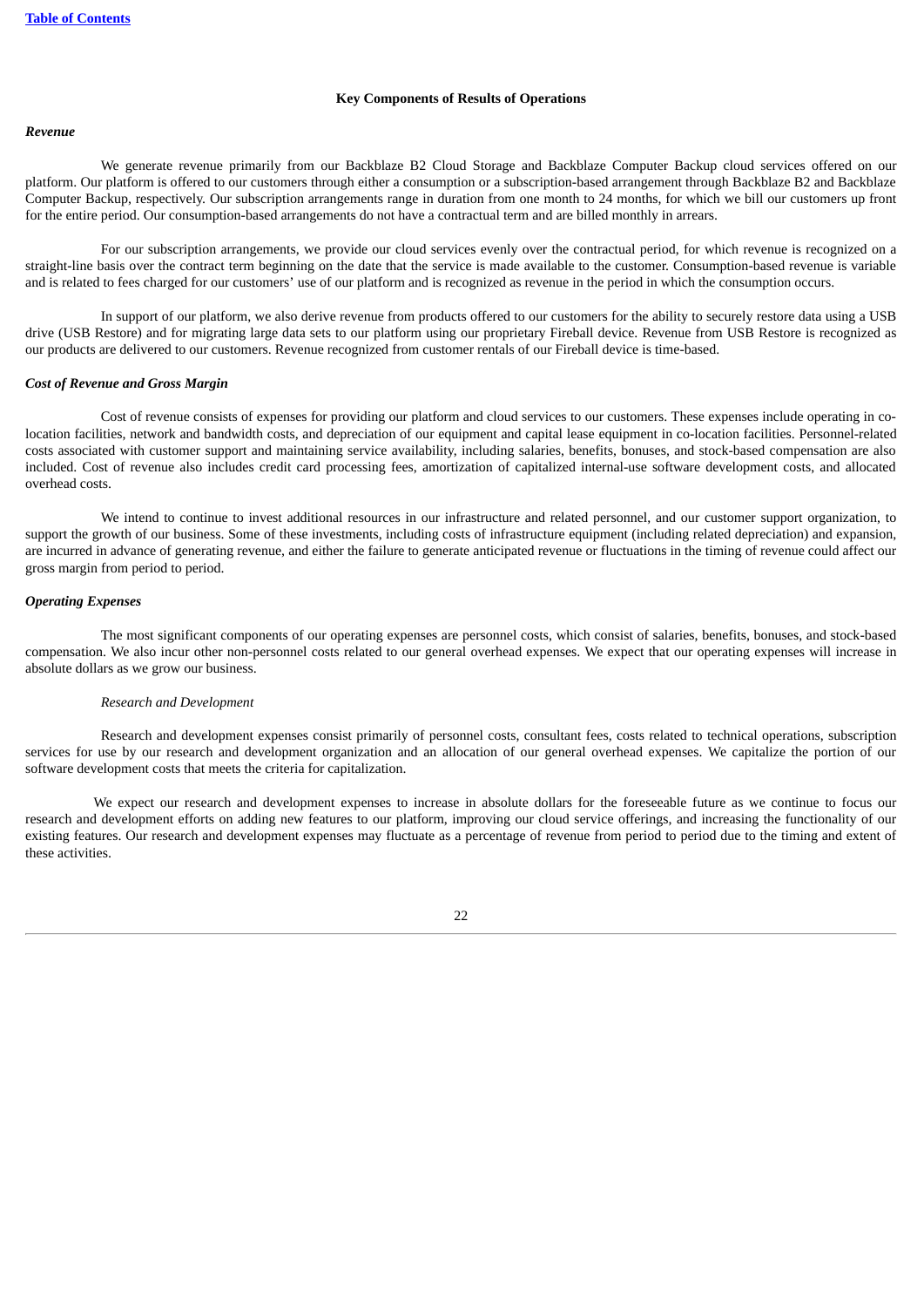#### *Sales and Marketing*

Sales and marketing expenses consist primarily of personnel costs. Sales and marketing expenses also include expenditures related to advertising, marketing, our brand awareness activities, commissions paid to marketing partners, and an allocation of our general overhead expenses.

We plan to continue investing in sales and marketing by increasing our sales and marketing headcount, supplementing our self-serve model with a direct sales approach, expanding our partner ecosystem, driving our go-to-market strategies, building our lead generation and brand awareness, and sponsoring additional marketing events. As a result, we expect our sales and marketing expenses to increase in absolute dollars for the foreseeable future. Sales and marketing expenses may fluctuate as a percentage of revenue from period to period because of the timing and extent of these expenses.

### *General and Administrative*

General and administrative expenses consist primarily of personnel costs for our accounting, finance, legal, IT, security, human resources, and administrative support personnel and executives. General and administrative expenses also include costs related to legal and other professional services fees, sales, and other taxes; depreciation and amortization; and an allocation of our general overhead expenses. We expect our general and administrative expenses to increase in absolute dollars as our business grows. Following the completion of the IPO, we expect to incur additional general and administrative expenses as a result of operating as a public company, including increased expenses for insurance, costs to comply with the rules and regulations applicable to companies listed on a national securities exchange, costs related to compliance and reporting obligations pursuant to the rules and regulations of the SEC, investor relations, and professional services expenses.

#### *Interest Expense*

Interest expense consists primarily of interest related to our capital lease agreements.

## *Income Tax Provision*

Provision for income taxes consists primarily of income taxes in certain foreign and state jurisdictions in which we conduct business. We maintain a full valuation allowance against our U.S. deferred tax assets because we have concluded that it is more likely than not that our deferred tax assets will not be realized.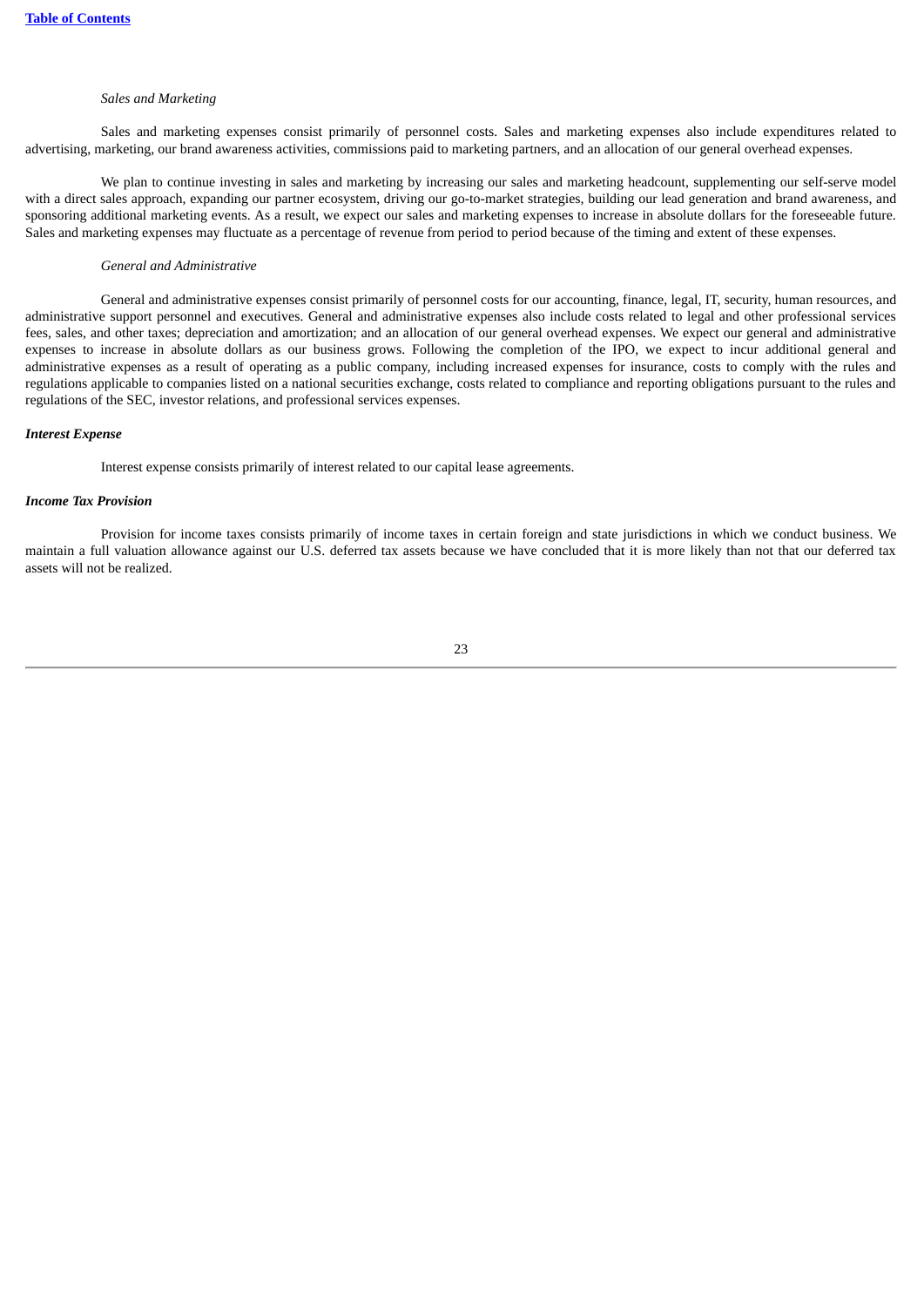## **Results of Operations**

The following table sets forth our statements of operations data for the periods indicated:

|                                           |              | For the Three Months Ended September 30, | For the Nine Months Ended September 30, |                          |  |
|-------------------------------------------|--------------|------------------------------------------|-----------------------------------------|--------------------------|--|
|                                           | 2021         | 2020                                     | 2021                                    | 2020                     |  |
|                                           |              | (in thousands, unaudited)                |                                         |                          |  |
| Revenue                                   | \$<br>17,320 | 13,817 \$<br>- \$                        | 48,782                                  | 39,196<br>- \$           |  |
| Cost of revenue $(1)$                     | 8,519        | 7,097                                    | 24,275                                  | 18,775                   |  |
| Gross profit                              | 8,801        | 6,720                                    | 24,507                                  | 20,421                   |  |
| Operating expenses:                       |              |                                          |                                         |                          |  |
| Research and development $(1)$            | 5,338        | 3,300                                    | 14,314                                  | 9,132                    |  |
| Sales and marketing <sup>(1)</sup>        | 5,025        | 2,956                                    | 13,149                                  | 8,379                    |  |
| General and administrative <sup>(1)</sup> | 3,104        | 1,519                                    | 8,261                                   | 4,157                    |  |
| Total operating expenses                  | 13,467       | 7,775                                    | 35,724                                  | 21,668                   |  |
| Loss from operations                      | (4,666)      | (1,055)                                  | (11,217)                                | (1,247)                  |  |
| Interest expense                          | (968)        | (793)                                    | (2,686)                                 | (1,946)                  |  |
| Gain on extinguishment of debt            |              |                                          | 2,299                                   |                          |  |
| Unrealized loss on SAFE                   | (359)        |                                          | (359)                                   |                          |  |
| Loss before provision for income taxes    | (5,993)      | (1,848)                                  | (11, 963)                               | (3, 193)                 |  |
| Income tax provision                      |              | (12)                                     | (136)                                   | (12)                     |  |
| Net loss                                  | $(5,993)$ \$ | $(1,860)$ \$                             | (12,099)                                | (3,205)<br><sup>\$</sup> |  |

(1) Includes stock-based compensation expense as follows:

\_\_\_\_\_\_\_\_\_\_\_\_\_\_\_\_

|                                        | For the Three Months Ended September 30, |       |      |     | For the Nine Months Ended September 30, |       |      |       |
|----------------------------------------|------------------------------------------|-------|------|-----|-----------------------------------------|-------|------|-------|
|                                        | 2021                                     |       | 2020 |     | 2021                                    |       | 2020 |       |
| Cost of revenue                        |                                          | 139   |      | 34  |                                         | 333   |      | 57    |
| Research and development               |                                          | 466   |      | 195 |                                         | 1,377 |      | 536   |
| Sales and marketing                    |                                          | 489   |      | 137 |                                         | 1,057 |      | 386   |
| General and administrative             |                                          | 354   |      | 105 |                                         | 844   |      | 235   |
| Total stock-based compensation expense |                                          | 1.448 |      | 471 |                                         | 3.611 |      | 1,214 |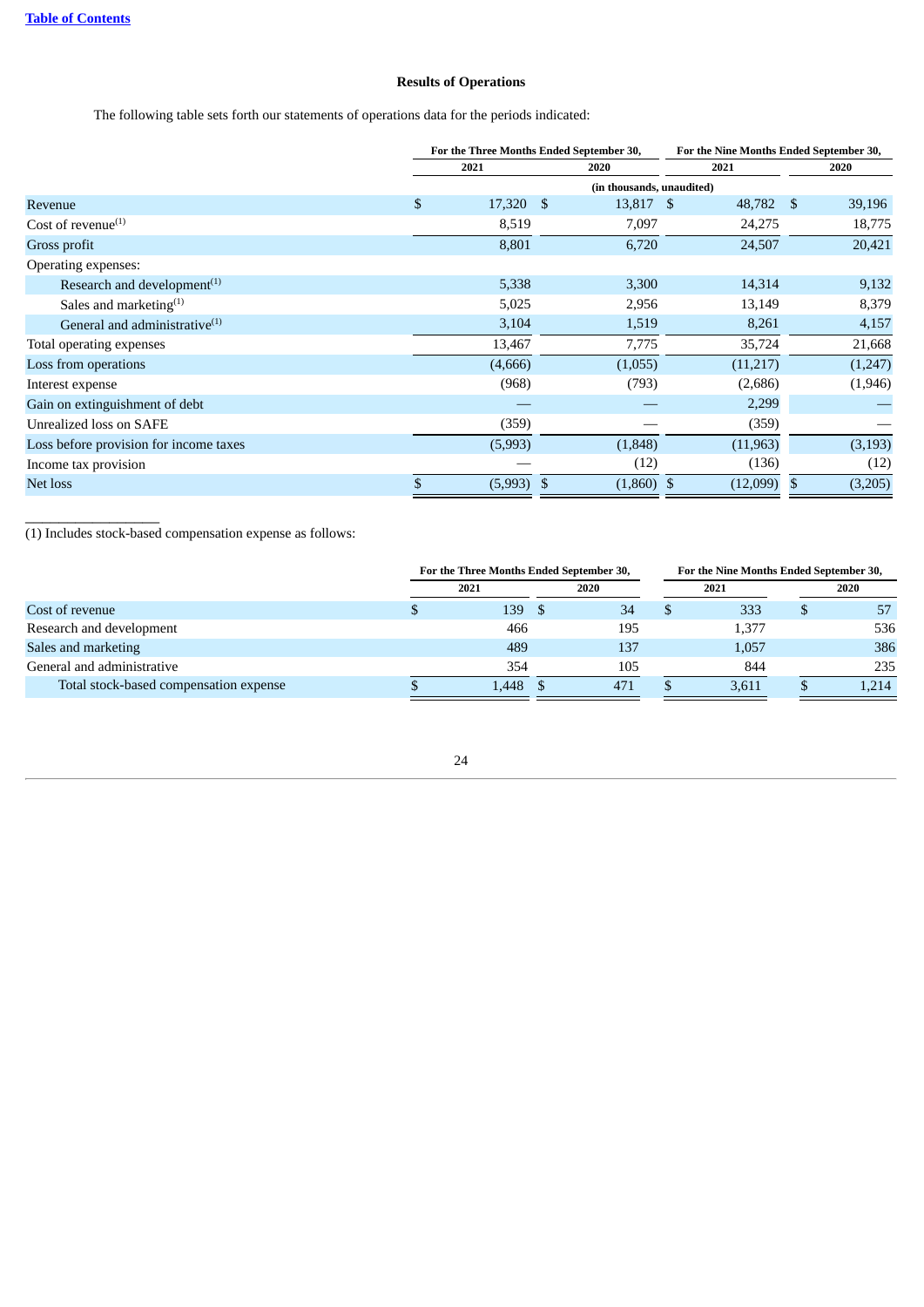*Revenue*

The following table sets forth our statements of operations data expressed as a percentage of revenue for the periods indicated:

|                                        | For the Three Months Ended September 30, |       | For the Nine Months Ended September 30, |      |  |
|----------------------------------------|------------------------------------------|-------|-----------------------------------------|------|--|
|                                        | 2021                                     | 2020  | 2021                                    | 2020 |  |
|                                        |                                          |       |                                         |      |  |
| Revenue                                | 100%                                     | 100%  | 100%                                    | 100% |  |
| Cost of revenue                        | 49                                       | 51    | 50                                      | 48   |  |
| Gross profit                           | 51                                       | 49    | 50                                      | 52   |  |
| Operating expenses:                    |                                          |       |                                         |      |  |
| Research and development               | 31                                       | 24    | 29                                      | 23   |  |
| Sales and marketing                    | 29                                       | 21    | 27                                      | 21   |  |
| General and administrative             | 18                                       | 11    | 17                                      | 11   |  |
| Total operating expenses               | 78                                       | 56    | 73                                      | 55   |  |
| Loss from operations                   | (27)                                     | (8)   | (23)                                    | (3)  |  |
| Interest expense                       | (6)                                      | (6)   | (6)                                     | (5)  |  |
| Gain on extinguishment of debt         |                                          |       | 5                                       |      |  |
| Unrealized loss on SAFE                | (2)                                      |       | (1)                                     |      |  |
| Loss before provision for income taxes | (35)                                     | (13)  | (25)                                    | (8)  |  |
| Income tax provision                   | --                                       |       |                                         |      |  |
| Net loss                               | (35)%                                    | (13)% | (25)%                                   | (8)% |  |

## **Comparison of the Three and Nine Months Ended September 30, 2021 and 2020**

|                                 | For the Three Months Ended<br>September 30, |                |         |         | <b>For the Nine Months Ended</b><br>September 30, |          |         |         |
|---------------------------------|---------------------------------------------|----------------|---------|---------|---------------------------------------------------|----------|---------|---------|
|                                 | 2021                                        | 2020           | Change  | %Change | 2021                                              | 2020     | Change  | %Change |
|                                 |                                             | (in thousands) |         |         | (in thousands)                                    |          |         |         |
| <b>B2 Cloud Storage revenue</b> | \$5,977                                     | \$3,757        | \$2,220 | 59%     | \$16,026                                          | \$10,018 | \$6,008 | 60%     |
| Computer Backup revenue         | \$11,163                                    | \$9,894        | \$1,269 | 13%     | \$32,219                                          | \$28,696 | \$3,523 | 12%     |
| Physical Media revenue          | \$180                                       | \$166          | \$14    | 8%      | \$537                                             | \$482    | \$55    | 11%     |
| Revenue                         | \$17,320                                    | \$13,817       | \$3,503 | 25%     | \$48,782                                          | \$39,196 | \$9,586 | 24%     |

Total revenue increased by \$3.5 million, or 25%, for the three months ended September 30, 2021 compared to the same period in 2020. Consumption-based revenue (B2 Cloud Storage) increased by \$2.2 million, which primarily increased due to new customers. The remaining increase of \$1.3 million was due to subscription-based revenue (Computer Backup), which increased primarily due to the addition of new customers and a price increase for Computer Backup that went into effect during the three months ended September 30, 2021.

Total revenue increased by \$9.6 million, or 24%, for the nine months ended September 30, 2021 compared to the same period in 2020. Consumption-based revenue (B2 Cloud Storage) increased by \$6.0 million, which primarily increased due to new customers. The remaining increase of \$3.5 million was due to subscription-based revenue (Computer Backup), which increased primarily due to the addition of new customers and a price increase. Additionally, COVID-19 was ongoing during the full nine months ended September 30, 2021, and may have impacted our customers and potential customers, while only part of the same period in 2020 was impacted by the pandemic.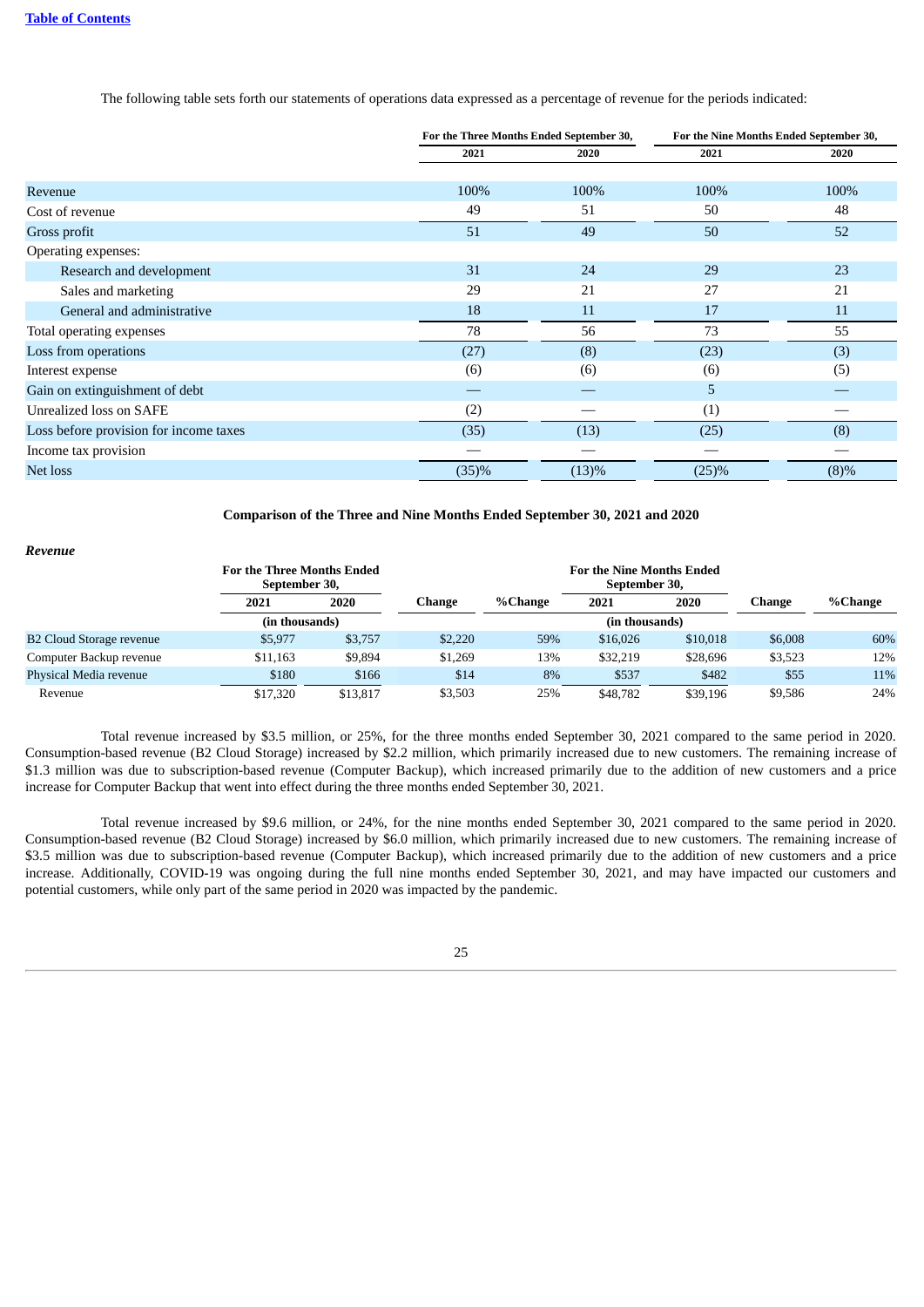## *Cost of Revenue and Gross Margin*

|                 | <b>For the Three Months Ended</b><br>September 30, |                                        |         |         | <b>For the Nine Months Ended</b><br>September 30, |          |         |         |
|-----------------|----------------------------------------------------|----------------------------------------|---------|---------|---------------------------------------------------|----------|---------|---------|
|                 | 2021                                               | 2020                                   | Change  | %Change | 2021                                              | 2020     | Change  | %Change |
|                 |                                                    | (in thousands, except)<br>percentages) |         |         | (in thousands, except)<br>percentages)            |          |         |         |
| Cost of revenue | \$8,519                                            | \$7,097                                | \$1,422 | 20%     | \$24,275                                          | \$18,775 | \$5,500 | 29%     |
| Gross margin    | 51%                                                | 49%                                    |         |         | 50%                                               | 52%      |         |         |

Total cost of revenue increased by \$1.4 million, or 20%, for the three months ended September 30, 2021 compared to the same period in 2020. The increase was primarily attributable to an increase of \$0.7 million for depreciation of our infrastructure equipment, which mainly resulted from purchasing additional hard drives and related infrastructure in order to minimize the impact of potential supply chain disruptions caused by COVID-19, and an increase of \$0.5 million related to managing and operating our co-location facilities.

Gross margin increased to 51% for the three months ended September 30, 2021 compared to 49% for the same period in 2020. The increase in gross margin was primarily due to cost of revenue increasing at a slower rate as compared to our revenue growth, as described above.

Total cost of revenue increased by \$5.5 million, or 29%, for the nine months ended September 30, 2021 compared to the same period in 2020. The increase was primarily attributable to an increase of \$2.8 million for depreciation of our infrastructure equipment, which mainly resulted from purchasing additional hard drives and related infrastructure in order to minimize the impact of potential supply chain disruptions caused by COVID-19, and an increase of \$2.2 million related to managing and operating our co-location facilities.

Gross margin decreased to 50% for the nine months ended September 30, 2021 compared to 52% for the same period in 2020. The decrease in gross margin was primarily due to cost of revenue increasing at a higher rate as compared to our revenue due primarily to investment in our infrastructure, as described above.

## *Operating Expenses*

|                               | For the Three Months Ended<br>September 30, |         |         |                | <b>For the Nine Months Ended</b><br>September 30, |         |               |         |
|-------------------------------|---------------------------------------------|---------|---------|----------------|---------------------------------------------------|---------|---------------|---------|
|                               | 2021                                        | 2020    | Change  | %Change        | 2021                                              | 2020    | <b>Change</b> | %Change |
|                               | (in thousands)                              |         |         | (in thousands) |                                                   |         |               |         |
| Research and<br>development   | \$5,338                                     | \$3,300 | \$2,038 | 62%            | \$14,314                                          | \$9,132 | \$5,182       | 57%     |
| Sales and marketing           | 5,025                                       | 2.956   | 2.069   | 70%            | 13.149                                            | 8,379   | 4,770         | 57%     |
| General and<br>administrative | 3.104                                       | 1,519   | 1,585   | 104%           | 8,261                                             | 4,157   | 4,104         | 99%     |

*Research and Development*

Research and development expense increased by \$2.0 million, or 62%, for the three months ended September 30, 2021 compared to the same period in 2020. The increase was primarily attributable to an increase of \$1.4 million in personnel-related expenses as a result of increased headcount and an increase of \$0.3 million related to stock-based compensation expense.

Research and development expense increased by \$5.2 million, or 57%, for the nine months ended September 30, 2021 compared to the same period in 2020. The increase was primarily attributable to an increase of \$3.5 million in personnel-related expenses as a result of increased headcount, an increase of \$0.3 million related to consultants, and an increase of \$0.8 million related to stock-based compensation expense.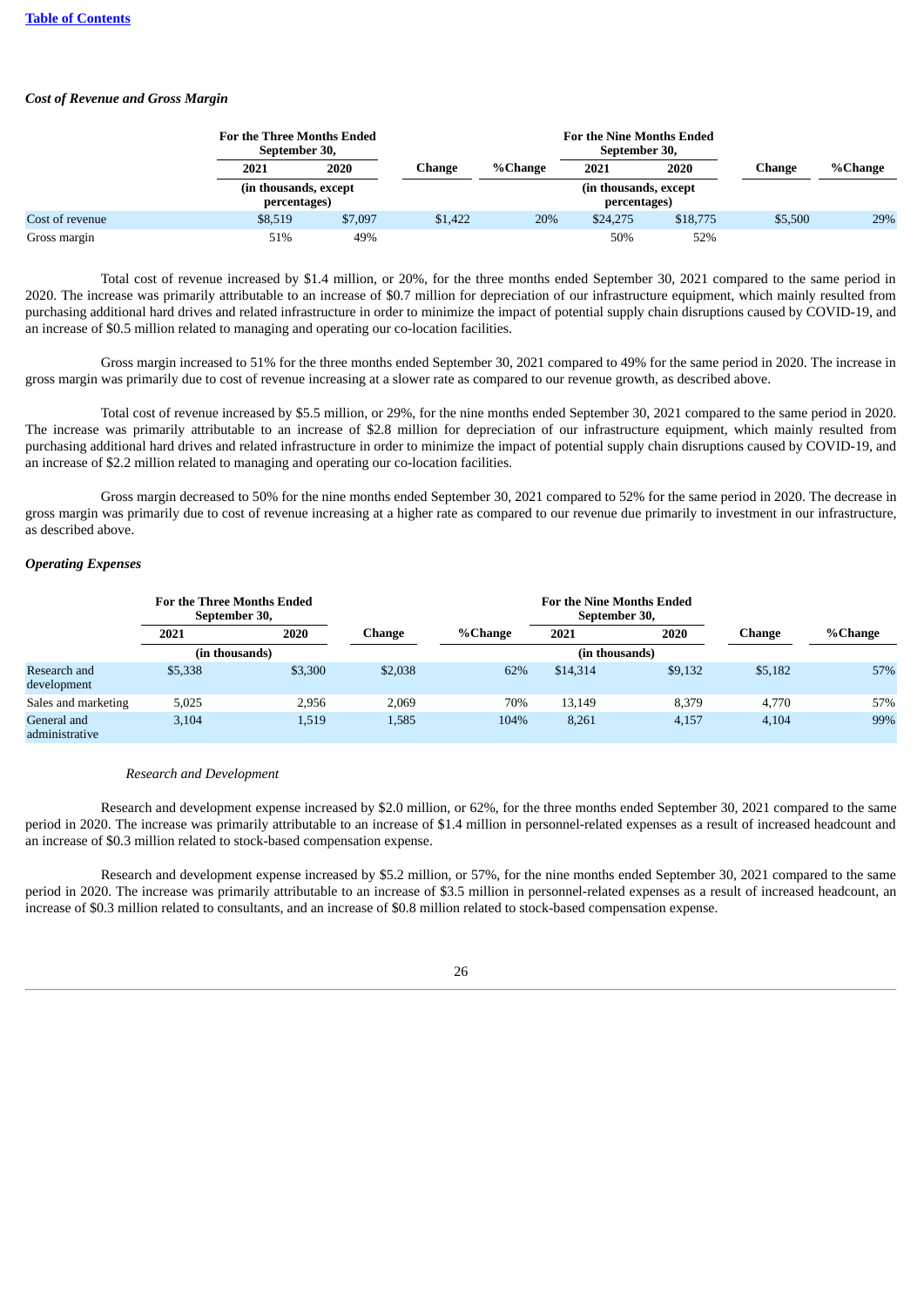#### *Sales and Marketing*

Sales and marketing expense increased by \$2.1 million, or 70%, for the three months ended September 30, 2021 compared to the same period in 2020. The increase in sales and marketing expense was primarily attributable to an increase of \$1.2 million in personnel-related expenses as a result of increased headcount, an increase of \$0.4 million related to stock-based compensation and an increase of \$0.3 million due to increased advertising expenses.

Sales and marketing expense increased by \$4.8 million, or 57%, for the nine months ended September 30, 2021 compared to the same period in 2020. The increase in sales and marketing expense was primarily attributable to an increase of \$2.8 million in personnel-related expenses as a result of increased headcount, an increase of \$0.7 million related to stock-based compensation and an increase of \$0.9 million due to increased advertising expenses.

#### *General and Administrative*

General and administrative expense increased by \$1.6 million, or 104%, for the three months ended September 30, 2021 compared to the same period in 2020. The increase was primarily attributable to an increase of \$0.8 million in personnel-related expenses as a result of increased headcount, an increase of \$0.2 million in professional fees for accounting and tax services, and an increase of \$0.2 million related to stock-based compensation expense.

General and administrative expense increased by \$4.1 million, or 99%, for the nine months ended September 30, 2021 compared to the same period in 2020. The increase was primarily attributable to an increase of \$2.2 million in personnel-related expenses as a result of increased headcount, an increase of \$0.7 million in professional fees for accounting and tax services, an increase of \$0.6 million related to stock-based compensation expense, and an increase of \$0.3 million related to consultants.

## *Interest Expense*

|                  |             | For the Three Months Ended<br>September 30, |         |         |                | <b>For the Nine Months Ended</b><br>September 30, |         |         |
|------------------|-------------|---------------------------------------------|---------|---------|----------------|---------------------------------------------------|---------|---------|
|                  | 2021        | 2020                                        | Change  | %Change | 2021           | 2020                                              | Change  | %Change |
|                  |             | (in thousands)                              |         |         | (in thousands) |                                                   |         |         |
| Interest expense | $$^{(968)}$ | \$(793)                                     | \$(175) |         | 22% \$(2,686)  | \$(1,946)                                         | \$(740) | 38%     |

Interest expense increased by \$0.2 million, or 22%, for the three months ended September 30, 2021 compared to the same period in 2020. The increase was primarily due to interest expense from capital lease agreements we entered into during the second half of 2020, which increased our capital lease liability to \$29.2 million as of September 30, 2021. The capital lease agreements were for additional hard drives and related infrastructure that we purchased in response to the COVID-19 pandemic, in order to minimize the impact of potential supply chain disruptions.

Interest expense increased by \$0.7 million, or 38%, for the nine months ended September 30, 2021 compared to the same period in 2020. The increase was primarily due to interest expense from capital lease agreements we entered into during the second half of 2020, as described above.

#### *Income Tax Provision*

|                      | <b>For the Three Months Ended</b><br>September 30, |        |        |         | For the Nine Months<br><b>Ended September 30,</b> |        |         |         |
|----------------------|----------------------------------------------------|--------|--------|---------|---------------------------------------------------|--------|---------|---------|
|                      | 2021                                               | 2020   | Change | %Change | 2021<br>2020                                      |        | Change  | %Change |
|                      | (in thousands)                                     |        |        |         | (in thousands)                                    |        |         |         |
| Income tax provision | - D-                                               | \$(12) | \$12   | $-$ %   | \$(136)                                           | \$(12) | \$(124) | 1,033%  |

Our provision for income taxes did not materially change for the three months ended September 30, 2021 compared to the same period in 2020.

Our provision for income taxes increased by \$0.1 million for the nine months ended September 30, 2021 compared to the same period in 2020 due to a change related to the limitation on post-2017 federal net operating losses which are limited to 80% beginning in years after December 31, 2020.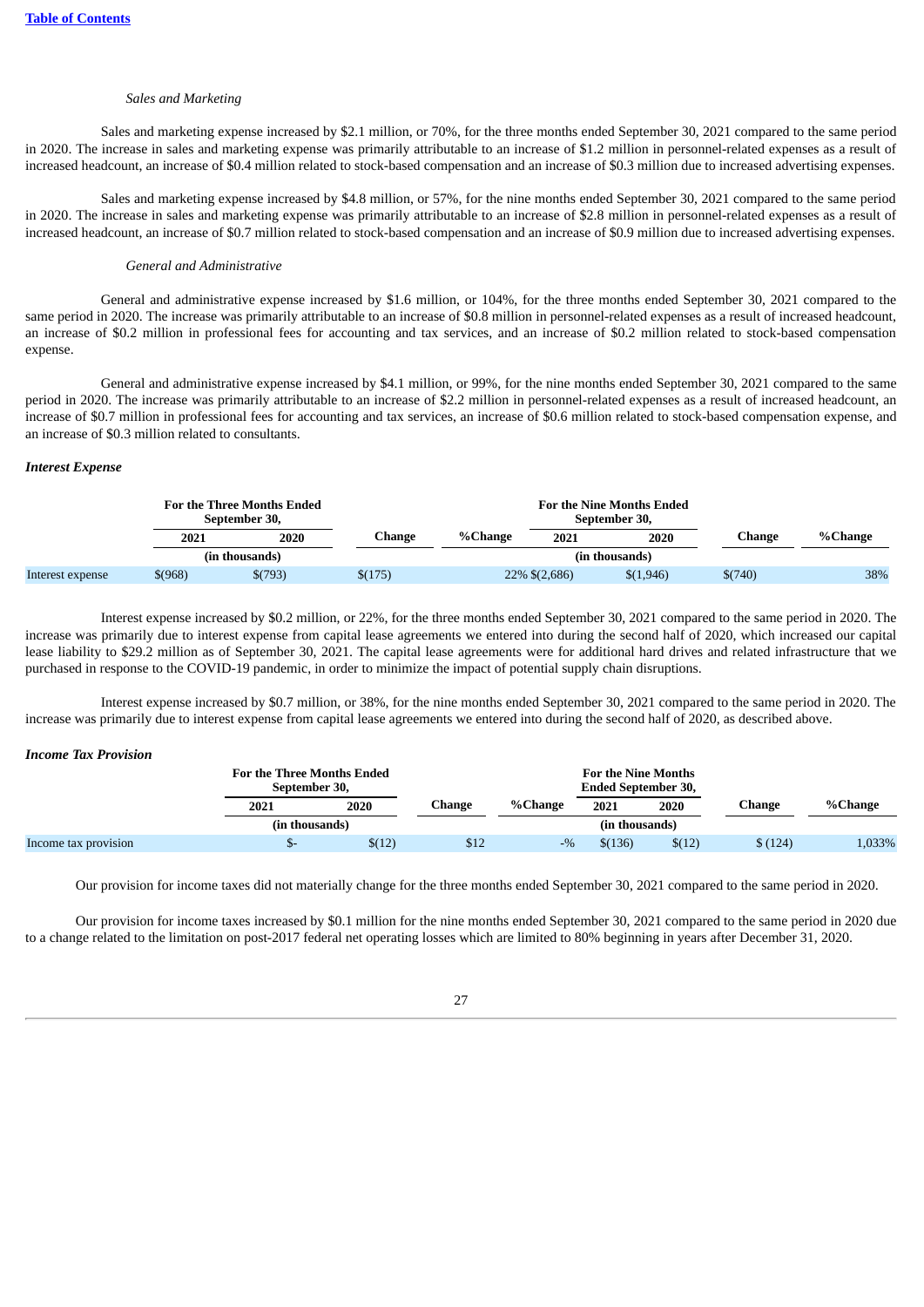## **Non-GAAP Financial Measures**

To supplement our financial statements, which are prepared and presented in accordance with generally accepted accounting principles in the United States, or GAAP, we provide investors with non-GAAP financial measures including adjusted gross margin and adjusted EBITDA, each as defined below. These measures are presented for supplemental informational purposes only, have limitations as analytical tools and should not be considered in isolation or as a substitute for financial information presented in accordance with GAAP. In addition, other companies, including companies in our industry, may calculate similarly-titled non-GAAP financial measures differently or may use other measures to evaluate their performance, all of which could reduce the usefulness of these measures as tools for comparison. Because of these limitations, when evaluating our performance, you should consider each of these non-GAAP financial measures alongside other financial performance measures, including the most directly comparable financial measure calculated in accordance with GAAP and our other GAAP results. A reconciliation of each of our non-GAAP financial measures to the most directly comparable financial measure calculated in accordance with GAAP is set forth below.

#### *Adjusted Gross Margin*

We believe adjusted gross margin, when taken together with our GAAP financial results, provides a meaningful assessment of our performance, and is useful to us for evaluating our ongoing operations and for internal planning and forecasting purposes.

We define adjusted gross margin as gross profit, exclusive of stock-based compensation expense, depreciation expense of our property and equipment, and amortization expense of capitalized internal-use software included within cost of revenue, as a percentage of adjusted gross profit to revenue. We exclude stock-based compensation, which is a non-cash item, because we do not consider it indicative of our core operating performance. We exclude depreciation expense of our property and equipment and amortization expense of capitalized internal-use software, because these may not reflect current or future cash spending levels to support our business. We believe adjusted gross margin provides consistency and comparability with our past financial performance and facilitates period-to-period comparisons of operations, as this metric eliminates the effects of depreciation and amortization.

The following table presents a reconciliation of gross profit, the most directly comparable financial measure stated in accordance with GAAP, to adjusted gross profit, for each of the periods presented:

|                               |   | <b>For the Three Months</b><br><b>Ended September 30,</b> |      | <b>For the Nine Months Ended</b><br>September 30, |                |        |   |        |  |
|-------------------------------|---|-----------------------------------------------------------|------|---------------------------------------------------|----------------|--------|---|--------|--|
|                               |   | 2021                                                      | 2020 |                                                   |                | 2021   |   | 2020   |  |
|                               |   |                                                           |      |                                                   | (in thousands) |        |   |        |  |
| Gross profit                  | D | 8,801                                                     | S    | 6,720                                             | \$             | 24,507 | S | 20,421 |  |
| Adjustments:                  |   |                                                           |      |                                                   |                |        |   |        |  |
| Stock-based compensation      |   | 139                                                       |      | 34                                                |                | 333    |   | 57     |  |
| Depreciation and amortization |   | 3,896                                                     |      | 3,224                                             |                | 11,580 |   | 8,758  |  |
| Adjusted gross profit         |   | 12,836                                                    |      | 9,978                                             |                | 36,420 |   | 29,236 |  |
| Gross margin                  |   | 51 %                                                      |      | 49 %                                              |                | 50 %   |   | 52 %   |  |
| Adjusted gross margin         |   | 74 %                                                      |      | 72 %                                              |                | 75 %   |   | 75 %   |  |

### *Adjusted EBITDA*

Our management uses adjusted EBITDA to assess our operating performance. We define adjusted EBITDA as net loss adjusted to exclude depreciation and amortization, stock-based compensation, interest expense, income tax provision, unrealized loss on SAFE and gain on extinguishment of debt. We use adjusted EBITDA to evaluate our ongoing operations and for internal planning and forecasting purposes. We believe that adjusted EBITDA, when taken together with our GAAP financial results, provides meaningful supplemental information regarding our operating performance by excluding certain items that may not be indicative of our business, results of operations or outlook. We consider adjusted EBITDA to be an important measure because it helps illustrate underlying trends in our business and our historical operating performance on a more consistent basis.

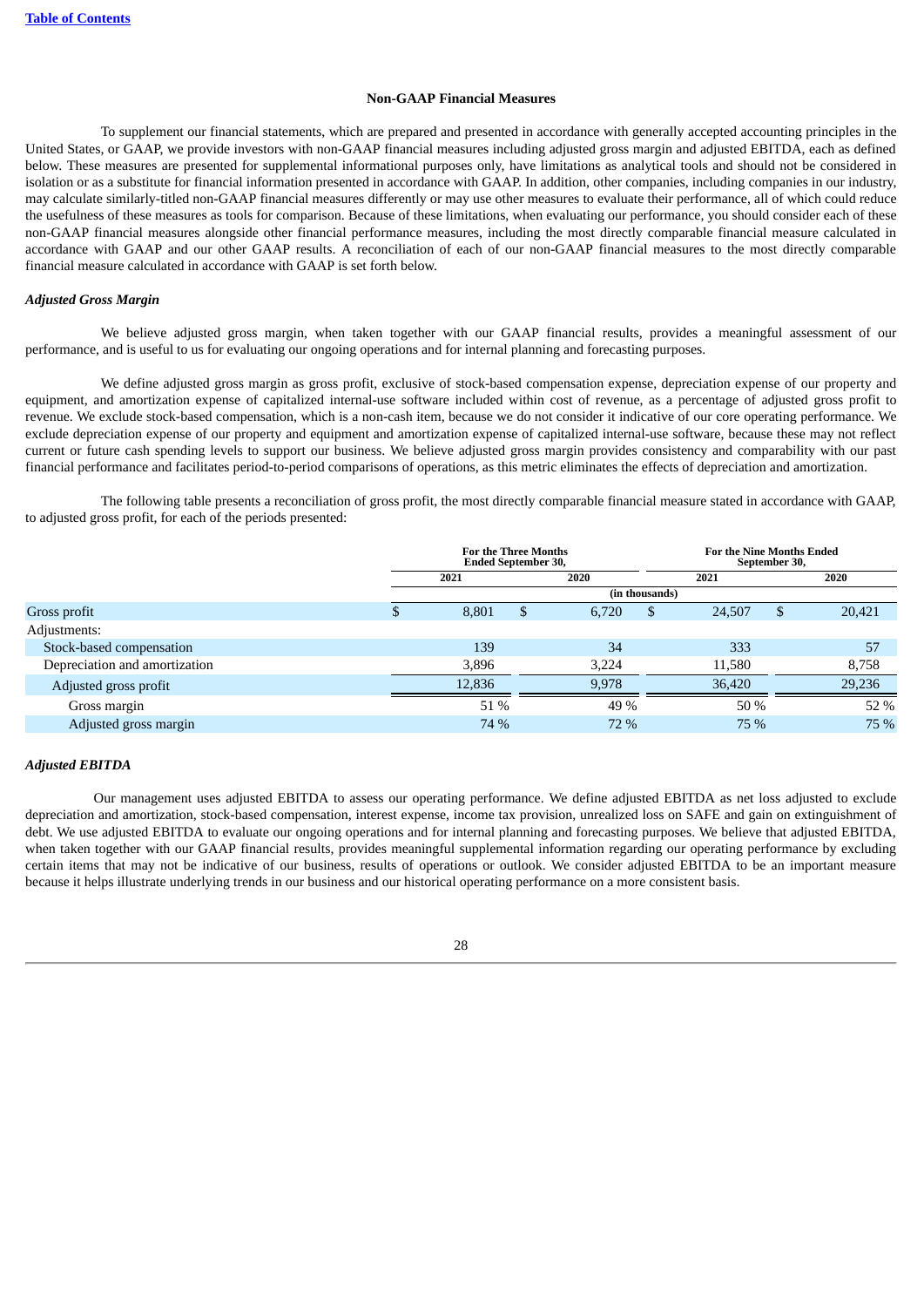Our calculation of adjusted EBITDA may differ from the calculations of adjusted EBITDA by other companies and therefore comparability may be limited. Because of these limitations, when evaluating our performance, you should consider adjusted EBITDA alongside other financial performance measures, including our net loss and other GAAP results. The following table presents a reconciliation of net loss, the most directly comparable financial measure stated in accordance with GAAP, to adjusted EBITDA for each of the periods presented:

|                                |   | <b>For the Three Months</b><br><b>Ended September 30,</b> |   |              |                | <b>For the Nine Months Ended</b><br>September 30, |   |         |  |
|--------------------------------|---|-----------------------------------------------------------|---|--------------|----------------|---------------------------------------------------|---|---------|--|
|                                |   | 2021                                                      |   | 2020         |                | 2021                                              |   | 2020    |  |
|                                |   |                                                           |   |              | (in thousands) |                                                   |   |         |  |
| Net loss                       | S | $(5,993)$ \$                                              |   | $(1,860)$ \$ |                | $(12,099)$ \$                                     |   | (3,205) |  |
| Adjustments:                   |   |                                                           |   |              |                |                                                   |   |         |  |
| Depreciation and amortization  |   | 4,059                                                     |   | 3,362        |                | 12,041                                            |   | 9,111   |  |
| Stock-based compensation       |   | 1,448                                                     |   | 471          |                | 3,611                                             |   | 1,214   |  |
| Interest expense               |   | 968                                                       |   | 793          |                | 2,686                                             |   | 1,946   |  |
| Income tax provision           |   |                                                           |   | 12           |                | 136                                               |   | 12      |  |
| Unrealized loss on SAFE        |   | 359                                                       |   |              |                | 359                                               |   |         |  |
| Gain on extinguishment of debt |   |                                                           |   |              |                | (2,299)                                           |   |         |  |
| <b>Adjusted EBITDA</b>         |   | 841                                                       | S | 2,778        |                | 4,435                                             | S | 9,078   |  |

#### **Liquidity and Capital Resources**

Since inception, we have financed operations primarily through payments received from our customers. As of September 30, 2021 and December 31, 2020, our principal sources of liquidity were cash and cash equivalents of \$4.7 million and \$6.1 million, respectively.

In November 2021, we completed our IPO which resulted in net proceeds of approximately \$103 million, after underwriting discounts of approximately \$8 million and offering expenses.

We believe that our existing cash and cash equivalents, together with cash provided by operations and our revolving credit facility, will be sufficient to support our working capital and capital expenditure requirements for at least the next 12 months. Our future capital requirements will depend on many factors, including our revenue growth rate, the timing and the amount of cash received from customers, the expansion of sales and marketing activities, the timing and extent of spending to support development efforts, the price at which we are able to purchase or lease infrastructure equipment, the introduction of platform enhancements, and the continuing market adoption of our platform. In the future, we may enter into arrangements to acquire or invest in complementary businesses, products, and technologies. We may be required or choose to seek additional equity or debt financing. If we require additional financing, we may not be able to raise such financing on terms acceptable to us or at all. If we are unable to raise additional capital or generate cash flows necessary to expand our operations and invest in continued innovation, we may not be able to compete successfully, which would harm our business, results of operations, and financial condition.

In August 2021, we issued \$10.0 million of convertible notes in a private financing round to continue investing in our growth initiatives and for general corporate purposes. We also refer to these convertible notes security as a Simple Agreement for Future Equity agreement (SAFE). The convertible notes are automatically convertible into shares of our Class A common stock upon the completion of the IPO at a discounted price to the value of our common stock. The discount shall initially be equal to 10% and shall increase by an additional 10% annually following the effective date of the agreement, subject to a maximum discount of 50%. The discount at the time of the IPO was approximately 12% across all of the SAFE notes. Interest shall accrue at the simple rate of 5% per annum of the outstanding amount commencing upon the effective date of the agreement and continuing until the outstanding principal amount has been paid in full or converted. The accrued interest shall be added to the purchased amount upon conversion into equity. Upon our IPO on November 10, 2021, the SAFE notes automatically converted into approximately 725,000 shares of Class A common stock.

In October 2021, we entered into a revolving credit agreement with City National Bank. Under this agreement, among other things, (i) amounts available to be borrowed are \$9.5 million and (ii) advances on the line of credit bear interest payable monthly at the average SOFR rate plus 2.75%. The revolving credit agreement matures in September 2024. In connection with this agreement, we fully repaid and subsequently terminated our 2017 revolving credit agreement with HomeStreet Bank.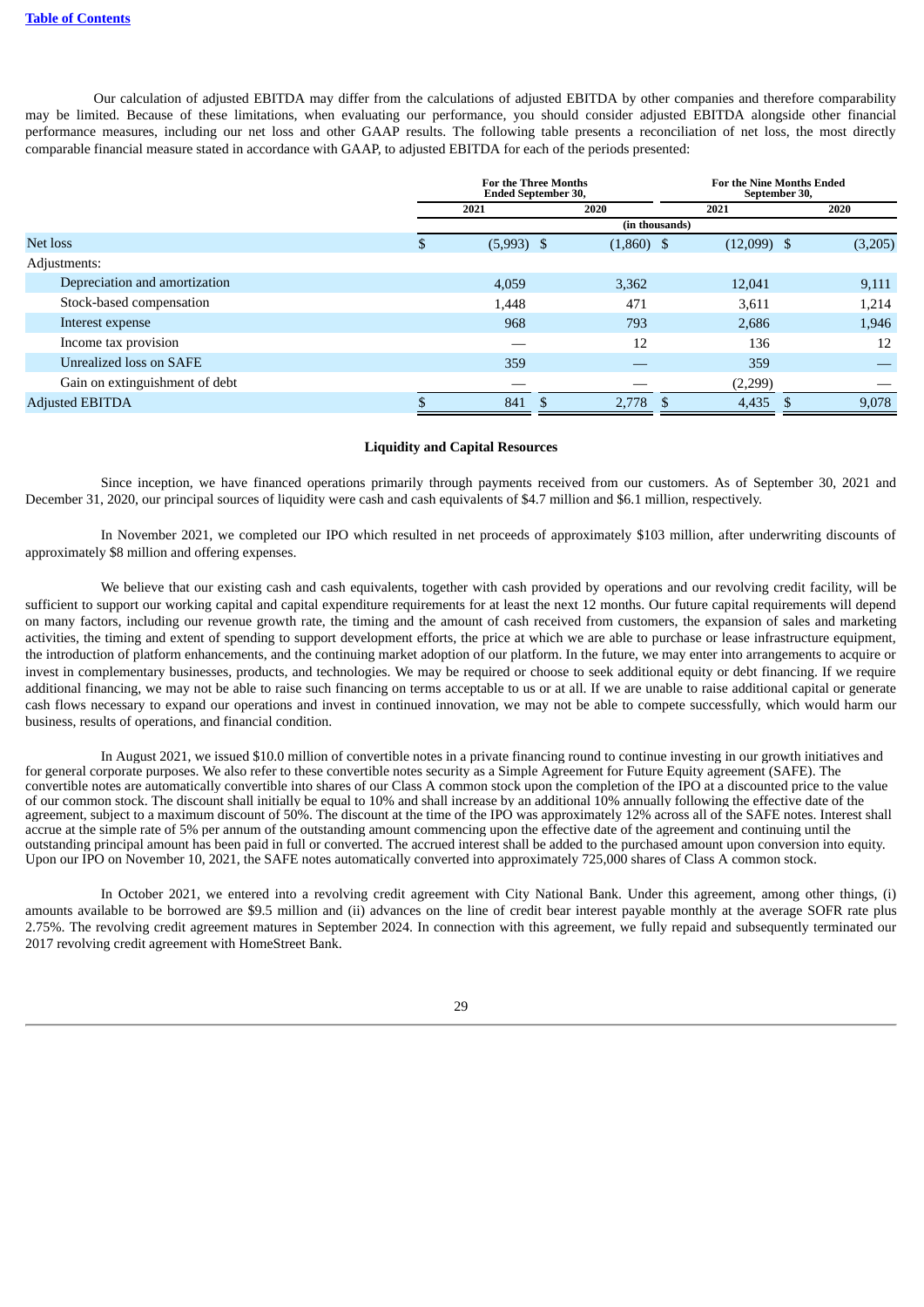The following table shows a summary of our cash flows for the periods presented:

|                                                     | <b>For the Nine Months Ended</b><br>September 30, |          |  |
|-----------------------------------------------------|---------------------------------------------------|----------|--|
|                                                     | 2021                                              | 2020     |  |
|                                                     | (in thousands, unaudited)                         |          |  |
| Net cash provided by operating activities           | 5.964                                             | 9,566    |  |
| Net cash (used in) investing activities             | (9,889)                                           | (3,939)  |  |
| Net cash provided by (used in) financing activities | 2,533                                             | (5, 410) |  |

#### *Operating Activities*

Our largest source of operating cash is payments received from our customers. Our primary uses of cash from operating activities are for personnel-related expenses, sales and marketing expenses, infrastructure expenses, and overhead expenses.

Cash provided by operating activities mainly consists of our net loss adjusted for certain non-cash items, including stock-based compensation, depreciation, and amortization of property and equipment, amortization of capitalized internal-use software, net, and changes in operating assets and liabilities during each period.

For the nine months ended September 30, 2021, cash provided by operating activities was \$6.0 million, which resulted from a net loss of \$12.1 million, adjusted for non-cash charges of \$14.3 million and net cash inflow of \$3.8 million from changes in operating assets and liabilities. Non-cash charges primarily consisted of \$12.0 million for depreciation and amortization expense, \$2.3 million for the gain on extinguishment of the PPP loan and \$3.6 million for stock-based compensation expense. The net cash inflow from changes in operating assets and liabilities was primarily the result of a \$5.1 million increase in deferred revenue, which increased due to our growing customer base and timing of collections from our customers. Cash provided by operations decreased during the nine months ended September 30, 2021, as compared to the same period in 2020 primarily due to increased spending in support of our business growth.

For the nine months ended September 30, 2020, cash provided by operating activities was \$9.6 million, which resulted from a net loss of \$3.2 million, adjusted for non-cash charges of \$10.8 million and net cash inflow of \$1.9 million from changes in operating assets and liabilities. Non-cash charges primarily consisted of \$9.1 million for depreciation and amortization expense and \$1.2 million for stock-based compensation expense. The net cash inflow from changes in operating assets and liabilities was primarily the result of a \$1.7 million increase in deferred revenue, which increased due to our growing customer base and timing of collections from our customers.

#### *Investing Activities*

Cash used in investing activities during the nine months ended September 30, 2021 was \$9.9 million, resulting primarily from capital expenditures of \$6.9 million in support of infrastructure deployments to support our growing business, and \$3.0 million related to the development of internal-use software for adding new features and enhanced functionality to our platform.

Cash used in investing activities during the nine months ended September 30, 2020 was \$3.9 million, resulting primarily from capital expenditures of \$1.8 million in support of our infrastructure deployments to support our growing business, and \$2.2 million related to the development of internal-use software for adding new features and enhanced functionality to our platform.

#### *Financing Activities*

Cash provided by financing activities for the nine months ended September 30, 2021 was \$2.5 million. Cash provided by financing activities was from \$10.0 million in proceeds received from our SAFE notes and \$2.9 million in proceeds received from lease financing transactions, offset by cash used in principal payments on our capital lease agreements of \$8.7 million related to hard drives and other infrastructure equipment used in our co-location facilities and \$1.8 million related to payments made for offering costs that are deferred.

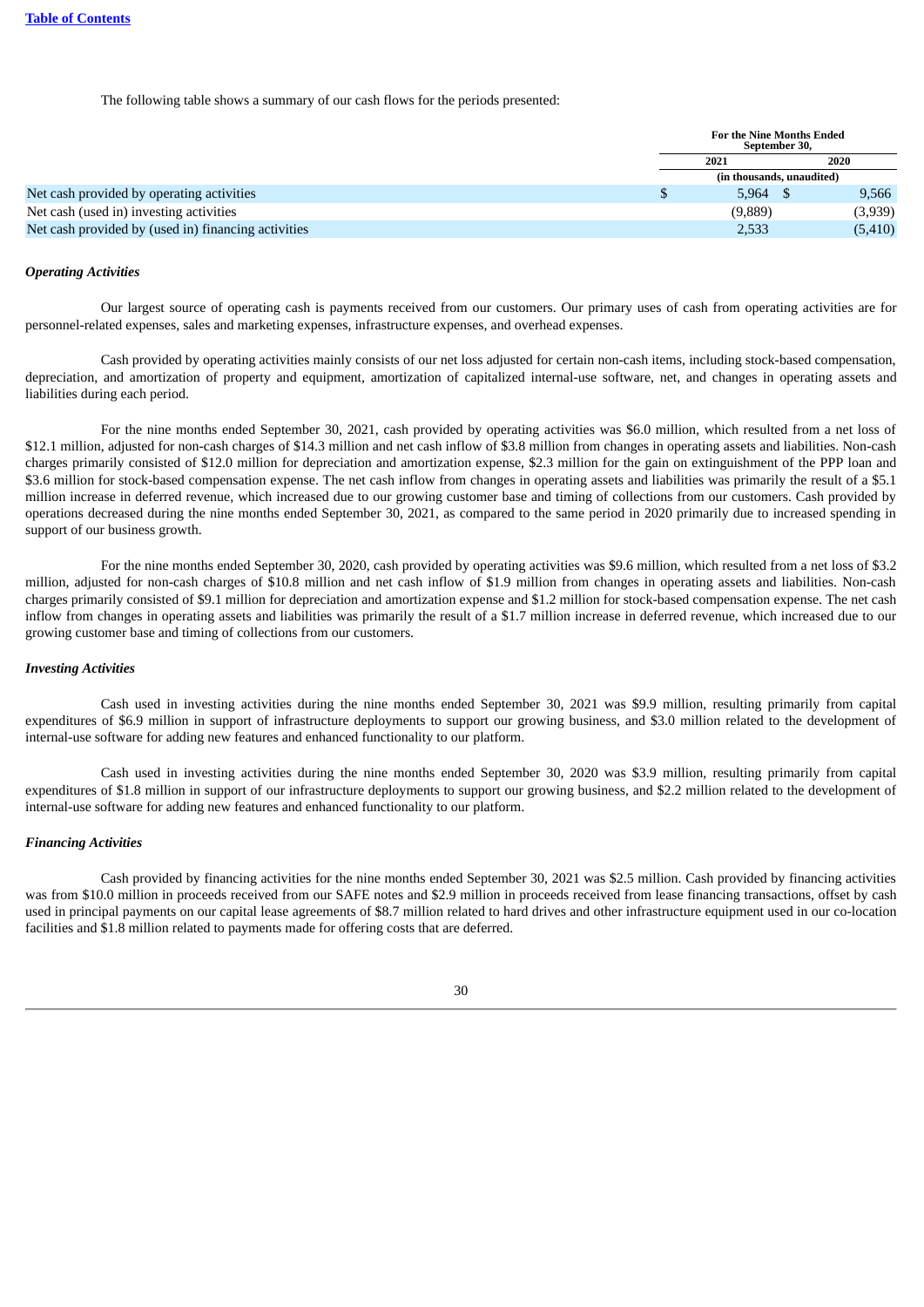Cash used in financing activities for the nine months ended September 30, 2020 was \$5.4 million. Cash used in financing activities was from principal payments on our capital lease agreements of \$7.7 million related to hard drives and other infrastructure equipment used in our co-location facilities, offset by \$2.3 million in proceeds received from the PPP loan.

#### **Contractual Obligations and Commitments**

Our commitments are associated with contracts that are enforceable and legally binding and that specify all significant terms, including fixed or minimum services to be used, fixed, minimum or variable price provisions, and the approximate timing of the actions under the contracts. Operating lease commitments relate primarily to our rental of office space and co-location facilities. Our capital lease commitments relate primarily to our infrastructure equipment. Purchase commitments relate mainly to infrastructure agreements and subscription arrangements used to facilitate our operations.

#### **Off-Balance Sheet Arrangements**

We did not have during the periods presented, and we do not currently have, any off-balance sheet financing arrangements or any relationships with unconsolidated entities or financial partnerships, including entities sometimes referred to as structured finance or special purpose entities, that were established for the purpose of facilitating off-balance sheet arrangements or other contractually narrow or limited purposes.

#### **Critical Accounting Policies and Estimates**

Our financial statements and the related notes thereto included elsewhere in this Quarterly Report on Form 10-Q are prepared in accordance with GAAP. The preparation of condensed financial statements also requires us to make estimates and assumptions that affect the reported amounts of assets, liabilities, revenue, costs and expenses, and related disclosures. We base our estimates on historical experience and on various other assumptions that we believe to be reasonable under the circumstances. Actual results could differ significantly from the estimates made by management. To the extent that there are differences between our estimates and actual results, our future financial statement presentation, financial condition, results of operations, and cash flows will be affected.

There have been no material changes to our critical accounting policies and estimates as compared to those discussed in the Prospectus, except as described in "Note 2. Basis of Presentation and Summary of Significant Accounting Policies" in the notes to our condensed financial statements included elsewhere in this Quarterly Report on Form 10-Q and except for the determination of the fair value of our Class A common stock. Prior to our IPO, our common stock was not publicly traded; therefore, we estimated the fair value of our common stock as discussed in the Prospectus. Following our IPO, the closing sale price per share of our Class A common stock as reported on the Nasdaq on the date of grant is used to determine the fair value of our Class A common stock.

#### **Recently Adopted Accounting Pronouncements**

See Note 2, Basis of Presentation and Summary of Significant Accounting Policies, in the notes to our condensed financial statements included in Part I, Item I of this Quarterly Report on Form 10-Q for a discussion of recent accounting pronouncements.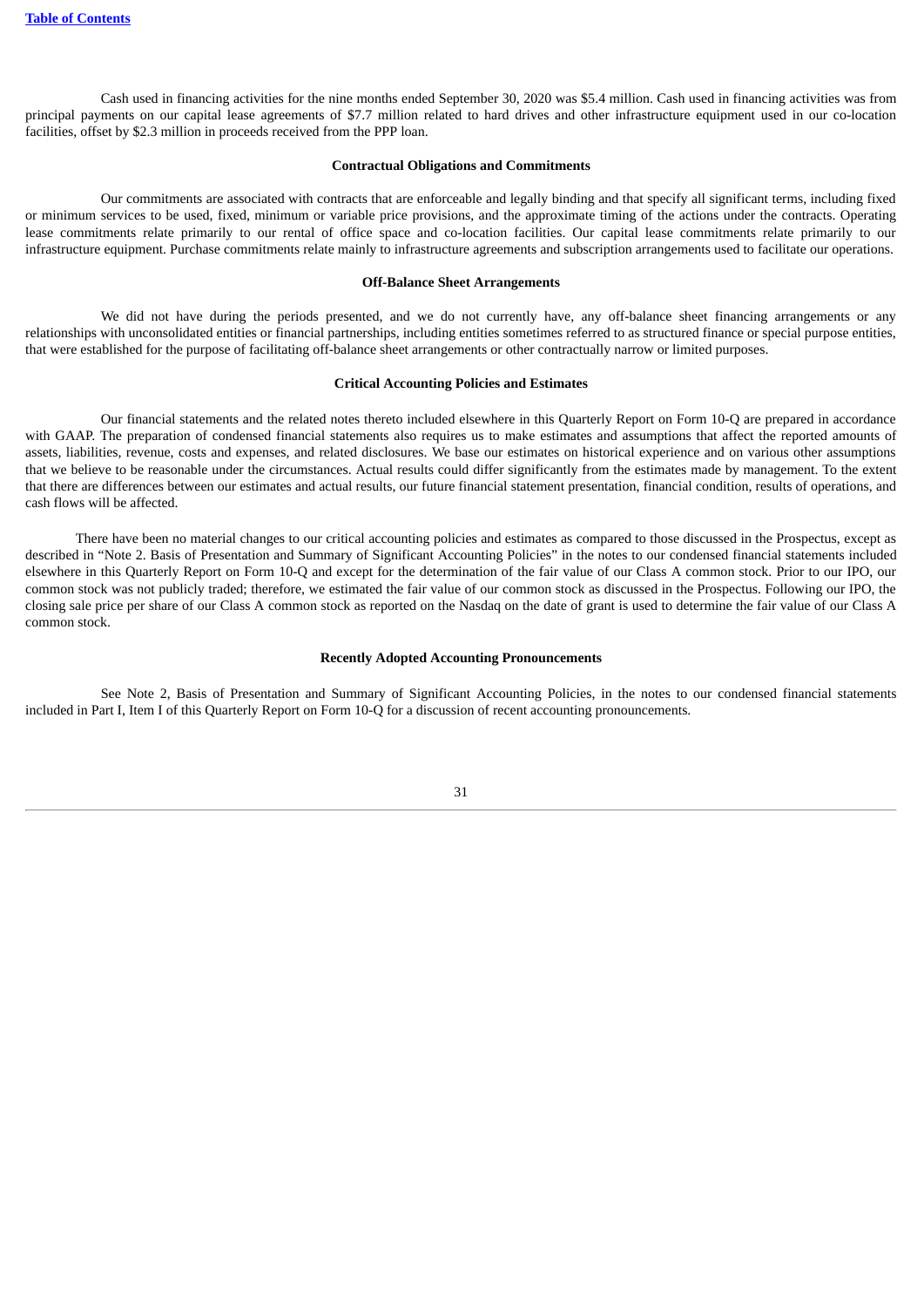## **JOBS Act Accounting Election**

We are an emerging growth company, as defined in the Jumpstart Our Business Startups (JOBS) Act. For so long as we continue to be an emerging growth company, we may take advantage of certain exemptions from various reporting requirements that are applicable to other public companies that are not emerging growth companies including, but not limited to, not being required to comply with the auditor attestation requirements of Section 404 of the Sarbanes-Oxley Act, reduced disclosure obligations regarding executive compensation in our periodic reports and proxy statements, and exemptions from the requirements of holding a nonbinding advisory vote on executive compensation. The JOBS Act also provides that an emerging growth company can take advantage of an extended transition period for complying with new or revised accounting standards applicable to public companies. This provision allows an emerging growth company to delay the adoption of some accounting standards unless and until those standards would otherwise apply to private companies. We have elected to use the extended transition period under the JOBS Act for the adoption of accounting standards until the earlier of the date we (i) are no longer an emerging growth company or (ii) affirmatively and irrevocably opt out of the extended transition period provided in the JOBS Act. As a result, our financial statements may not be comparable to companies that comply with new or revised accounting pronouncements as of public company effective dates.

## **ITEM 3. QUANTITATIVE AND QUALITATIVE DISCLOSURES ABOUT MARKET RISK**

<span id="page-35-0"></span>We are exposed to market risk in the ordinary course of our business. Market risk represents the risk of loss that may impact our financial position due to adverse changes in financial market prices and rates. Our market risk exposure is primarily the result of fluctuations in interest rates and foreign currency exchange rates.

#### *Interest Rate Risk*

Our exposure to interest rate risk primarily relates to our capital lease arrangements for obtaining hard drives and related equipment for our data center operations, which may be impacted by interest rate changes. We also earn interest income generated by cash and cash equivalents held at City National Bank, which is relatively insensitive to interest rate changes. The primary objective of our investment activities is to preserve principal while maximizing income without significantly increasing risk. We do not believe that an increase or decrease in interest rates of 100 basis points would have had a material effect on our operating results or financial condition.

Our credit facility with City National Bank, which was entered into during October 2021, is at a variable interest rate.

#### *Foreign Currency Exchange Rate Risk*

Our sales are currently denominated in the U.S. dollar and we have minimal foreign currency risk related to our revenue. In addition, most of our operating expenses are denominated in the U.S. dollar, resulting in minimal foreign currency risks. The volatility of exchange rates depends on many factors that we cannot accurately forecast. In the future, if our international sales increase or more of our expenses are denominated in currencies other than the U.S. dollar, our operating results may be adversely affected by fluctuations in the exchange rates of the currencies in which we do business. At this time we have not entered, but we may in the future enter, into derivatives or other financial instruments in an attempt to hedge our foreign currency exchange risk. It is difficult to predict the impact hedging activities could have on our results of operations.

### **ITEM 4. CONTROLS AND PROCEDURES**

#### <span id="page-35-1"></span>*Evaluation of Disclosure Controls and Procedures*

Our disclosure controls and procedures are designed to ensure that information we are required to disclose in reports that we file or submit under the Securities Exchange Act of 1934, as amended (the "Exchange Act") is recorded, processed, summarized, and reported within the time periods specified in SEC rules and forms, and that such information is accumulated and communicated to our management, including our Chief Executive Officer and Chief Financial Officer, as appropriate, to allow timely decisions regarding required disclosure.

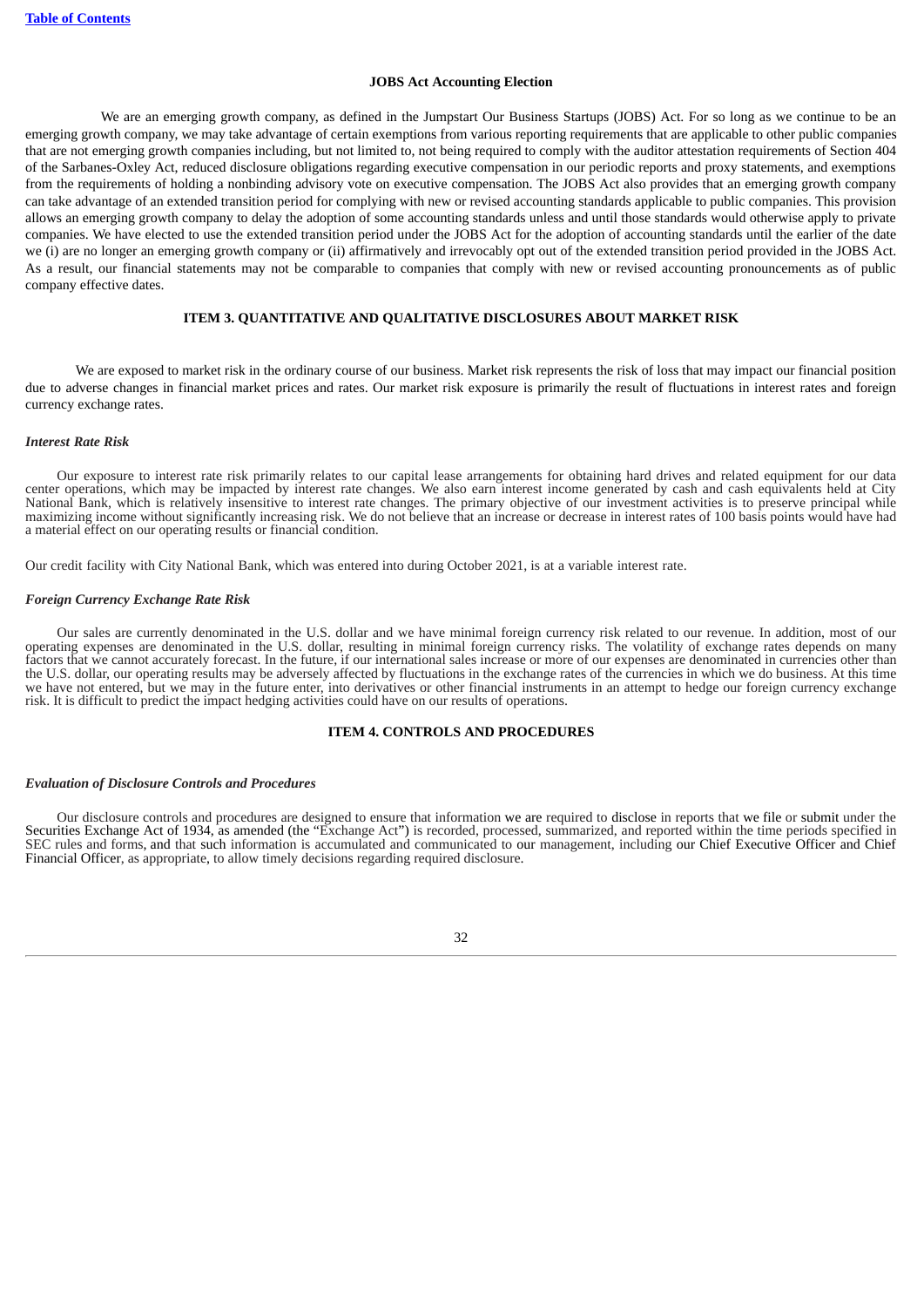Our management, with the participation and supervision of our Chief Executive Officer and our Chief Financial Officer, has evaluated the effectiveness of our disclosure controls and procedures (as defined in Rules 13a-15(e) and 15d-15(e) under the Exchange Act) as of the end of the period covered by this Quarterly Report on Form 10-Q. Based on such evaluation, our Chief Executive Officer and Chief Financial Officer have concluded that as of such date, our disclosure controls and procedures were not effective due to the material weaknesses in our internal control over financial reporting described below. In light of this fact, our management has performed additional analyses, reconciliations, and other post-closing procedures and has concluded that, notwithstanding the material weaknesses in our internal control over financial reporting, the condensed financial statements for the periods covered by and included in this Quarterly Report on Form 10-Q fairly present, in all material respects, our financial position, results of operations and cash flows for the periods presented in conformity with GAAP.

#### *Previously Reported Material Weaknesses*

As disclosed in the section titled "Risk Factors" in Part II, Item 1A of this Quarterly Report on Form 10-Q, we previously identified control deficiencies in the design and implementation of our internal control over financial reporting that constituted material weaknesses. A material weakness is a deficiency, or combination of deficiencies, in internal control over financial reporting such that there is a reasonable possibility that a material misstatement of our financial statements will not be prevented or detected on a timely basis.

The four material weaknesses identified in our internal control over financial reporting related to (i) a lack of sufficient and timely review of significant accounting transactions and reconciliations, (ii) inadequate consideration of certain revenue recognition criteria, specifically related to the timing of revenue recognition, appropriate presentation and satisfaction of criteria for revenue recognition, (iii) inadequate ability to timely identify errors related to the recording of certain equity transactions, and (iv) our lack of ability to consider the accurate recording of value added taxes and sales and use taxes. We have concluded that this material weakness arose because, as a private company, we did not have the necessary business processes, systems, personnel, and related internal controls necessary to satisfy the accounting and financial reporting requirements of a public company.

#### *Remediation Plans*

We have commenced measures to remediate the identified material weaknesses, including: (i) enhancing our accounting policies, control activities, and monitoring; (ii) implementing a new enterprise resource planning system and other systems and processes related to revenue recognition and equity administration to increase capabilities over our financial statement recording and reporting processes, (iii) hiring additional full-time accounting personnel with appropriate levels of experience to increase our accounting and technical expertise, including a new Chief Financial Officer, a Corporate Controller and an Internal Controls Manager; and (iv) reallocating responsibilities across our accounting organization so that the appropriate level of knowledge and experience is applied based on the complexity of transactions. We intend to continue to take steps to remediate the material weaknesses described above and further evolving our accounting processes.

The actions we are taking are subject to ongoing executive management review and are also subject to audit committee oversight. To date, we have hired additional financial and accounting personnel with technical accounting experience and implemented new technology solutions to assist with our financial reporting process. We will not be able to fully remediate these material weaknesses until these steps have been completed and have been operating effectively for a sufficient period of time. If we are unable to successfully remediate these material weaknesses, or if in the future, we identify further material weaknesses in our internal control over financial reporting, we may not detect errors on a timely basis and our condensed financial statements may be materially misstated.

#### *Changes in Internal Control over Financial Reporting*

We are taking actions to remediate the material weaknesses relating to our internal control over financial reporting, as described above. Except as otherwise described herein, there were no changes in our internal control over financial reporting identified in connection with the evaluation required by Rule 13a-15(d) and 15d-15(d) of the Exchange Act that occurred during the period covered by this Quarterly Report on Form 10-Q that have materially affected, or are reasonably likely to materially affect, our internal control over financial reporting.

## *Inherent Limitations on Effectiveness of Controls*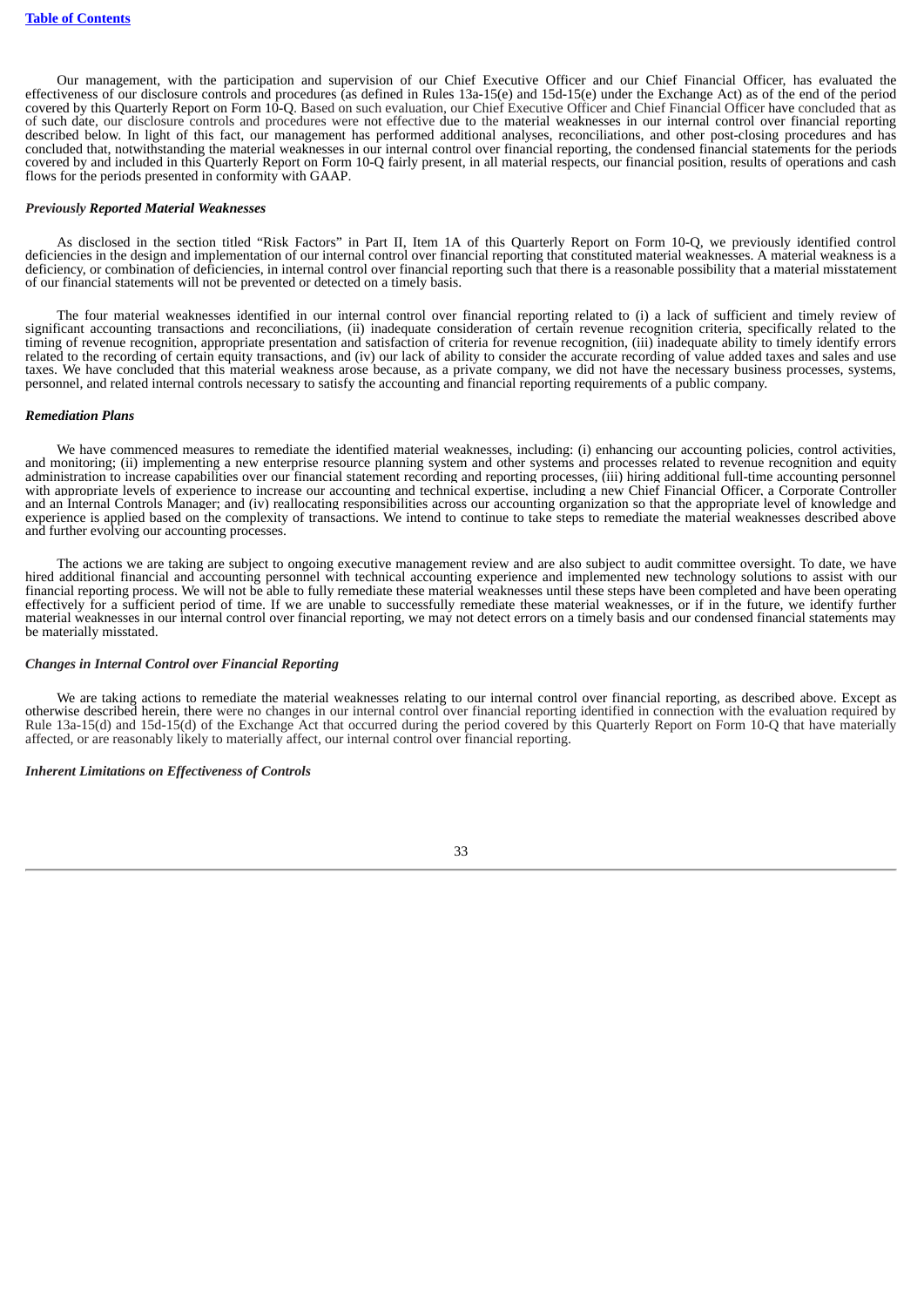Our management, including our Chief Executive Officer and Chief Financial Officer, believes that our disclosure controls and procedures and internal control over financial reporting are designed to provide reasonable assurance of achieving their objectives and are effective at the reasonable assurance level. However, management does not expect that our disclosure controls and procedures or our internal control over financial reporting will prevent or detect all errors and all fraud. A control system, no matter how well conceived and operated, can provide only reasonable, not absolute, assurance that the objectives of the control system are met. Because of the inherent limitations in all control systems, no evaluation of controls can provide absolute assurance that all control issues and instances of fraud, if any, within the company have been detected. The design of any system of controls also is based in part upon certain assumptions about the likelihood of future events, and there can be no assurance that any design will succeed in achieving its stated goals under all potential future conditions. Over time, controls may become inadequate because of changes in conditions, or the degree of compliance with the policies or procedures may deteriorate. Because of the inherent limitations in a cost-effective control system, misstatements due to error or fraud may occur and not be detected.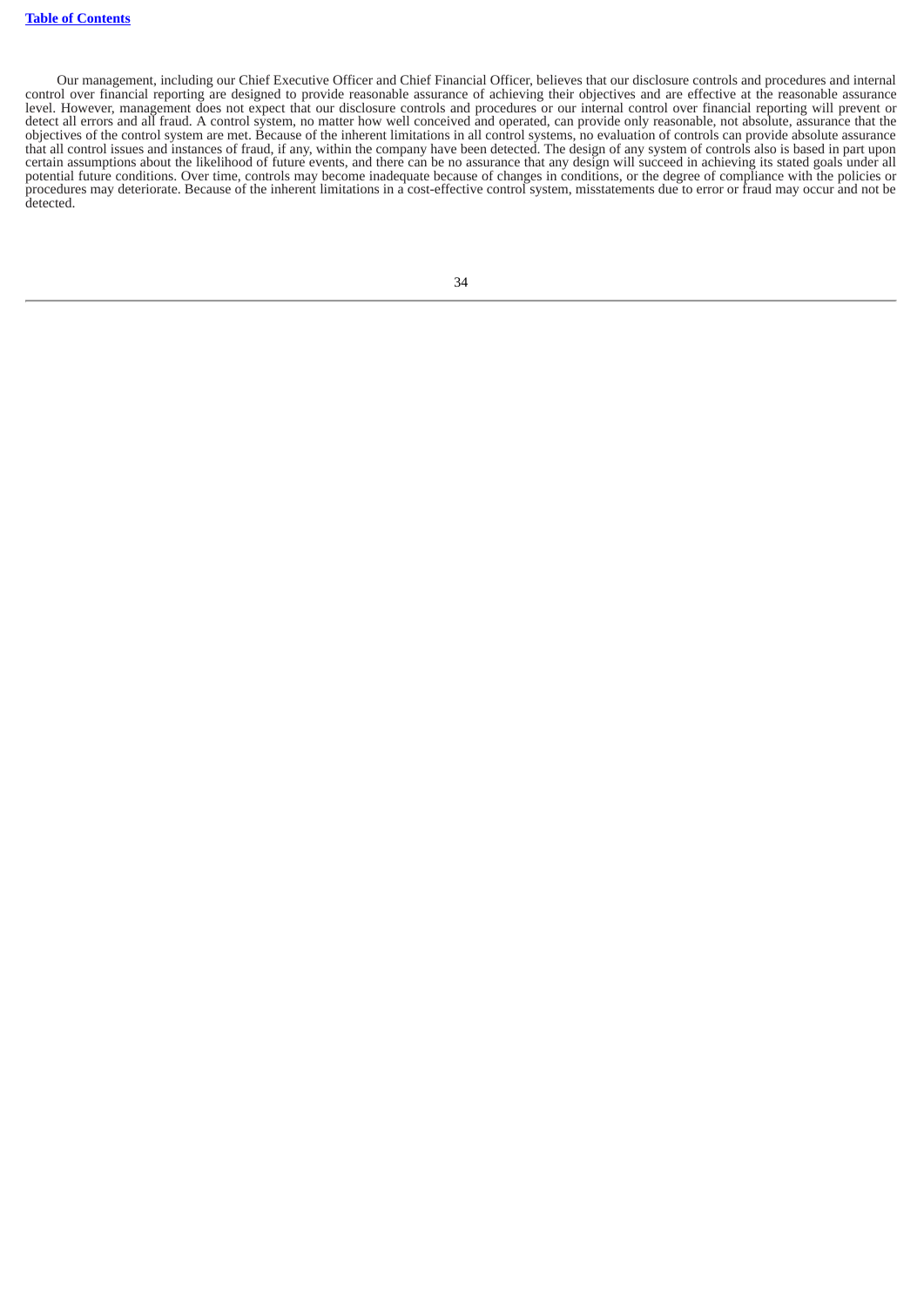## **Part II - Other Information**

## **ITEM 1. LEGAL MATTERS**

From time to time we may become involved in legal proceedings or be subject to claims arising in the ordinary course of our business. We are not presently a party to any legal proceedings that in the opinion of our management, if determined adversely to us, individually or taken together, would have a material adverse effect on our business, financial condition, operating results, or cash flows. Regardless of the outcome, litigation can have an adverse impact on us because of defense and settlement costs, diversion of management resources, and other factors.

#### **ITEM 1A. RISK FACTORS**

Certain factors may have a material adverse effect on our business, financial condition, and results of operations. You should carefully consider the risks and uncertainties described below, together with all of the other information in this Quarterly Report on Form 10-O, including the section titled "Management's Discussion and Analysis of Financial Condition and Results of Operations" and our condensed financial statements and the accompanying notes, included elsewhere in this Quarterly Report on Form 10-Q. Our business, financial condition, results of operations, or prospects could also be harmed by risks and uncertainties not currently known to us or that we currently do not believe are material. If any of these risks actually occur, it may materially harm our business, financial condition, liquidity, results of operations, and the market price of our Class A Common Stock.

#### **Risk Factors Summary**

An investment in our Class A common stock involves a high degree of risk. Below is a summary of the principal factors that make an investment in our Class A common stock speculative or risky. Importantly, this summary does not address all of the risks that we face. Our ability to execute our business strategy is subject to numerous risks, as more fully described in the section titled "Risk Factors" immediately following this summary. These risks include, among others:

- We have a history of cumulative losses, and we do not expect to be profitable for the foreseeable future.
- The markets in which we participate are intensely competitive, and if we do not compete effectively, our operating results would be harmed.
- Any significant disruption in our service or loss, or delay in availability, of our customers' data, could damage our reputation and harm our business and operating results.
- If we are unable to maintain our brand and reputation, our business, results of operations, and financial condition may be adversely affected.
- If our information technology systems, including the data of our customers stored in our systems, are breached or subject to cybersecurity attacks, our reputation and business may be harmed.
- If we are unable to attract and retain customers on a cost-effective basis, our revenue and operating results would be adversely affected.
- If we are unable to provide successful enhancements, new features, and modifications to our cloud services, our business could be adversely affected.
- Material defects or errors in our software could harm our reputation, result in significant costs to us, and negatively impact our ability to sell our cloud services.
- We rely on third-party vendors and suppliers, including data center and hard drive providers, which may have limited sources of supply, and this reliance exposes us to potential supply and service disruptions that could harm our business.
- Our business depends, in part, on the success of our strategic relationships with third parties.
- We have identified material weaknesses in our internal controls over financial reporting, and the failure to achieve and maintain effective internal controls over financial reporting could harm our business and negatively impact the value of our Class A common stock.

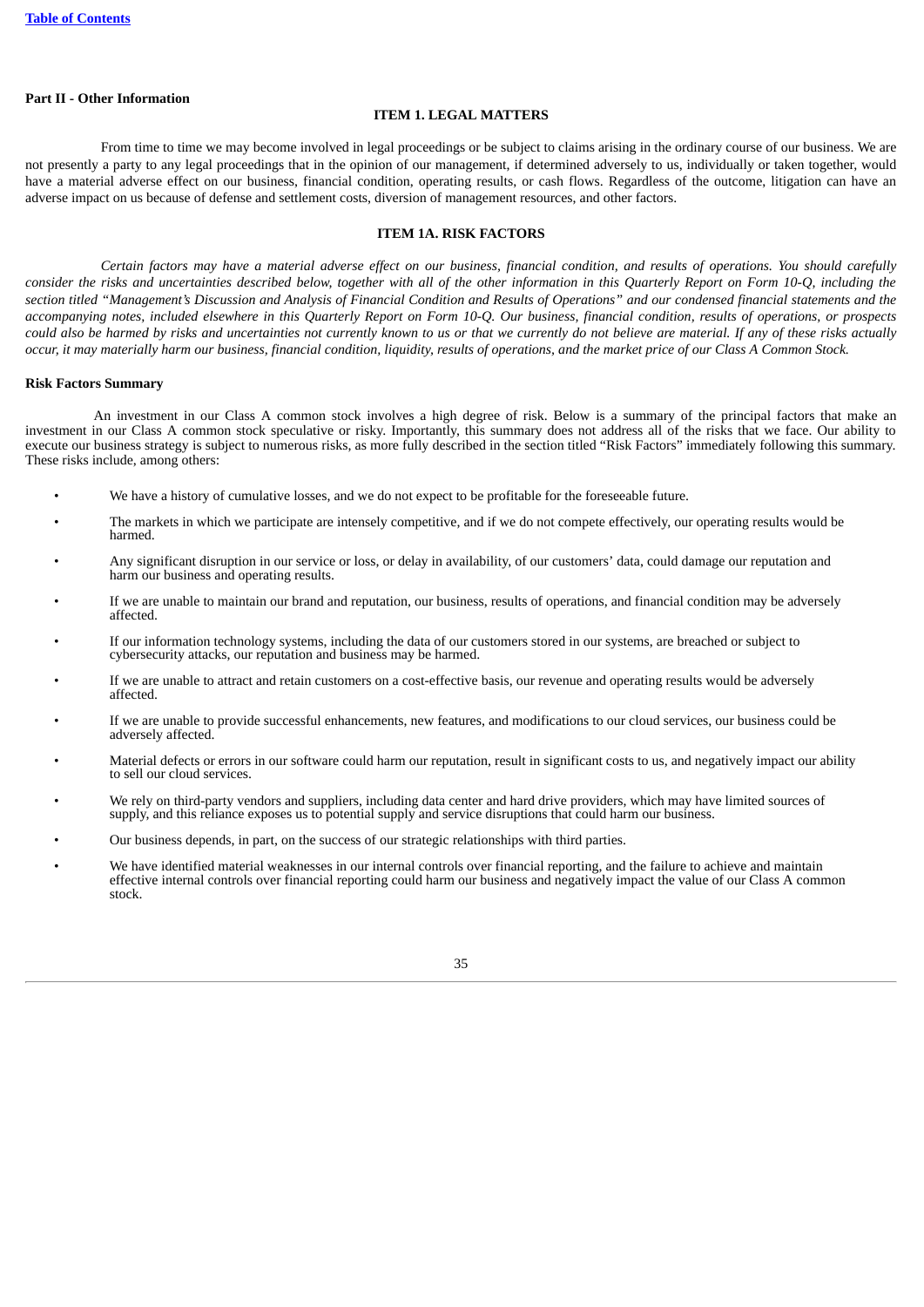The dual class structure of our common stock has the effect of concentrating voting control with those stockholders who held our capital stock prior to the completion of this offering, including our executive officers, employees, and directors and their affiliates, which will limit your ability to influence the outcome of important transactions, including a change in control.

## **Risks Related to Our Business and Our Industry**

#### We have a history of cumulative losses, and we do not expect to be profitable for the foreseeable future.

We incurred net losses of \$1.0 million and \$6.6 million for the years ended December 31, 2019 and 2020, respectively. Over our 14 years of operations, we had an accumulated deficit of \$26.7 million as of September 30, 2021. We cannot guarantee that we will continue operating our business similar to past performance. We intend to continue scaling our business to increase our customer base and to meet the increasingly complex needs of our customers. We have invested, and expect to continue to invest, in our sales and marketing organization to sell our cloud services around the world and in our development organization to deliver additional features and capabilities of our cloud services to address our customers' evolving needs. We also expect to continue to make significant investments in our data center infrastructure and technical operations organization as we further scale our business. As a result of our continuing investments to scale our business in each of these areas, we do not expect to be profitable for the foreseeable future. We cannot assure you that we will achieve profitability in the future or that, if we do become profitable, we will sustain profitability.

#### The markets in which we participate are intensely competitive, and if we do not compete effectively, our operating results would be harmed.

The markets in which we operate are highly competitive, with relatively low barriers to entry for certain applications and services. Some of our competitors include cloud-based services such as those offered by Amazon.com, Inc. through Amazon Web Services, Alphabet Inc. through Google Cloud Platform, and Microsoft Corporation through Azure, and on-premises offerings such as those offered by EMC/Dell and NetApp. Many of our competitors and potential competitors are larger and have greater name and brand recognition; much longer operating histories; larger marketing budgets for the development, promotion and sale of their products or services; broader service offerings and capabilities; and significantly greater resources than we do. In addition, many of our competitors have established marketing and distribution relationships with channel partners, consultants, system integrators, and resellers. Our competitors may also be able to respond more quickly and effectively to new or changing opportunities, technologies, standards, or customer requirements. Competition may intensify in the future and may also include new market entrants. Our competitors could offer their products or services at a lower price or in some combination with other services or applications that we do not offer, which could result in pricing pressures on our business. Increased competition generally could result in reduced sales, lower margins, losses, or the failure of our cloud services to achieve or maintain widespread market acceptance, any of which could harm our business.

## Any significant disruption in our service or loss, or delay in availability of our customers' data, could damage our reputation and harm our business *and operating results.*

Our brand, reputation, and ability to manage our systems; attract, retain, and serve our customers; and interface with our partners, are dependent upon the reliable performance of our platform, including our underlying technical infrastructure, as well as the systems and infrastructure of various third parties, including third-party hosted data centers that we use and internet access and infrastructure used by us and our customers and partners. Our customers rely on our platform to store and access their data, including financial records, business information, personal information, documents, media, and other important content. There are various reasons that our platform, or the systems that are used to access or support our platform, could experience a disruption in service, some of which are entirely outside of our control. For example, our facilities as well as the data centers that we use are vulnerable to damage or interruption from human error, intentional bad acts, earthquakes, floods, fires, war, terrorist attacks, power losses, hardware failures, systems failures, telecommunications failures, and similar events, any of which could disrupt our service, destroy user content, or prevent us from being able to continuously back up or record changes in our users' content. If any of these events occur, customer data could be lost and it may take a significant period of time to achieve full resumption of our cloud services. Our disaster recovery planning cannot account for all eventualities and even if we anticipate an incident, our disaster recovery plans may not be sufficient to timely and effectively address the issue. Moreover, our platform and technical infrastructure may not be adequately designed with sufficient reliability and redundancy to avoid delays or outages that could be harmful to our business. If our platform is unavailable when users attempt to access it, or if it does not load as quickly as they expect, or if data is lost, users may not use our platform as often in the future, or at all.

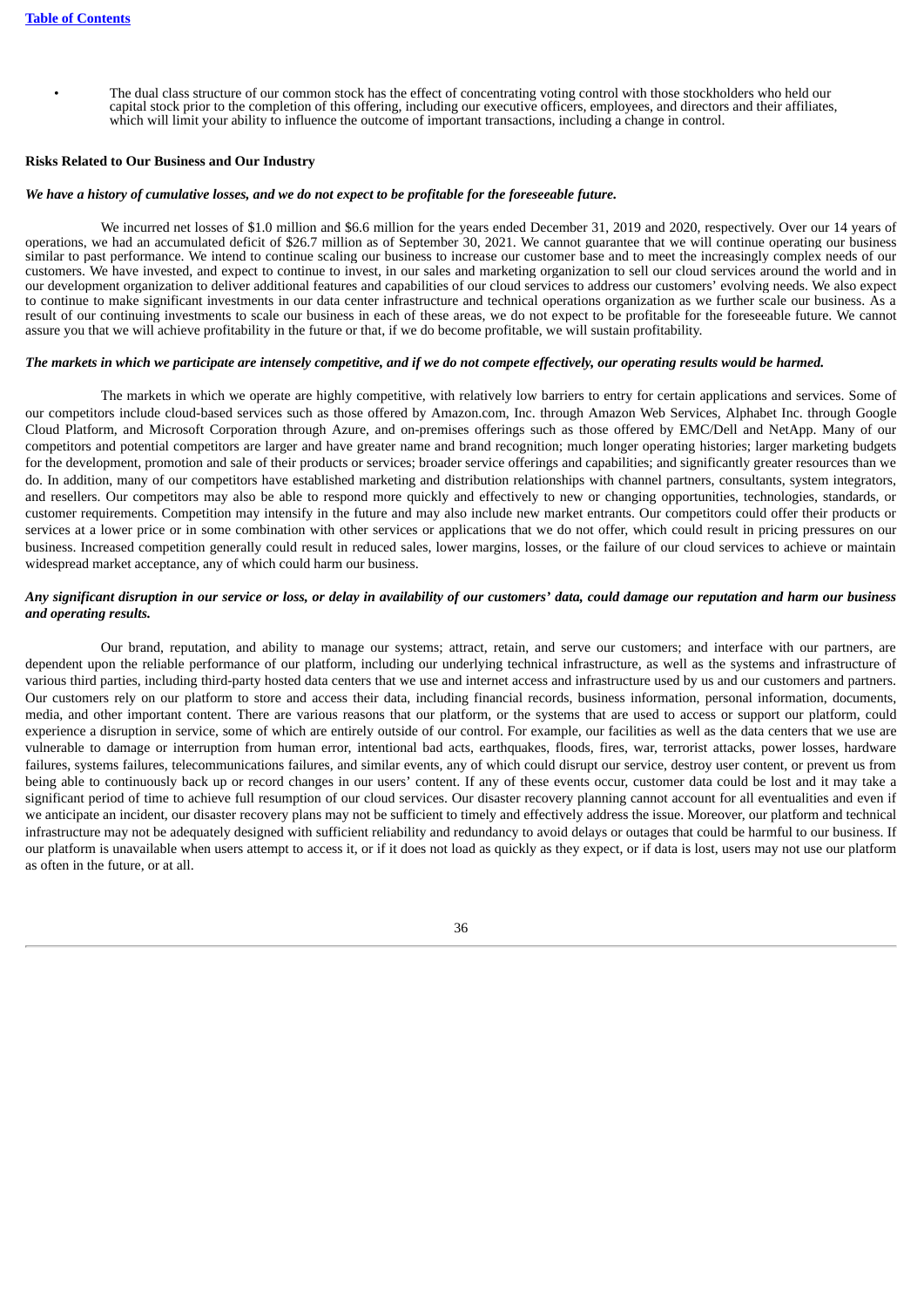## If we are unable to maintain our brand and reputation, our business, results of operations, and financial condition may be adversely affected.

The successful promotion of our brand and our ability to maintain our reputation will depend on a number of factors, including our performance and the reliability of our cloud services; our advertising and marketing efforts, including our blog and social media presence, which have been important to building and maintaining our brand and reputation; our ability to continue to develop high-quality features and cloud services; and our ability to successfully differentiate our cloud services from competitive products and services. Our brand promotion activities may not be successful or yield increased revenue.

The promotion of our brand may require us to make substantial expenditures, particularly as our markets become more competitive and we expand into new markets or offer additional features. Expenditures intended to maintain and enhance our brand may not be cost-effective or effective at all. If we do not successfully maintain and enhance our brand, we may have reduced pricing power relative to our competitors, we could lose customers, we could fail to attract potential new customers or retain our existing customers, or our blog and thought leadership in our industry may decline in popularity, all of which could materially and adversely affect our business.

## If our information technology systems, including the data of our customers stored in our systems, are breached or subject to cybersecurity attacks, our *reputation and business may be harmed.*

Our customers rely on our solutions to store their files, which may include confidential or personally identifiable information, critical business information, photos, and other meaningful content. To manage and maintain such data, we are highly dependent on internal and external information technology systems and infrastructure, including the internet, to securely process, transmit, and store critical information. Although we take measures to protect sensitive information from unauthorized access or disclosure, third parties may be able to circumvent our security by deploying viruses, worms, and other malicious software programs that are designed to attack or attempt to infiltrate our systems and networks, including distributed denial of service (DDoS) or phishing attacks, that can undermine the availability and performance of our systems and cloud services, fraudulently steal data, or otherwise cause damage to our reputation. Moreover, cybersecurity attacks evolve rapidly and may utilize new methods not recognized. We may be unable to successfully identify, stop, or resolve such attacks, or implement adequate preventative measures. In addition, employee or consultant error, malfeasance, or other errors in the storage, use, or transmission of customer data could result in a breach. For example, in late March 2021, it was discovered that a Backblaze marketing campaign leveraging the Facebook ad network, which had been launched two weeks earlier, had been incorrectly configured to run on all Backblaze platform pages instead of only the Backblaze marketing pages as intended. Once we became aware of the issue, it was promptly resolved. Although we believe that less than 2% of Backblaze customers may have been affected, and no actual customer files, file contents, or user account information were shared at any time, certain file metadata may have been inadvertently shared with Facebook. Even if a breach is detected, the full extent of the breach may not be determined immediately, or at all. While we maintain insurance coverage to mitigate the potential financial impact of these risks, our insurance may not cover all such events or may be insufficient to compensate us for potentially significant losses, including the potential damage to the future growth of our business, that may result from any such breach. In addition, our business utilizes information technology systems of our partners and vendors, who are also subject to similar cybersecurity risks that could adversely impact the security of our systems and business. We may have little or no control over how cybersecurity attacks on our partners or vendors are addressed. An actual or perceived breach of our network security and systems or other cybersecurity-related events that cause the loss, theft or unauthorized disclosure of our customers' information, including any delay in determining the full extent of a potential breach, could have a material adverse impact on our business, results of operations, and financial condition, including harm to our reputation and brand, reduced demand for our solutions, time-consuming and expensive litigation, fines, penalties, and other damages.

#### If we are unable to attract and retain customers on a cost-effective basis, our revenue and operating results would be adversely affected.

We generate substantially all of our revenue from the sale of our cloud services either on a consumption or subscription model. To grow, we must continue to attract a large number of customers on a cost-effective basis. We have historically used, and plan to increase our use of, a variety of advertising and marketing programs to promote our cloud services. These programs, including any expansion of existing programs and new programs to promote our cloud services, may not be successful or provide a reasonable return on investment within a desired timeframe. Significant increases in the pricing of one or more of our advertising channels would increase our advertising and marketing costs or cause us to choose less expensive and perhaps less effective channels. We may also need to expand into channels with significantly

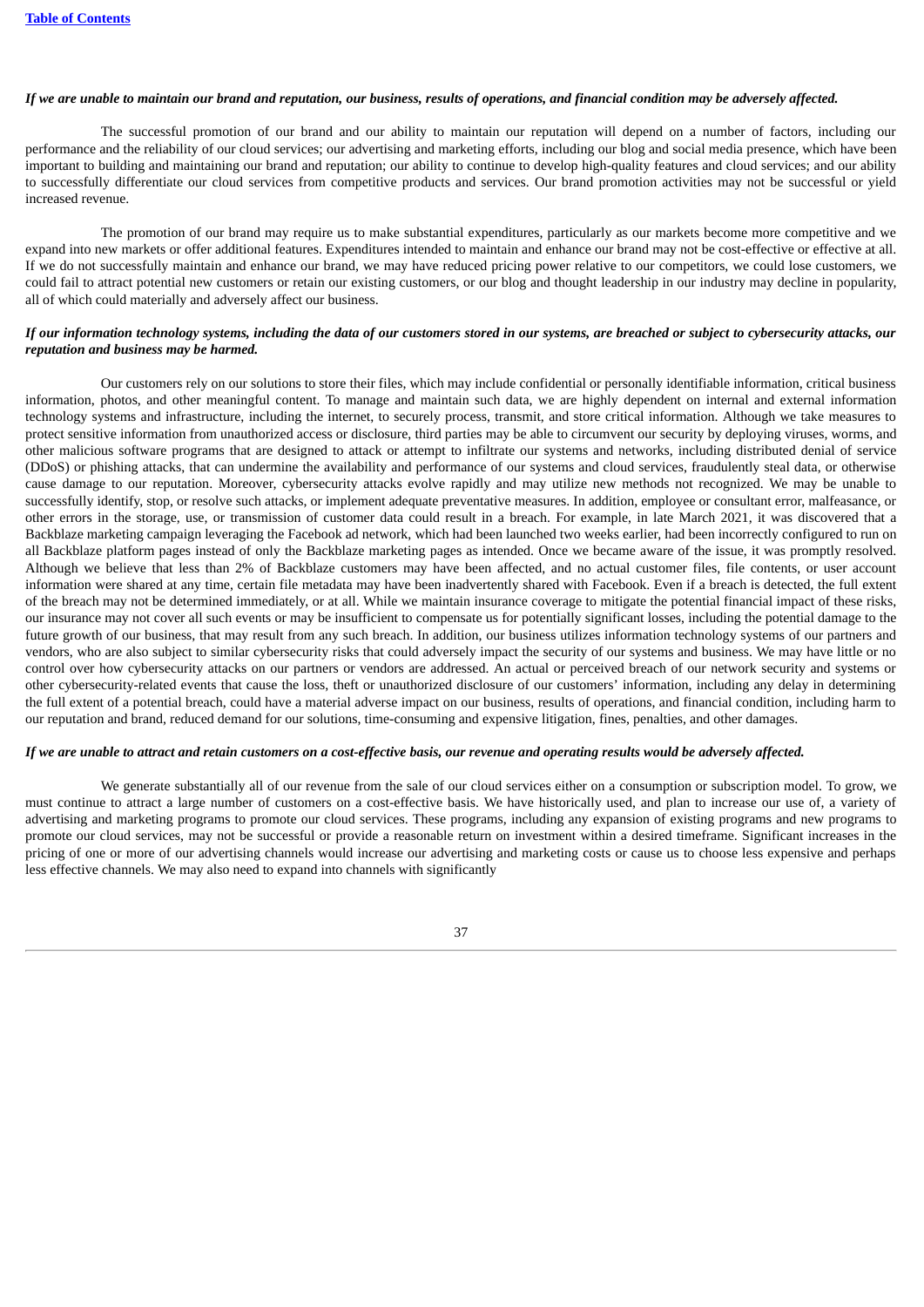higher costs, which could adversely affect our operating results. We may also incur advertising and marketing expenses significantly in advance of the time we anticipate recognizing any revenue generated by such expenses, and we may only at a later date, or never, experience an increase in revenue or brand awareness as a result of such expenditures. If we are unable to maintain effective advertising and marketing programs, our ability to attract new customers could be adversely affected, our advertising and marketing expenses could increase substantially, and our operating results may suffer.

A portion of our potential customers locate our website through search engines, such as Google, Bing, and Yahoo!. Our ability to maintain the number of visitors directed to our website is not entirely within our control. If search engine companies modify their search algorithms in a manner that reduces the prominence of our listing, or if our competitors' search engine optimization efforts are more successful than ours, fewer potential customers may click through to our website. In addition, the cost of purchased listings has increased in the past and may increase in the future. A decrease in website traffic or an increase in promoted search result costs could adversely affect our customer acquisition efforts and our operating results. In addition, we also rely on our blog and word of mouth to drive additional customers. To the extent our blog does not continue to attract readers or if our reputation is harmed, these additional means of attracting customers may no longer provide significant numbers of customers in the future.

In addition, because we offer our Computer Backup cloud service at a fixed price, the amount of data our customers back up affects our costs and gross margins. To the extent current or future customers back up unusually large amounts of data, or growth in the amount of data backed up per customer outpaces decreases in storage costs, our costs and gross margins could be adversely affected.

## If we are unable to provide successful enhancements, new features, and modifications to our cloud services, our business could be adversely affected.

Our industry is marked by rapid technological developments and new and enhanced applications and cloud services. If we are unable to provide enhancements and new features for our existing services or new services that achieve market acceptance or that keep pace with rapid technological developments, our business could be adversely affected. In addition, because our cloud services are designed to operate on a variety of systems, we will need to continuously modify and enhance our cloud services to keep pace with changes in internet-related hardware, operating systems, and other software, communication, browser, and database technologies, including the systems of our partners, vendors, and competitors. We may not be successful in either developing these modifications and enhancements or in bringing them to market in a timely fashion. For example, we may not be successful in launching our cloud replication feature in the timeframe we anticipate. Any failure of our cloud services to operate effectively and on a timely basis with network platforms and technologies could reduce the demand for our cloud services, result in customer dissatisfaction and adversely affect our business. Furthermore, future enhancements may increase our research and development expenses and infrastructure costs, which could adversely impact our pricing advantage, undermine our ease of use, make it more difficult to attract and retain customers, and harm our results of operations.

## Material defects or errors in our software could harm our reputation, result in significant costs to us, and negatively impact our ability to sell our cloud *services.*

The software underlying our cloud services is inherently complex and may contain material defects or errors, particularly when first introduced or when new versions or enhancements are released. We have from time to time found defects or errors in our cloud services, and new defects or errors in our existing solutions may be detected in the future by us, our customers or partners, or other third parties. The costs incurred in correcting such defects or errors may be substantial and could harm our operating results. Backblaze employees could also introduce defects or errors through incompetence, malfeasance, or a mistake that would lead to data loss. For example, to the extent that the encryption keys for encrypted customer data stored by Backblaze were to be deleted or corrupted, the data could become unrecoverable. In addition, we rely on hardware purchased or leased and software licensed from third parties to offer our cloud services. Any defects in, or unavailability of, our software that cause interruptions to the availability of our cloud services could, among other things:

- require us to issue refunds to our customers or expose us to claims for damages,
- cause us to lose existing customers and make it more difficult to attract new customers,
- divert our development resources or require us to make extensive changes to our cloud services or software, and

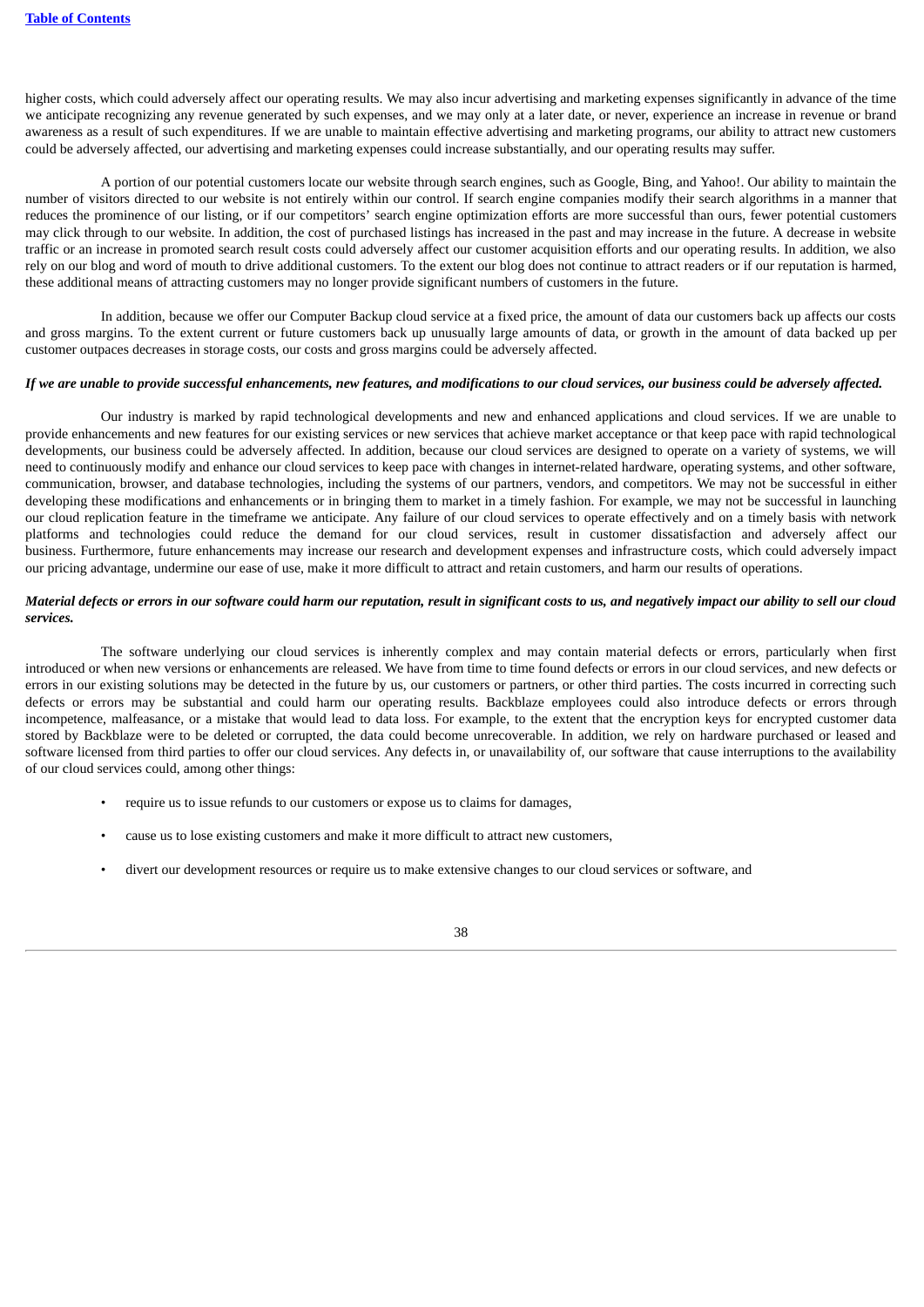harm our reputation and brand.

#### *If we fail to effectively manage our growth, our business would be harmed.*

We have recently experienced, and continue to experience, a period of rapid growth. For example, our headcount grew from 82 employees as of December 31, 2018, to 126 employees as of December 31, 2019, to 188 employees as of December 31, 2020 and to 243 employees as of September 30, 2021. Also, in just the last two years the amount of storage deployed by us has more than doubled. The number of customers and customer requests on our network has also increased rapidly in recent years. While we expect to continue to expand our operations and to increase our headcount, network, and product offerings significantly in the future, our growth may not be sustainable. Our growth has placed, and future growth will continue to place, a significant strain on our management, corporate culture, quality of our cloud services, and administrative, operational, security, and financial infrastructure. Our success will depend in part on our ability to manage this growth effectively, which will require that we, among other things, continue to improve our administrative, operational, financial, and management systems and controls.

## Our business depends on our ability to retain and increase revenue from customers, and if we are unable to do so, our revenue and operating results *would be adversely affected.*

It is important for our business that our customers continue to use, and even increase their use of, our cloud services. Many of our customers can terminate their use of our cloud services at will with little-to-no advance notice. Even though some of our customers enter into longer-term agreements of up to two years, they generally have no obligation to renew their subscriptions or increase usage. Due to our varied customer base and lack of long-term customer and usage commitments, it can be difficult to accurately predict our customer retention rate on a quarterly basis or long-term basis. Our customer retention and the amount of data that they store with us may decline or fluctuate as a result of a number of factors, including potential customer dissatisfaction with our cloud services and offerings; pricing plans; our customers' own business conditions; customer decisions to delete unneeded or redundant data; the perception, whether or not accurate, that competitive products provide better options; changes in our brand or reputation; and overall general economic conditions. Our future financial performance also depends in part on our ability to continue to increase revenue from our customers through additional paid products, such as Extended Version History and multi-region selection. Our customers' decision whether to opt for additional paid products is driven by a number of factors. If our customers do not perceive the value in such additional paid offerings, we may not realize the anticipated benefits of our investments in such additional features, and our financial results could be harmed. If we cannot successfully retain our existing customers and add new customers consistent with historical rates, including maintaining or growing the amount of data that our customers store with us, our revenue and ability to grow may be adversely affected.

# To the extent we target different types of customers, we may face increased demands and challenges that adversely impact our business and operations.

Historically, most of our customers consisted of small-to-medium sized businesses and individuals. To the extent we target other types of customers or customers with different needs, we may face greater demand for certain service enhancements or features that we do not currently offer, or additional performance, availability, durability, and security requirements. Certain types of customers may also have longer sales cycles, less predictability or higher volatility in the amount of data they store with us, increased pricing or negotiation leverage, and increased customer education and overall customer engagement needs. In addition, some customers may demand more customization, integration, and support services. Any of these factors could require us to devote greater sales, engineering, operations, and support services as well as make significant infrastructure changes, which could increase our costs, divert key resources from other current and prospective customers, and otherwise adversely affect our business and operating results. These increased demands and challenges may also be for the benefit of a limited number of customers. Moreover, we cannot assure you that any such efforts will be successful or justify the additional investments in a timely manner, or at all.

#### The material stored using our cloud services may subject us to negative publicity, legal liability, and harm our business.

We are not aware of the contents of the data that customers store using our cloud services. While we do have a detailed process to address any third-party complaint regarding illegal or other inappropriate use of our cloud services by a customer that would violate our terms of service, we do not actively monitor the content of data that is being stored with us. To the extent that sensitive, personally identifiable, illegal, or controversial data is stored in our servers and that becomes known publicly, particularly given the highly volatile nature of the political landscape throughout the world and

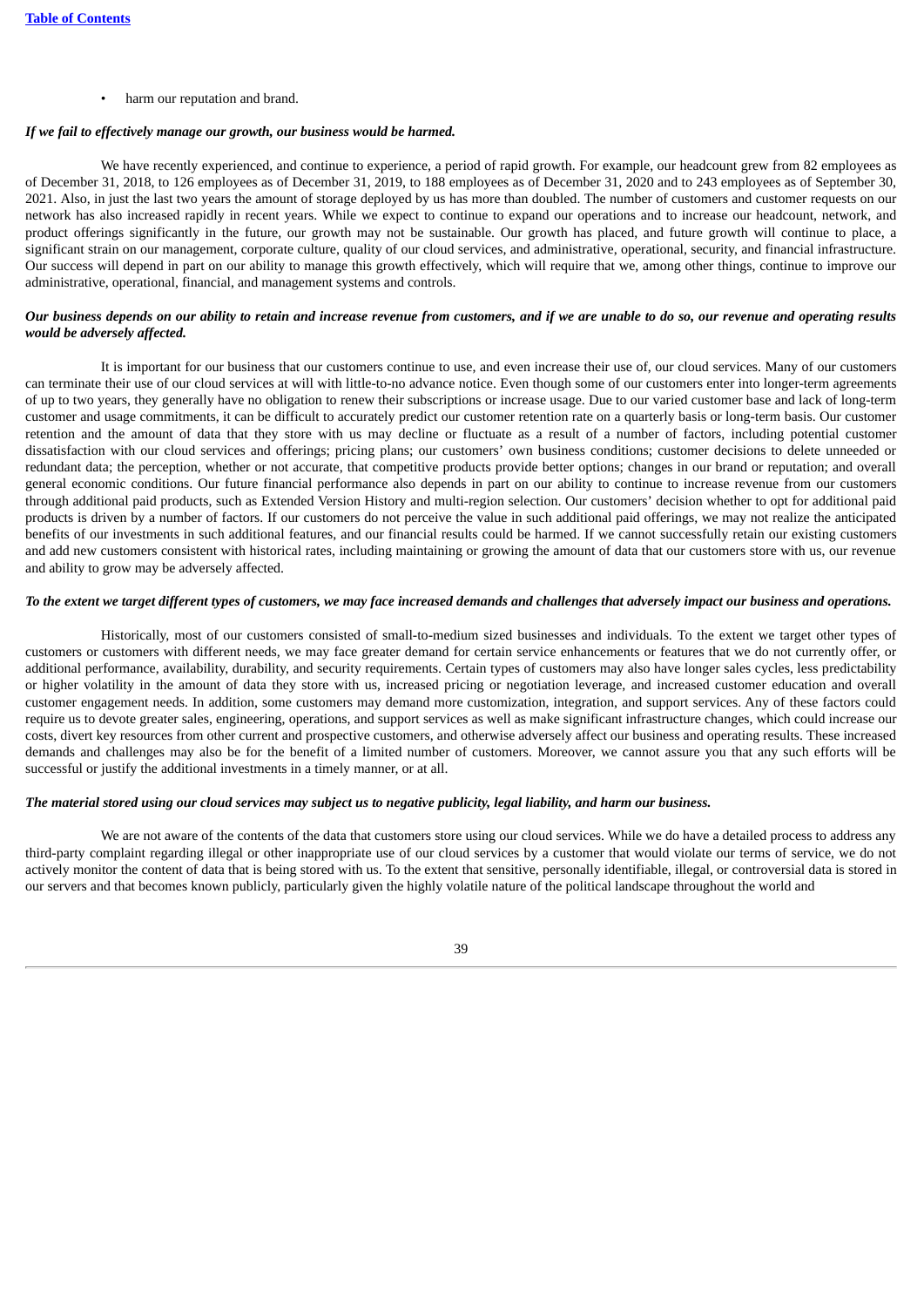immediate access by individuals to social media platforms with a broad outreach, it may create negative publicity and adversely impact our reputation and harm our business.

## Our quarterly results may fluctuate significantly and may not fully reflect the underlying performance of our business.

Our quarterly results of operations may vary significantly in the future. Accordingly, the results of any one quarter should not be relied upon as an indication of future performance. Our quarterly results of operations may fluctuate as a result of a variety of factors, many of which are outside of our control, and as a result may not fully reflect the underlying performance of our business. Fluctuation in quarterly results may negatively impact the trading price of our Class A common stock. Factors that may cause fluctuations in our quarterly results of operations include, without limitation:

- our ability to attract new customers;
- the amount of customer churn;
- fluctuations in the amount of data customers store with us;
- the amount and timing of operating expenses and equipment purchases related to the maintenance and expansion of our business;
- interruptions or loss of service of our offerings;
- the timing and success of new product feature and service introductions by us or our competitors;
- our ability to retain and increase revenue from customers:
- the impact of COVID-19 or other pandemics on our business or that of our customers and partners;
- changes in the competitive dynamics of our industry, including consolidation among competitors;
- security breaches of our systems;
- our involvement in litigation, or the threat thereof;
- the length of the sales cycle;
- the timing of expenses and receipt of perceived benefits related to any acquisitions;
- changes in laws and regulations that impact our business; and
- general economic and market conditions.

Further, as we continue to grow and scale our business to meet the needs of our customers, we may overestimate or underestimate our infrastructure capacity requirements, which could adversely affect our results of operations. The costs associated with leasing and maintaining our custombuilt infrastructure in co-location facilities and third-party data centers already constitute a significant portion of our capital and operating expenses. We continuously evaluate our short and long-term infrastructure capacity requirements and seek to ensure adequate capacity for new and existing users while minimizing unnecessary excess capacity costs. However, we may not be able to sufficiently predict future demand, or the availability of hardware or infrastructure necessary to support increased demand on a timely basis. If we overestimate the demand for our platform and therefore secure excess infrastructure capacity or equipment, our gross margins could be reduced. If we underestimate our infrastructure capacity requirements or availability of necessary hardware or infrastructure, we may not be able to service the needs of new and existing customers; durability, reliability, and performance could suffer; our costs could rise; and our business could be harmed.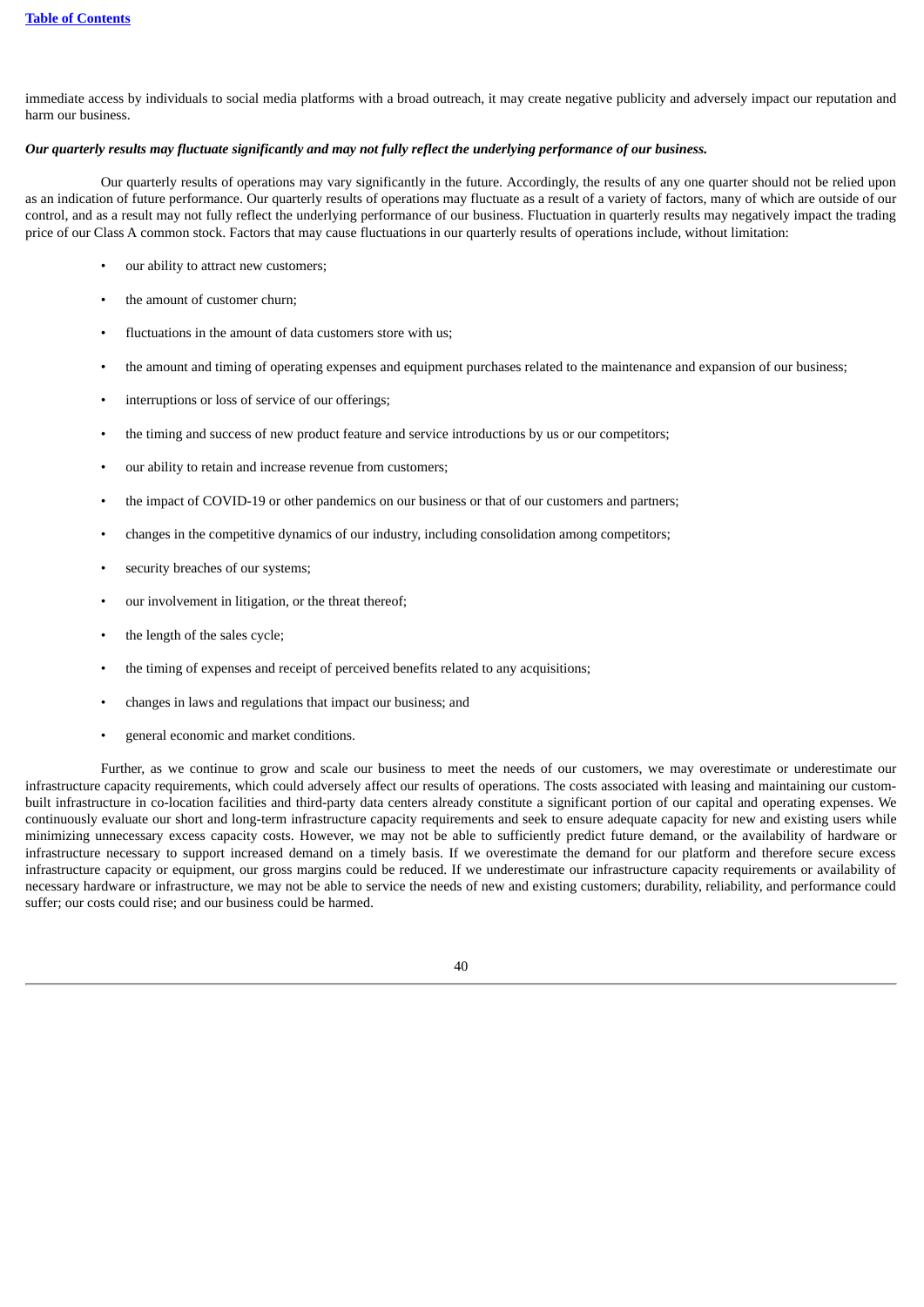## We rely on the performance of key personnel, including our management and other key employees, and the loss of one or more of such personnel, or of *a significant number of our team members, could harm our business.*

We believe our success has depended, and continues to depend, on the efforts and talents of senior management, including our founders and other key personnel. All of our employees, including our senior management, are employed on an at-will basis. Furthermore, our founders and other key personnel hold shares or equity awards that are largely vested, and as result, they may not be incentivized to remain with our company once there is a trading market for our Class A common stock. We cannot ensure that we will be able to retain the services of any member of our senior management or other key employees or that we would be able to timely replace members of our senior management or other key employees should any of them depart. The loss of one or more members of our senior management or other key employees could harm our business.

## The failure to attract and retain additional qualified personnel could prevent us from executing our business strategy.

To execute our business strategy, we must attract and retain highly qualified personnel. Competition for executive officers, software developers, sales personnel, operational personnel, and other key employees in our industry is intense. In particular, we compete with many other companies for software developers with high levels of experience in designing, developing, and managing cloud-based software, as well as for skilled sales and operations professionals. In addition, we believe that the success of our business and corporate culture depends on employing a diverse workforce, and the competition for such personnel is significant. The market for such talented personnel is particularly competitive in the San Francisco Bay Area, where our headquarters is located. Many of the companies with which we compete for experienced personnel have greater resources than we do and can frequently offer such personnel substantially greater compensation than we can offer. If we fail to attract new personnel or fail to retain and motivate our current personnel, our business would be harmed.

## Our corporate culture has contributed to our success, and if we cannot maintain this culture as we grow, we could lose the innovation, creativity, and *teamwork fostered by our culture, and our business may be harmed.*

We have a culture that encourages employees to be open, collaborate, strive to do the right thing, and develop and launch new and innovative solutions, which we believe is essential to attracting customers and partners and serving the best, long-term interests of our company. As our business grows and becomes more complex, and as we become a public company, it may become more difficult to maintain this cultural emphasis. Any failure to preserve our culture could negatively affect our ability to retain and recruit personnel, which is critical to our growth, and to effectively focus on and pursue our strategies. If we fail to maintain our company culture, our business and competitive position may be harmed.

## As we expand our operations outside the United States, we may be subject to increased business, regulatory and economic risks that could impact our *results of operations.*

In 2020, we derived approximately 28% of our revenue from customers outside of the United States. We may also expand our international operations, which may include hiring employees, building out technical infrastructure, and opening offices in foreign jurisdictions. Any new markets or countries into which we attempt to market and sell our cloud services may not be receptive. For example, we may be unable to expand further in some markets if we are unable to satisfy various government- and region-specific requirements. In addition, our ability to manage our business and conduct our operations internationally requires considerable management attention and resources and is subject to the particular challenges and complexities of deploying infrastructure internationally and supporting a rapidly growing business in an environment of multiple languages, cultures, customs, legal and regulatory systems, alternative dispute systems, and commercial markets. International expansion has required, and will continue to require, investment of significant funds and other resources. Growth in our international operations will subject us to new risks and may increase risks that we currently face, including risks associated with:

- higher costs of doing business internationally, including increased infrastructure, accounting, travel, and legal compliance costs;
- providing our platform, building out the necessary infrastructure and operating our business across a significant distance, in different languages and among different cultures, including the potential
- need to modify our platform and features to ensure that they are culturally appropriate and relevant in different countries;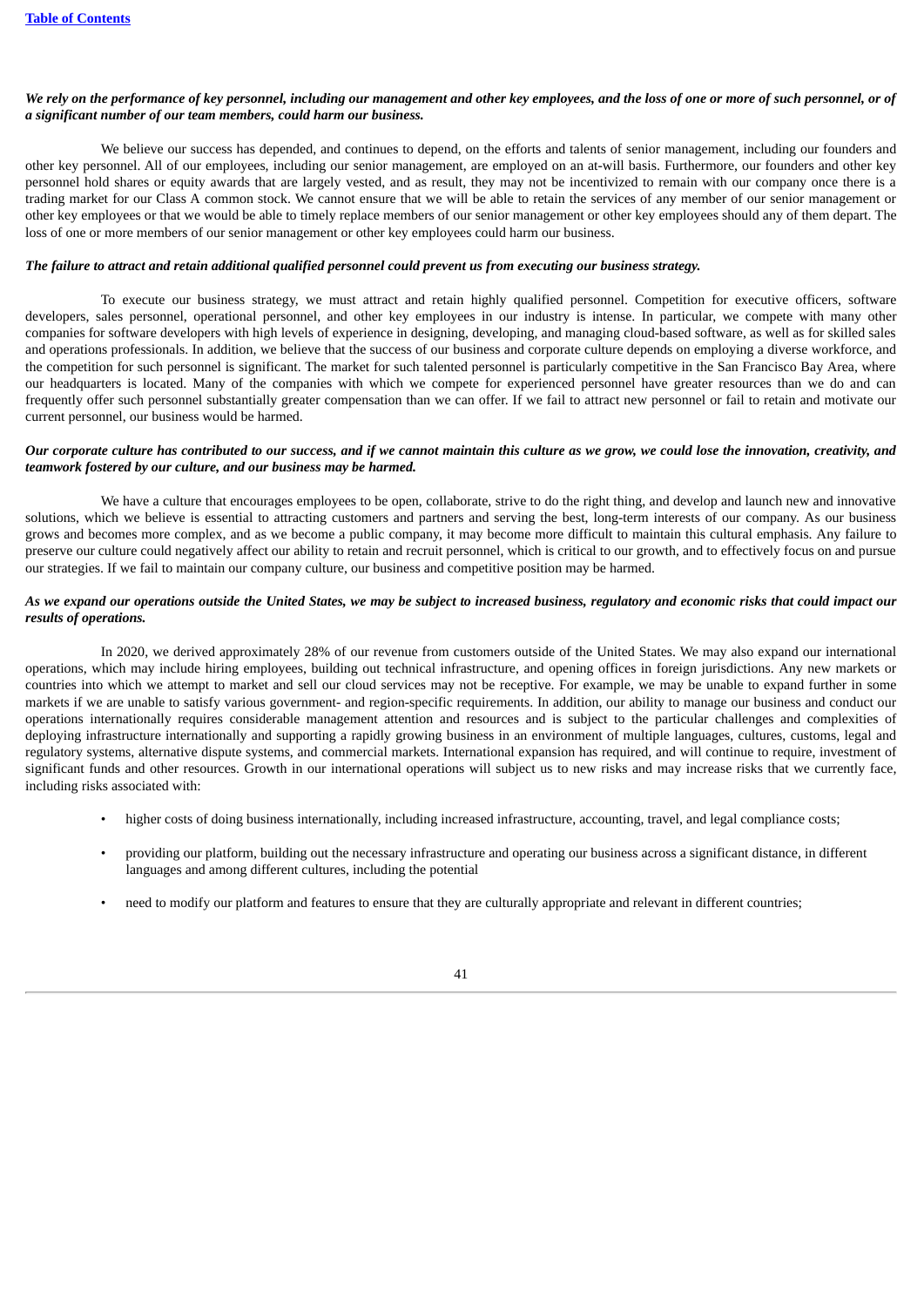- compliance with applicable international laws and regulations, including laws and regulations with respect to privacy, data protection, consumer protection, and unsolicited email, and the risk of penalties to our users and individual members of management or employees if our practices are deemed to be out of compliance;
- recruiting and retaining talented and capable employees outside the United States, and maintaining our company culture across all of our offices;
- management of an employee base in jurisdictions that may not give us the same employment and retention flexibility as does the United States;
- operating in jurisdictions that do not protect intellectual property rights to the same extent as does the United States;
- compliance by us and our business partners with anti-corruption laws, anti-bribery, anti-money laundering, and similar laws; import and export control laws; tariffs and trade barriers; economic sanctions; and other regulatory limitations on our ability to provide our cloud services in international markets;
- foreign exchange controls that might require significant lead time in setting up operations in certain geographic territories;
- restrictions that might prevent us from repatriating cash earned outside the United States;
- double taxation of our international earnings and potentially adverse tax consequences due to changes in the income and other tax laws of the United States or the international jurisdictions in which we operate; and
- political and economic instability in various jurisdictions.

Expanding our international operations and complying with applicable foreign laws and regulations may substantially increase our cost of doing business in international jurisdictions. We may also be unable to keep current with changes in laws and regulations as they develop, and we or our employees, contractors, partners, and agents may fail to maintain compliance with applicable laws and regulations. Any violations could result in enforcement actions, fines, civil and criminal penalties, damages, injunctions, or reputational harm. If we are unable to comply with these laws and regulations or manage the complexity of our global operations successfully, our business, results of operations, and financial condition could be adversely affected.

## We store personal information and other customer data, which subjects us to various data privacy laws, governmental regulations, and other related legal obligations, and any actual or perceived failure to comply with such requirements could harm our business.

We store personal information and other customer data, as well as use certain cookies on our website, that are subject to numerous federal, state, local, and foreign laws regarding privacy and the storing and protection of personal information and other customer data, and disclosure requirements regarding the use and certain breaches of such laws. For example, we are subject to the General Data Protection Regulation (GDPR) and the California Consumer Privacy Act (CCPA), among other laws and regulations around the world. Other comprehensive data privacy or data protection laws or regulations requiring local data residency and/or restricting the international transfer of data have been passed or are under consideration in other jurisdictions. In addition, some industries have industry-specific requirements relating to compliance with certain security and regulatory standards, such as those required by the Health Insurance Portability and Accountability Act (HIPAA). For example, HIPAA imposes privacy, security, and breach reporting obligations with respect to individually identifiable health information upon "covered entities" (e.g., health plans, health care clearinghouses, and certain health care providers), and their respective business associates, individuals, or entities that create, receive, maintain or transmit protected health information in connection with providing a service for or on behalf of a covered entity. Such laws give rise to an increasingly complex set of compliance obligations on us regarding our ability to gather, use, and store customer data and customer account data.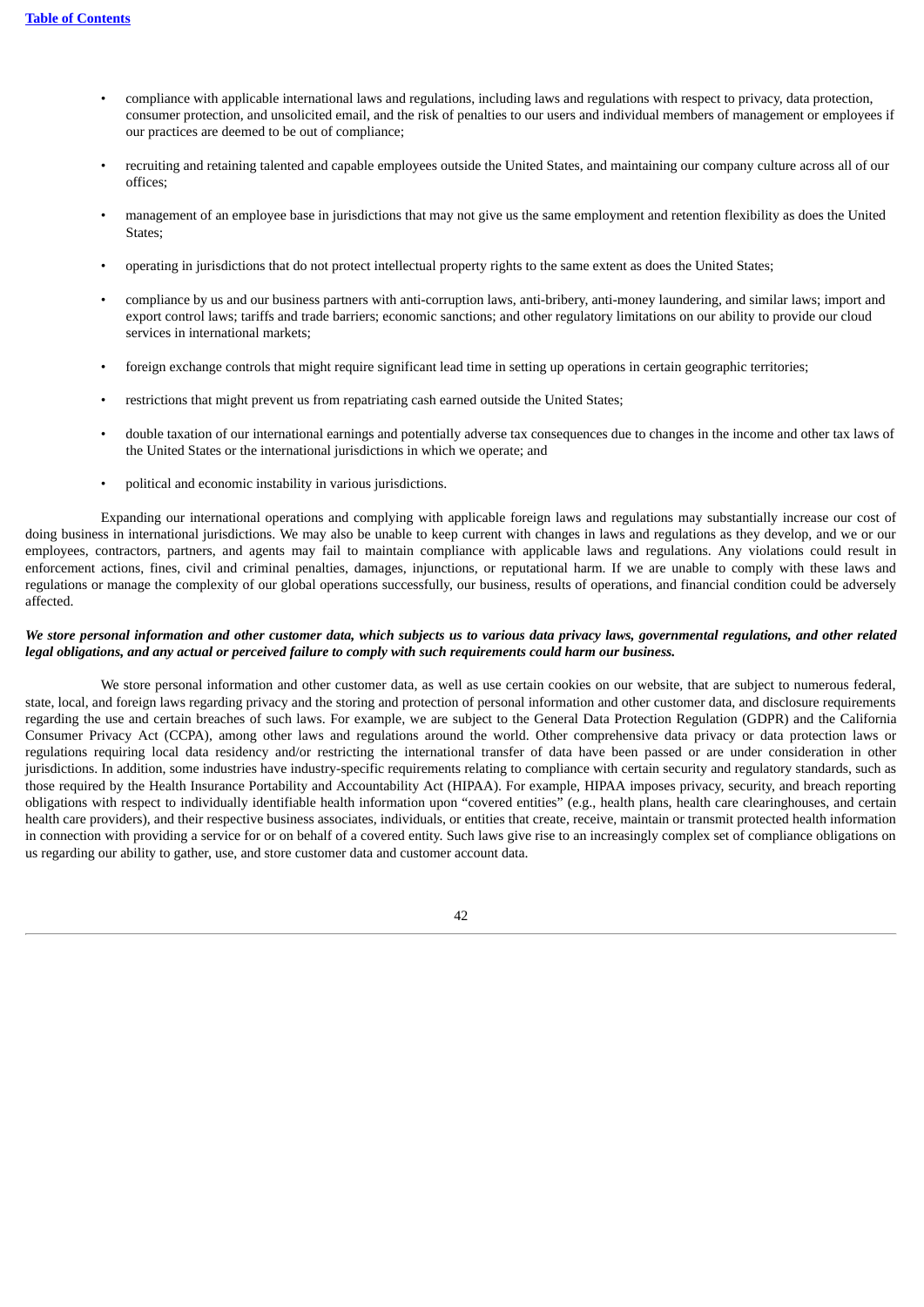These laws are subject to rapid change, differing interpretations, and can be inconsistent among regulatory frameworks or conflict with other rules or our business practices. We strive to comply with all applicable laws, policies, legal obligations, and industry codes of conduct relating to privacy and data protection to the extent possible. Our efforts to comply with the complex matrix of data privacy laws around the world subjects us to increasing costs to review and comply with such laws, including updating our policies, procedures, and business practices to address such evolving privacy laws. We also make public statements and commitments regarding our use and disclosure of personal information through our privacy policy, information provided on our website, and data processing agreements with customers and other third parties. Because the interpretation and application of data protection laws, regulations, standards, and other obligations are often uncertain and in flux, and sometimes contradictory, it is possible that the scope and requirements of these laws and other obligations may be interpreted and applied in a manner that is inconsistent with our practices, and our efforts to comply with rapidly evolving data protection laws and obligations may be unsuccessful. For example, we previously relied on the EU-US Privacy Shield framework, which was invalidated by a European court in July 2020. As a result of such a decision, we have had to take additional steps to comply with applicable EU data protection requirements, including implementation of standard contractual clauses.

Any failure, or perceived failure, by us to comply with applicable privacy and security laws, policies, or related contractual obligations, or any compromise of security that results in unauthorized access, or the use or transmission of personal information or other customer data, could result in a variety of claims against us, including governmental enforcement actions and investigations, audits, inquiries, whistleblower complaints, class action privacy litigation in certain jurisdictions, and proceedings by data protection authorities. For example, under the GDPR we may be subject to fines of up to €20 million or up to 4% of the total worldwide annual group turnover of the preceding financial year, as well as potentially face claims from individuals. The CCPA provides for civil penalties for violations, as well as a private right of action for certain data breaches that result in the loss of personal information. This private right of action may increase the likelihood of, and risks associated with, data breach litigation. Any non-compliance with data privacy requirements could subject us to significant fines and penalties, adverse media coverage, reputational damage, the loss of current and potential customers, loss of export privileges, or criminal or other civil sanctions, any of which could materially adversely affect our business and financial condition.

### The ongoing COVID-19 pandemic, and resulting global economic downturn, has impacted how we, our customers, and our partners are operating, and *could result in a material adverse effect on our business.*

The ongoing COVID-19 pandemic and its inherent uncertainty, and measures taken to control its spread such as travel restrictions, shelter-inplace orders, and business shutdowns, have affected all of the regions in which we conduct business and in which our customers, partners, and suppliers are located; have adversely impacted global economic activity; and have contributed to volatility in financial markets. As the situation around the spread of the COVID-19 pandemic evolves, we have continued to operate in a modified manner—employing precautionary measures designed to protect the health of our employees while enabling us to support our customers and partners. Among other modifications, we generally required our employees to work remotely; instituted business-related travel restrictions; and virtualized, postponed, or cancelled various sales and marketing, employee, and industry events. The remote work measures that we implemented have generally allowed us to provide uninterrupted service to our customers and partners, but have also introduced additional challenges and operational risks, including increased supply chain risks and cybersecurity risks, and have affected the way we conduct various other activities. For example, starting in April 2020, we began to acquire additional hard drives and related infrastructure through capital lease agreements in order to minimize the impact of potential supply chain disruptions. The additional leased hard drives resulted in a higher balance of capital equipment and related lease liability, an increase in cash used in financing activities from principal payments, as well as a higher ongoing interest and depreciation expense related to these lease agreements. The supply chain for other infrastructure and related equipment essential to our business may also become constrained or unavailable on favorable terms or at all.

The COVID-19 pandemic has been challenging and a hardship on many of our employees, and required us to operate under substantially novel constraints. The pandemic has resulted in various inefficiencies, delays, and additional costs across our company, which may continue or worsen as the pandemic continues. In addition, work from home and related business practice modifications present significant challenges to maintaining our corporate culture, including employee engagement and productivity, both during the immediate pandemic crisis and as we make additional adjustments in the eventual transition from it.

The duration and severity of the COVID-19 pandemic, including variants of COVID-19 such as the delta variant or omicron variant, that may be more transmissible, more likely to result in severe illness or death, or less susceptible to treatments or protection from existing vaccines, and the degree of its impact on our business remains uncertain and difficult to predict. Our customers or partners could experience delays, downturns or uncertainty in their own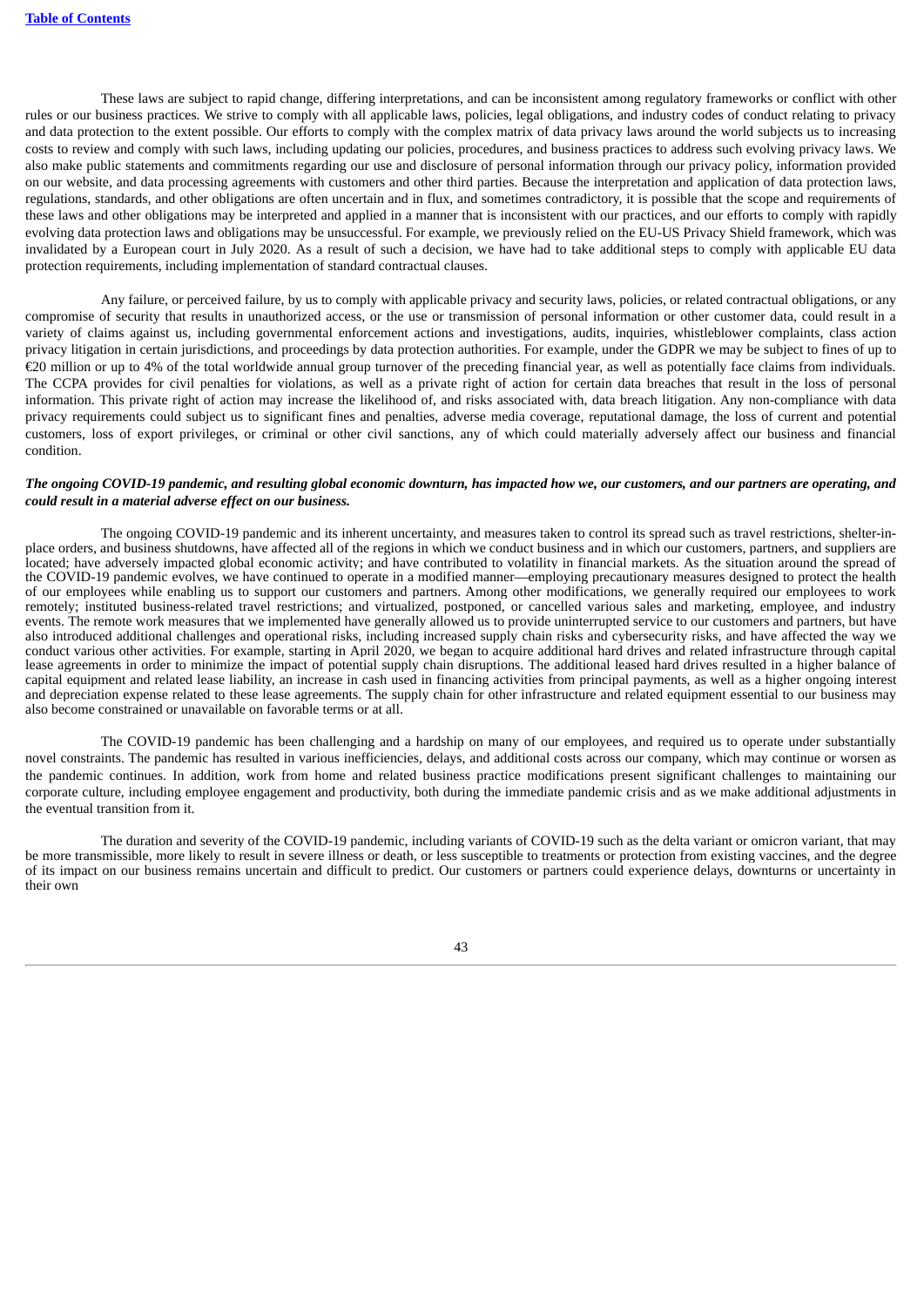business operations or revenue due to COVID-19, which may result in supply chain disruption or decreased revenue for our business, especially as it may disproportionally adversely affect mid-market businesses on which we are especially dependent. As a result, we may experience customer losses due to customer bankruptcy or cessation of operations, or otherwise.

If the COVID-19 pandemic worsens or is prolonged, especially in regions where we have material operations or sales, our business operations in affected areas, including sales-related and customer support activities, could be adversely affected by continued or additional business closures, travel restrictions impacting employees and partners, and other precautionary measures. While we have developed and continue to develop plans to help mitigate the negative impact of the pandemic on our business, these efforts may not be effective and a protracted economic downturn may limit the effectiveness of our mitigation efforts. The COVID-19 pandemic may also have the effect of heightening many of the other risks described in this "Risk Factors" section.

## Our business is substantially dependent on mid-market organizations, which may be more vulnerable to market fluctuations and other economic *factors, and their vulnerability to such factors could negatively impact our business.*

If we are unable to successfully market and sell our cloud services to mid-market organizations, our ability to grow our revenue and achieve profitability will be harmed. We expect it will be more difficult and expensive to attract and retain mid-market organization customers than other customers because mid-market organizations are more frequently forced to curtail or cease operations due to the sale or failure of their business; can be more difficult to identify and may require more expensive, targeted sales campaigns; and generally have lesser amounts of data to store than larger organizations, thus requiring us to successfully sell to and support more mid-market organizations for meaningful revenue impact. In addition, mid-market organizations frequently have limited budgets and are more likely to be significantly affected by economic downturns than larger, more established companies. As a result, mid-market organizations may choose to spend funds on items other than our cloud services, particularly during difficult economic times. If we do not achieve continued success among mid-market organizations, our business, operating results, and future growth would be adversely affected.

## We are dependent on a small number of service offerings, and any reduced market adoption of these offerings would result in lower revenue and harm *our business.*

As a pure-play cloud vendor, we are dependent on a small number of offerings focused on cloud storage and computer backup, and a limited number of corresponding use cases. Our B2 Cloud Storage and Computer Backup offerings have accounted for substantially all of our total revenue to date and we anticipate that they will continue to do so for the foreseeable future. As a result, our revenue could be reduced as a result of any general or industry decline in demand for cloud-based storage solutions, particularly given that we would not have meaningful revenue from other market sectors to offset any temporary or longer-term downturn in demand for cloud-based storage solutions.

#### *Adverse economic conditions may adversely impact our revenue and profitability.*

Our operations and financial performance depend in part on worldwide economic conditions and the impact these conditions have on levels of spending on cloud storage solutions. Our business depends on the overall demand for these products and on the economic health and general willingness of our current and prospective customers to purchase our cloud services. Some of our paying customers may view use of cloud storage services as a discretionary purchase and may reduce their discretionary spending on our cloud services during an economic downturn. Weak economic conditions, whether due to COVID-19 or other factors, could cause a reduction in spending on products and solutions storage, which could reduce sales, lengthen sales cycles, increase customer churn, and lower demand for our cloud services, any of which could adversely affect our business, results of operations, and financial condition.

## Our ability to maintain customer adoption and satisfaction depends in part on the ease of use of our cloud services, and any such failure could have an *adverse effect on our business.*

Our success in retaining existing customers and obtaining new customers is dependent in part on the ease of use of our cloud services. If our platform and cloud services, including new service offerings and features as they become available, become more complicated and less easy-touse, customers could experience increased difficulties or disruption with storing or accessing their data, and we may lose existing customers or experience increased challenges obtaining new customers or existing customers may not choose to use additional features of our cloud services. In addition, our customers sometimes depend on our technical support services to resolve issues relating to our platform. If we do not succeed in

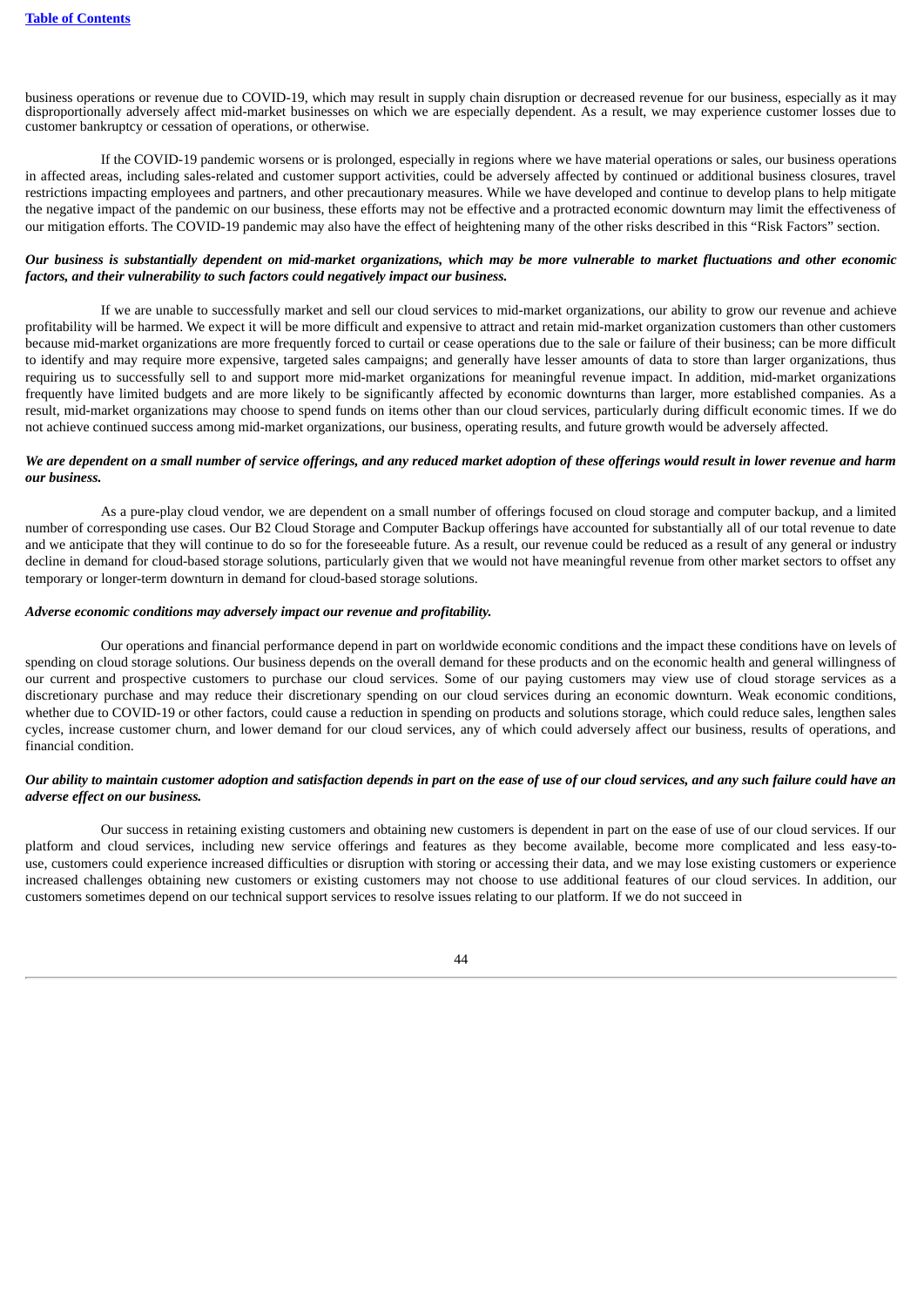helping our customers quickly resolve issues or provide effective ongoing education related to our platform, our reputation and business may be harmed.

# Future acauisitions and investments could disrupt our business and harm our financial condition and operating results.

Our success will depend, in part, on our ability to grow our business in response to changing technologies, customer demands, and competitive pressures. In some circumstances, we may choose to do so through the acquisition of complementary businesses and technologies rather than through internal development. The identification of suitable acquisition candidates can be difficult, time-consuming, and costly, and we may be unable to successfully complete proposed acquisitions. The risks we face in connection with acquisitions include:

- diversion of management time and focus from operating our business to addressing acquisition integration challenges;
- coordination of research and development, operational, and sales and marketing functions;
- retention of key employees from the acquired company;
- cultural challenges associated with integrating employees from the acquired company into our organization;
- integration of the acquired company's accounting, management information, human resources, and other administrative systems;
- the need to implement or improve controls, procedures, and policies at a business that prior to the acquisition may have lacked effective controls, procedures, and policies;
- liability for activities of the acquired company prior to our acquisition of them, including intellectual property infringement claims, violations of laws, commercial disputes, tax liabilities, and other known and unknown liabilities;
- unanticipated write-offs or charges; and
- litigation or other claims in connection with the acquired company, including claims from terminated employees, customers, former stockholders, or other third parties.

Future acquisitions could also result in dilutive issuances of our equity securities, the incurrence of debt, contingent liabilities, amortization expenses, incremental operating expenses, or the write-off of goodwill, any of which could harm our financial condition or operating results.

## We may require additional capital to support our operations or the growth of our business, and we cannot be certain that this capital will be available *on reasonable terms when required, or at all.*

We may need additional financing to operate or grow our business. Our ability to obtain additional financing, if and when required, will depend on investor and lender demand, our operating performance, the condition of the capital markets, and other factors. For example, we often use capital leases to finance the equipment we use to provide our cloud-based services. Without additional access to this kind of capital on commercially reasonable terms, or at all, we may not be able to respond to increased demand for our cloud services on a timely or cost-effective basis. We cannot guarantee that additional financing will be available to us on favorable terms when required, or at all. If we raise additional funds through the issuance of equity, equity-linked, or debt securities, those securities may have rights, preferences, or privileges senior to the rights of our Class A common stock, and our existing stockholders may experience dilution. If we are unable to obtain adequate financing or financing on terms satisfactory to us when we require it, our ability to continue to support the operation or growth of our business could be significantly impaired and our operating results may be harmed.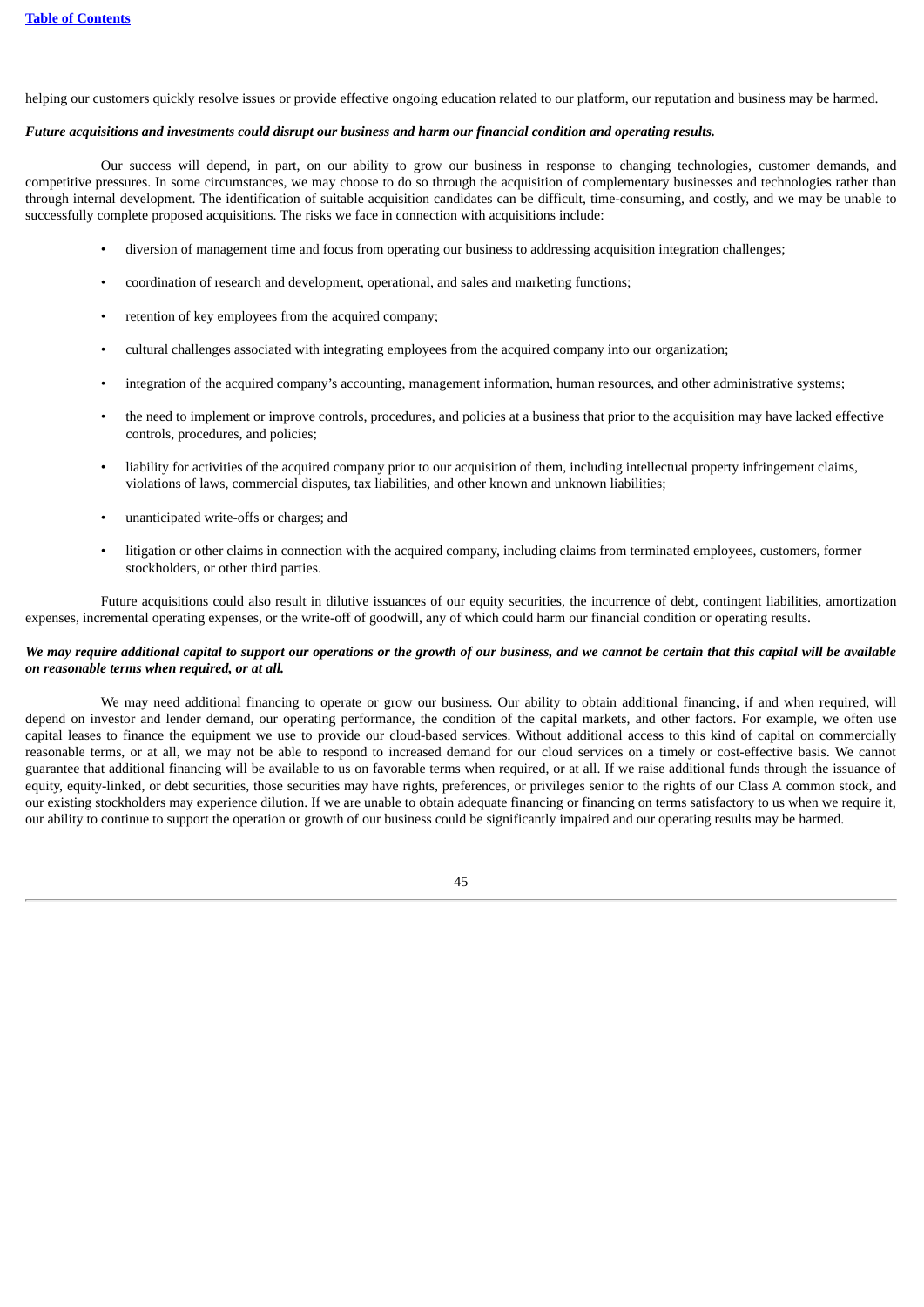## We are an emerging growth company, and any decision on our part to comply only with certain reduced reporting and disclosure requirements *applicable to emerging growth companies could make our Class A common stock less attractive to investors.*

We are an emerging growth company, and for as long as we continue to be an emerging growth company, we may choose to take advantage of exemptions from various reporting requirements applicable to other public companies but not to "emerging growth companies," including: not being required to have our independent registered public accounting firm audit our internal control over financial reporting under Section 404 of the Sarbanes-Oxley Act of 2002, as amended (the Sarbanes Oxley Act), reduced disclosure obligations regarding executive compensation in our periodic reports and proxy statements, and exemptions from the requirements of holding a non-binding advisory vote on executive compensation and stockholder approval of any golden parachute payments not previously approved. Under the JOBS Act, emerging growth companies can also delay adopting new or revised accounting standards until such time as those standards apply to private companies. We have elected to avail ourselves of this accommodation allowing for delayed adoption of new or revised accounting standards, and therefore, we will not be subject to the same new or revised accounting standards as other public companies that are not emerging growth companies. We could be an emerging growth company for up to five years following the completion of our IPO or until we reach certain thresholds. Investors may find our Class A common stock less attractive due to our election to rely on these exemptions and there may be a less active trading market for our Class A common stock and the market price of our Class A common stock may be more volatile.

#### We are exposed to fluctuations in currency exchange rates, which could negatively affect our results of operations.

All of our sales contracts are currently denominated in U.S. dollars and therefore, our revenue is not directly subject to foreign currency risk. However, a strengthening of the U.S. dollar could increase the real cost of our cloud services to our customers outside of the United States, which could reduce demand for our cloud services and adversely affect our financial condition and results of operations. In addition, as we expand our international operations, we may become more exposed to foreign currency risk and may have some of our sales denominated in one or more currencies other than the U.S. dollar. If we become more exposed to currency fluctuations and are unable to successfully hedge against the risks associated with currency fluctuations, our results of operations could be materially and adversely affected.

## Certain of our market opportunity estimates, growth forecasts, and other metrics included in this prospectus could prove to be inaccurate, and any real *or perceived inaccuracies may harm our reputation and negatively affect our business.*

Certain estimates and information contained in this prospectus, including general expectations concerning our industry and the market in which we operate, market opportunity, and market size, are subject to significant uncertainty and are based on assumptions and estimates that may not prove to be accurate. Moreover, much of this information is based on information provided by third-party providers. Although we believe the information from such third-party sources is reliable, we have not independently verified the accuracy or completeness of the data contained in such third-party sources or the methodologies for collecting such data, and such information may also not prove to be accurate. If there are any limitations or errors with respect to such data or methodologies, our business opportunities may be limited, which could negatively affect our shares of Class A common stock. Even if the markets in which we compete meet the size estimates and growth forecasted in this prospectus, our business could fail to grow at similar rates, if at all.

# *Any future litigation against us could be costly and time-consuming to defend.*

We may become subject to legal proceedings, investigations, and claims that arise in the ordinary course of business. For example, we may be subject to claims brought by customers in connection with commercial disputes or employment claims made by our current or former employees. Litigation can often be expensive, even when there is a successful outcome, and can divert management's attention and resources, which could harm our business and financial condition. Any adverse outcome could also result in significant monetary damages or other types of unfavorable relief, which could harm our business as well as our reputation. Although we may have various insurance policies, insurance might not cover such claims or provide sufficient payments to cover all the costs to resolve one or more such claims, and might not continue to be available on terms acceptable to us, including premium increases or the imposition of large deductible or co-insurance requirements. In addition, we may also be subject to subpoena requests from third parties as well as governmental agencies from time to time that require us to provide certain information relating to matters targeted against other third parties, which can be time consuming.

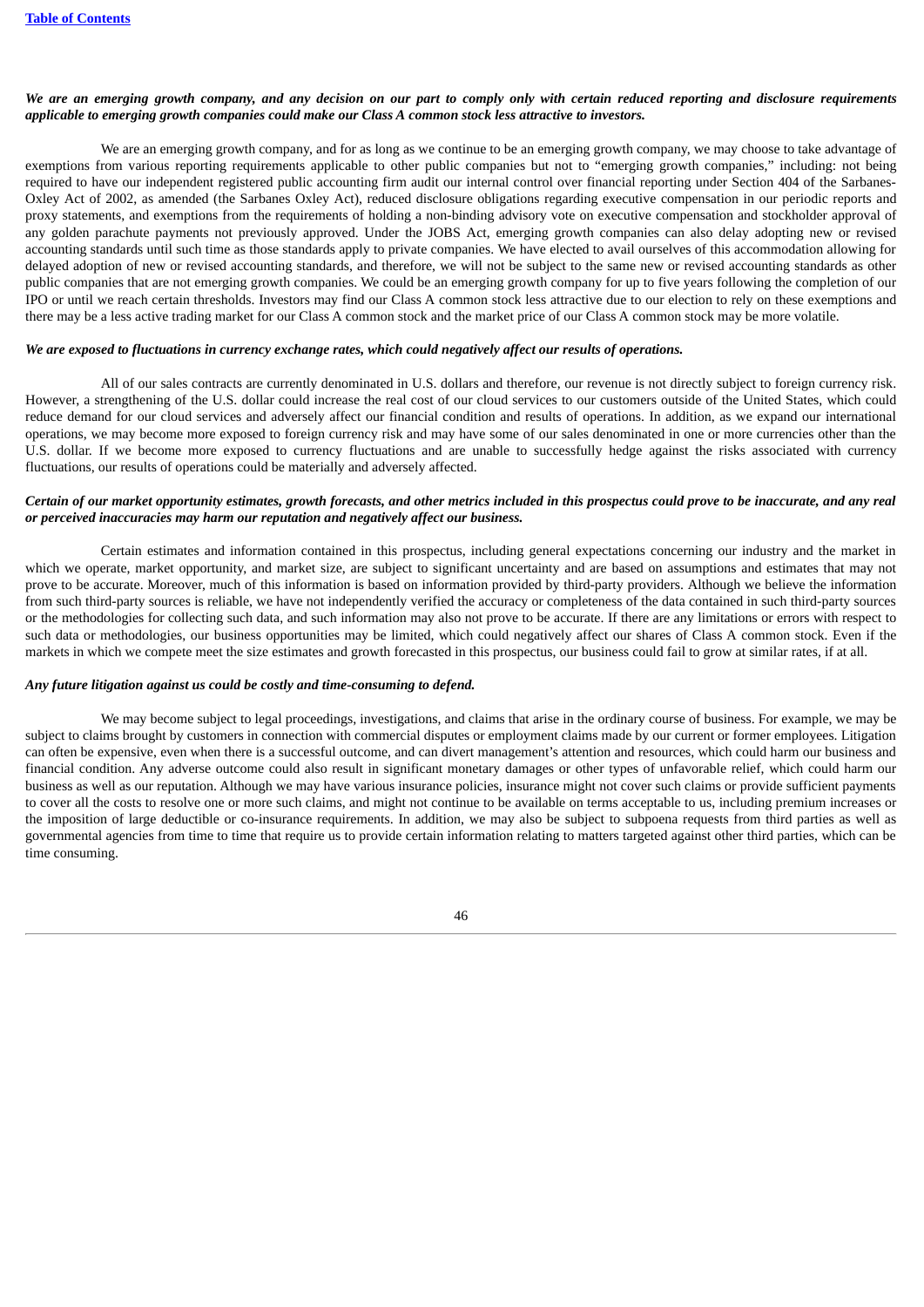#### **Risks Related to Reliance on Infrastructure and Third Parties**

## We rely on third-party vendors and suppliers, including data center and hard drive providers, which may have limited sources of supply, and this *reliance exposes us to potential supply and service disruptions that could harm our business.*

We depend on a limited number of third-party data centers and other providers to safely house our equipment and provide sufficient power, bandwidth, and other infrastructure needs to support our operations and cloud services. We also rely on key components for our platform, including hard drives and semiconductors, which come from limited sources of supply. For example, the 2011 Thailand floods decreased hard drive supply globally due to related manufacturing stoppages. A similar decrease in hard drive availability could negatively impact our operations. The COVID-19 pandemic as well as fluctuating demands in the cryptocurrency mining markets also have impacted, and could continue to impact, our ability to source components in a timely and cost-effective manner from third-party suppliers. For example, starting in April 2020, we began to acquire additional hard drives and related infrastructure through capital lease agreements in order to minimize the impact of potential supply chain disruptions due to the COVID-19 pandemic. The additional leased hard drives resulted in a higher balance of capital equipment and related lease liability, an increase in cash used in financing activities from principal payments, as well as a higher ongoing interest and depreciation expense related to these lease agreements. The semiconductor industry is also experiencing a global chip shortage due to the COVID-19 pandemic and various other factors. Any shortage of key components, including hard drives, could materially and adversely affect our ability to provide our cloud services, as well as negatively impact our financial results by increasing our costs, lease liabilities, interest and depreciation expenses, and inventory levels. Shortages or pricing fluctuations could be material in the future. In the event of a shortage, supply interruption, or material pricing change from our suppliers, we may be unable to develop alternate sources in a timely manner or at all. Developing alternate sources of supply for these infrastructure needs, and transitioning our customers' data from provider to another, may be timeconsuming, difficult, and costly and we may be unable to source them on terms that are acceptable to us, or at all, which may undermine our ability to scale our platform and harm our business.

## *Our business depends, in part, on the success of our strategic relationships with third parties.*

To maintain and grow our business, we anticipate that we will continue to depend on relationships with third parties, such as channel partners and integrators. Identifying partners and negotiating and building relationships with them requires significant time and resources. Our competitors may be effective in providing incentives to third parties to favor their services over us. In addition, any industry consolidation of such partners or integrators by our competitors or others could result in a decrease in the number of our current and potential customers, as these partners or integrators may no longer facilitate the adoption of our applications by potential customers. Interoperability between our platform and other third-party platforms is also important to our business. Further, some of our partners or integrators are or may become competitive with certain aspects of our cloud services and may elect to no longer integrate with, or support, our platform and cloud services. If we are unsuccessful in establishing or maintaining our relationships with such third parties and maintaining interoperability, our ability to compete in the marketplace or to grow our revenue could be impaired, and our business may suffer. Even if we are successful, we cannot assure you that these relationships will result in increased customer usage of our cloud services or increased revenue.

### *Our business is exposed to risks associated with online payment processing methods.*

Many of our customers pay for our cloud services and products using credit cards. We rely on internal systems as well as those of third parties to process payments. Acceptance and processing of these payment methods are subject to certain rules and regulations and require payment of interchange and other fees. To the extent there are increases in payment processing fees, material changes in the payment ecosystem, such as large re-issuances of payment cards, delays in receiving payments from payment processors, changes to rules or regulations concerning payment processing, loss of payment partners, and/or disruptions or failures in our payment processing systems or payment products, including products we use to update payment information, our revenue, operating expenses, and results of operation could be adversely impacted.

## We rely on third-party software for certain essential financial and operational services, and a failure or disruption in these services could materially *and adversely affect our ability to manage our business effectively.*

We rely on third-party software to provide many essential financial and operational services to support our business, including HubSpot, NetSuite, PagerDuty, Stripe, and ZenDesk. Some of these vendors are less established and have shorter operating histories than traditional software vendors. Moreover, many of these vendors provide their services to us via a cloud-based model instead of software that is installed on our premises. As a result, we depend upon these vendors to provide us with services that are always available and are free of errors or defects that could cause disruptions in

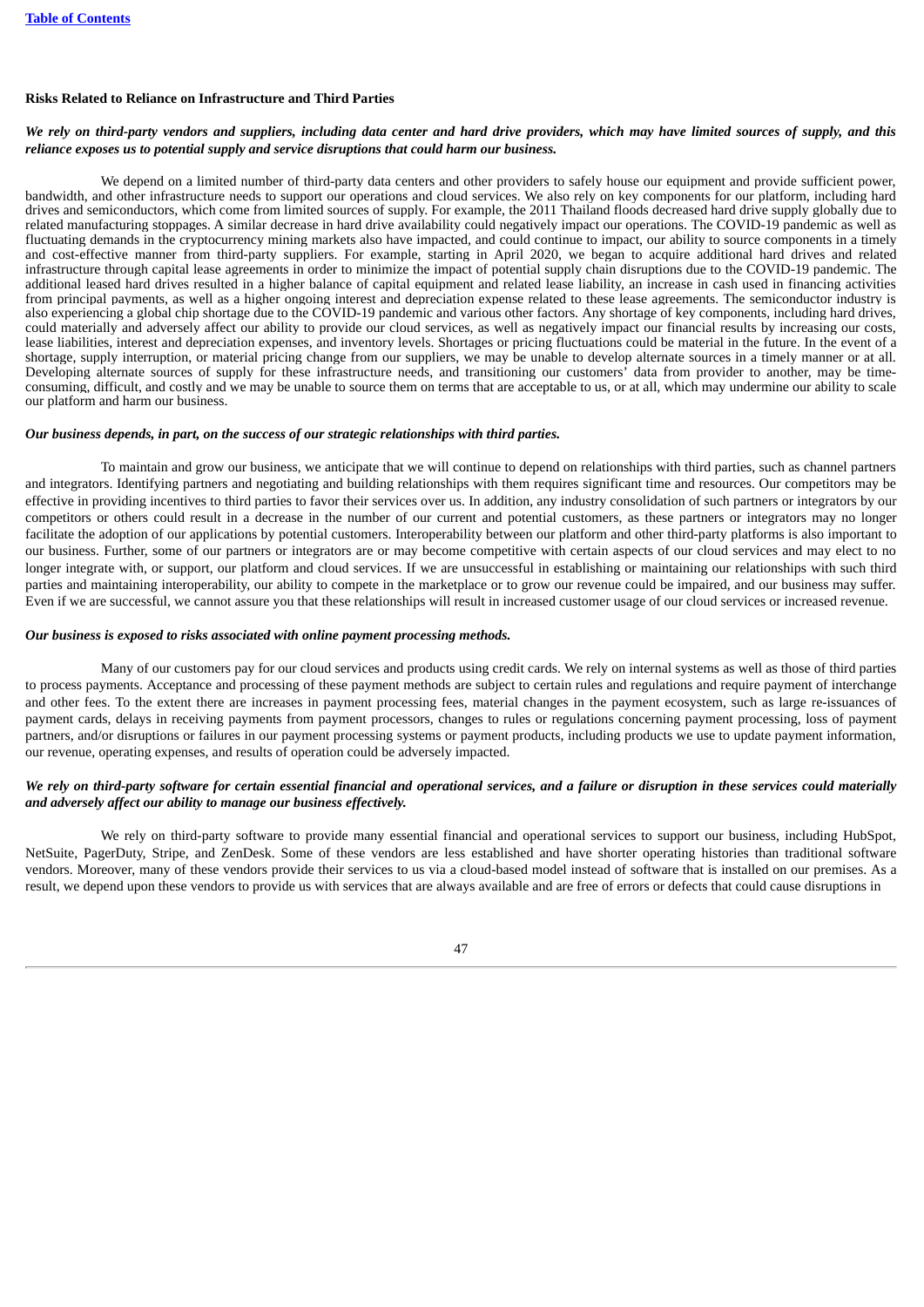our business processes. Any failure by these vendors to do so, or any disruption in our ability to access the internet, would materially and adversely affect our ability to manage our operations, disrupt the delivery of our cloud services to customers, and affect other areas such as our ability to timely provide required financial reporting.

## **Risks Related to Accounting and Tax Matters**

## We have identified material weaknesses in our internal controls over financial reporting, and the failure to achieve and maintain effective internal controls over financial reporting could harm our business and negatively impact the value of our Class A common stock.

We have identified material weaknesses in our internal controls over financial reporting, and if we are not able to effectively remediate our material weaknesses or are otherwise unable to maintain an effective system of internal controls over financial reporting, we may not be able to accurately report our financial results or timely file our periodic reports. As a result, investors may lose confidence in the accuracy and completeness of our financial reports, and the market price of our Class A common stock may be materially impacted.

Our management determined that as of December 31, 2019 we did not maintain effective internal controls over financial reporting, and identified four material weaknesses, specifically related to control activities, as follows:

- our controls were not operating effectively to allow sufficient and timely review of significant accounting transactions and reconciliations. These deficiencies resulted in errors in certain financial statement areas, such as cash and cash equivalents, prepaid expenses and other current assets, property and equipment, capitalized internal-use software, capital lease liability and sale leaseback transactions;
- our controls were not adequately designed to consider certain revenue recognition criteria, specifically related to the timing of revenue recognition, appropriate presentation and satisfaction of criteria for revenue recognition, which could have resulted in a material misstatement;
- our controls over certain equity transactions were not operating effectively to allow management to timely identify errors related to the recording of those transactions. Specifically, we did not have sufficient technical resources to appropriately identify errors in the accounting for equity awards and preferred stock transactions, resulting in misstatements relating to completeness and accuracy of stockbased compensation and classification of equity instruments; and
- our controls were not adequately designed to consider the accurate recording of value added taxes and sales and use taxes, resulting in misstatements.

Our management also determined that the above material weaknesses had not been remediated as of December 31, 2020 and as a result, we did not maintain effective internal control over financial reporting as of December 31, 2020.

We are working to remediate these material weaknesses through the development and implementation of processes and controls, as well as hiring additional personnel in our finance and accounting group. Specifically, we have:

- strengthened our internal controls over financial reporting and the design of our internal-control framework through enhanced accounting policies, control activities, and monitoring;
- implemented a new enterprise resource planning (ERP) system and other systems and processes related to revenue recognition and equity administration to increase capabilities over our financial statement recording and reporting processes;
- hired additional full-time accounting personnel with appropriate levels of experience to increase our accounting and technical expertise, including a new Chief Financial Officer, a Corporate Controller and an Internal Controls Manager; and
- reallocated responsibilities across our accounting organization so that the appropriate level of knowledge and experience is applied based on complexity of transactions.

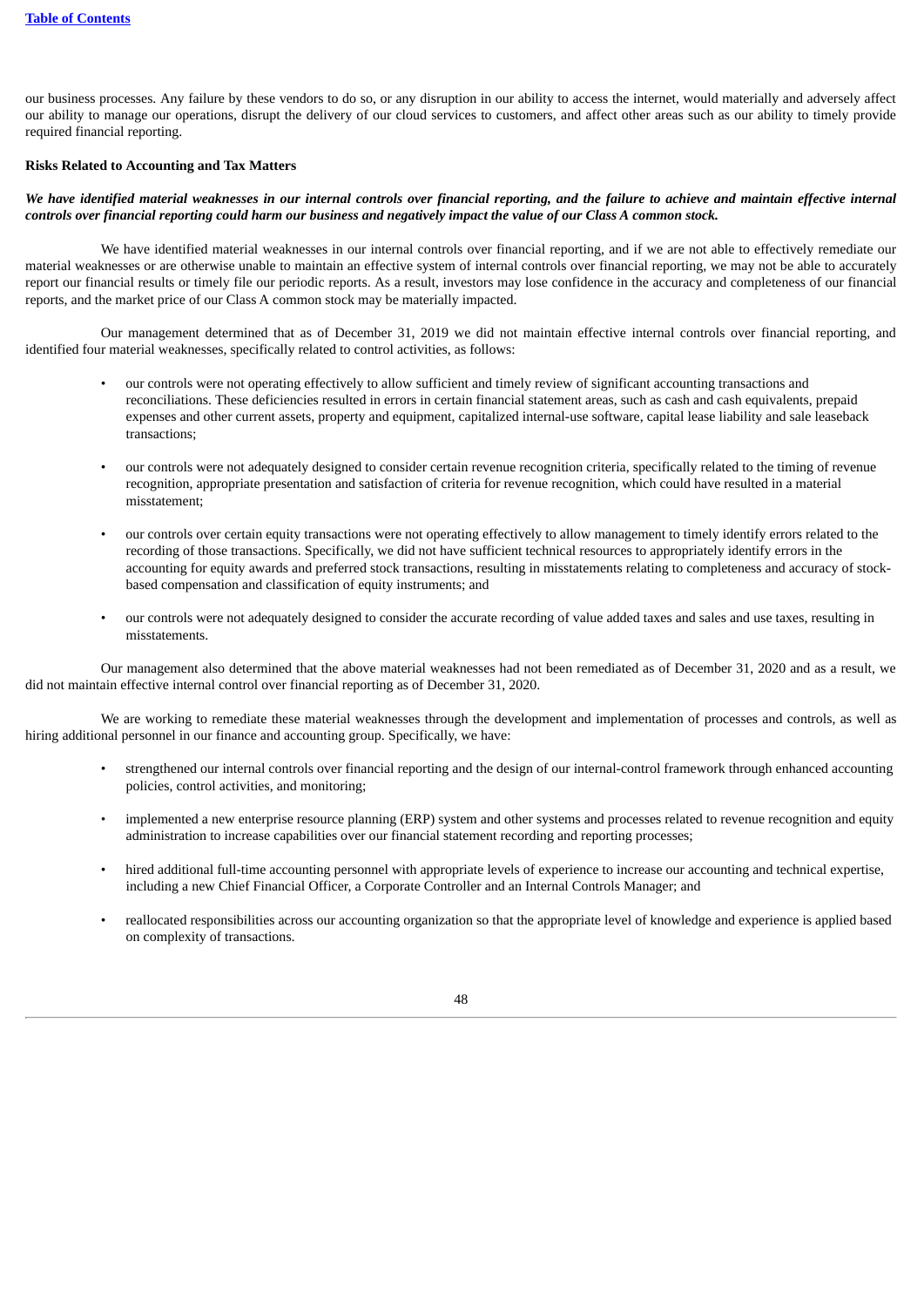While we have made progress to enhance our internal controls over financial reporting, we are still in the process of implementing, documenting, and testing these processes, procedures, and controls. Additional time is required to complete implementation and to assess and evaluate the sufficiency of these procedures and related actions. We will continue to devote significant time and attention to these remediation efforts. However, these material weaknesses cannot be considered remediated until the applicable controls operate for a sufficient period of time and management has concluded, through testing, that these controls are operating effectively.

We cannot assure you that the measures we have taken to date will be sufficient to remediate the material weaknesses we identified or prevent additional material weaknesses in the future. Although we plan to complete this remediation, if the steps we take do not remediate the material weakness in a timely or sufficient manner, there could continue to be a reasonable possibility that these control deficiencies or others could result in a material misstatement of our annual or interim financial statements that would not be prevented or detected on a timely basis.

Our independent registered public accounting firm is not required to formally attest to the effectiveness of our internal controls over financial reporting until after we are no longer an "emerging growth company" as defined in the JOBS Act. At such time, our independent registered public accounting firm may issue a report that is adverse in the event it is not satisfied with the level at which our internal controls over financial reporting is documented, designed, or operating. Any failure to maintain effective disclosure controls and internal controls over financial reporting could materially and adversely affect our business, results of operations, and financial condition and could cause a decline in the trading price of our Class A common stock.

## If we fail to maintain an effective system of disclosure controls and internal control over financial reporting, we may be unable to produce timely and accurate financial statements or comply with applicable regulations, which could negatively impact the price of our Class A common stock.

As a public company, we will be subject to the reporting requirements of the Securities Exchange Act of 1934, as amended (the Exchange Act), the Sarbanes-Oxley Act, and the rules and regulations of the NASDAQ Global Market. We expect that the requirements of these rules and regulations will continue to increase our legal, accounting, and financial compliance costs, make some activities more difficult, time-consuming, and costly, and place significant strain on our personnel, systems, and resources.

The Sarbanes-Oxley Act requires, among other things, that we maintain effective disclosure controls and procedures and internal controls over financial reporting. We are continuing to develop and refine our disclosure controls and other procedures and internal controls over financial reporting and expect that we will need to continue to expend significant resources, including accounting-related costs, and significant management oversight, to meet such requirements. However, our current controls and any new controls that we develop may not be adequate, and weaknesses in our disclosure controls may be discovered in the future. Additionally, we have identified material weaknesses in our internal controls over financial reporting, and additional such weaknesses may be discovered in the future. See "—We have identified material weaknesses in our internal controls over financial reporting, and the failure to achieve and maintain effective internal controls over financial reporting could harm our business and negatively impact the value of our Class A common stock." Any failure to develop or maintain effective controls or any difficulties encountered in their implementation or improvement could harm our results of operations or cause us to fail to meet our reporting obligations and may result in a restatement of our financial statements for prior periods. Any failure to implement and maintain effective internal controls over financial reporting also could adversely affect the results of periodic management evaluations and annual independent registered public accounting firm attestation reports regarding the effectiveness of our internal controls over financial reporting that we will eventually be required to include in our periodic reports that will be filed with the SEC. Ineffective disclosure controls and procedures and internal controls over financial reporting could also cause investors to lose confidence in our reported financial and other information, which would likely have a negative effect on the trading price of our Class A common stock.

## Because we recognize revenue from our subscription services over the term of the subscription, downturns or upturns in new business may not be *immediately reflected in our operating results.*

We generally recognize revenue from customers of our subscription agreements related to data backup services ratably over the terms of their subscription agreements, a majority of which are one or two-year agreements. Accordingly, the corresponding revenue we report in each quarter from such arrangements is the result of subscription agreements entered into during previous quarters. Consequently, a decline in new or renewed subscriptions in any one quarter may only be partially reflected in our revenue results for that quarter. However, any such decline will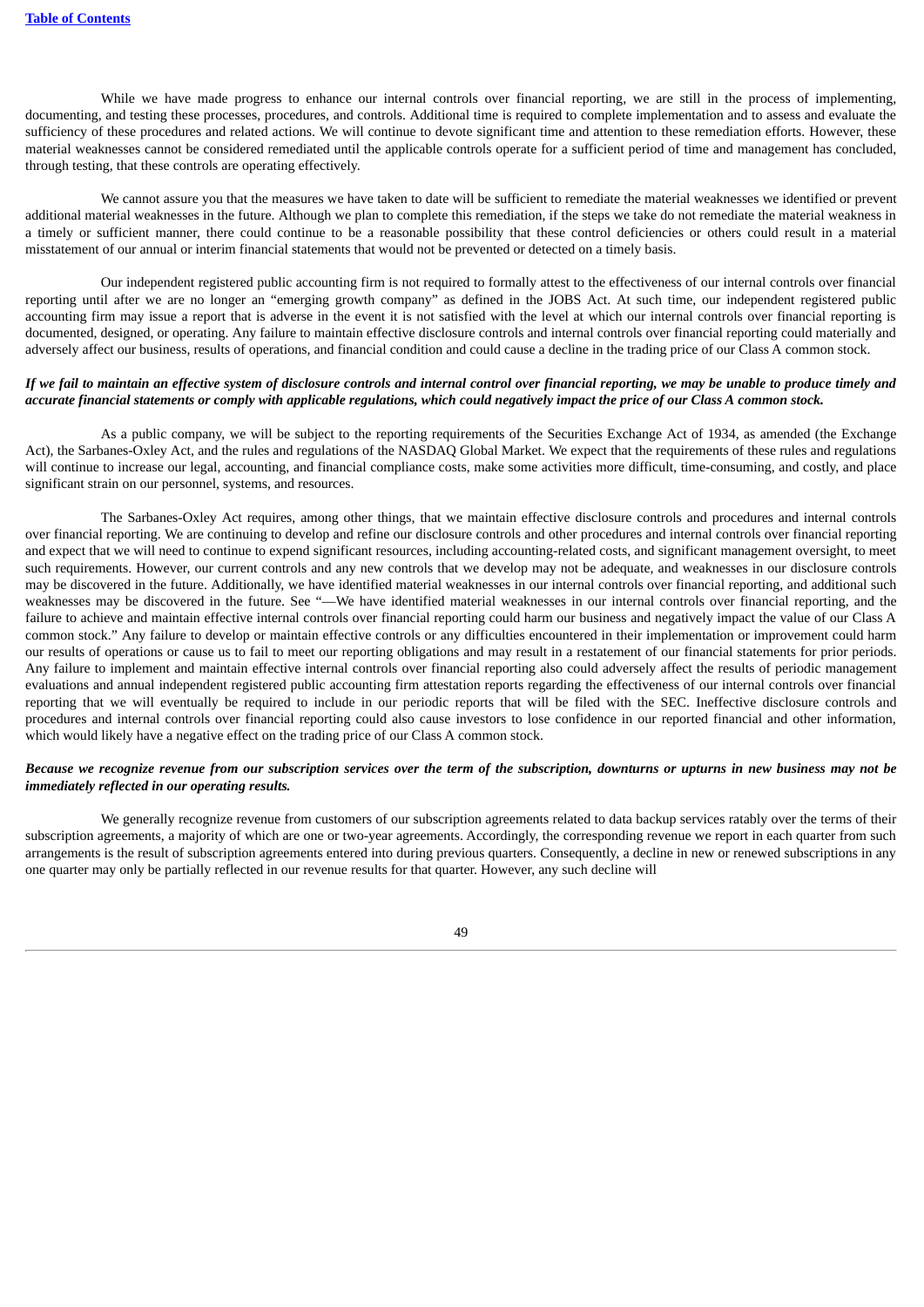negatively affect our revenue in future quarters. Accordingly, the effect of significant downturns in sales and market acceptance of our cloud services, and potential changes in our retention rate may not be fully reflected in our operating results until future periods. This subscription model also makes it difficult for us to rapidly increase our revenue through additional subscription sales in any period, as revenue from new customers must be recognized over the applicable subscription term.

## Our operating results may be harmed if we are required to collect sales or other related taxes for our cloud services in jurisdictions where we have not *historically done so.*

We collect sales and value-added tax in connection with our cloud services in a number of jurisdictions. One or more states or countries may seek to impose incremental or new sales, use, or other tax collection obligations on us, including for past sales by us or our resellers and other partners. Online sellers can be required to collect sales and use tax despite not having a physical presence in the buyer's state. A successful assertion by a state, country, or other jurisdiction that we should have been or should be collecting additional sales, use, or other taxes on our cloud services could, among other things, result in substantial tax liabilities for past sales, create significant administrative burdens for us, discourage users from purchasing our platform, or otherwise harm our business, results of operations, and financial condition.

#### *Our ability to use our net operating loss carryforwards and certain other tax attributes may be limited.*

As of December 31, 2020 we had net operating loss carryforwards for U.S. federal income tax purposes of \$45.1 million available to offset future U.S. federal taxable income. Also, as of December 31, 2020, we had net operating loss carryforwards for state income tax purposes of \$8.5 million available to offset future state taxable income. If not utilized, both the federal and state tax credit carryforwards will begin to expire in 2034.

Utilization of our net operating loss carryforwards and other tax attributes, such as research and development tax credits, may be subject to annual limitations, or could be subject to other limitations on utilization or benefit due to the ownership change limitations provided by Sections 382 and 383 of the Internal Revenue Code of 1986, as amended (the Code), and other similar provisions. Under Sections 382 and 383 of the Code, if a corporation undergoes an "ownership change," our ability to use pre-change net operating loss carryforwards and other pre-change attributes, such as research tax credits, to offset post-change income may be limited. Similar rules may apply under state tax laws. At this time, we have not completed a study to assess whether such an ownership change has occurred, or whether there have been multiple ownership changes since our formation. We may experience ownership changes in the future as a result of subsequent changes in our stock ownership, some of which may be outside our control. Accordingly, our ability to utilize the aforementioned carryforwards may be limited.

Further, legislation enacted in 2017, informally titled the Tax Cuts and Jobs Act (Tax Act), as modified by the Coronavirus Aid, Relief, and Economic Security Act (CARES Act) changed the federal rules governing net operating loss carryforwards. For net operating loss carryforwards arising in tax years beginning after December 31, 2017, the Tax Act limits a taxpayer's ability to utilize such carryforwards to 80% of taxable income. In addition, net operating loss carryforwards arising in tax years ending after December 31, 2017 can be carried forward indefinitely, but carryback is generally prohibited. Net operating loss carryforwards generated before January 1, 2018 (which represent the substantial majority of our net operating losses) will not be subject to the Tax Act's taxable income limitation and will continue to have a twenty-year carryforward period. Nevertheless, our net operating loss carryforwards and other tax assets could expire before utilization and could be subject to limitations, which could harm our business, revenue, and financial results.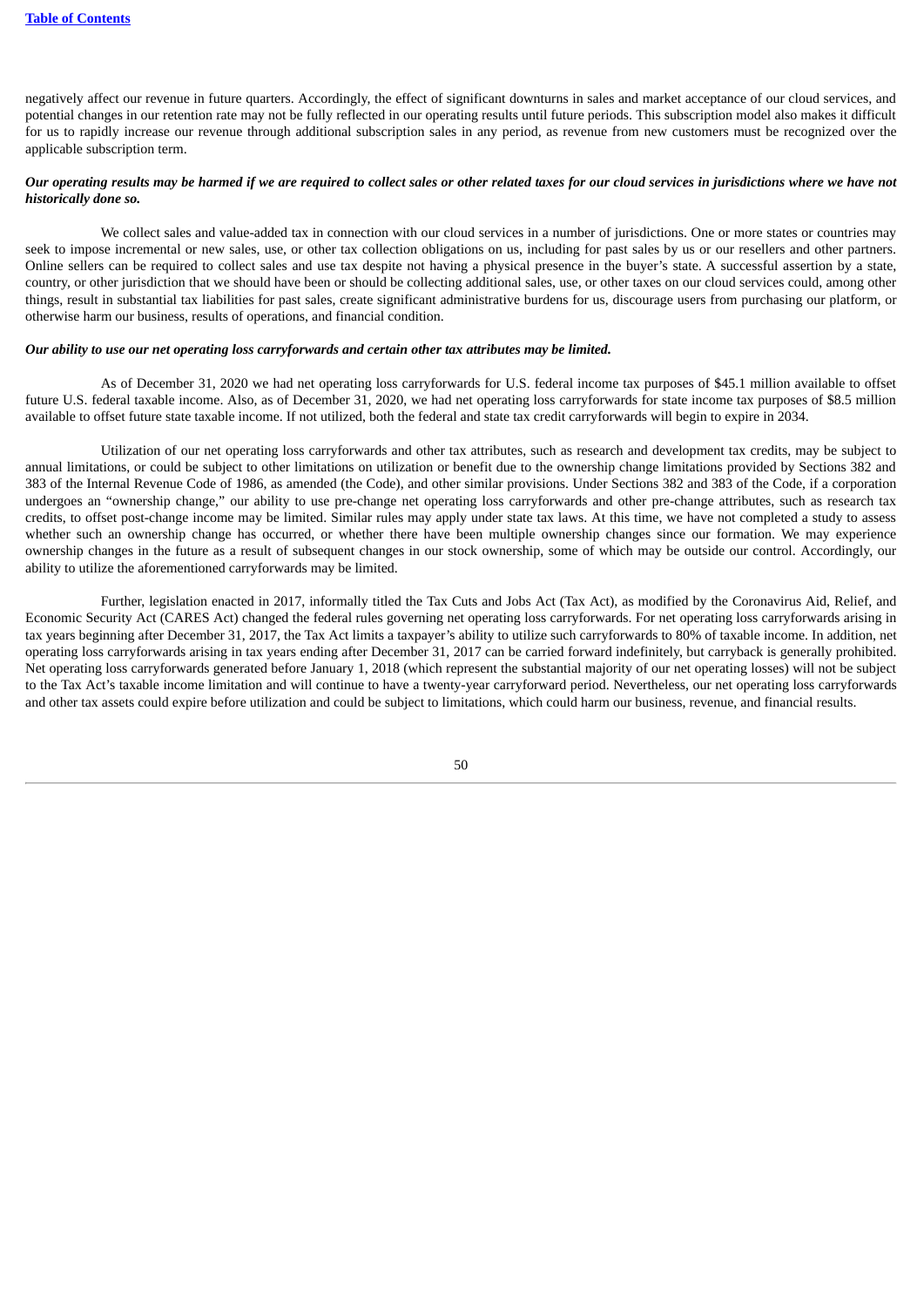#### If our estimates or judgments relating to our critical accounting policies prove to be incorrect, our results of operations could be adversely affected.

The preparation of financial statements in conformity with U.S. GAAP requires management to make estimates and assumptions that affect the amounts reported in our financial statements and accompanying notes appearing elsewhere in this prospectus. We base our estimates on historical experience and on various other assumptions that we believe to be reasonable under the circumstances, as provided in the section titled "Management's Discussion and Analysis of Financial Condition and Results of Operations—Critical Accounting Policies and Estimates." The results of these estimates form the basis for making judgments about the carrying values of assets, liabilities, and equity, and the amount of revenue and expenses that are not readily apparent from other sources. Significant estimates and judgments involve those related to costs to be capitalized as internal-use software and their useful life; the useful lives of other long-lived assets; impairment considerations for long-lived assets; expected lease term for capital leases; calculation of the sales reserve; valuation of our common stock and stock options and accounting for taxes; including estimates for sales tax and value-added tax liability; deferred tax assets; valuation allowance; and uncertain tax positions among others. Our results of operations may be adversely affected if our assumptions change or if actual circumstances differ from those in our assumptions.

#### **Risks Related to Intellectual Property**

## Assertions by a third party that our cloud services infringe, misappropriate, or otherwise violate their intellectual property could subject us to costly and *time-consuming litigation and adversely impact our business.*

There is frequent litigation in the software and technology industries based on allegations of infringement, misappropriation, or other violations of intellectual property rights. Some software and technology companies, including some of our competitors, as well as non-practicing entities, own patents and other intellectual property rights that they may use to assert claims against us. In our case, third parties have asserted, and may in the future assert, that we have infringed, misappropriated, or otherwise violated their patents or other intellectual property rights. For example, we have faced infringement claims from other non-practicing entities in the past. There may be intellectual property rights held by others, including issued or pending patents, that cover significant aspects of our technologies or solutions, and we cannot assure you that we are not infringing, misappropriating, or violating, and have not infringed, misappropriated, or violated, any third-party intellectual property rights or that we will not be held to have done so or be accused of doing so in the future. In addition, as we face increasing competition and become increasingly visible as a publicly-traded company, or if we become more successful, the possibility of new third-party claims may increase.

Any claim that we have violated intellectual property or other proprietary rights of third parties, with or without merit, could be timeconsuming and costly to address and resolve, could divert the time and attention of management and technical personnel from our business, could place limitations on our ability to use our current websites and technologies, and could result in an inability to market or provide all or a portion of our cloud services. Furthermore, we could be required to pay substantial monetary damages, including treble damages and attorneys' fees if we are found to have willfully infringed a party's intellectual property rights. We may also be required to enter into a royalty or licensing agreement that could include significant upfront and future licensing fees or expend significant resources to redesign our technologies or solutions, which efforts may not be timely or prove successful at all and require us to indemnify customers or other third parties. Royalty or licensing agreements may be unavailable on terms acceptable to us, or at all. If we cannot develop or license technology for any allegedly infringing aspect of our business, we could be forced to limit our cloud services and may be unable to compete effectively. Any of these events could have a material adverse effect on our business.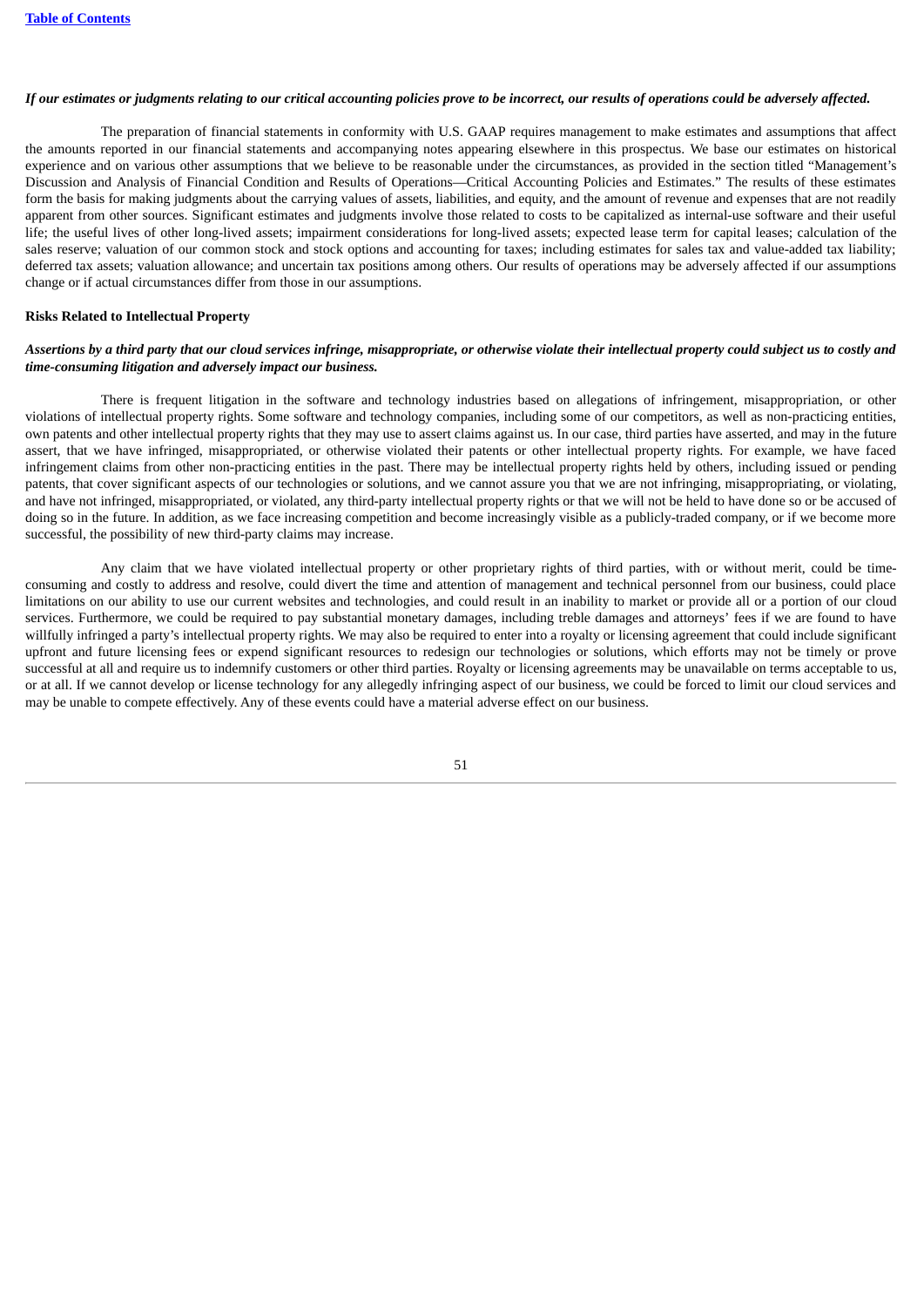## If we are unable to adequately establish, maintain, protect, and enforce our intellectual property and proprietary rights, our reputation may be harmed, *we may be subject to litigation, and our business may be adversely affected.*

Our future success and competitive position depend in large part on our ability to establish, maintain, protect, and enforce our intellectual property and proprietary rights. We do not own any issued patents and rely on a combination of trademark, copyright, and trade secret laws, as well as confidentiality procedures and contractual restrictions, to establish and protect our proprietary rights, all of which provide only limited protection and may not now or in the future provide us with a competitive advantage. The steps we have taken and will take may not prevent unauthorized use, reverse engineering, or misappropriation of our technologies and we may be unable to detect any of the foregoing. Furthermore, effective trademark, copyright, and trade secret protection may not be available in every country in which our cloud services are available. Our lack of patent protection may restrict our ability to protect our technologies and processes from competition. Defending and enforcing our intellectual property rights may result in litigation, which can be costly and divert management attention and resources. If our efforts to protect our technologies and intellectual property are inadequate, the value of our brand and other intangible assets may be diminished and competitors may be able to mimic our cloud services. Any of these events could have a material adverse effect on our business.

With respect to our technology platform, we consider trade secrets and know-how to be one of our primary sources of intellectual property. However, trade secrets and know-how can be difficult to protect. We seek to protect these trade secrets and other proprietary technology, in part, by entering into non-disclosure and confidentiality agreements with parties who have access to them, such as our employees, outside contractors, consultants, advisors, and other third parties. We also enter into confidentiality and invention assignment agreements with our employees and consultants. The confidentiality agreements are designed to protect our proprietary information and, in the case of agreements or clauses containing invention assignment, to grant us ownership of technologies that are developed through a relationship with employees or third parties. We cannot guarantee that we have entered into such agreements with each party that may have or has had access to our trade secrets or proprietary information, including our technology and processes. Despite these efforts, no assurance can be given that the confidentiality agreements we enter into will be effective in controlling access to such proprietary information and trade secrets. The confidentiality agreements on which we rely to protect certain technologies may be breached, may not be adequate to protect our confidential information, trade secrets, and proprietary technologies and may not provide an adequate remedy in the event of unauthorized use or disclosure of our confidential information, trade secrets or proprietary technology. Further, these agreements do not prevent our competitors or others from independently developing the same or similar technologies and processes, which may allow them to provide a service similar or superior to ours, which could harm our competitive position.

## Our use of "open-source" software could negatively affect our ability to sell our cloud services and subject us to possible litigation.

A portion of the technologies used by us incorporates "open-source" software, and we may incorporate open-source software in the future. Such open-source software is generally licensed by its authors or other third parties under open-source licenses. Companies that incorporate open-source software into their solutions have, from time to time, faced claims challenging the use of open-source software and compliance with open-source license terms. These licenses may subject us to certain unfavorable conditions, including requirements that we offer all or parts of our technology or services that incorporate the open-source software at no cost, that we make publicly available source code for modifications or derivative works we create based upon, incorporating, or using the open-source software, and/or that we license such modifications or derivative works under the terms of the particular opensource licensor other license granting third parties certain rights of further use. Although we monitor our use of open-source software, we cannot assure you that all open-source software is reviewed prior to use in our cloud services, that our developers have not incorporated open-source software into our technology platform or services, or that they will not do so in the future. In the event that we become subject to such claims, we could be subject to significant damages, enjoined from the sale of our solutions that contained the open-source software, and required to comply with onerous conditions. In addition, the terms of open-source software licenses may require us to provide software that we develop using such open-source software to others on unfavorable license terms. As a result of our current or future use of open-source software, we may face claims or litigation, be required to release our proprietary source code, pay damages for breach of contract, re-engineer our solutions, discontinue making our solutions available in the event reengineering cannot be accomplished on a timely basis or take other remedial action. Any such re-engineering or other remediation efforts could require significant additional research and development resources, and we may not be able to successfully complete any such re-engineering or other remediation efforts on a timely basis, or at all. Any of these risks could be difficult to eliminate or manage, and, if not addressed, could disrupt the distribution and sale of our solutions and have a material adverse effect on our business and operating results.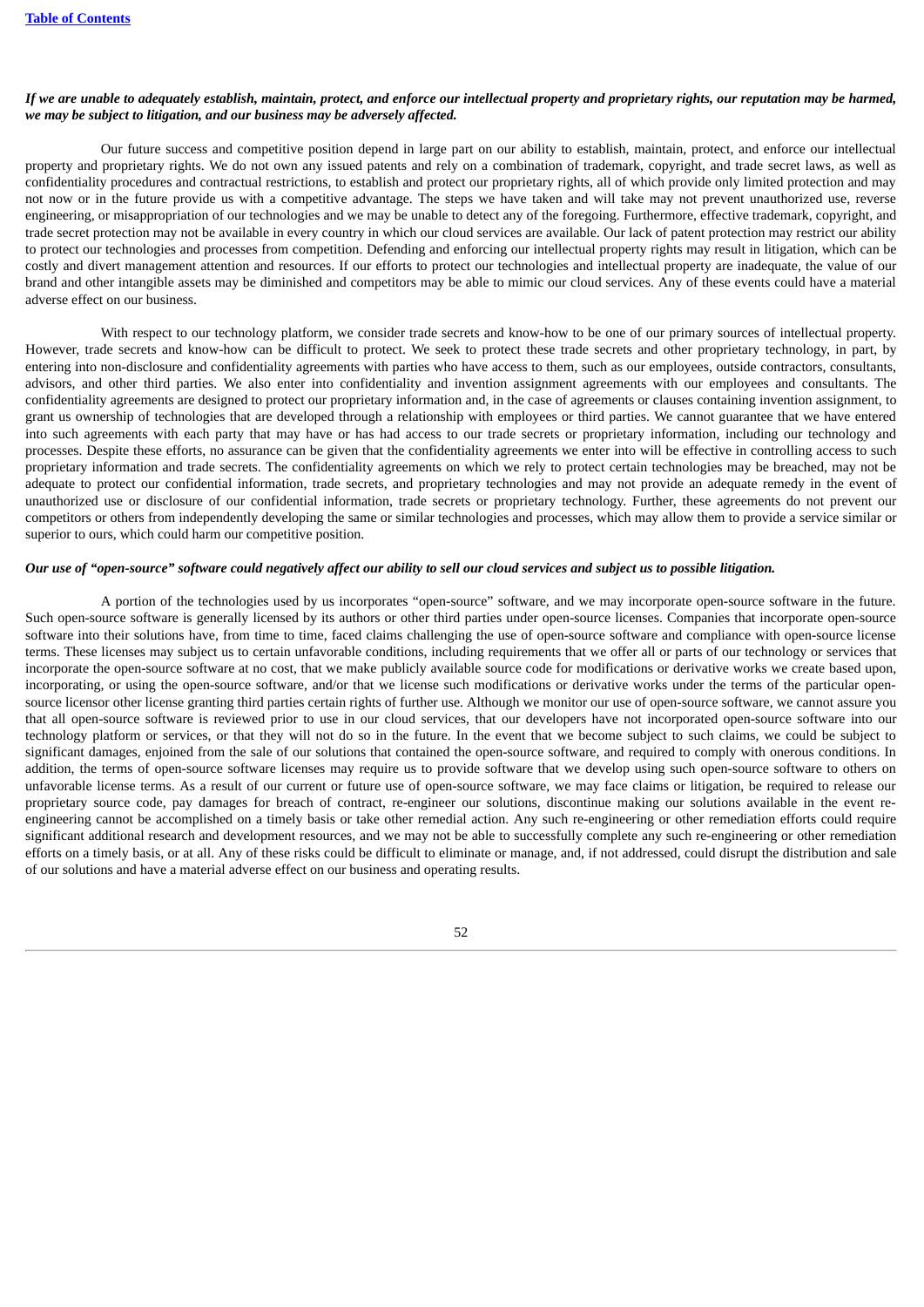## **Risks Related to Ownership of Our Class A Common Stock**

# The dual class structure of our common stock has the effect of concentrating voting control with those stockholders who held our canital stock prior to the completion of our IPO, including our executive officers, employees, and directors and their affiliates, which will limit your ability to influence the *outcome of important transactions, including a change in control.*

Our Class B common stock has 10 votes per share, and our Class A common stock has one vote per share. As of the completion of our initial public offering, stockholders who hold shares of our Class B common stock, including our executive officers, employees, and directors and their affiliates, collectively held approximately 97% of the voting power of our outstanding capital stock. Because of the ten-to-one voting ratio between our Class B common stock and Class A common stock, the holders of our Class B common stock collectively control a majority of the combined voting power of our capital stock and therefore are able to control all matters submitted to our stockholders for approval so long as the shares of our Class B common stock represent at least 10% of all outstanding shares of our Class A common stock and Class B common stock. This concentrated control may have the effect of delaying, preventing, or deterring a change in control of our company, could deprive our stockholders of an opportunity to receive a premium for their capital stock as part of a sale of our company and might ultimately affect the market price of our Class A common stock.

Future transfers by holders of our Class B common stock will generally result in those shares converting into shares of our Class A common stock, subject to limited exceptions, such as certain transfers effected for estate planning or charitable purposes. The conversion of shares of our Class B common stock into shares of our Class A common stock will have the effect, over time, of increasing the relative voting power of those holders of Class B common stock who retain their shares in the long term. If, for example, any of our founders or other large existing stockholders that hold significant shares of Class B common stock retain a significant portion of their holdings of our Class B common stock for an extended period of time, they could control a significant portion of the voting power of our capital stock for the foreseeable future. For a description of the dual class structure, see the section titled "Description of Capital Stock" within our Prospectus.

#### We cannot predict the impact our dual class structure may have on the market price of our Class A common stock.

We cannot predict whether our dual class structure, combined with the concentrated control of our stockholders who hold our Class B common stock, including our executive officers, employees, and directors and their affiliates, will result in a lower or more volatile market price of our Class A common stock or in adverse publicity or other adverse consequences. For example, certain index providers have announced restrictions on including companies with multiple class share structures in certain of their indices. In July 2017, FTSE Russell and Standard & Poor's announced that they would cease to allow most newly public companies utilizing dual or multi-class capital structures to be included in their indices. Under the announced policies, our dual class capital structure would make us ineligible for inclusion in any of these indices. Given the sustained flow of investment funds into passive strategies that seek to track certain indexes, exclusion from stock indexes would likely preclude investment by many of these funds and could make our Class A common stock less attractive to other investors. As a result, the market price of our Class A common stock could be adversely affected.

## Anti-takeover provisions contained in our Amended and Restated Certificate of Incorporation and Amended and Restated Bylaws, as well as provisions *of Delaware law, could impair a takeover attempt.*

Our Amended and Restated Certificate of Incorporation, Amended and Restated Bylaws, and Delaware law contain provisions which could have the effect of rendering more difficult, delaying, or preventing an acquisition deemed undesirable by our Board of Directors. Among other things, our Amended and Restated Certificate of Incorporation and Amended and Restated Bylaws include provisions:

- creating a classified Board of Directors whose members serve staggered three-year terms;
- authorizing "blank check" preferred stock, which could be issued by our Board of Directors without stockholder approval and may contain voting, liquidation, dividend, and other rights superior to our common stock;
- limiting the liability of, and providing indemnification to, our directors and officers;

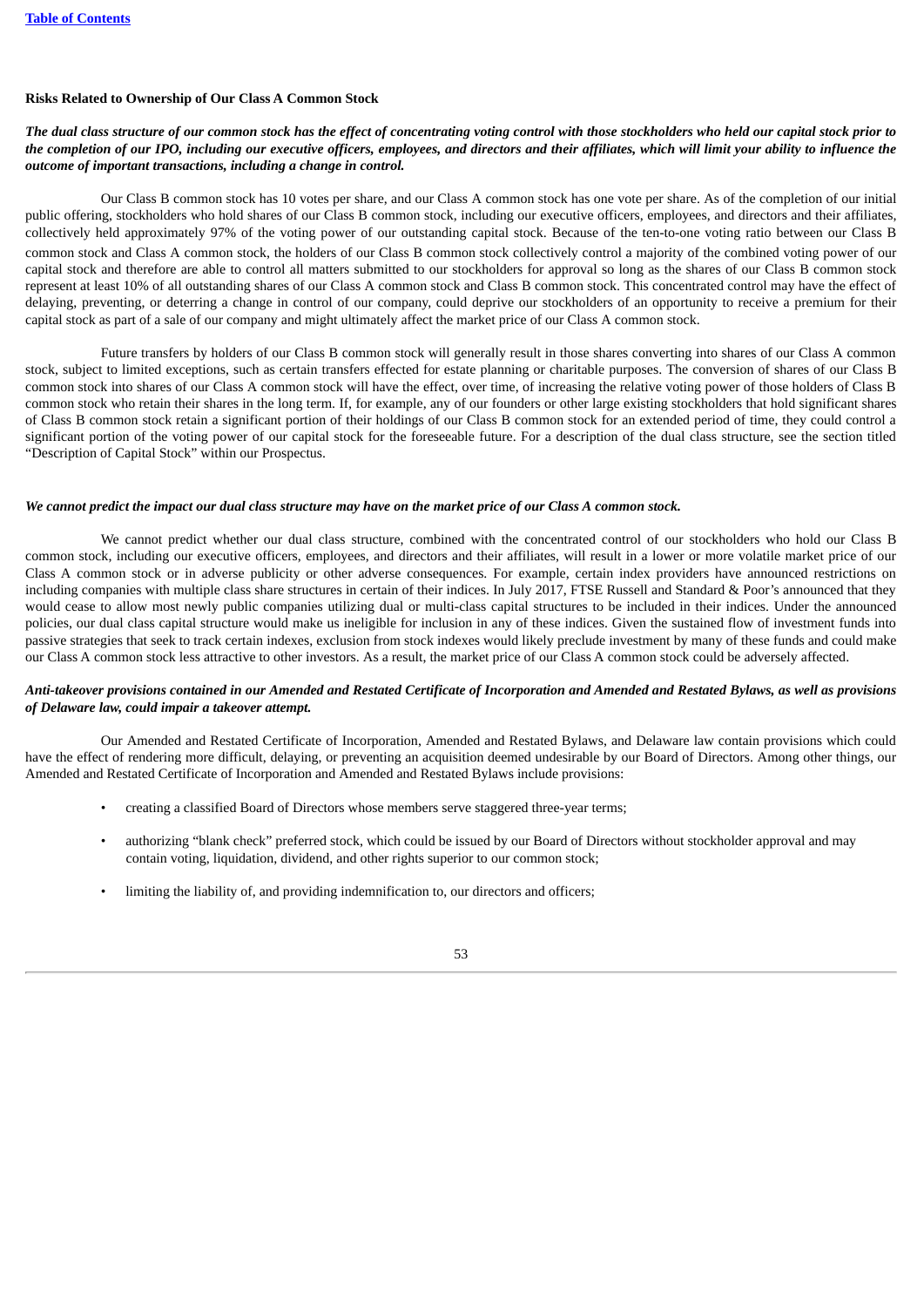- limiting the ability of our stockholders to call and bring business before special meetings;
- requiring advance notice of stockholder proposals for business to be conducted at meetings of our stockholders and for nominations of candidates for election to our Board of Directors;
- controlling the procedures for the conduct and scheduling of Board of Directors and stockholder meetings; and
- authorizing two classes of common stock, as discussed above.

These provisions, alone or together, could delay or prevent hostile takeovers and changes in control or changes in our management.

As a Delaware corporation, we are also subject to provisions of Delaware law, including Section 203 of the Delaware General Corporation law, which prevents certain stockholders holding more than 15% of our outstanding capital stock from engaging in certain business combinations without approval of the holders of at least two-thirds of our outstanding common stock not held by such stockholder. Any provision of our Amended and Restated Certificate of Incorporation, Amended and Restated Bylaws, or Delaware law that has the effect of delaying, preventing, or deterring a change in control could limit the opportunity for our stockholders to receive a premium for their shares of our capital stock, and could also affect the price that some investors are willing to pay for our Class A common stock.

#### The market price of our Class A common stock has been, and will likely continue to be, volatile, and you could lose all or part of your investment.

Prior to the listing of our Class A common stock, there was no public market for shares of our Class A common stock. Since our IPO, the stock price of our Class A common stock has experienced volatility and the market prices of securities of other newly public companies have historically been highly volatile. The market price of our Class A common stock could be subject to wide fluctuations in response to various factors, including those listed in this Quarterly Report on Form 10-Q, some of which are beyond our control and may not be related to our operating performance.

Fluctuations in the price of our Class A common stock could cause you to lose all or part of your investment because you may be unable to sell your shares at or above the price you paid. Factors that could cause fluctuations in the market price of our Class A common stock include the following:

- price and volume fluctuations in the overall stock market from time to time;
- volatility in the market prices and trading volumes of technology stocks;
- the impact of the COVID-19 pandemic;
- changes in operating performance and stock market valuations of other technology companies generally or those in our industry in particular;
- sales of shares of our Class A common stock by us or our stockholders;
- failure of securities analysts to maintain coverage of us, changes in financial estimates by securities analysts who follow us, or our failure to meet these estimates or the expectations of investors;
- the financial projections we may provide to the public, any changes in those projections or our failure to meet those projections;
- announcements by us or our competitors of new products or services;
- the public's reaction to our press releases, other public announcements, and filings with the SEC;
- rumors and market speculation involving us or other companies in our industry;
- actual or anticipated changes in our operating results or fluctuations in our operating results;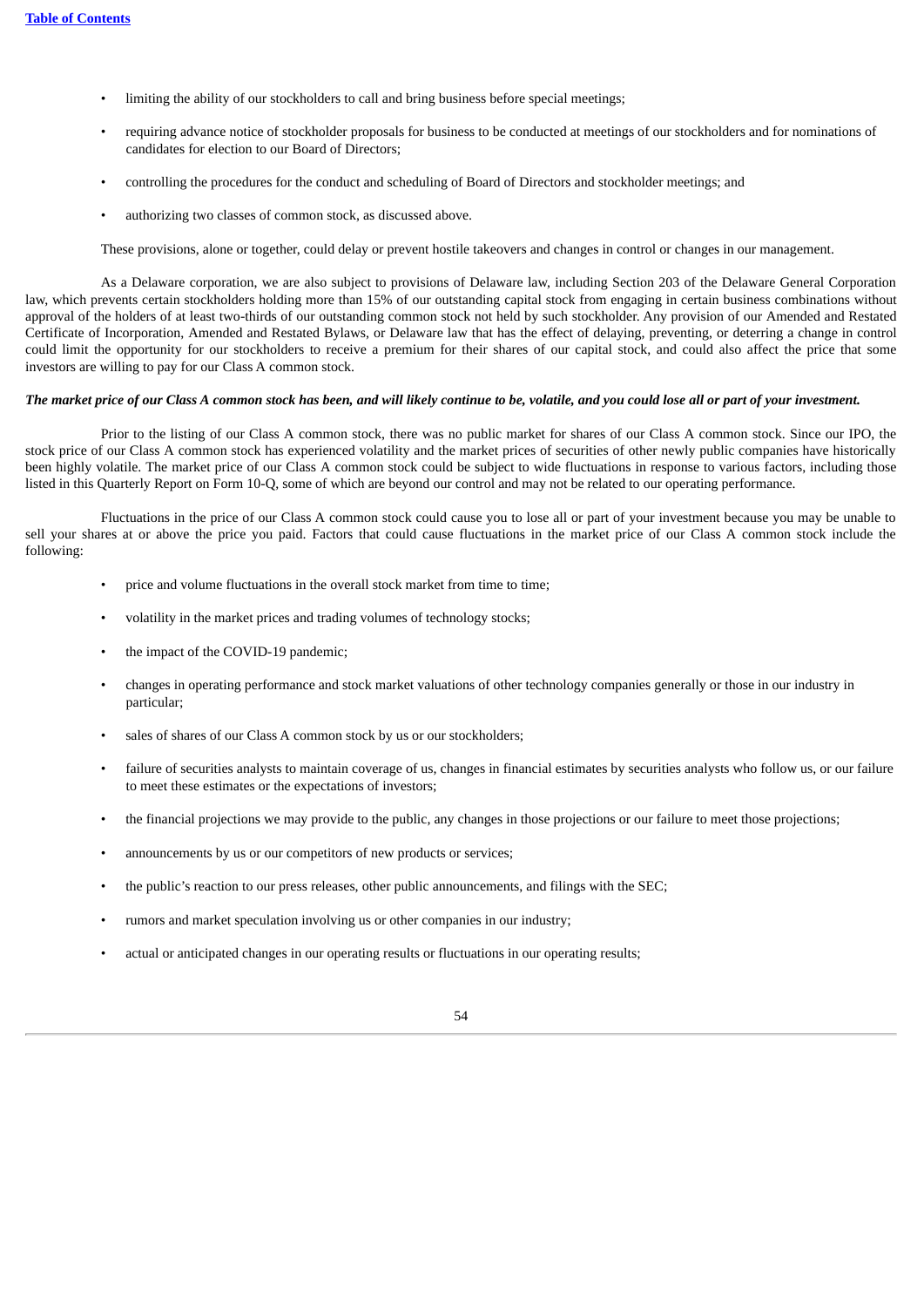- actual or anticipated developments in our business, our competitors' businesses, or the competitive landscape generally;
- litigation involving us, our industry, or both, or investigations by regulators into our operations or those of our competitors;
- developments or disputes concerning our intellectual property or other proprietary rights;
- announced or completed acquisitions of businesses or technologies by us or our competitors;
- new laws or regulations or new interpretations of existing laws or regulations applicable to our business;
- changes in accounting standards, policies, guidelines, interpretations, or principles;
- any significant change in our management; and
- general economic conditions and slow or negative growth of our markets.
- general economic conditions and slow or negative growth of our markets.

#### *We may be subject to securities litigation, which is expensive and could divert our management's attention.*

In addition, in the past, following periods of volatility in the overall market and the market price of a particular company's securities, securities class action litigation has often been instituted against these companies. This litigation, if instituted against us, could result in substantial costs and a diversion of our management's attention and resources.

#### We may fail to meet our publicly announced guidance or other expectations about our business, which could cause our stock price to decline.

We may provide from time to time guidance regarding our expected financial and business performance, which may include projections regarding sales and production, as well as anticipated future revenues, gross margins, profitability, and cash flows. Correctly identifying key factors affecting business conditions and predicting future events is inherently an uncertain process, and our guidance may not ultimately be accurate and has in the past been inaccurate in certain respects, such as the timing of new products. Our guidance is based on certain assumptions such as those relating to anticipated production and sales, average sales prices, supplier and commodity costs, and planned cost reductions. If our guidance is not accurate or varies from actual results due to our inability to meet our assumptions or the impact on our financial performance that could occur as a result of various risks and uncertainties, the market value of our Class A common stock could decline significantly.

## Sales of a substantial number of our Class A common stock in the public market could cause our share price to fall.

The market price of our Class A common stock could decline as a result of sales of a large number of shares of our Class A common stock in the market, and the perception that these sales could occur may also depress the market price of our Class A common stock.

All of the shares of Class A common stock sold in our IPO are freely tradable without restrictions or further registration under the Securities Act of 1933, except for any shares held by our affiliates as defined in Rule 144 under the Securities Act.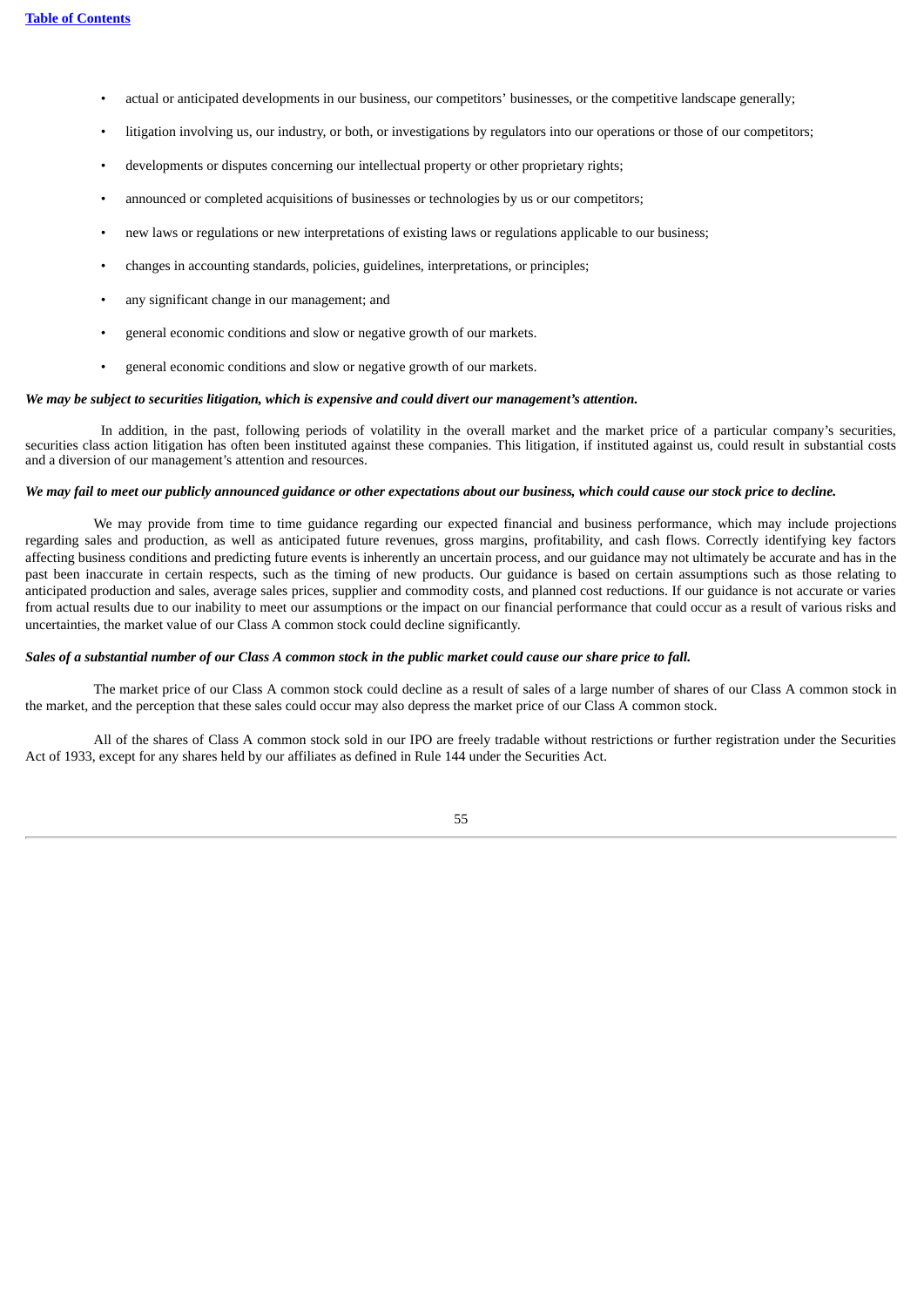In connection with our IPO in November 2021, our executive officers, directors and the holders of substantially all of our capital stock and securities convertible into or exchangeable for our capital stock have entered into market standoff agreements with us entered into lock-up agreements with the underwriters of our IPO under which they have agreed, subject to specific exceptions, not to sell any of our capital stock for 180 days following November 10, 2021, other than in the case of shares of Class A common stock to be issued upon the automatic conversion of our convertible notes (which we also refer to as a Simple Agreement for Future Equity agreement (SAFE)), without first obtaining the written consent of Oppenheimer & Co. Inc., subject to certain exceptions. As a result of these agreements, the provisions of our investors' rights agreement described further in the section titled "Description of Capital Stock—Registration Rights" in our Prospectus and the provisions of Rule 144 or Rule 701 under the Securities Act of 1933, as amended (the Securities Act), shares of our capital stock will be available for sale in the public market as follows:

- beginning 90 days after November 10, 2021, two-thirds of the shares of Class A common stock to be issued upon automatic conversion of our convertible notes will become eligible for sale in the public market (or approximately 483,000 shares);
- at the commencement of trading on the second day following our earnings announcement for the fourth quarter and year ended December 31, 2021, up to 15% of the vested shares held by our founders, executive officers, directors and greater than 10% stockholders, and up to 20% of the vested shares held by our other employees, consultants and independent contractors, will be eligible for sale in the public market, subject, in each case to meeting certain stock price performance requirements and notification requirements set forth in the lockup agreements; and
- beginning 181 days after November 10, 2021, if not earlier released, the remainder of the shares of our capital stock will be eligible for sale in the public market from time to time thereafter, subject in some cases to the volume and other restrictions of Rule 144 and our insider trading policy.

Following the expiration of the lock-up agreements referred to above, stockholders owning an aggregate of up to 4,066,595 shares of our Class B common stock can require us to register shares of our capital stock owned by them for public sale in the United States. In addition, we have filed a registration statement on Form S-8, which was immediately effective upon filing, to register approximately 19,000,000 shares of our capital stock reserved for future issuance under our equity compensation plans. Subject to the satisfaction of applicable exercise periods and expiration of the market standoff agreements and lock-up agreements referred to above, the shares of our capital stock issued upon exercise of outstanding options to purchase shares of our Class B common stock or that settle upon vesting of restricted stock units will be available for immediate resale in the United States in the open market.

Furthermore, in connection with our IPO, we agreed with the underwriters, subject to certain exceptions set forth in the section titled "Underwriting" in the Prospectus, without the prior written consent of Oppenheimer & Co. Inc., not to issue, sell or register with the Commission (other than on Form S-8 or on any successor form), or otherwise dispose of, directly or indirectly, any of our equity securities (or any securities convertible into, exercisable for or exchangeable for our equity securities), for 180 days following November 10, 2021. Subject to the foregoing, we may issue additional shares of our Class A common stock, convertible securities or other equity. Such issuances could be dilutive to investors and could cause the price of shares of our Class A common stock to decline. New investors in such issuances could also receive rights senior to those of holders of shares of our Class A common stock.

Sales of our Class A common stock as restrictions end or pursuant to registration rights may make it more difficult for us to sell equity securities in the future at a time and at a price that we deem appropriate. These sales also could cause the market price of our Class A common stock to fall and make it more difficult for you to sell shares of our Class A common stock.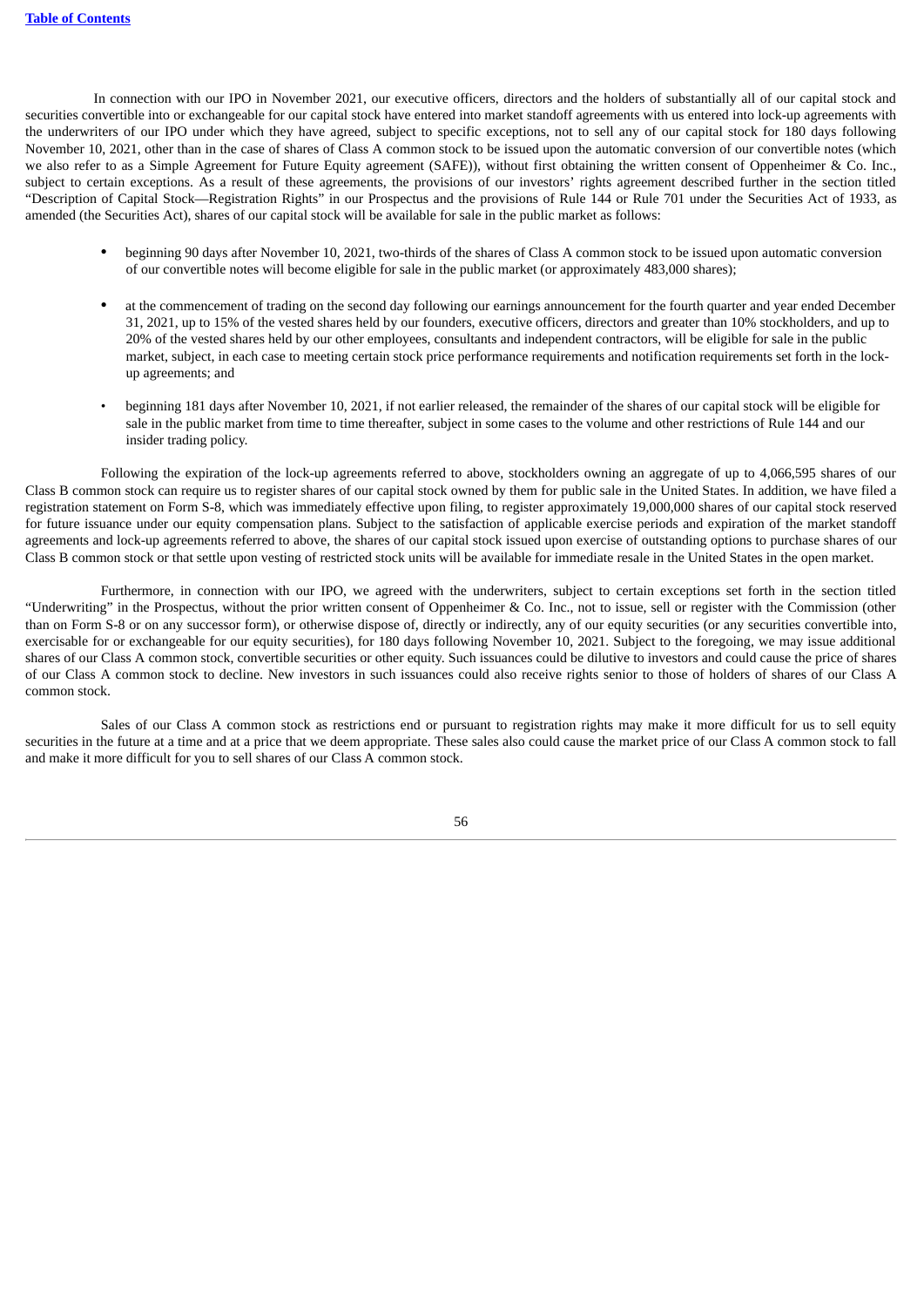## If securities or industry analysts do not publish or cease publishing research or reports about us, our business, our market, or our competitors, or if they adversely change their recommendations regarding our Class A common stock, the market price of our Class A common stock and trading volume *could decline.*

The trading market for our Class A common stock will be influenced by the research and reports that securities or industry analysts may publish about us, our business, our market, or our competitors. If any of the analysts who may cover us adversely change their recommendations regarding our Class A common stock or provide more favorable recommendations about our competitors, the market price of our Class A common stock would likely decline. If any of the analysts who may cover us were to cease coverage of our company or fail to regularly publish reports on us, we could lose visibility in the financial markets, which in turn could cause the market price of our Class A common stock or trading volume to decline.

## *We do not expect to declare any dividends in the foreseeable future.*

We do not anticipate declaring any cash dividends to holders of our Class A common stock in the foreseeable future. Consequently, investors may need to rely on sales of our Class A common stock after price appreciation, which may never occur, as the only way to realize any future gains on their investment. Investors seeking cash dividends should not purchase shares of our Class A common stock.

## Our Amended and Restated Certificate of Incorporation provides that the Court of Chancery of the State of Delaware and the federal district courts of the United States of America are the exclusive forums for substantially all disputes between us and our stockholders, which could limit our stockholders' ability to obtain a favorable judicial forum for disputes with us or our directors, officers, or employees.

Our Amended and Restated Certificate of Incorporation provides that the Court of Chancery of the State of Delaware and the federal district courts of the United States of America are the exclusive forum for substantially all disputes between us and our stockholders, which could limit our stockholders' ability to obtain a favorable judicial forum for disputes with us or our directors, officers, or employees. Specifically, our Amended and Restated Certificate of Incorporation provides that the Court of Chancery of the State of Delaware is the exclusive forum provision for: (i) any derivative action or proceeding brought on behalf of us; (ii) any action asserting a claim of breach of a fiduciary duty; (iii) any action arising pursuant to any provision of the DGCL, our Amended and Restated Certificate of Incorporation or Amended and Restated Bylaws (as either may be amended from time to time); (iv) any action to interpret, apply, enforce, or determine the validity of our Amended and Restated Certificate of Incorporation or our Amended and Restated Bylaws; (v) any action asserting a claim against us that is governed by the internal affairs doctrine; or (vi) any action asserting an "internal corporate claim" as defined in the DGCL.

These exclusive forum provisions would not apply to suits brought to enforce a duty or liability created by the Exchange Act.

Furthermore, Section 22 of the Securities Act creates concurrent jurisdiction for federal and state courts over all such Securities Act actions. Accordingly, both state and federal courts have jurisdiction to entertain such claims. To prevent having to litigate claims in multiple jurisdictions and the threat of inconsistent or contrary rulings by different courts, among other considerations, our Amended and Restated Certificate of Incorporation further provides that the U.S. federal district courts are the exclusive forum for resolving any complaint asserting a cause of action arising under the Securities Act. While the Delaware courts have determined that such choice of forum provisions are facially valid, a stockholder may nevertheless seek to bring a claim in a venue other than those designated in the exclusive forum provisions. In such instance, we would expect to vigorously assert the validity and enforceability of the exclusive forum provisions of our Amended and Restated Certificate of Incorporation. This may require significant additional costs associated with resolving such action in other jurisdictions and there can be no assurance that the provisions will be enforced by a court in those other jurisdictions.

These exclusive-forum provisions may limit a stockholder's ability to bring a claim in a judicial forum that it finds favorable for disputes with us or our directors, officers, or other employees. If a court were to find any of the exclusive forum provisions of our Amended and Restated Certificate of Incorporation to be inapplicable to or unenforceable in an action, we may incur further significant additional costs associated with resolving the dispute in other jurisdictions, all of which could seriously harm our business.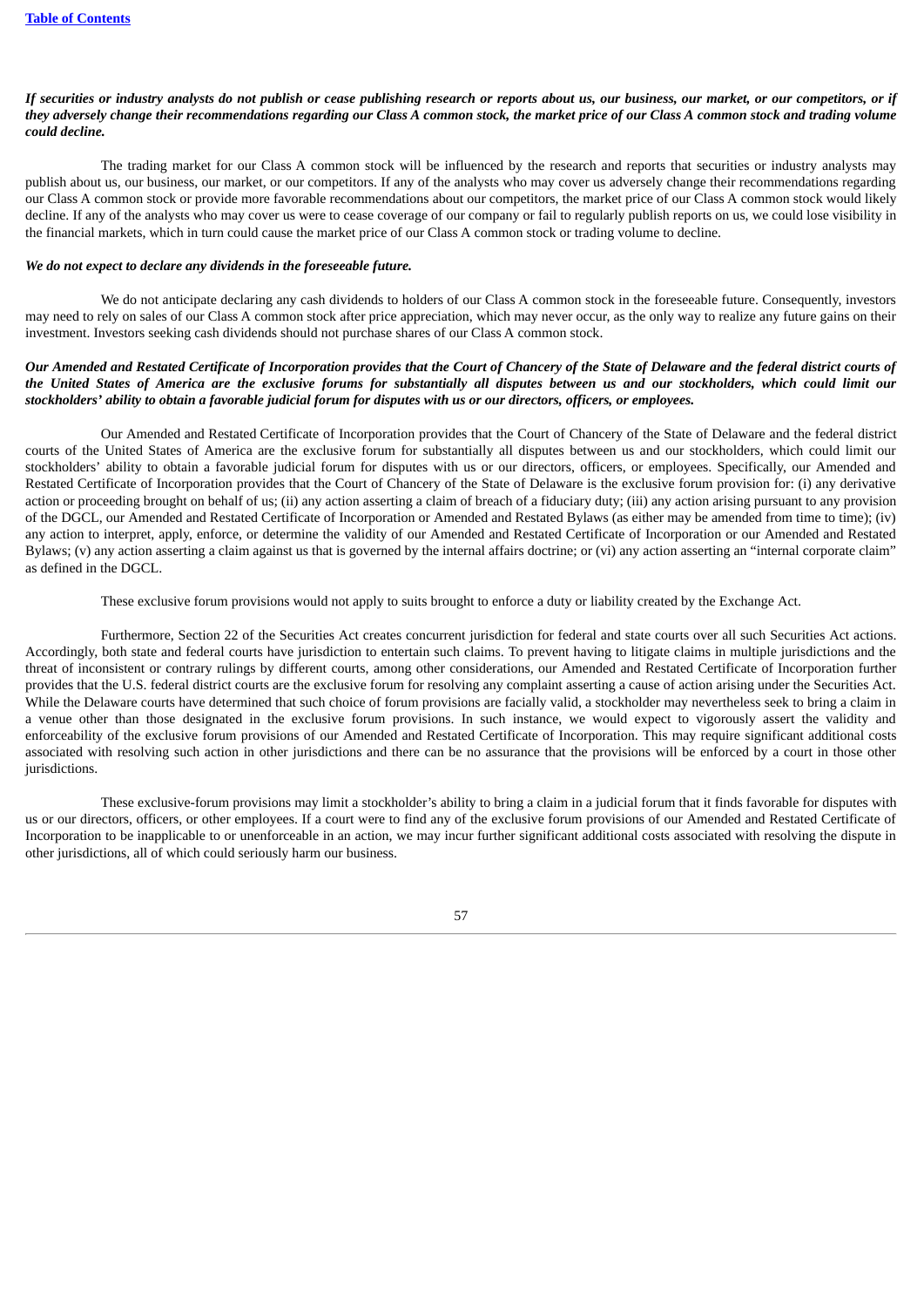## The requirements of being a public company, particularly after we are no longer an "emerging growth company", may strain our resources, require us *to incur substantial costs and will require substantial management attention.*

As a public company, and particularly after we cease to be an "emerging growth company", we have incurred and will continue to incur substantial legal, accounting, and other expenses that we did not incur as a private company. For example, we are subject to the reporting requirements of the Exchange Act, the applicable requirements of the Sarbanes-Oxley Act, the Dodd-Frank Wall Street Reform and Consumer Protection Act, the rules and regulations of the SEC, and the listing standards of the NASDAQ Global Market. For example, the Exchange Act requires, among other things, we file annual, quarterly, and current reports with respect to our business, financial condition, and results of operations. Compliance with these rules and regulations has increased and will continue to increase our legal and financial compliance costs, and increase demand on our systems, particularly after we are no longer an emerging growth company. In addition, as a public company, we may be subject to stockholder activism, which can lead to additional substantial costs, distract management, and impact the manner in which we operate our business in ways we cannot currently anticipate. As a result of disclosure of information in filings required of a public company, our business and financial condition has become more visible, which may result in threatened or actual litigation, including by competitors.

Some members of our management team also have limited experience managing a publicly traded company, interacting with public company investors, and complying with the increasingly complex laws pertaining to public companies. Our management team may not successfully or efficiently manage our transition to being a public company subject to significant regulatory oversight and reporting obligations under the federal securities laws and the continuous scrutiny of securities analysts and investors. These new obligations and constituents will require significant attention from our senior management and could divert their attention away from the day-to-day management of our business, which could adversely affect our business, financial condition, and results of operations.

## Our failure to timely and effectively implement controls and procedures required by Section 404(a) of the Sarbanes-Oxley Act could have a material *adverse effect on our business.*

As a public company, we are required to provide management's assessment regarding internal control over financial reporting in our second Annual Report on Form 10-K. The standards required for a public company under Section 404(a) of the Sarbanes-Oxley Act are significantly more stringent than those required of us as a private company. Management may not be able to effectively and timely implement controls and procedures that adequately respond to the increased regulatory compliance and reporting requirements that became applicable after transitioning from a private company. If we are not able to implement the additional requirements of Section 404(a) in a timely manner or with adequate compliance, we may not be able to assess whether our internal controls over financial reporting are effective, which may subject us to adverse regulatory consequences and could harm investor confidence and the market price of our securities.

## **ITEM 2. UNREGSTERED SALES OF EQUITY SECURITIES AND USE OF PROCEEDS**

#### **Recent Sales of Unregistered Equity Securities**

From January 1, 2021 through November 12 2021 (the date of the filing of our registration statement on Form S-8), we granted to our directors, officers and employees options to purchase an aggregate of 2,994,120 shares of Class B common stock under our 2011 Stock Plan, with a weighted-average per share exercise price of \$7.16, and we issued 420,120 shares of Class B common stock upon exercise of stock options under our 2011 Stock Plan at exercise prices ranging from \$0.21 to \$3.73 per share.

In August 2021, we issued \$10.0 million of convertible notes in a private financing round. We also refer to these convertible notes security as a Simple Agreement for Future Equity agreement (SAFE). Pursuant to their terms, the SAFE notes were automatically convertible into shares of our Class A common stock upon the completion of our IPO at a discounted price to the value of our common stock at the time of such event. The discount was initially equal to 10% and was to be increased by an additional 10% annually following the effective date of the agreement, subject to a maximum discount of 50%. The discount was to be adjusted pro-rata on a monthly basis, increasing on the monthly anniversary of the effective date of the agreement. Interest accrued at the simple rate of 5% per annum of the outstanding amount commencing upon the effective date of the agreement and continuing until the outstanding principal amount has been paid in full or converted. The accrued interest was added to the purchased amount upon conversion into equity. Upon the closing of our IPO, the SAFE notes automatically converted into approximately 725,000 shares of our Class A common stock, using a discount of approximately 12%.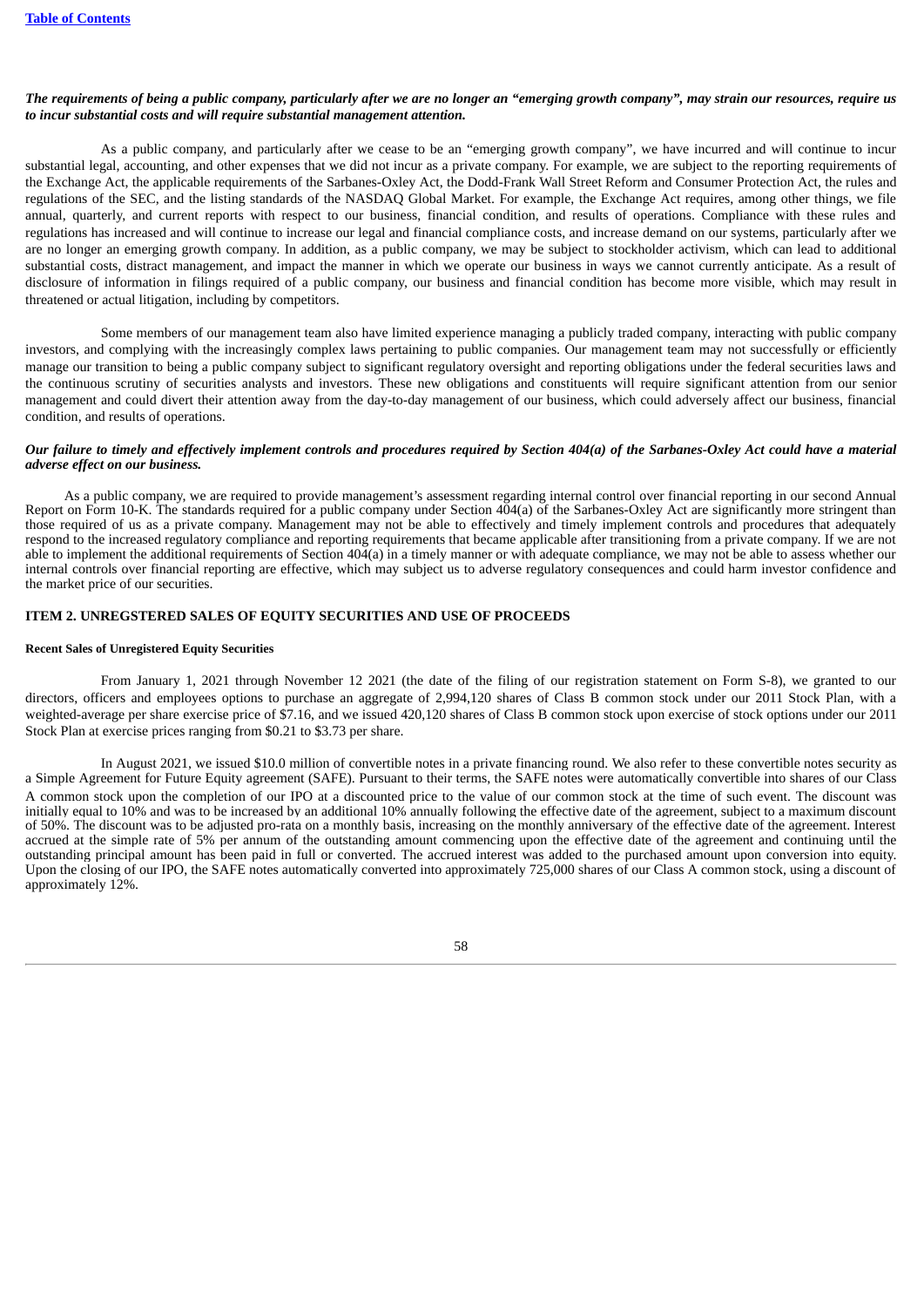The foregoing transactions did not involve any underwriters, any underwriting discounts or commissions, or any public offering. We believe the offers, sales, and issuances of the securities described above were exempt from registration under the Securities Act in reliance on Section  $4(a)(2)$  of the Securities Act or Regulation D promulgated thereunder or Rule 701 promulgated under the Securities Act as transactions by an issuer not involving a public offering or under benefit plans and contracts relating to compensation as provided under Rule 701. The recipients of the securities in each of these transactions represented their intentions to acquire the securities for investment only and not with a view to or for sale in connection with any distribution thereof. All recipients had adequate access through their relationships with us, or otherwise to information about us. The issuances of these securities were made without any general solicitation or advertising.

#### **Use of Proceeds**

The Registration Statement on Form S-1 (File No. 333-260333) for the IPO was declared effective by the SEC on November 10, 2021. The Registration Statement on Form S-1 registered an aggregate of 7,187,500 shares of our Class A common stock. In November 2021, we closed the IPO, in which we sold 7,187,500 shares of our Class A common stock at a public offering price of \$16.00 per share for an aggregate offering price of \$115.0 million. We received proceeds of approximately \$103 million after deducting the underwriting discounts and commissions and offering expenses. Upon completion of the sale of the shares of our Class A common stock referenced in the preceding sentences, the IPO terminated.

The managing underwriters of our IPO were Oppenheimer & Co. Inc., William Blair & Company L.L.C. and Raymond James & Associates, Inc. We incurred underwriting discounts and commissions totaling approximately \$8.1 million. No payments were made by us to directors, officers, or persons owing ten percent or more of our common stock or to their associates, or to our affiliates, other than payments in the ordinary course of business to officers for salaries and non-employee directors pursuant to our director compensation policy. We have invested or intend to invest the net offering proceeds in a variety of capital preservation investments, including short-term interest-bearing investment-grade securities, certificates of deposit, or government securities. There has been no material change in the planned use of proceeds from our IPO as described in our Prospectus.

#### **ITEM 3. DEFAULTS UPON SENIOR SECURITIES**

None.

## **ITEM 4. MINE SAFETY DISCLOSURES**

None.

#### **ITEM 5. OTHER INFORMATION**

None.

# **ITEM 6. EXHIBITS**

| <b>Exhibit</b><br><b>Number</b> | <b>Description</b>                                                                                                      | <b>Incorporated by Reference</b> |                   |         |                    |                          |
|---------------------------------|-------------------------------------------------------------------------------------------------------------------------|----------------------------------|-------------------|---------|--------------------|--------------------------|
|                                 |                                                                                                                         | Form                             | File<br>No.       | Exhibit | <b>Filing Date</b> | Filed<br><b>Herewith</b> |
| 3.1                             | Amended and Restated Certificate of Incorporation.                                                                      |                                  |                   |         |                    | X                        |
| 3.2                             | <b>Amended and Restated Bylaws.</b>                                                                                     |                                  |                   |         |                    | X                        |
| 10.1                            | Form of Indemnification Agreement by and between the<br>Registrant and each of its directors and executive<br>officers. | $S-1$                            | 333-<br>260333    | 10.1    | 10/18/2021         |                          |
| 10.2                            | 2021 Equity Incentive Plan and form of agreements<br>thereunder.                                                        | $S-1$                            | $333 -$<br>260333 | 10.3    | 11/02/2021         |                          |
| 10.3                            | 2021 Employee Stock Purchase Plan.                                                                                      | $S-1$                            | 333-<br>260333    | 10.4    | 11/02/2021         |                          |
| $10.4+$                         | Loan and Security Agreement, dated October 21, 2021,<br>by and between the company and City National Bank.              | $S-1$                            | $333 -$<br>260333 | 10.6    | 11/02/2021         |                          |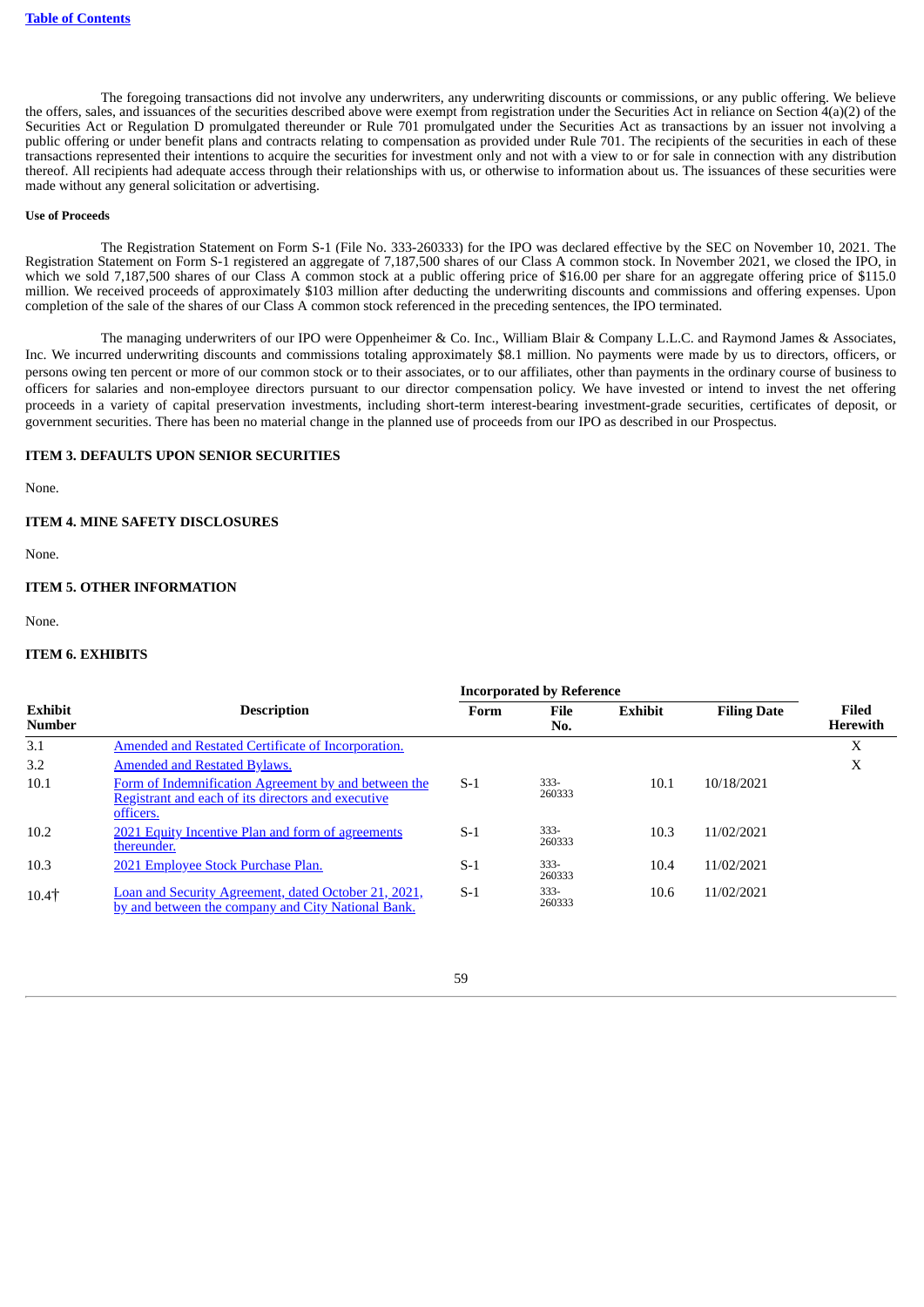| 10.5    | Form of Simple Agreement for Future Equity, by and<br>between the Company and certain of its investors.                                                                                                                 | $S-1$ | $333 -$<br>260333 | 10.7 | 10/18/2021 |   |
|---------|-------------------------------------------------------------------------------------------------------------------------------------------------------------------------------------------------------------------------|-------|-------------------|------|------------|---|
| 31.1    | Certification of Principal Executive Officer Pursuant to<br>Rules 13a-14(a) and 15d-14(a) under the Securities<br><b>Exchange Act of 1934, as Adopted Pursuant to Section</b><br>302 of the Sarbanes-Oxley Act of 2002. |       |                   |      |            | X |
| 31.2    | Certification of Principal Financial Officer Pursuant to<br>Rules 13a-14(a) and 15d-14(a) under the Securities<br><b>Exchange Act of 1934, as Adopted Pursuant to Section</b><br>302 of the Sarbanes-Oxley Act of 2002. |       |                   |      |            | X |
| $32.1*$ | Certification of Principal Executive Officer Pursuant to<br>18 U.S.C. Section 1350, as Adopted Pursuant to Section<br>906 of the Sarbanes-Oxley Act of 2002.                                                            |       |                   |      |            | X |
| $32.2*$ | Certification of Principal Financial Officer Pursuant to 18<br>U.S.C. Section 1350, as Adopted Pursuant to Section 906<br>of the Sarbanes-Oxley Act of 2002.                                                            |       |                   |      |            | X |
| 101.INS | Inline XBRL Instance Document - the instance document<br>does not appear in the Interactive Data File because<br>XBRL tags are embedded within the Inline XBRL<br>document.                                             |       |                   |      |            | X |
| 101.SCH | Inline XBRL Taxonomy Extension Schema Document                                                                                                                                                                          |       |                   |      |            | X |
| 101.CAL | Inline XBRL Taxonomy Extension Calculation Linkbase<br>Document                                                                                                                                                         |       |                   |      |            | X |
| 101.DEF | Inline XBRL Taxonomy Extension Definition Linkbase<br>Document                                                                                                                                                          |       |                   |      |            | X |
| 101.LAB | Inline XBRL Taxonomy Extension Label Linkbase<br>Document                                                                                                                                                               |       |                   |      |            | X |
| 101.PRE | Inline XBRL Taxonomy Extension Presentation Linkbase<br>Document                                                                                                                                                        |       |                   |      |            | X |
| 104     | Cover Page Interactive Data File (formatted as inline<br>XBRL and contained in Exhibit 101)                                                                                                                             |       |                   |      |            | X |

\* The certifications attached as Exhibit 32.1 and 32.2 that accompany this Quarterly Report on Form 10-Q are not deemed filed with the Securities and Exchange Commission and are not to be incorporated by reference into any filing of Backblaze, Inc. under the Securities Act of 1933, as amended, or the Securities Exchange Act of 1934, as amended, whether made before or after the date of this Quarterly Report on Form 10-Q, irrespective of any general incorporation language contained in such filing.

† Pursuant to Item 601(a)(5) of Regulation S-K, certain exhibits and schedules to this agreement have been omitted. The Company hereby agrees to furnish supplementally to the Securities and Exchange Commission, upon its request, any or all of such omitted exhibits and/or schedules.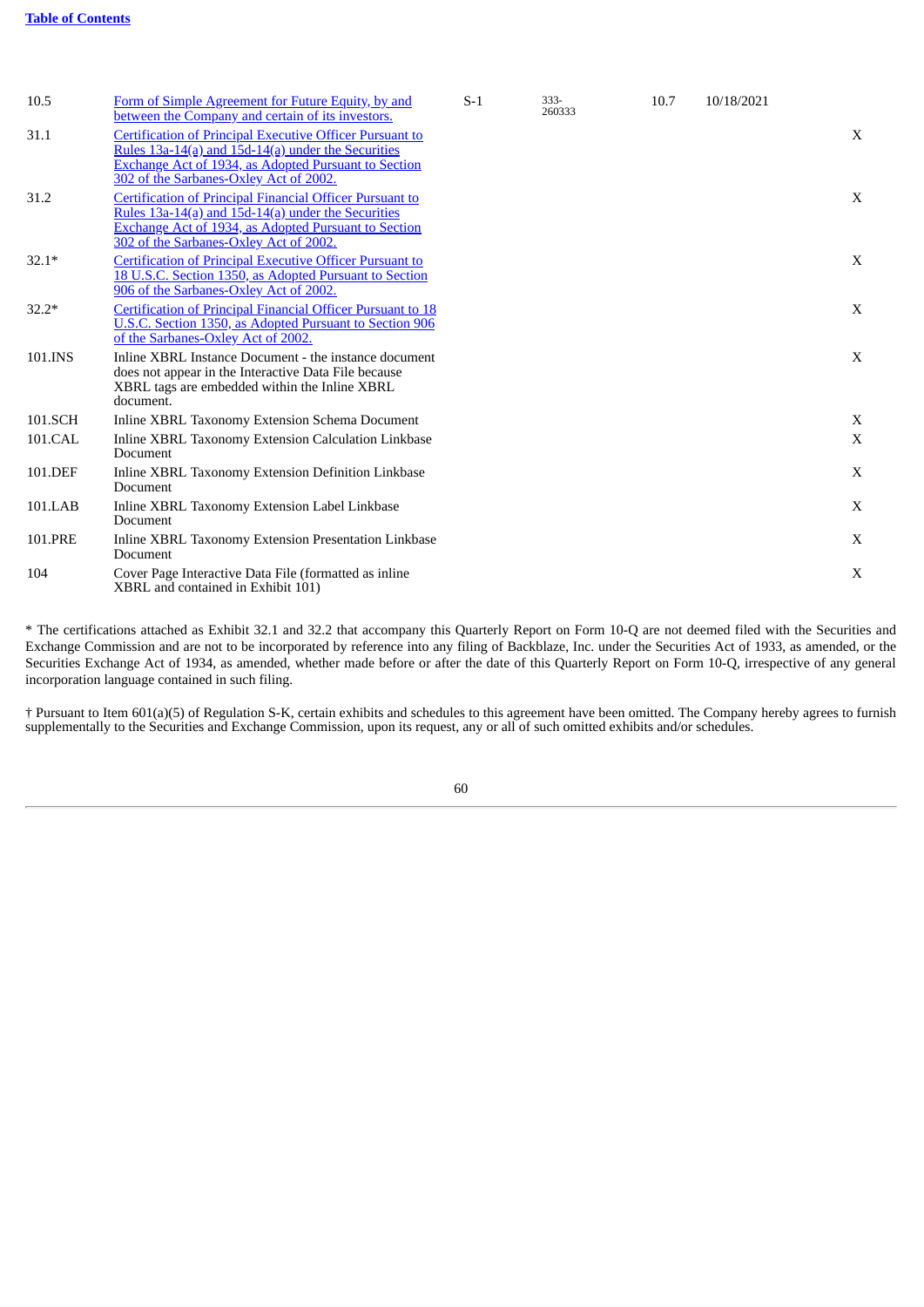# **SIGNATURES**

Pursuant to the requirements of the Securities Exchange Act of 1934, the registrant has duly caused this report to be signed on its behalf by the undersigned thereunto duly authorized.

Date: December 14, 2021

# **Backblaze, Inc.**

/s/ Gleb Budman Gleb Budman Chief Executive Officer and Chairperson (*Principal Executive Officer)*

/s/ Frank Patchel Frank Patchel Chief Financial Officer (*Principal Financial and Accounting Officer)*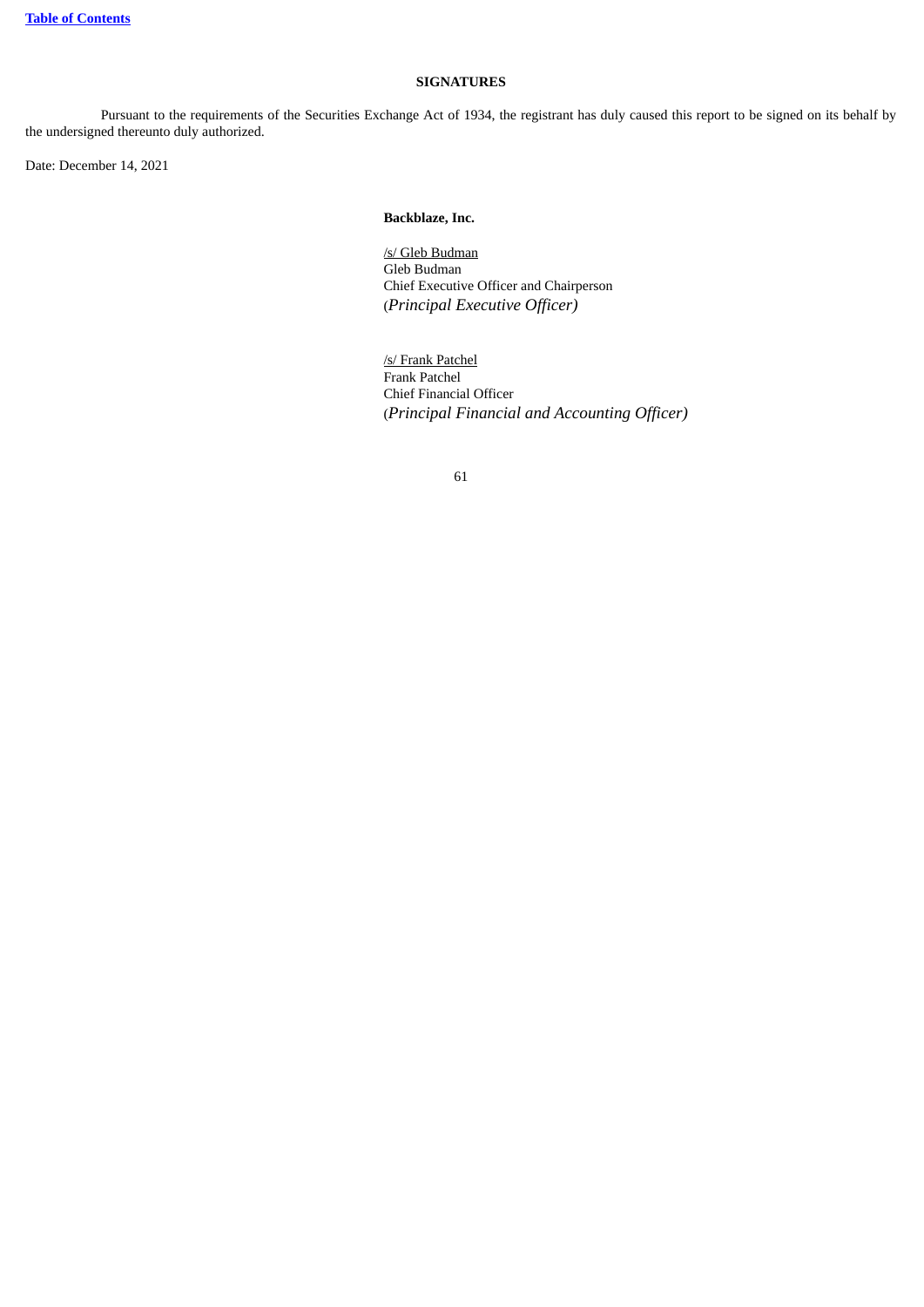# **BACKBLAZE, INC.**

## **RESTATED CERTIFICATE OF INCORPORATION**

<span id="page-65-0"></span>Backblaze, Inc., a Delaware corporation, hereby certifies as follows:

1. The name of this corporation is Backblaze, Inc. The date of the filing of its original Certificate of Incorporation with the Secretary of State was April 20, 2007.

2. The Restated Certificate of Incorporation of this corporation is attached hereto as Exhibit A, which is incorporated herein by this reference, and which restates, integrates and further amends the provisions of the Certificate of Incorporation of this corporation, as previously amended and/or restated. The Restated Certificate of Incorporation has been duly adopted by this corporation's Board of Directors and duly approved by the stockholders in accordance with Sections 242 and 245 and any other applicable sections of the General Corporation Law of the State of Delaware.

IN WITNESS WHEREOF, this corporation has caused this Restated Certificate of Incorporation to be signed by its duly authorized officer and the foregoing facts stated herein are true and correct.

Date: November 15, 2021 **BACKBLAZE, INC.** 

By: /s/ Gleb Budman Name: Gleb Budman Title: Chief Executive Officer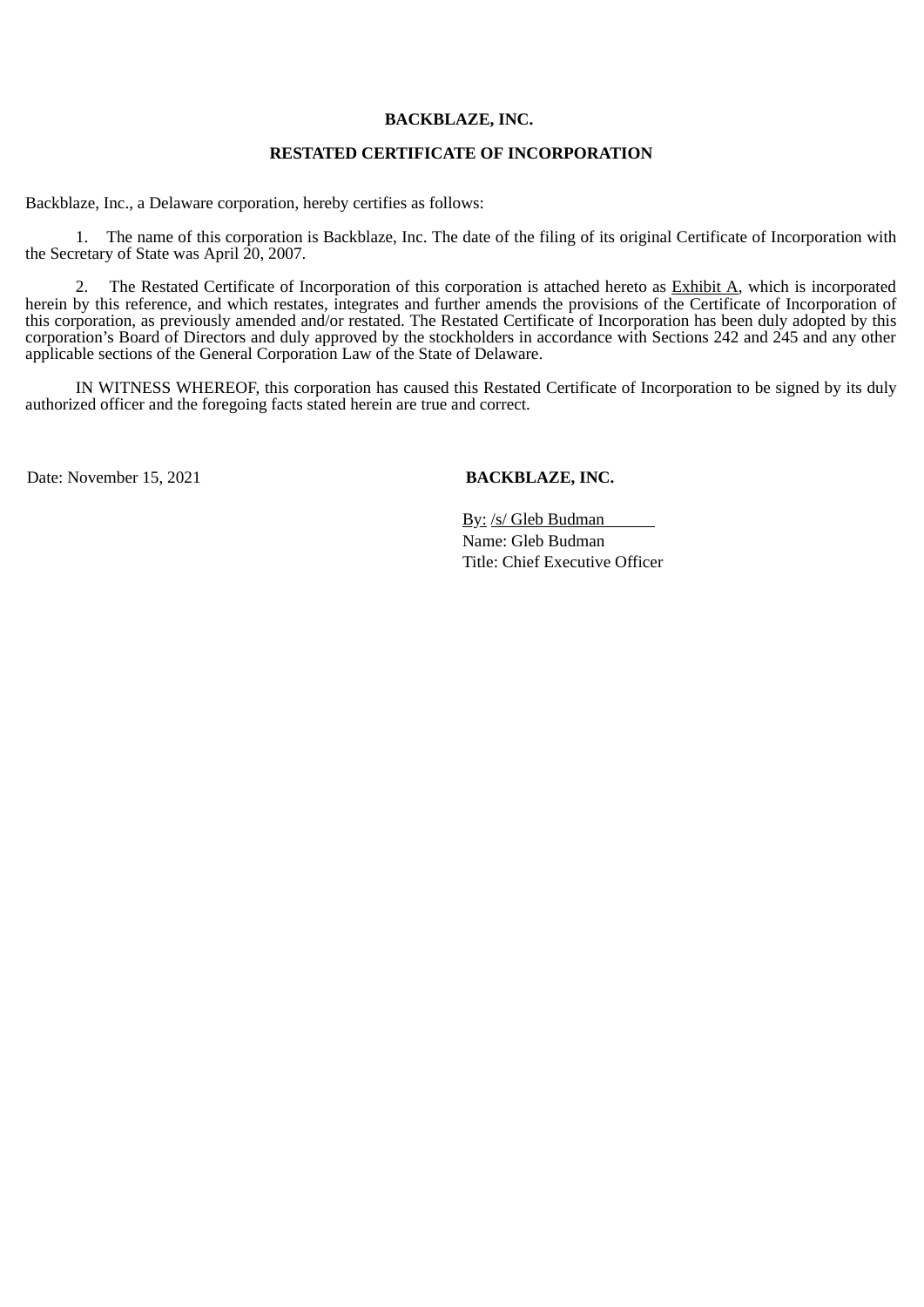# **EXHIBIT A**

# **BACKBLAZE, INC. RESTATED CERTIFICATE OF INCORPORATION**

## **ARTICLE I: NAME**

The name of this corporation is Backblaze, Inc. (the "*Corporation*").

# **ARTICLE II: AGENT FOR SERVICE OF PROCESS**

The address of the registered office of the Corporation in the State of Delaware is 3500 South DuPont Highway, City of Dover, County of Kent. The name of the registered agent at such address is Incorporating Services LTD.

## **ARTICLE III: PURPOSE**

The purpose of the Corporation is to engage in any lawful act or activity for which corporations may be organized under the General Corporation Law of the State of Delaware, as the same exists or may hereafter be amended (the "*General Corporation Law*").

## **ARTICLE IV: AUTHORIZED STOCK**

# **1. Total Authorized**.

**1.1** The total number of shares of all classes of stock that the Corporation has authority to issue is 160,000,000 shares, consisting of three classes: 113,000,000 shares of Class A Common Stock, \$0.0001 par value per share ("*Class A Common Stock*"), 37,000,000 shares of Class B Common Stock, \$0.0001 par value per share ("*Class B Common Stock*" and together with the Class A Common Stock, the "*Common Stock*"), and 10,000,000 shares of Preferred Stock, \$0.0001 par value per share (the "*Preferred Stock*").

**1.2** The number of authorized shares of Class A Common Stock or Class B Common Stock may be increased or decreased (but not below the number of shares thereof then outstanding) by the affirmative vote (or written consent if action by written consent of stockholders is permitted at such time under this Restated Certificate of Incorporation) of the holders of capital stock representing a majority of the voting power of all the then-outstanding shares of capital stock of the Corporation entitled to vote thereon, irrespective of the provisions of Section 242(b)(2) of the General Corporation Law, and no vote of the holders of the Class A Common Stock or Class B Common Stock voting separately as a class shall be required therefor.

# **2. Preferred Stock**.

**2.1** The Corporation's Board of Directors ("*Board of Directors*") is authorized, subject to any limitations prescribed by the law of the State of Delaware, by resolution or resolutions adopted from time to time, to provide for the issuance of shares of Preferred Stock in one or more series, and, by filing a certificate of designation pursuant to the applicable law of the State of Delaware ("*Certificate of Designation*"), to establish from time to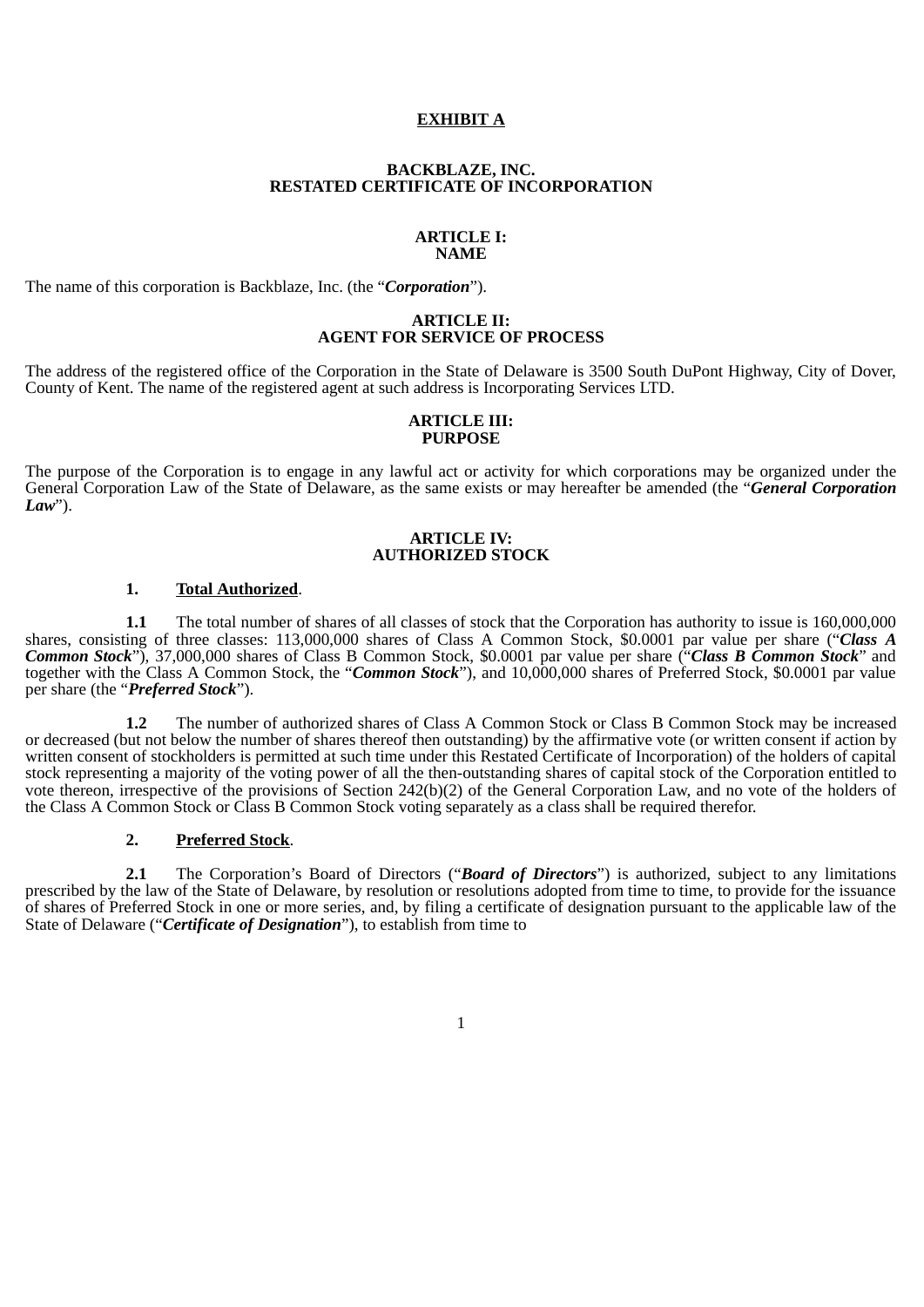time the number of shares to be included in each such series, to fix the designation, powers (including voting powers), preferences and relative, participating, optional or other special rights (and the qualifications, limitations or restrictions thereof) of the shares of each such series and, except where otherwise provided in the applicable Certificate of Designation, to increase (but not above the total number of authorized shares of the Preferred Stock) or decrease (but not below the number of shares of such series then outstanding) the number of shares of any such series. The number of authorized shares of Preferred Stock may be increased or decreased (but not below the number of shares thereof then outstanding) by the affirmative vote (or written consent if action by written consent of stockholders is permitted at such time under this Restated Certificate of Incorporation) of the holders of a majority of the voting power of all the then-outstanding shares of capital stock of the Corporation entitled to vote thereon, without a separate vote of the holders of the Preferred Stock, irrespective of the provisions of Section 242(b)(2) of the General Corporation Law, unless a separate vote of the holders of one or more series of Preferred Stock is required pursuant to the terms of any Certificate of Designation.

**2.2** Except as otherwise expressly provided in any Certificate of Designation designating any series of Preferred Stock pursuant to the foregoing provisions of this Article IV, (i) any new series of Preferred Stock may be designated, fixed and determined as provided herein by the Board of Directors without approval of the holders of Class A Common Stock, Class B Common Stock or the holders of Preferred Stock, or any series thereof, and (ii) any such new series may have powers, preferences and rights, including, without limitation, voting powers, dividend rights, liquidation rights, redemption rights and conversion rights, senior to, junior to or pari passu with the rights of the Class A Common Stock, Class B Common Stock, any series of the Preferred Stock, or any future class or series of capital stock of the Corporation.

# **3. Rights of Class A Common Stock and Class B Common Stock**.

**3.1 Equal Status**. Except as otherwise provided in this Restated Certificate of Incorporation or required by applicable law, shares of Class A Common Stock and Class B Common Stock shall have the same rights and powers, rank equally (including as to dividends and distributions, and upon any liquidation, dissolution or winding up of the Corporation), share ratably and be identical in all respects and as to all matters.

# **3.2 Voting Rights**.

**3.2.1** Except as required by applicable law, each holder of Class A Common Stock shall have the right to one (1) vote per share of Class A Common Stock held of record by such holder and each holder of Class B Common Stock shall have the right to ten (10) votes per share of Class B Common Stock held of record by such holder.

**3.2.2** Except as otherwise expressly provided by this Restated Certificate of Incorporation or as provided by applicable law, the holders of shares of Class  $\overrightarrow{A}$  Common Stock and Class B Common Stock shall (a) at all times vote together as a single class on all matters (including the election of directors) submitted to a vote or for the consent (if action by written consent of stockholders is permitted at such time under this Restated Certificate of Incorporation) of the stockholders of the Corporation, (b) be entitled to notice of any stockholders' meeting in accordance with the Bylaws of the Corporation (as the same may be amended and/or restated from time to time, the "*Bylaws*") and (c) be entitled to vote upon such matters and in such manner as may be provided by applicable law; provided, however, that, except as otherwise required by applicable law, holders of shares of Class A Common Stock and Class B Common Stock shall not be entitled to vote on any amendment to this Restated Certificate of Incorporation (including any Certificate of Designation relating to any series of Preferred Stock) that relates solely to the terms of one or more outstanding series of Preferred Stock if the holders of such affected series are entitled, either separately or together as a class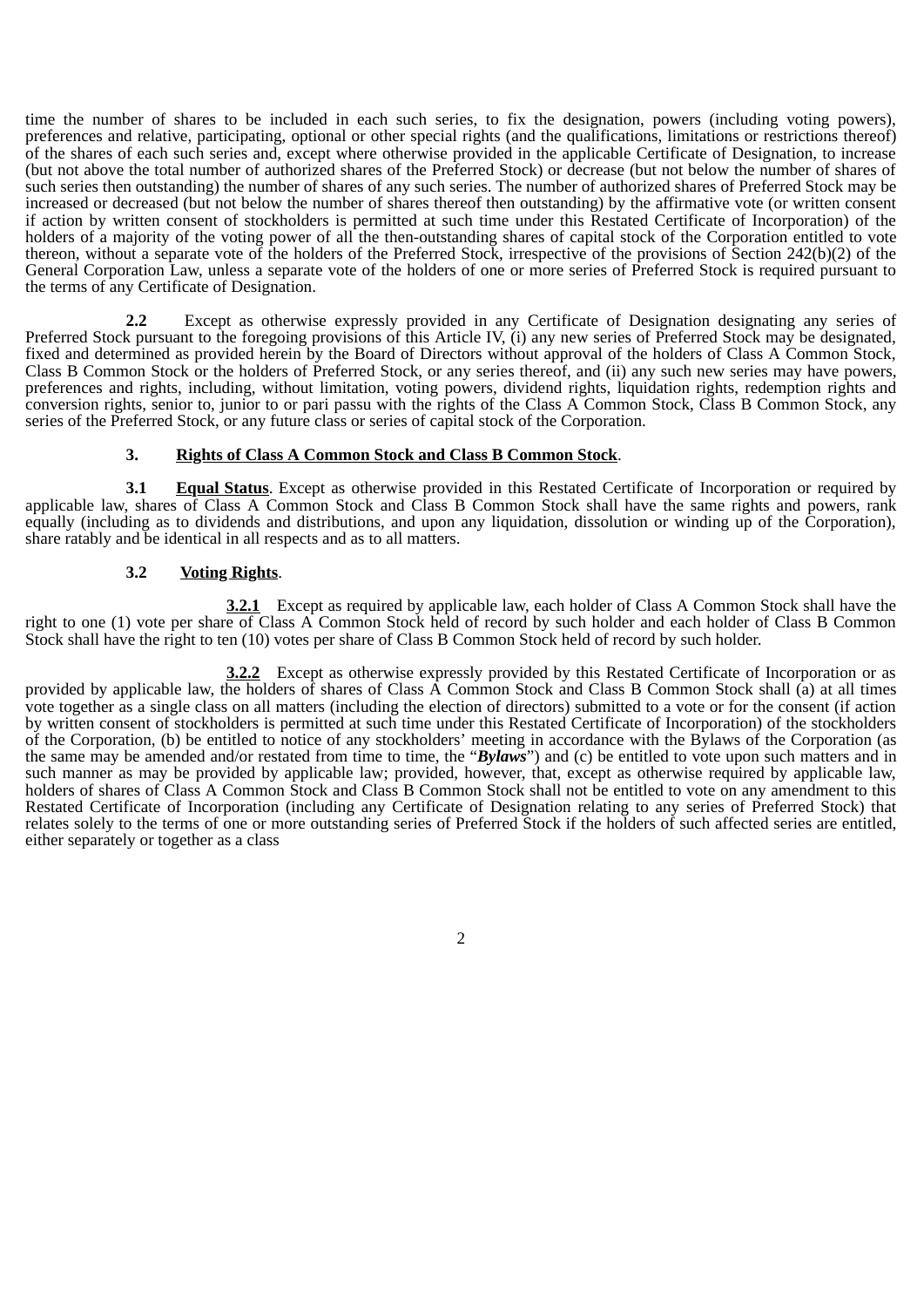with the holders of one or more other such series, to vote thereon pursuant to this Restated Certificate of Incorporation (including any Certificate of Designation relating to any series of Preferred Stock).

**3.3 Dividends and Distribution Rights**. Shares of Class A Common Stock and Class B Common Stock shall be treated equally, identically and ratably, on a per share basis, with respect to any dividends or distributions as may be declared and paid from time to time by the Board of Directors out of any assets of the Corporation legally available therefor; provided, however, that in the event a dividend is paid in the form of shares of Class A Common Stock or Class B Common Stock (or rights to acquire such shares), then holders of Class A Common Stock shall receive shares of Class A Common Stock (or rights to acquire such shares, as the case may be) and holders of Class B Common Stock shall receive shares of Class B Common Stock (or rights to acquire such shares, as the case may be), with holders of shares of Class A Common Stock and Class B Common Stock receiving, on a per share basis, an identical number of shares of Class A Common Stock or Class B Common Stock, as applicable. Notwithstanding the foregoing, the Board of Directors may pay or make a disparate dividend or distribution per share of Class A Common Stock or Class B Common Stock (whether in the amount of such dividend or distribution payable per share, the form in which such dividend or distribution is payable, the timing of the payment, or otherwise) if such disparate dividend or distribution is approved in advance by the affirmative vote (or written consent if action by written consent of stockholders is permitted at such time under this Restated Certificate of Incorporation) of the holders of a majority of the outstanding shares of Class A Common Stock and Class B Common Stock, each voting separately as a class.

**3.4 Subdivisions, Combinations or Reclassifications**. Shares of Class A Common Stock or Class B Common Stock may not be subdivided, combined or reclassified unless the shares of the other class are concurrently therewith proportionately subdivided, combined or reclassified in a manner that maintains the same proportionate equity ownership between the holders of the outstanding Class A Common Stock and Class B Common Stock on the record date for such subdivision, combination or reclassification; provided, however, that shares of one such class may be subdivided, combined or reclassified in a different or disproportionate manner if such subdivision, combination or reclassification is approved in advance by the affirmative vote (or written consent if action by written consent of stockholders is permitted at such time under this Restated Certificate of Incorporation) of the holders of a majority of the outstanding shares of Class A Common Stock and Class B Common Stock, each voting separately as a class.

**3.5 Liquidation, Dissolution or Winding Up**. Subject to the preferential or other rights of any holders of Preferred Stock then outstanding, upon the liquidation, dissolution or winding up of the Corporation, whether voluntary or involuntary, holders of Class A Common Stock and Class B Common Stock will be entitled to receive ratably all assets of the Corporation available for distribution to its stockholders unless disparate or different treatment of the shares of each such class with respect to distributions upon any such liquidation, dissolution or winding up is approved in advance by the affirmative vote (or written consent if action by written consent of stockholders is permitted at such time under this Restated Certificate of Incorporation) of the holders of a majority of the outstanding shares of Class A Common Stock and Class B Common Stock, each voting separately as a class.

**3.6 Merger or Consolidation**. In the case of any distribution or payment in respect of the shares of Class A Common Stock or Class B Common Stock upon the merger or consolidation of the Corporation with or into any other entity, or in the case of any other transaction having an effect on stockholders substantially similar to that resulting from a merger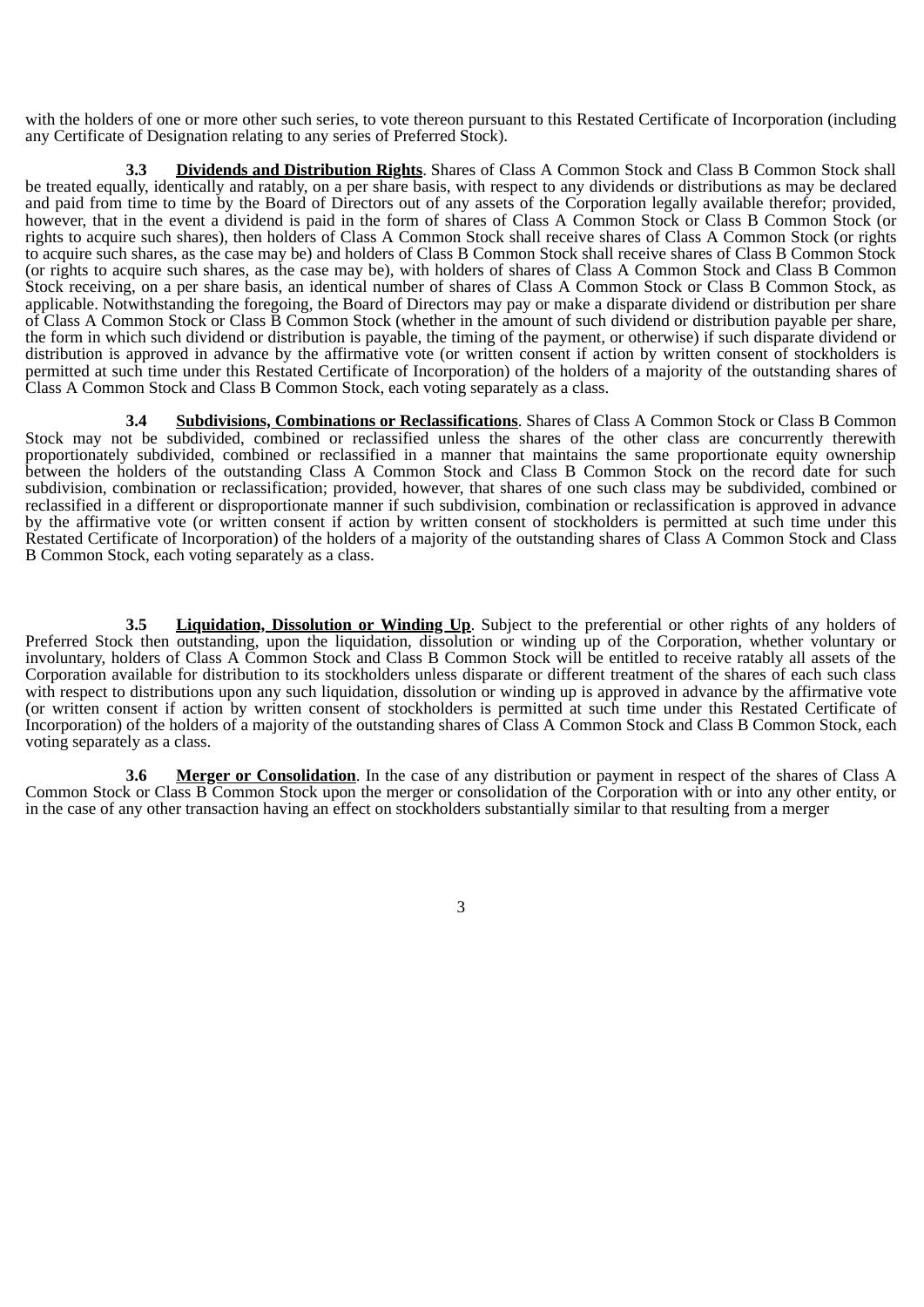or consolidation, such distribution or payment shall be made ratably on a per share basis among the holders of the Class A Common Stock and Class B Common Stock as a single class; provided, however, that shares of one such class may receive different or disproportionate distributions or payments in connection with such merger, consolidation or other transaction if (i) the only difference in the per share distribution to the holders of the Class A Common Stock and Class B Common Stock is that any securities distributed to the holder of a share Class B Common Stock have ten (10) times the voting power of any securities distributed to the holder of a share of Class A Common Stock, or (ii) such merger, consolidation or other transaction is approved by the affirmative vote (or written consent if action by written consent of stockholders is permitted at such time under this Restated Certificate of Incorporation) of the holders of a majority of the outstanding shares of Class A Common Stock and Class B Common Stock, each voting separately as a class.

**3.7 Class B Protective Provisions**. So long as any shares of Class B Common Stock remain outstanding, the Corporation shall not, without the approval by vote or written consent of the holders of a majority of the voting power of the Class B Common Stock then outstanding, voting as a separate class, directly or indirectly, or whether by amendment, or through merger, recapitalization, consolidation or otherwise:

(i) amend, alter, or repeal any provision of the Certificate of Incorporation or the Bylaws that modifies the voting, conversion or other powers, preferences, or other special rights or privileges, or restrictions of the Class B Common Stock: or

(ii) reclassify any outstanding shares of Class A Common Stock of the Corporation into shares having rights as to dividends or liquidation that are senior to the Class B Common Stock or the right to more than one (1) vote for each share thereof.

# **ARTICLE V: CLASS B COMMON STOCK CONVERSION**

**1. Optional Conversion**. Each share of Class B Common Stock shall be convertible into one (1) fully paid and nonassessable share of Class A Common Stock at the option of the holder thereof at any time upon written notice to the Corporation. Before any holder of Class B Common Stock shall be entitled to convert any of such holder's shares of such Class B Common Stock into shares of Class A Common Stock, such holder shall deliver an instruction, duly signed and authenticated in accordance with any procedures set forth in the Bylaws or any policies of the Corporation then in effect, at the principal corporate office of the Corporation or of any transfer agent for the Class B Common Stock, and shall give written notice to the Corporation at its principal corporate office of such holder's election to convert the same and shall state therein the name or names in which the shares of Class A Common Stock issuable on conversion thereof are to be registered on the books of the Corporation. The Corporation shall, as soon as practicable thereafter, register on the Corporation's books ownership of the number of shares of Class A Common Stock to which such record holder of Class B Common Stock, or to which the nominee or nominees of such record holder, shall be entitled as aforesaid. Such conversion shall be deemed to have occurred immediately prior to the close of business on the date such notice of the election to convert is received by the Corporation, and the person or persons entitled to receive the shares of Class A Common Stock issuable upon such conversion shall be treated for all purposes as the record holder or holders of such shares of Class A Common Stock as of such date.

**2. Automatic Conversion of all Outstanding Class B Common Stock**. Each share of Class B Common Stock shall automatically, without further action by the Corporation or the holder thereof, be converted into one (1) fully paid and nonassessable share of Class A Common Stock immediately prior to the close of business on the earliest to occur of: (i)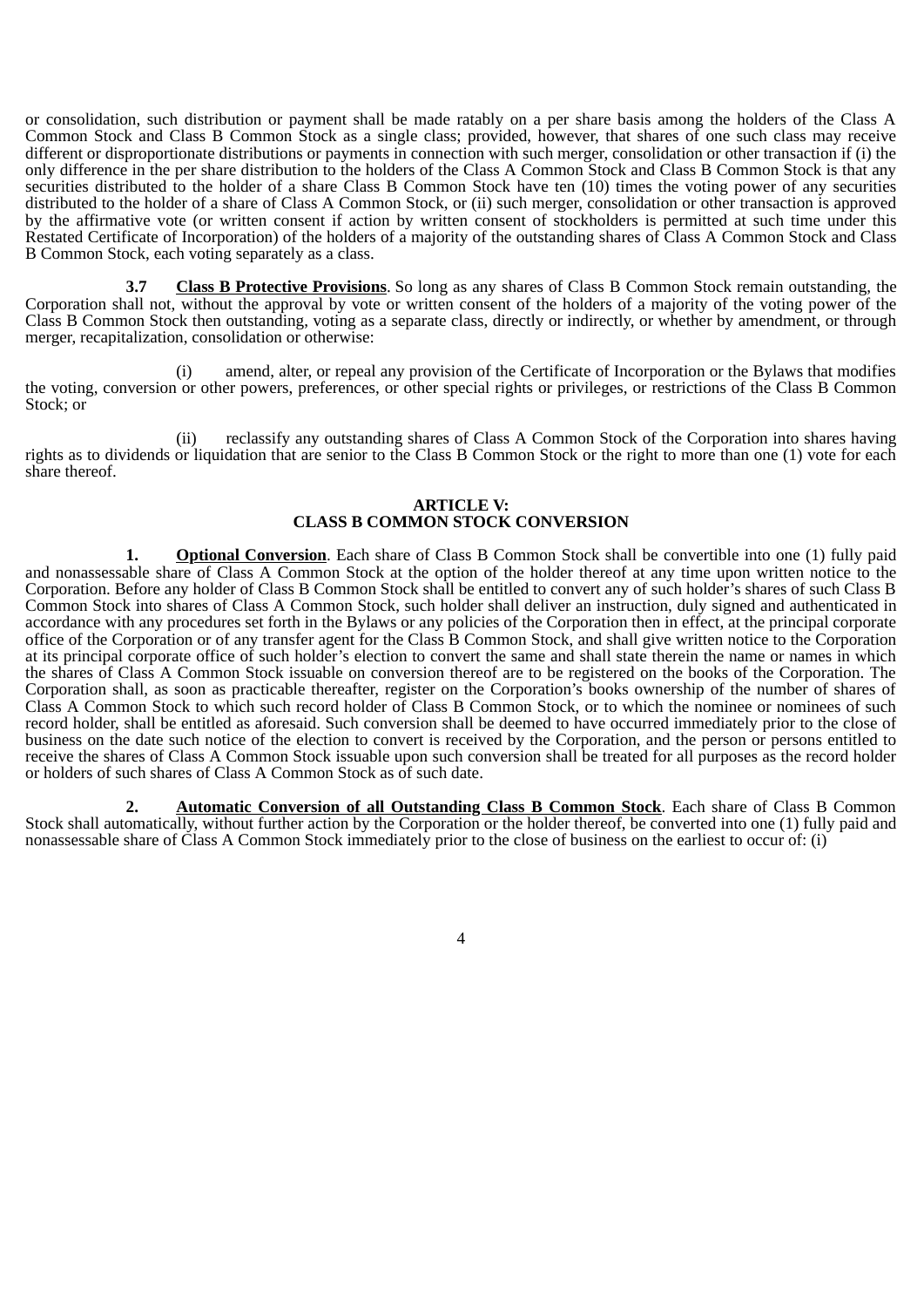the date that is seven (7) years after the Initial Public Offering Closing (as defined below), (ii) the date on which the outstanding shares of Class B Common Stock represent less than ten (10%) of the aggregate number of shares of Class A Common Stock and Class B Common Stock then outstanding, or (iii) the date specified by the affirmative vote of the holders of Class B Common Stock representing a majority of the outstanding shares of Class B Common Stock, voting as a separate class (each event referred to in (i), (ii) and (iii) is referred to herein as a "*Final Automatic Conversion*"). The Corporation shall provide notice of the Final Automatic Conversion of shares of Class B Common Stock pursuant to this Section 2 of Article V to record holders of such shares of Class B Common Stock as soon as practicable following the Final Automatic Conversion. Such notice shall be provided by any means then permitted by the General Corporation Law; provided, however, that no failure to give such notice nor any defect therein shall affect the validity of the Final Automatic Conversion. Upon and after the Final Automatic Conversion, the person registered on the Corporation's books as the record holder of the shares of Class B Common Stock so converted immediately prior to the Final Automatic Conversion shall be registered on the Corporation's books as the record holder of the shares of Class A Common Stock issued upon the Final Automatic Conversion of such shares of Class B Common Stock, without further action on the part of the record holder thereof. Immediately upon the effectiveness of the Final Automatic Conversion, the rights of the holders of shares of Class B Common Stock as such shall cease, and the holders shall be treated for all purposes as having become the record holder or holders of such shares of Class A Common Stock into which such shares of Class B Common Stock were converted.

**3. Conversion on Transfer**. Each share of Class B Common Stock shall automatically, without further action by the Corporation or the holder thereof, be converted into one (1) fully paid and nonassessable share of Class A Common Stock, upon the occurrence of (i) a Transfer (as defined below), other than a Permitted Transfer (as defined below), of such share of Class B Common Stock or (ii) the death of the holder of such share if such holder is a natural person.

**4. Policies and Procedures**. The Corporation may, from time to time, as it may deem necessary or advisable, establish such policies and procedures, not in violation of applicable law or this Restated Certificate of Incorporation or the Bylaws, relating to the conversion of shares of the Class B Common Stock into shares of Class A Common Stock. If the Corporation has reason to believe that a Transfer that is not a Permitted Transfer has occurred, the Corporation may request that the purported transferor furnish affidavits or other evidence to the Corporation as it reasonably deems necessary to determine whether a Transfer that is not a Permitted Transfer has occurred, and if such transferor does not within ten (10) days after the date of such request furnish sufficient evidence to the Corporation (in the manner provided in the request) to enable the Corporation to determine that no such Transfer has occurred, any such shares of Class B Common Stock, to the extent not previously converted, shall be automatically converted into shares of Class A Common Stock at the close of business on the tenth  $(10<sup>th</sup>)$  day following such request, and such conversion shall thereupon be registered on the books and records of the Corporation. In connection with any action of stockholders taken at a meeting, the stock ledger of the Corporation shall be presumptive evidence as to who are the stockholders entitled to vote in person or by proxy at any meeting of stockholders and the classes of shares held by each such stockholder and the number of shares of each class held by such stockholder.

# **5. Definitions**.

# (a) "*Change in Control Transaction*" shall mean the occurrence of any of the following events:

(i) the sale, lease, exchange, encumbrance or other disposition (other than licenses that do not constitute an effective disposition of all or substantially all of the assets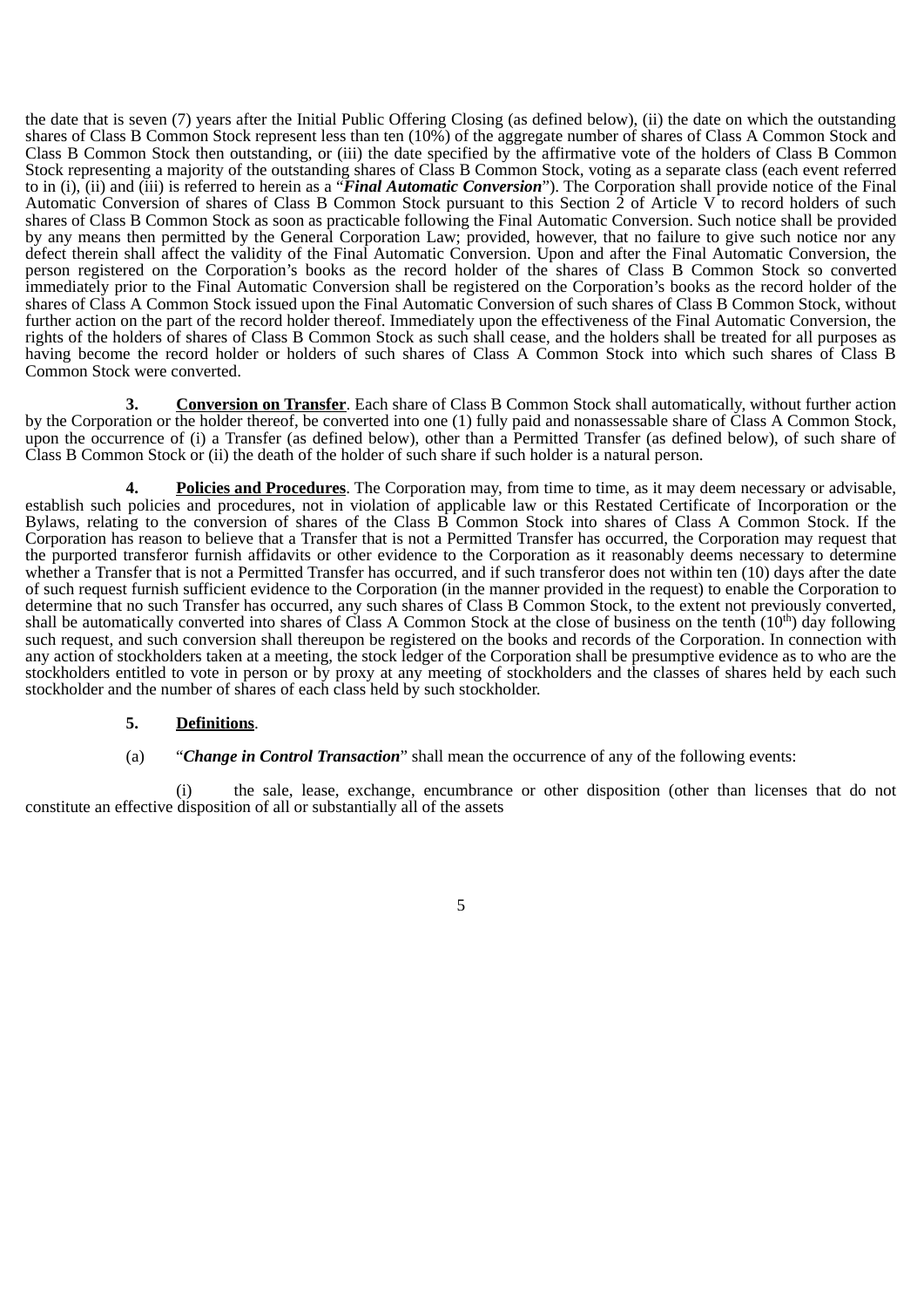of the Corporation and its subsidiaries taken as a whole, and the grant of security interests in the ordinary course of business) by the Corporation of all or substantially all of the Corporation's assets; or

(ii) the merger or consolidation of the Corporation with or into any other entity, other than a merger or consolidation that would result in the Class B Common Stock of the Corporation outstanding immediately prior thereto representing (either by remaining outstanding or by being converted into voting securities of the surviving entity or its sole parent entity) more than fifty percent (50%) of the total voting power represented by the voting securities of the Corporation or such surviving entity or its sole parent entity outstanding immediately after such merger or consolidation.

(b) "*Convertible Security*" shall mean any evidences of indebtedness or other securities (other than shares of Class B Common Stock) convertible into or exchangeable for Class B Common Stock, either directly or indirectly.

(c) "*Securities Act*" shall mean the Securities Act of 1933, as amended.

(d) "*Family Member*" shall mean with respect to any natural person who is a Qualified Stockholder, the spouse, domestic partner, parents, grandparents, lineal descendants, siblings and lineal descendants of siblings of such Qualified Stockholder. Lineal descendants shall include adopted persons, but only so long as they are adopted while a minor.

(e) "*Incapacity*" shall mean, with respect to an individual, that such individual is incapable of managing his or her financial affairs under the criteria set forth in the applicable probate code, that can be expected to result in death, or which has lasted or can be expected to last for a continuous period of not less than twelve (12) months as determined by a licensed medical practitioner. In the event of a dispute regarding whether an individual has suffered an Incapacity, no Incapacity of such individual will be deemed to have occurred unless and until an affirmative ruling regarding such Incapacity has been made by a court of competent jurisdiction.

(f) "*Independent Directors*" shall mean members of the Board of Directors that are not officers or otherwise employees of the Corporation or its subsidiaries; provided that a director shall not be considered an officer or employee of the Corporation solely due to such director's position as a member of the Board of Directors or the board of directors or similar governing body of one or more subsidiaries of the Corporation or such director's service as a non-executive chairman, lead independent director or in any similar capacity.

(g) "*Initial Public Offering Closing*" shall mean the closing of the Corporation's initial public offering pursuant to an effective registration statement under the Securities Act covering the offer and sale of Class A Common Stock to the public.

(h) "*IPO Date*" means November 15, 2021.

(i) "*Option*" shall mean rights, options, restricted stock units or warrants to subscribe for, purchase or otherwise acquire Class B Common Stock or Convertible Securities (as defined above).

"*Parent*" of an entity shall mean any entity that directly or indirectly owns or controls a majority of the voting power of the voting securities of such entity.

(k) "*Permitted Entity*" shall mean with respect to a Qualified Stockholder: (a) a Permitted Trust solely for the benefit of (1) such Qualified Stockholder, (2) one or more Family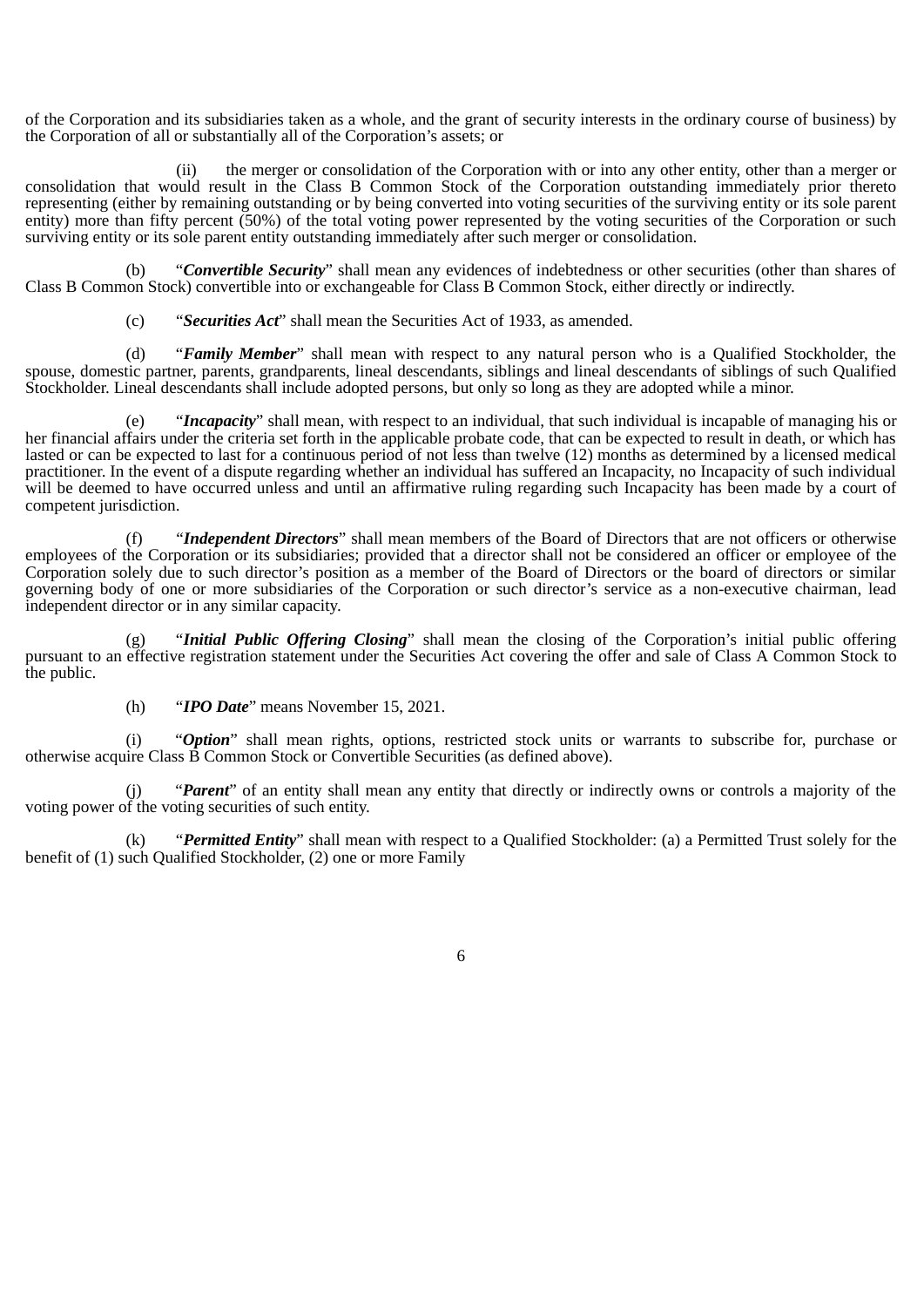Members of such Qualified Stockholder, or (3) any other Permitted Entity of such Qualified Stockholder; or (b) any general partnership, limited partnership, limited liability company, corporation or other entity exclusively owned by (1) such Qualified Stockholder, (2) one or more Family Members of such Qualified Stockholder, or (3) any other Permitted Entity of such Qualified Stockholder.

(l) "*Permitted Transfer*" shall mean, and be restricted to, any Transfer of a share of Class B Common Stock:

(i) by a Qualified Stockholder to (A) one or more Family Members of such Qualified Stockholder, (B) any Permitted Entity of such Qualified Stockholder, or (C) to such Qualified Stockholder's revocable living trust, which revocable living trust is itself both a Permitted Trust and a Qualified Stockholder; or

(ii) by a Permitted Entity of a Qualified Stockholder to (A) such Qualified Stockholder or one or more Family Members of such Qualified Stockholder, or (B) any other Permitted Entity of such Qualified Stockholder.

(m) "*Permitted Transferee*" shall mean a transferee of shares of Class B Common Stock received in a Permitted Transfer.

(n) "*Permitted Trust*" shall mean a bona fide trust where each trustee is (i) a Qualified Stockholder, (ii) a Family Member, or (iii) a professional in the business of providing trustee services, including private professional fiduciaries, trust companies and bank trust departments.

(o) "*Person*" shall mean a natural person, corporation, limited liability company, partnership, joint venture, trust, unincorporated association or other legal entity.

(p) "*Qualified Stockholder*" shall mean: (a) the record holder of a share of Class B Common Stock as of the IPO Date; (b) the initial registered holder of any shares of Class B Common Stock that are originally issued by the Corporation after the IPO Date pursuant to the exercise or conversion of any Option or Convertible Security that, in each case, was outstanding as of the IPO Date; (c) each natural person who, prior to the IPO Date, Transferred shares of capital stock of the Corporation to a Permitted Entity that is or becomes a Qualified Stockholder; (d) each natural person who Transferred shares of, or equity awards for, Class B Common Stock (including any Option exercisable or Convertible Security exchangeable for or convertible into shares of Class B Common Stock) to a Permitted Entity that is or becomes a Qualified Stockholder; and (e) a Permitted Transferee.

(q) "*Transfer*" of a share of Class B Common Stock shall mean any sale, assignment, transfer, conveyance, hypothecation or other transfer or disposition of such share or any legal or beneficial interest in such share, whether or not for value and whether voluntary or involuntary or by operation of law, including, without limitation, a transfer of a share of Class B Common Stock to a broker or other nominee (regardless of whether there is a corresponding change in beneficial ownership), the transfer of, or entering into a binding agreement with respect to, Voting Control over such share by proxy, or the transfer of a share of Class B Common Stock to certain charities and trusts established by a holder of Class B Common Stock, so long as such holder of Class B Common Stock has sole dispositive power and exclusive Voting Control with respect to the shares of Class B Common Stock held by such entity or otherwise; provided, however, that the following shall not be considered a "*Transfer*" within the meaning of this Section 5 of Article V: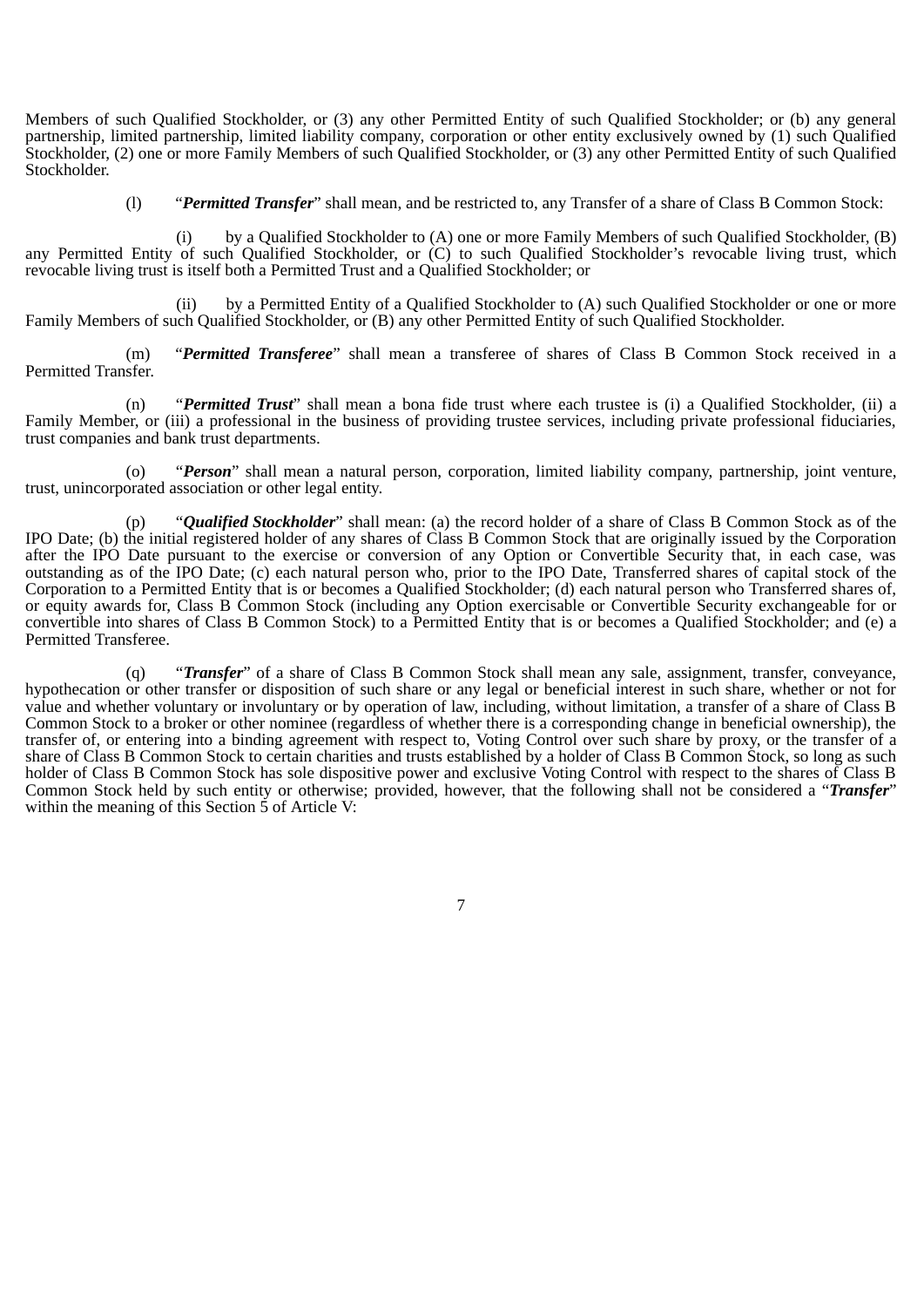(i) the granting of a revocable proxy to officers or directors of the Corporation at the request of the Board of Directors in connection with actions to be taken at an annual or special meeting of stockholders;

(ii) entering into a voting trust, agreement or arrangement (with or without granting a proxy) solely with stockholders who are holders of Class B Common Stock that (A) is disclosed either in a Schedule 13D filed with the Securities and Exchange Commission or in writing to the Secretary of the Corporation, (B) either has a term not exceeding one (1) year or is terminable by the holder of the shares subject thereto at any time and (C) does not involve any payment of cash, securities, property or other consideration to the holder of the shares subject thereto other than the mutual promise to vote shares in a designated manner;

(iii) entering into a voting trust, agreement or arrangement (with or without granting a proxy) pursuant to a written agreement to which the Corporation is a party;

(iv) the pledge of shares of Class B Common Stock by a stockholder that creates a mere security interest in such shares pursuant to a bona fide loan or indebtedness transaction for so long as such stockholder continues to exercise Voting Control over such pledged shares; provided, however, that a foreclosure on such shares or other similar action by the pledgee shall constitute a Transfer unless such foreclosure or similar action qualifies as a Permitted Transfer;

(v) the fact that, as of the IPO Date or at any time after the IPO Date, the spouse of any holder of Class B Common Stock possesses or obtains an interest in such holder's shares of Class B Common Stock arising solely by reason of the application of the community property laws of any jurisdiction, so long as no other event or circumstance shall exist or have occurred that constitutes a Transfer of such shares of Class B Common Stock; provided that any transfer of shares by any holder of shares of Class B Common Stock to such holder's spouse, including a transfer in connection with a divorce proceeding, domestic relations order or similar legal requirement, shall constitute a "*Transfer*" of such shares of Class B Common Stock unless otherwise exempt from the definition of Transfer;

(vi) entering into a trading plan pursuant to Rule 10b5-1 under the Securities Exchange Act of 1934, as amended (the "*Exchange Act*"), with a broker or other nominee; provided, however, that a sale of such shares of Class B Common Stock pursuant to such plan shall constitute a "*Transfer*" at the time of such sale; or

(vii) in connection with a merger or consolidation of the Corporation with or into any other entity, or in the case of any other transaction having an effect on stockholders substantially similar to that resulting from a merger or consolidation, that has been approved by the Board of Directors, the entering into a support, voting, tender or similar agreement or arrangement (in each case, with or without the grant of a proxy) that has also been approved by the Board of Directors.

A Transfer shall also be deemed to have occurred with respect to a share of Class B Common Stock beneficially held by (i) an entity that is a Permitted Entity, if there occurs any act or circumstance that causes such entity to no longer be a Permitted Entity or (ii) an entity that is a Qualified Stockholder, if, in either case, there occurs a Transfer on a cumulative basis, from and after the IPO Date, of a majority of the voting power of the voting securities of such entity or any direct or indirect Parent of such entity, other than a Transfer to parties that are, as of the IPO Date, holders of voting securities of any such entity or Parent of such entity.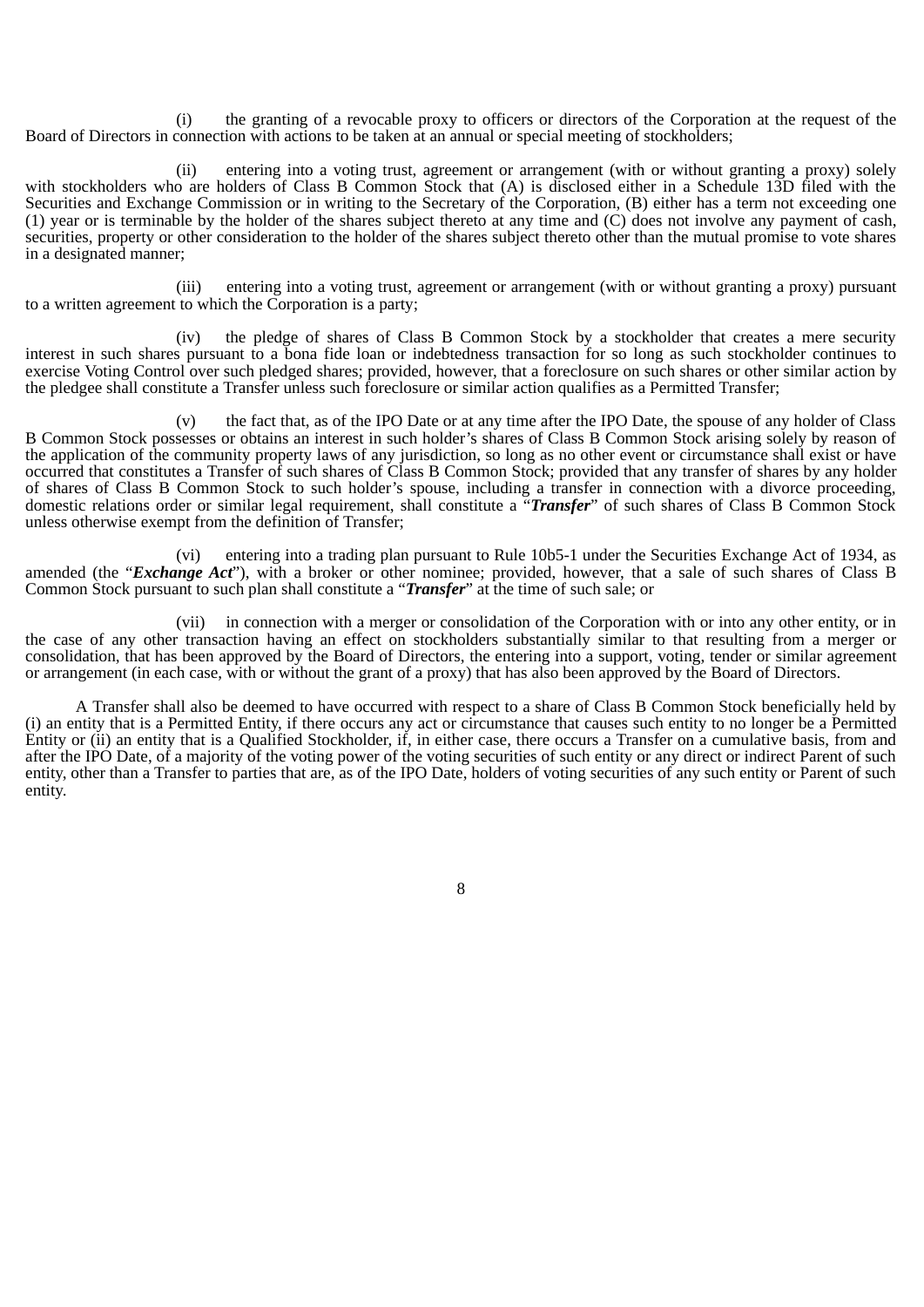(r) "*Voting Control*" shall mean, with respect to a share of Class B Common Stock, the power (whether exclusive or shared) to vote or direct the voting of such share by proxy, voting agreement or otherwise.

**6. Immediate Effect and Status of Converted Stock**. In the event of a conversion of shares of Class B Common Stock into shares of Class A Common Stock pursuant to Section 3 of this Article V, or upon the date of the Final Automatic Conversion, such conversion(s) shall be deemed to have been made at the time that the Transfer of shares occurred or immediately at 11:59 p.m. Pacific Time on the date of the Final Automatic Conversion, as applicable. In the event any shares of Class B Common Stock are converted into shares of Class A Common Stock pursuant to this Article V, the shares of Class B Common Stock so converted shall be retired and shall not be reissued by the Corporation.

**7. Effect of Conversion on Payment of Dividends**. Notwithstanding anything to the contrary in Sections 1, 2 or 3 of this Article V, if the date on which any share of Class B Common Stock is converted into Class A Common Stock pursuant to the provisions of Sections 1, 2 or 3 of this Article V occurs after the record date for the determination of the holders of Class B Common Stock entitled to receive any dividend or distribution to be paid on the shares of Class B Common Stock, the holder of such shares of Class B Common Stock as of such record date will be entitled to receive such dividend or distribution on such payment date; provided, that, notwithstanding any other provision of this Restated Certificate of Incorporation, to the extent that any such dividend or distribution is payable in shares of Class B Common Stock, such dividend or distribution shall be deemed to have been declared, and shall be payable in, shares of Class A Common Stock and no shares of Class B Common Stock shall be issued in payment thereof.

**8. Reservation**. The Corporation shall at all times reserve and keep available, out of its authorized and unissued shares of Class A Common Stock, solely for the purpose of effecting conversions of shares of Class B Common Stock into Class A Common Stock, such number of duly authorized shares of Class A Common Stock as shall from time to time be sufficient to effect the conversion of all then-outstanding shares of Class B Common Stock. If at any time the number of authorized and unissued shares of Class A Common Stock shall not be sufficient to effect the conversion of all then-outstanding shares of Class B Common Stock, the Corporation shall promptly take such corporate action as may be necessary to increase its authorized but unissued shares of Class A Common Stock to such number of shares as shall be sufficient for such purpose, including, without limitation, obtaining the requisite stockholder approval of any necessary amendment to this Restated Certificate of Incorporation. All shares of Class A Common Stock which are so issuable shall, when issued, be duly and validly issued, fully paid and non-assessable shares. The Corporation shall take all such action as may be necessary to ensure that all such shares of Class A Common Stock may be so issued without violation of any applicable law or regulation.

**9. No Further Issuances**. Except for the issuance of Class B Common Stock issuable upon exercise of Rights outstanding at the Effective Time or a dividend payable in accordance with Article IV, Section 3.3, the Corporation shall not at any time after the Effective Time issue any additional shares of Class B Common Stock, unless such issuance is approved by the affirmative vote of the holders of a majority of the outstanding shares of Class B Common Stock. After the Final Conversion Date, the Corporation shall not issue any additional shares of Class B Common Stock.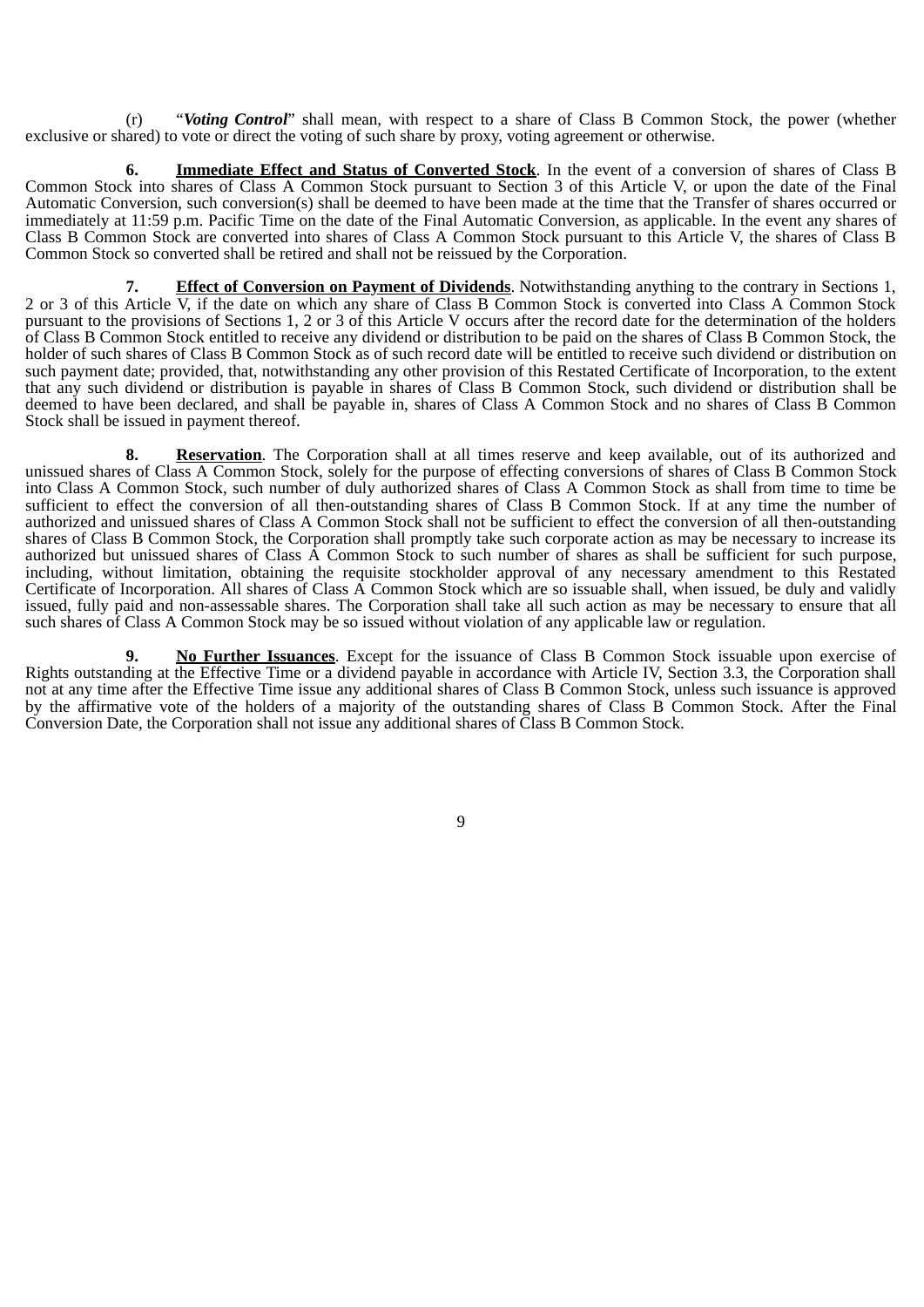## **ARTICLE VI: AMENDMENT OF BYLAWS**

The Board of Directors shall have the power to adopt, amend or repeal the Bylaws. Any adoption, amendment or repeal of the Bylaws by the Board of Directors shall require the approval of a majority of the Whole Board. For purposes of this Restated Certificate of Incorporation, the term "*Whole Board*" shall mean the total number of authorized directors, whether or not there exist any vacancies in previously authorized directorships. The stockholders shall also have power to adopt, amend or repeal the Bylaws; provided, however, that, notwithstanding any other provision of this Restated Certificate of Incorporation or any provision of law that might otherwise permit a lesser or no vote, but in addition to any vote of the holders of any class or series of stock of the Corporation required by applicable law or by this Restated Certificate of Incorporation, the affirmative vote of the holders of at least two-thirds (2/3) of the voting power of all of the then-outstanding shares of the capital stock of the Corporation entitled to vote generally in the election of directors, voting together as a single class, shall be required for the stockholders to adopt, amend or repeal any provision of the Bylaws; provided, further, however, that, in the case of any proposed adoption, amendment or repeal of any provisions of the Bylaws that is approved by the Board of Directors and submitted to the stockholders for adoption thereby, if directors representing two-thirds (2/3) of the Whole Board have approved such adoption, amendment or repeal of any provisions of the Bylaws, then, in addition to any vote of the holders of any class or series of stock of the Corporation required by applicable law or by this Restated Certificate of Incorporation, only the affirmative vote of the holders of at least a majority of the voting power of all of the then-outstanding shares of the capital stock of the Corporation entitled to vote generally in the election of directors, voting together as a single class, shall be required to adopt, amend or repeal such provision of the Bylaws.

## **ARTICLE VII: MATTERS RELATING TO THE BOARD OF DIRECTORS**

**1. Director Powers**. Except as otherwise provided by the General Corporation Law or this Certificate of Incorporation, the business and affairs of the Corporation shall be managed by or under the direction of the Board of Directors.

**2. Number of Directors**. Subject to the special rights of the holders of any series of Preferred Stock to elect additional directors under specified circumstances, the total number of directors constituting the Whole Board shall be fixed from time to time exclusively by resolution adopted by a majority of the Whole Board.

**3. Classified Board**. Subject to the special rights of the holders of one or more series of Preferred Stock to elect directors, the directors shall be divided, with respect to the time for which they severally hold office, into three classes designated as Class I, Class II and Class III, respectively (the "*Classified Board*"). The Board of Directors is authorized to assign members of the Board of Directors to such classes of the Classified Board. The number of directors in each class shall be divided as nearly equal as is practicable. The initial term of office of the Class I directors shall expire on 2022, the initial term of office of the Class II directors shall expire on 2023, and the initial term of office of the Class III directors shall expire on 2024. At each annual meeting of stockholders, directors elected to succeed those directors of the class whose terms then expire shall be elected for a term of office expiring at the third succeeding annual meeting of stockholders after their election.

**4. Term and Removal**. Each director shall hold office until the annual meeting at which such director's term expires and until such director's successor is duly elected and qualified, or until such director's earlier death, resignation, disqualification or removal. Any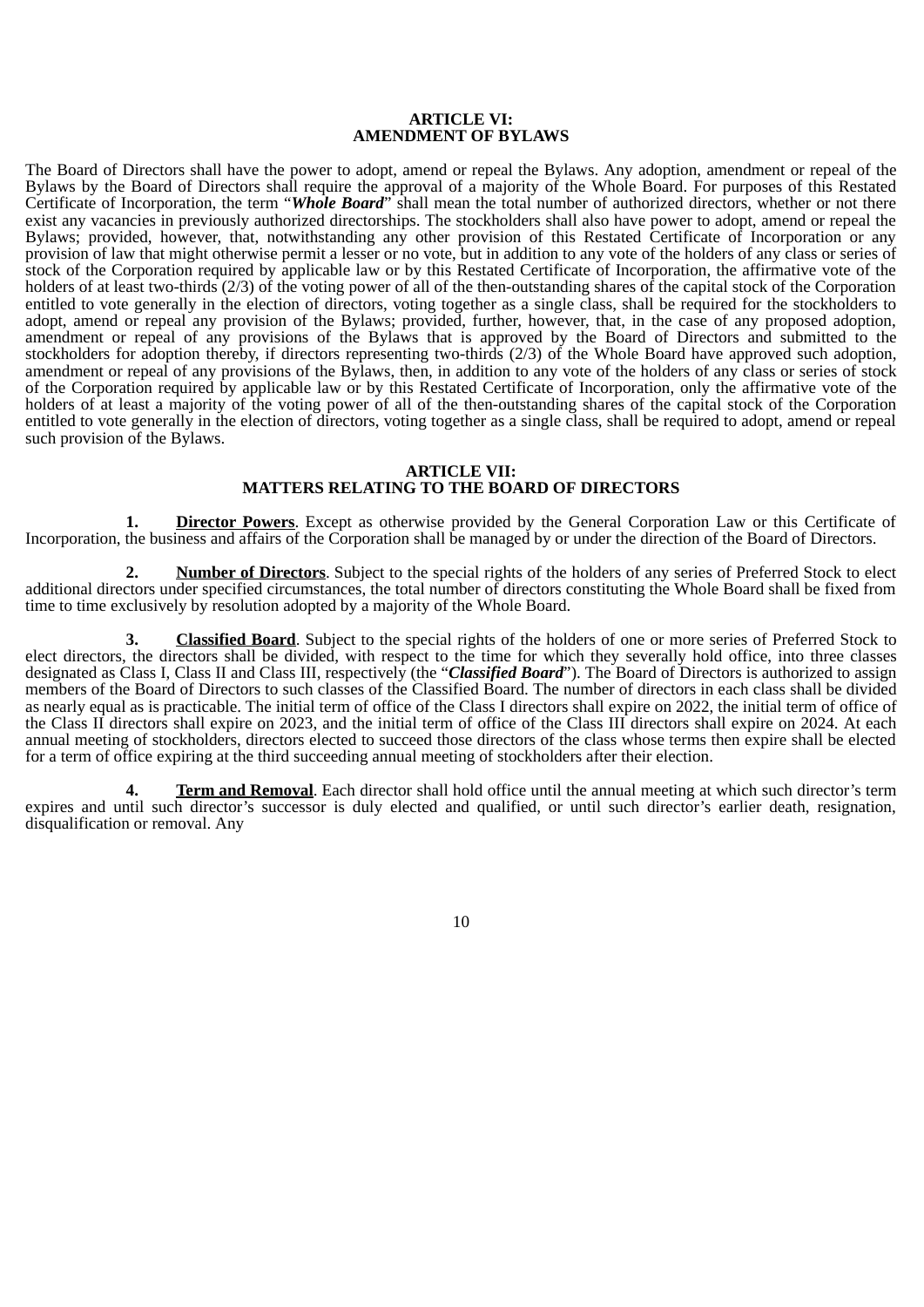director may resign at any time upon notice to the Corporation given in writing or by any electronic transmission. For the first twelve (12) months after the date a director first joins (by appointment or election) the Board of Directors, subject to the special rights of the holders of any series of Preferred Stock to elect directors, each such director may be removed with or without cause by the affirmative vote of the holders of a majority of the voting power of the then-outstanding shares of capital stock of the Corporation entitled to vote generally in the election of directors, voting together as a single class. After twelve (12) months from the date a director first joins (by appointment or election) the Board of Directors, subject to the special rights of the holders of any series of Preferred Stock to elect directors, no director may be removed from the Board of Directors except for cause and only by the affirmative vote of the holders of a majority of the voting power of the then-outstanding shares of capital stock of the Corporation entitled to vote thereon, voting together as a single class. Subject to the special rights of the holders of any series of Preferred Stock to elect directors, in the event of any increase or decrease in the authorized number of directors, (a) each director then serving as such shall nevertheless continue as a director of the class of which he or she is a member and (b) the newly created or eliminated directorships resulting from such increase or decrease shall be apportioned by the Board of Directors among the classes of directors so as to make all classes as nearly equal in number as is practicable. No decrease in the number of directors constituting the Board of Directors shall shorten the term of any incumbent director.

**5. Vacancies and Newly Created Directorships**. Subject to the special rights of the holders of any series of Preferred Stock to elect directors, any vacancy occurring in the Board of Directors for any reason, and any newly created directorship resulting from any increase in the authorized number of directors, shall be filled only by the affirmative vote of a majority of the directors then in office, even if less than a quorum, or by a sole remaining director, and shall not be filled by the stockholders. Any director elected in accordance with the preceding sentence shall hold office for a term expiring at the annual meeting of stockholders at which the term of office of the class, if any, to which the director has been assigned expires and until such director's successor shall have been duly elected and qualified, or until such director's earlier death, resignation, disqualification or removal.

**6. Additional Directors Elected by the Preferred Stock.** During any period when the holders of any series of Preferred Stock have the right to elect additional directors as provided for or fixed pursuant to the provisions of Article IV hereof (including any Certificate of Designation) (any such director, a "**Preferred Stock Director**"), and upon commencement and for the duration of the period during which such right continues: (i) the then otherwise total authorized number of directors of the Corporation shall automatically be increased by such number of Preferred Stock Directors that the holders of any series of Preferred Stock have a right to elect, and the holders of such Preferred Stock shall be entitled to elect the additional Preferred Stock Directors so provided for or fixed pursuant to said provisions; and (ii) each such Preferred Stock Director shall serve until his or her successor shall have been duly elected and qualified, or until his or her right to hold such office terminates pursuant to said provisions, whichever occurs earlier, subject to his or her earlier death, disqualification, resignation or removal. In case any vacancy shall occur among the Preferred Stock Directors, a successor Preferred Stock Director may be elected by the holders of Preferred Stock pursuant to said provisions. Except as otherwise provided for or fixed pursuant to the provisions of Article IV hereof (including any Preferred Stock Designation), whenever the holders of any series of Preferred Stock having such right to elect an additional Preferred Stock Director are divested of such right pursuant to said provisions, the terms of office of such Preferred Stock Director elected by the holders of such Preferred Stock, or elected to fill any vacancies resulting from the death, resignation, disqualification or removal of such additional Preferred Stock Director, shall forthwith terminate (in which case such person shall cease to be qualified as a director and shall cease to be a director) and the total authorized number of directors of the Corporation shall be automatically reduced accordingly.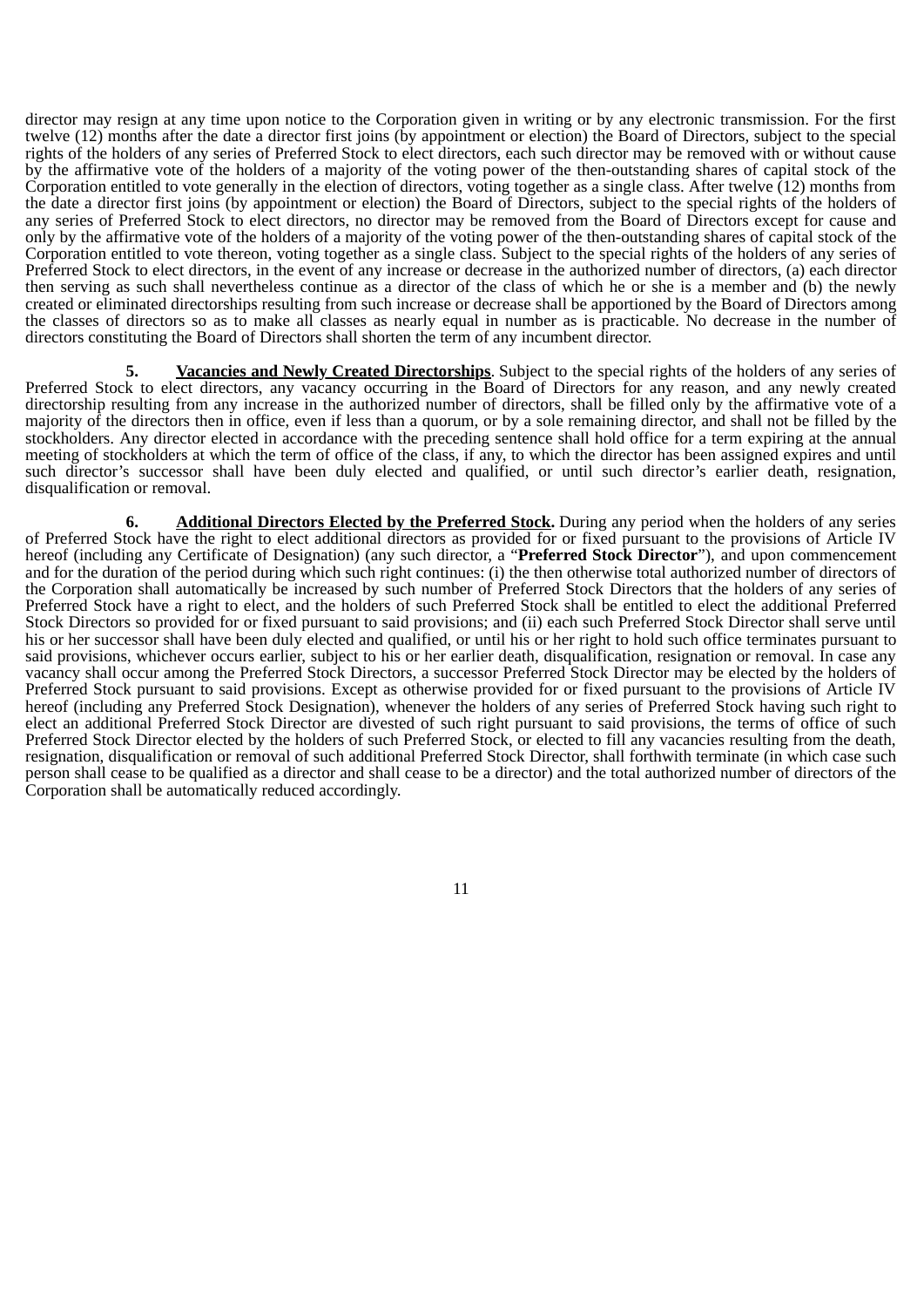- **7. Vote by Ballot**. Election of directors need not be by written ballot unless the Bylaws shall so provide.
- **8. No Cumulative Voting**. No stockholder will be permitted to cumulate votes at any election of directors.

## **ARTICLE VIII: DIRECTOR LIABILITY**

**1. Limitation of Liability**. To the fullest extent permitted by law, no director of the Corporation shall be personally liable to the Corporation or its stockholders for monetary damages for breach of fiduciary duty as a director. Without limiting the effect of the preceding sentence, if the General Corporation Law is hereafter amended to authorize the further elimination or limitation of the liability of a director, then the liability of a director of the Corporation shall be eliminated or limited to the fullest extent permitted by the General Corporation Law, as so amended.

**2. Change in Rights**. Neither any amendment nor repeal of this Article VIII, nor the adoption of any provision of this Restated Certificate of Incorporation inconsistent with this Article VIII, shall eliminate, reduce or otherwise adversely affect any limitation on the personal liability of a director of the Corporation or any rights or protections of any officer or director of the Corporation under this Article VIII with respect to acts or omissions occurring prior to the time of such amendment, repeal or adoption of such an inconsistent provision.

# **ARTICLE IX: MATTERS RELATING TO STOCKHOLDERS**

**1. No Action by Written Consent of Stockholders**. Subject to the rights of any series of Preferred Stock then outstanding, (i) no action shall be taken by the stockholders of the Corporation except at a duly called annual or special meeting of stockholders, and (ii) no action shall be taken by the stockholders of the Corporation by written consent in lieu of a meeting.

**2. Special Meeting of Stockholders**. Special meetings of the stockholders of the Corporation may be called only by a majority of our Board of Directors, stockholders holding at least 6,300,000 shares of our Class B Common Stock or the Chairperson of our Board of Directors.

**3. Advance Notice of Stockholder Nominations and Business Transacted at Special Meetings**. Advance notice of stockholder nominations for the election of directors of the Corporation and of business to be brought by stockholders before any meeting of stockholders of the Corporation shall be given in the manner provided in the Bylaws. Business transacted at special meetings of stockholders shall be limited to the purpose or purposes stated in the notice of meeting.

# **ARTICLE X: SEVERABILITY**

If any provision of this Restated Certificate of Incorporation shall be held to be invalid, illegal, or unenforceable, then such provision shall nonetheless be enforced to the maximum extent possible consistent with such holding and the remaining provisions of this Restated Certificate of Incorporation (including without limitation, all portions of any section of this Restated Certificate of Incorporation containing any such provision held to be invalid, illegal, or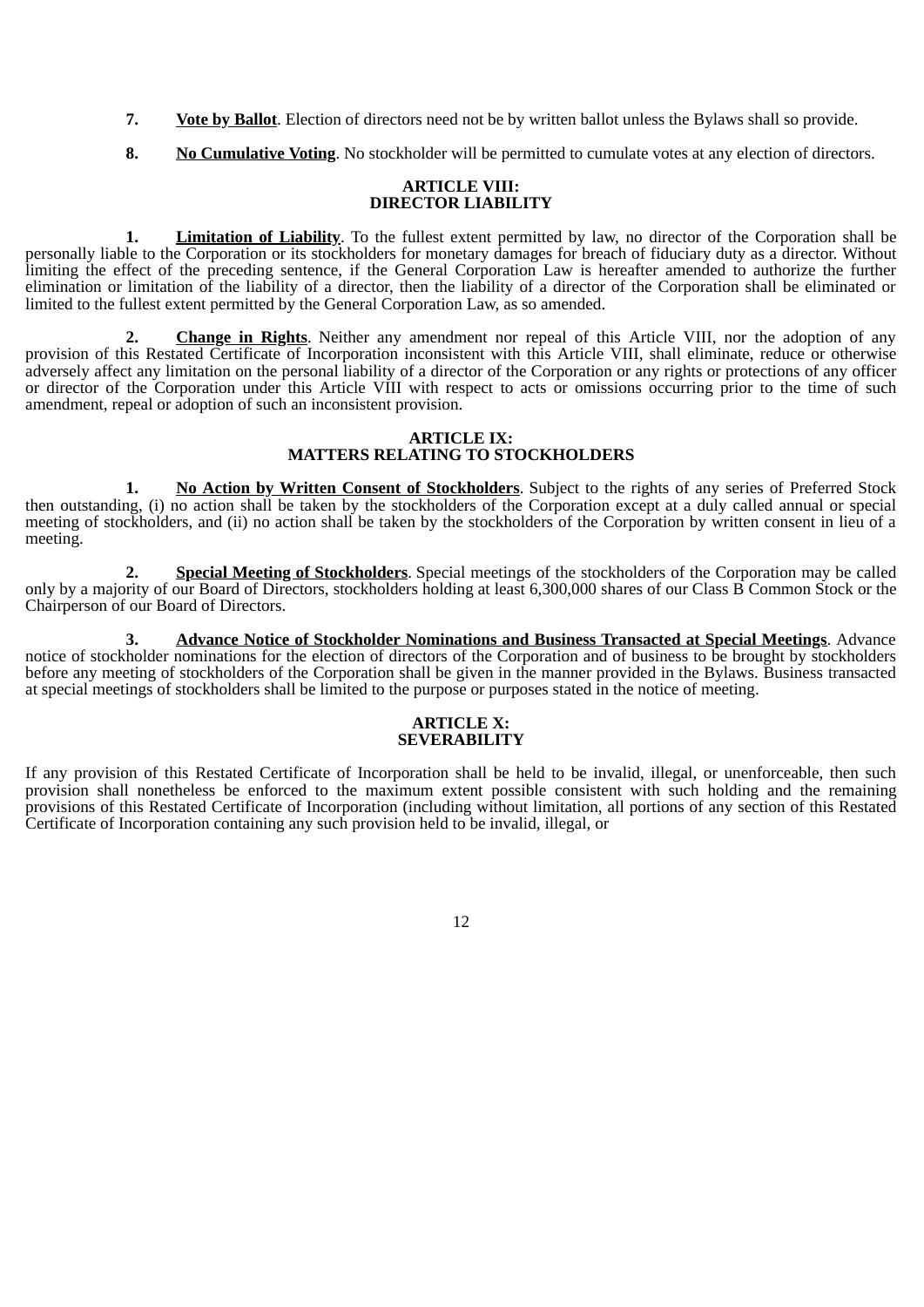unenforceable, which is not invalid, illegal, or unenforceable) shall remain in full force and effect.

## **ARTICLE XI: AMENDMENT OF RESTATED CERTIFICATE OF INCORPORATION**

**1. General**. The Corporation reserves the right to amend or repeal any provision contained in this Restated Certificate of Incorporation in the manner prescribed by the laws of the State of Delaware and all rights conferred upon stockholders are granted subject to this reservation; provided, however, that, notwithstanding any provision of this Restated Certificate of Incorporation (including any Certificate of Designation) or any provision of law that might otherwise permit a lesser vote or no vote (other than Sections 1.2 and 2 of Article IV hereof), but in addition to any vote of the holders of any class or series of the stock of the Corporation required by applicable law or by this Restated Certificate of Incorporation (including any Certificate of Designation), and subject to Sections 1.2 and 2 of Article IV, the affirmative vote of the holders of at least twothirds (2/3) of the voting power of all of the then-outstanding shares of the capital stock of the Corporation entitled to vote generally in the election of directors, voting together as a single class, shall be required to amend or repeal, or adopt any provision inconsistent with, this Section 1 of this Article XI, Sections 1.2 and 2 of Article IV, or Article V, Article VI, Article VII, Article VIII, Article IX, Article X or Article XII (the "*Specified Provisions*"); provided, further, that if directors representing two-thirds (2/3) of the Whole Board have approved such amendment or repeal of, or any provision inconsistent with, the Specified Provisions, then only the affirmative vote of the holders of at least a majority of the voting power of all of the thenoutstanding shares of the capital stock of the Corporation entitled to vote generally in the election of directors, voting together as a single class (in addition to any other vote of the holders of any class or series of stock of the Corporation required by applicable law or by this Certificate of Incorporation), shall be required to approve such amendment or repeal of, or the adoption of such provision inconsistent with, the Specified Provisions.

**2. Changes to or Inconsistent with Section 3 of Article IV**. Notwithstanding any other provision of this Restated Certificate of Incorporation (including any Certificate of Designation) or any provision of law that might otherwise permit a lesser vote or no vote, but in addition to any vote of the holders of any class or series of the stock of the Corporation required by law or by this Restated Certificate of Incorporation (including any Certificate of Designation), the affirmative vote of the holders of Class A Common Stock representing at least two-thirds (2/3) of the voting power of the then-outstanding shares of Class A Common Stock, voting separately as a single class, and the affirmative vote of the holders of Class B Common Stock representing at least two-thirds (2/3) of the voting power of the then-outstanding shares of Class B Common Stock, each voting separately as single classes, shall be required to amend or repeal, or to adopt any provision inconsistent with, Section 3 of Article IV or this Section 2 of this Article XI.

### **ARTICLE XII: CHOICE OF FORUM**

Unless the Corporation consents in writing to the selection of an alternative forum, the Court of Chancery of the State of Delaware (or, if the Court of Chancery does not have jurisdiction, the federal district court for the District of Delaware) shall, to the fullest extent permitted by law, be the sole and exclusive forum for: (a) any derivative action or proceeding brought on behalf of the Corporation; (b) any action asserting a claim of breach of a fiduciary duty owed by any current or former director, officer, stockholder, employee or agent of the Corporation to the Corporation or the Corporation's stockholders; (c) any action asserting a claim against the Corporation arising pursuant to any provision of the General Corporation Law, this Restated Certificate of Incorporation or the Bylaws or as to which the General Corporation Law confers jurisdiction on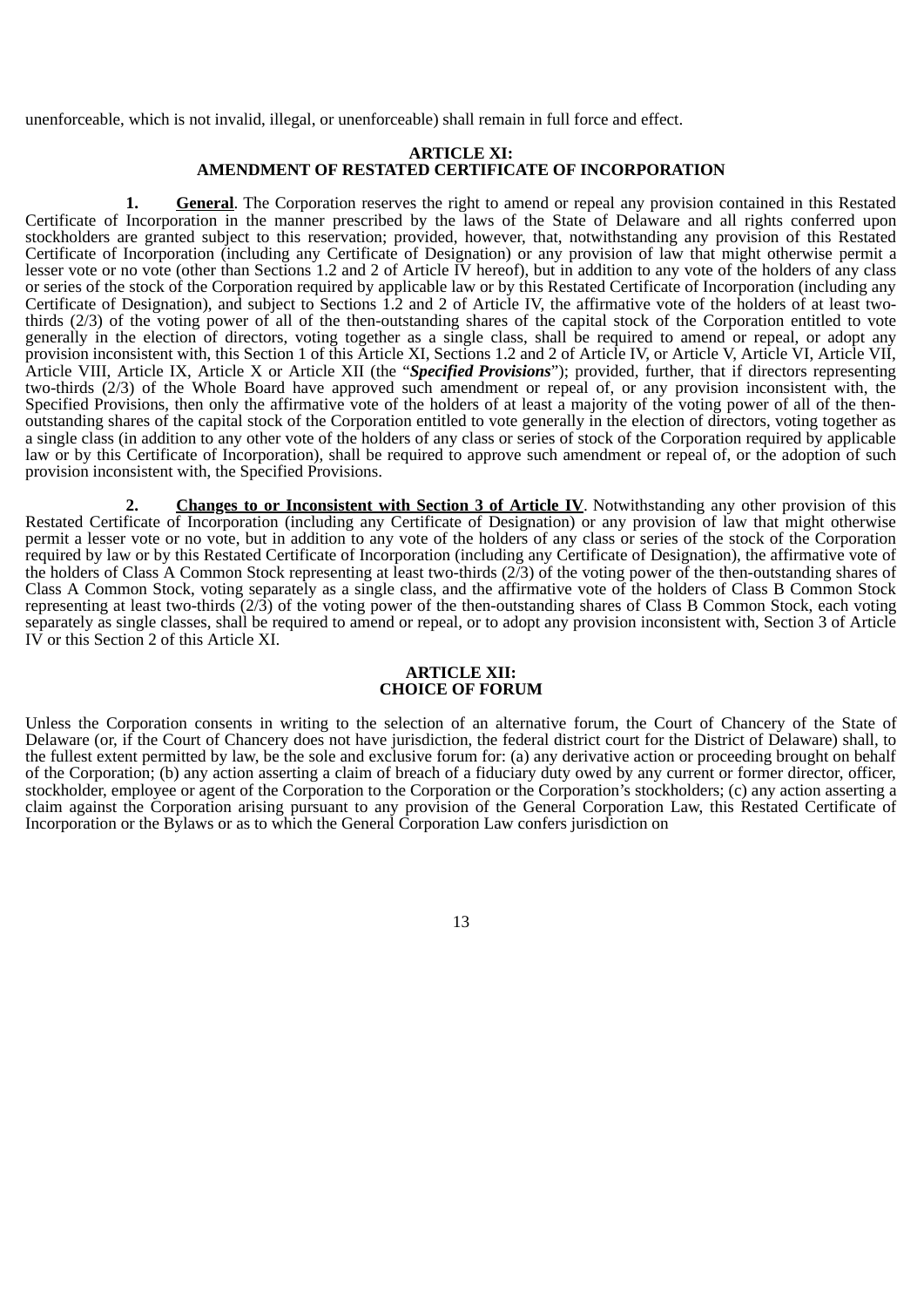the Court of Chancery of the State of Delaware; (d) any action to interpret, apply, enforce or determine the validity of this Restated Certificate of Incorporation or the Bylaws; or (e) any action asserting a claim against the Corporation governed by the internal affairs doctrine. This Article XII shall not apply to suits brought to enforce a duty or liability created by the Exchange Act or any other claim for which the federal courts have exclusive jurisdiction.

To the fullest extent permitted by law, unless the Corporation consents in writing to the selection of an alternative forum, the federal district courts of the United States of America shall be the exclusive forum for the resolution of any complaint asserting a cause of action arising under the Securities Act.

Any person or entity purchasing or otherwise acquiring or holding any interest in shares of capital stock of the Corporation shall be deemed to have notice of and to have consented to the provisions of this Article XII.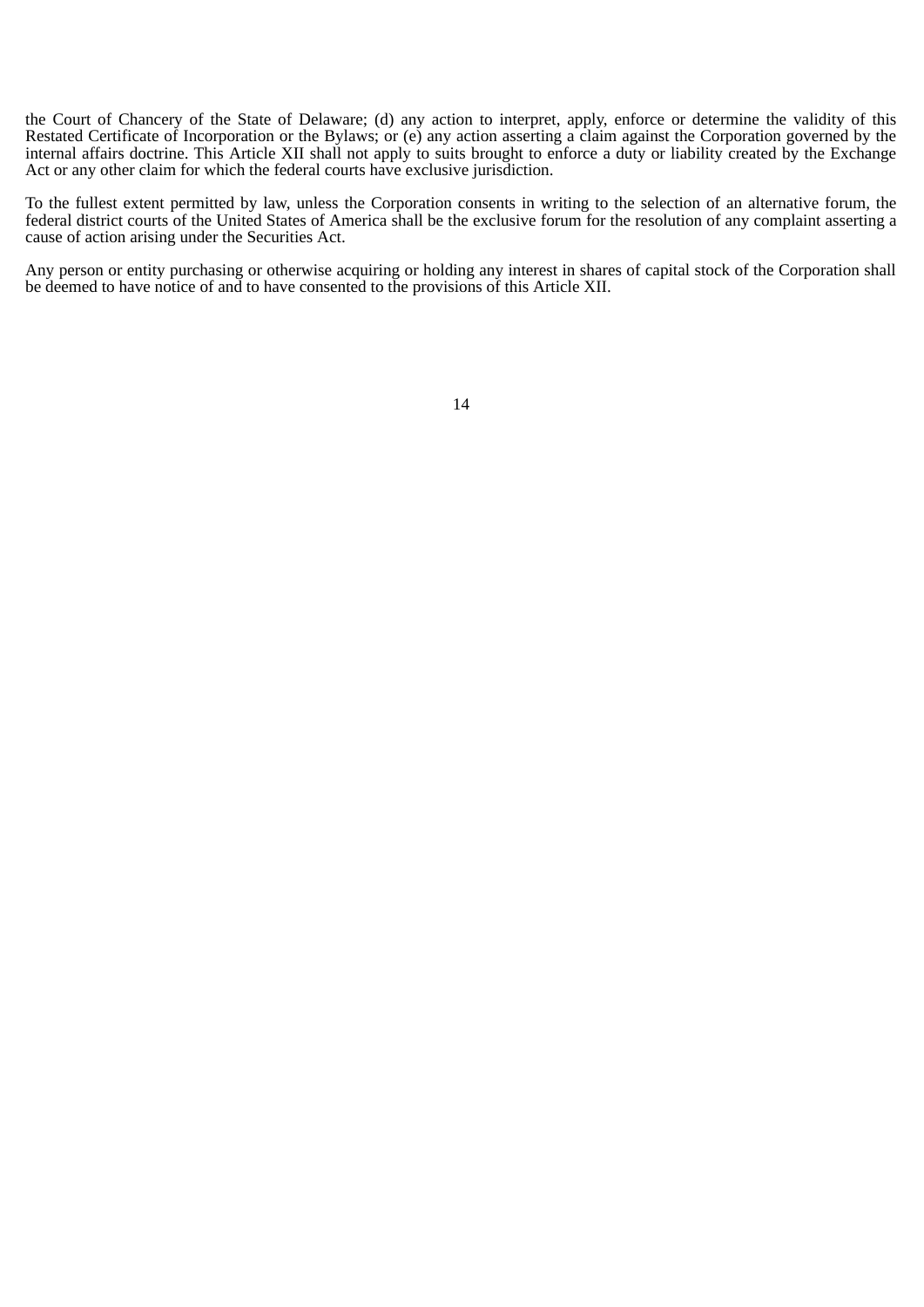**BACKBLAZE, INC.** (a Delaware corporation)

# **AMENDED AND RESTATED BYLAWS**

As Adopted October 7, 2021 and As Effective November 15, 2021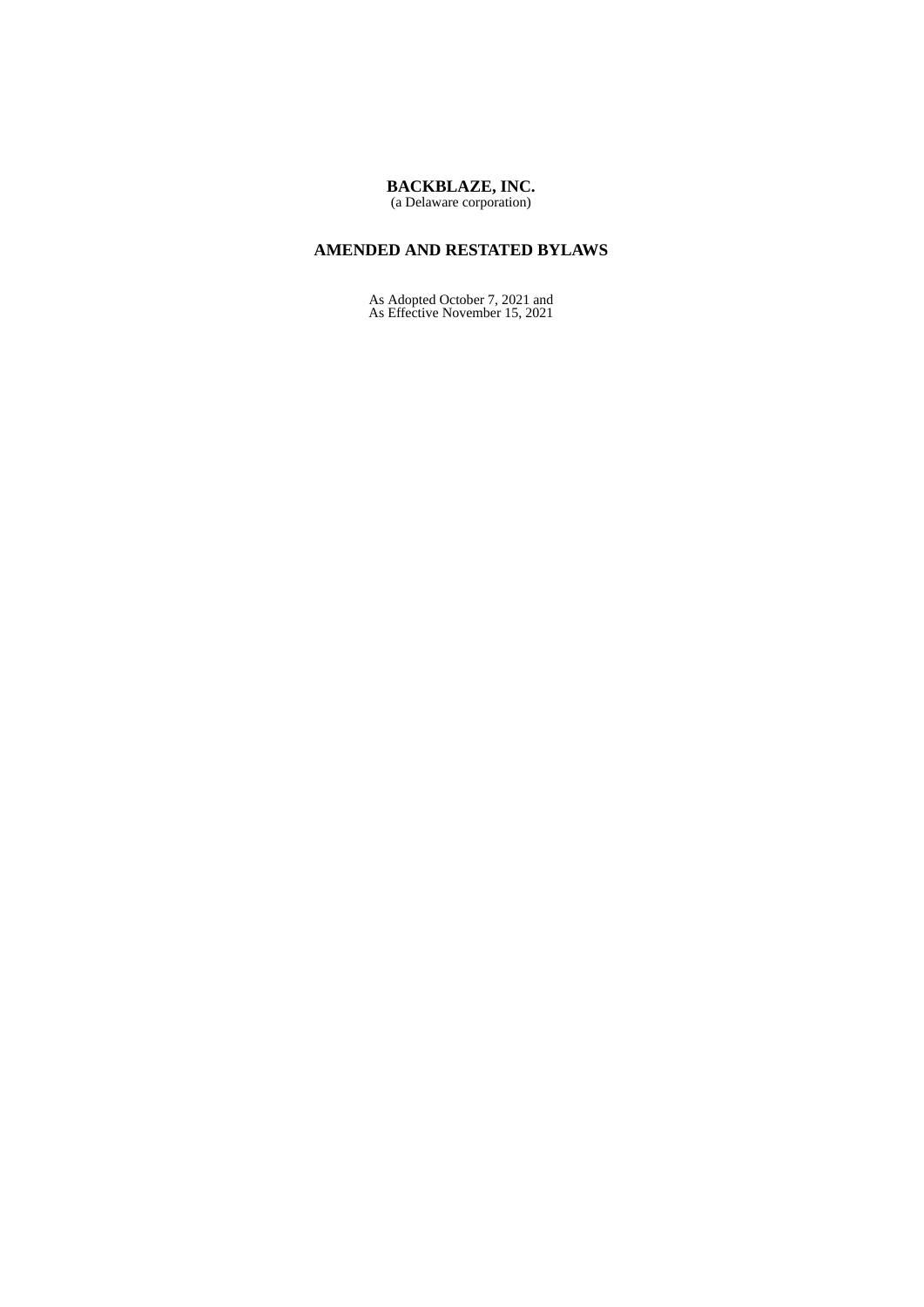# **TABLE OF CONTENTS**

| <b>ARTICLE I STOCKHOLDERS</b> |                                                                    | $\overline{1}$ |
|-------------------------------|--------------------------------------------------------------------|----------------|
|                               | Section 1.1 Annual Meetings                                        | $\mathbf{1}$   |
| Section 1.2                   | <b>Special Meetings</b>                                            | $\mathbf{1}$   |
| Section 1.3                   | Notice of Meetings                                                 | $\mathbf{1}$   |
| Section 1.4                   | Adjournments                                                       | $\mathbf{1}$   |
| Section 1.5                   | Quorum                                                             | $\overline{2}$ |
| Section 1.6                   | Organization                                                       | $\overline{2}$ |
| Section 1.7                   | <b>Voting</b> ; Proxies                                            | $\overline{2}$ |
| Section 1.8                   | Fixing Date for Determination of Stockholders of Record            | 3              |
| Section 1.9                   | List of Stockholders Entitled to Vote                              | 4              |
| Section 1.10                  | <b>Inspectors of Elections</b>                                     | $\overline{4}$ |
| Section 1.11                  | <b>Conduct of Meetings</b>                                         | 5              |
| Section 1.12                  | Notice of Stockholder Business; Nominations                        | 6              |
| Section 1.13                  | Action by Written Consent of Stockholders                          | 13             |
|                               | Section 1.14 Delivery to the Corporation                           | 13             |
|                               | <b>ARTICLE II BOARD OF DIRECTORS</b>                               | <u>14</u>      |
|                               | Section 2.1 Number; Qualifications                                 | 14             |
| Section 2.2                   | Election; Resignation; Removal; Vacancies                          | 14             |
|                               | Section 2.3 Regular Meetings                                       | 14             |
| Section 2.4                   | <b>Special Meetings</b>                                            | 14             |
| Section 2.5                   | <b>Remote Meetings Permitted</b>                                   | 14             |
| Section 2.6                   | Quorum; Vote Required for Action                                   | 15             |
|                               | Section 2.7 Organization                                           | 15             |
| Section 2.8                   | Unanimous Action by Directors in Lieu of a Meeting                 | 15             |
| Section 2.9                   | Powers                                                             | 15             |
|                               | Section 2.10 Compensation of Directors                             | 15             |
| <b>ARTICLE III COMMITTEES</b> |                                                                    | <u>16</u>      |
| Section 3.1 Committees        |                                                                    | 16             |
|                               | Section 3.2 Committee Rules                                        | 16             |
|                               | <u>ARTICLE IV OFFICERS; CHAIRPERSON; LEAD INDEPENDENT DIRECTOR</u> | <u>17</u>      |
| Section 4.1 Generally         |                                                                    | 17             |
|                               | Section 4.2 Chief Executive Officer                                | 17             |
|                               | Section 4.3 Chairperson of the Board                               | 17             |
| Section 4.4                   | <b>Lead Independent Director</b>                                   | 18             |
| Section 4.5                   | President                                                          | 18             |
| Section 4.6                   | <b>Chief Financial Officer</b>                                     | 18             |
| Section 4.7                   | Treasurer                                                          | 18             |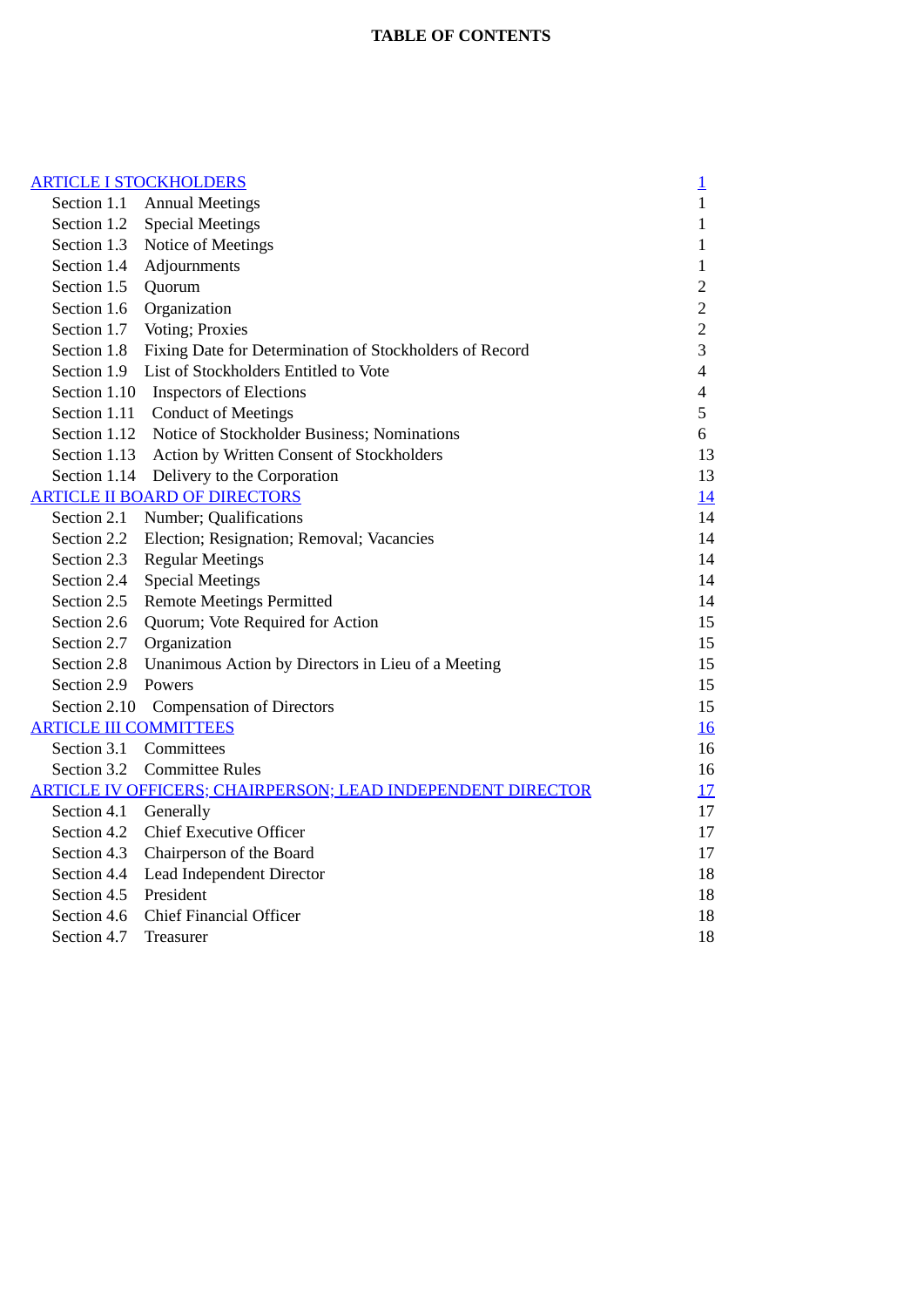# **TABLE OF CONTENTS**

<span id="page-82-0"></span>

| Section 4.8                  | Vice President                                                                            | 18              |
|------------------------------|-------------------------------------------------------------------------------------------|-----------------|
| Section 4.9                  | Secretary                                                                                 | 18              |
|                              | Section 4.10 Delegation of Authority                                                      | 18              |
| Section 4.11 Removal         |                                                                                           | 18              |
|                              | Section 4.12 Voting Shares in Other Business Entities                                     | 18              |
|                              | Section 4.13 Execution of Corporate Contracts and Instruments                             | 19              |
| <b>ARTICLE V STOCK</b>       |                                                                                           | 20              |
|                              | Section 5.1 Certificates; Uncertificated Shares                                           | 20              |
| <b>Uncertificated Shares</b> | Section 5.2 Lost, Stolen or Destroyed Stock Certificates; Issuance of New Certificates or | 20              |
|                              | Section 5.3 Other Regulations                                                             | 20              |
|                              | <b>ARTICLE VI INDEMNIFICATION</b>                                                         | 21              |
|                              | Section 6.1 Indemnification of Officers and Directors                                     | 21              |
|                              | Section 6.2 Advance of Expenses                                                           | 21              |
|                              | Section 6.3 Non-Exclusivity of Rights                                                     | 21              |
|                              | Section 6.4 Indemnification Contracts                                                     | 21              |
|                              | Section 6.5 Right of Indemnitee to Bring Suit                                             | 21              |
| Section 6.6                  | Nature of Rights                                                                          | 22              |
| Section 6.7                  | Insurance                                                                                 | 23              |
| <b>ARTICLE VII NOTICES</b>   |                                                                                           | $\overline{24}$ |
| Section 7.1 Notice           |                                                                                           | 24              |
| Section 7.2                  | <b>Waiver of Notice</b>                                                                   | 24              |
|                              | <b>ARTICLE VIII INTERESTED DIRECTORS</b>                                                  | 26              |
|                              | Section 8.1 Interested Directors                                                          | 26              |
| Section 8.2 Quorum           |                                                                                           | 26              |
|                              | <b>ARTICLE IX MISCELLANEOUS</b>                                                           | 27              |
| Section 9.1 Fiscal Year      |                                                                                           | 27              |
| Section 9.2                  | Seal                                                                                      | 27              |
|                              | Section 9.3 Form of Records                                                               | 27              |
|                              | Section 9.4 Reliance Upon Books and Records                                               | 27              |
| Section 9.5                  | Certificate of Incorporation Governs                                                      | 27              |
| Section 9.6                  | Severability                                                                              | 27              |
|                              | Section 9.7 Time Periods                                                                  | 27              |
| <b>ARTICLE X AMENDMENT</b>   |                                                                                           | 28              |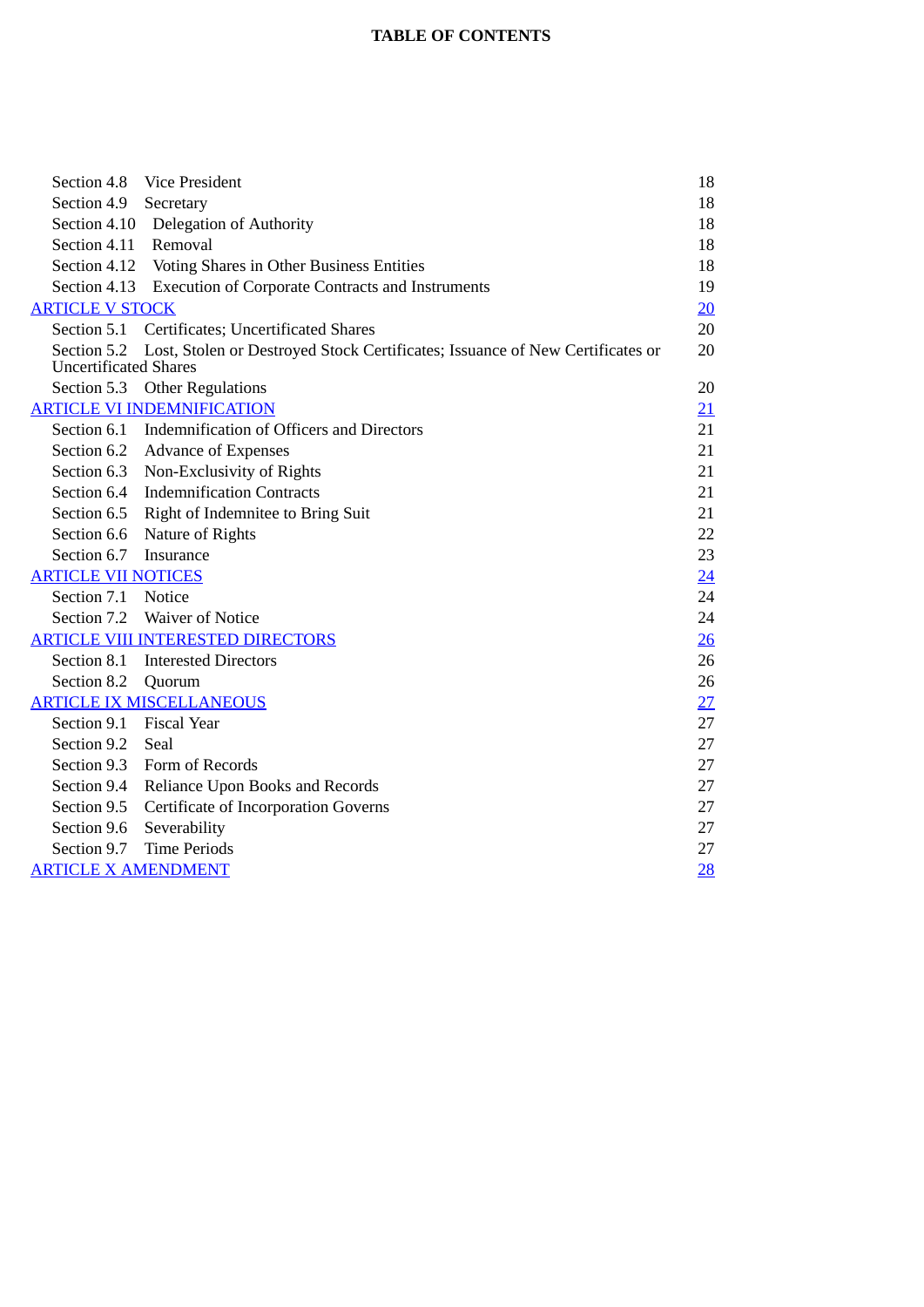# **BACKBLAZE, INC.**

(a Delaware corporation)

#### **AMENDED AND RESTATED BYLAWS**

As Adopted October 7, 2021 and As Effective November 15, 2021

## **ARTICLE I STOCKHOLDERS**

**Section 1.1 Annual Meetings.** If required by applicable law or as otherwise determined by the Board of Directors (the "Board") of Backblaze, Inc. (the "Corporation"), an annual meeting of stockholders shall be held for the election of directors at such date and time as the Board shall each year fix. The meeting may be held either at a place, within or without the State of Delaware as permitted by the Delaware General Corporation Law (the "*DGCL*"), or by means of remote communication as the Board in its sole discretion may determine. Any other proper business may be transacted at the annual meeting. The Corporation may postpone, reschedule or cancel any annual meeting of stockholders previously scheduled by the Board.

**Section 1.2 Special Meetings.** Special meetings of stockholders for any purpose or purposes shall be called in the manner set forth in the Restated Certificate of Incorporation of the Corporation (as the same may be amended and/or restated from time to time, the "*Certificate of Incorporation*"). The special meeting may be held either at a place, within or without the State of Delaware, or by means of remote communication as the Board in its sole discretion may determine. Business transacted at any special meeting of stockholders shall be limited to matters relating to the purpose or purposes stated in the notice of the meeting. The Corporation may postpone, reschedule or cancel any special meeting of stockholders previously scheduled by the Board.

**Section 1.3 Notice of Meetings.** Notice of all meetings of stockholders shall be given in writing or by electronic transmission in the manner provided by applicable law (including, without limitation, as set forth in Section 7.1.1 of these Bylaws) stating the date, time and place, if any, of the meeting, the means of remote communication, if any, by which stockholders and proxy holders may be deemed to be present in person and vote at such meeting, and the record date for determining the stockholders entitled to vote at the meeting (if such date is different from the record date for stockholders entitled to notice of the meeting). In the case of a special meeting, such notice shall also set forth the purpose or purposes for which the meeting is called. Unless otherwise required by applicable law or the Certificate of Incorporation, notice of any meeting of stockholders shall be given not less than ten (10), nor more than sixty (60), days before the date of the meeting to each stockholder of record entitled to vote at such meeting as of the record date for determining the stockholders entitled to notice of the meeting.

**Section 1.4 Adjournments.** Notwithstanding Section 1.5 of these Bylaws, the chairperson of the meeting shall have the power to recess or adjourn any meeting of stockholders, annual or special, to another time, date and place (if any) regardless of whether a quorum is present, at any time and for any reason. Any meeting of stockholders, annual or special, may be adjourned from time to time, and notice need not be given of any such adjourned meeting if the time, date and place (if any) thereof and the means of remote communication (if any) by which stockholders and proxy holders may be deemed to be present in person and vote at such adjourned meeting are announced at the meeting at which the adjournment is taken;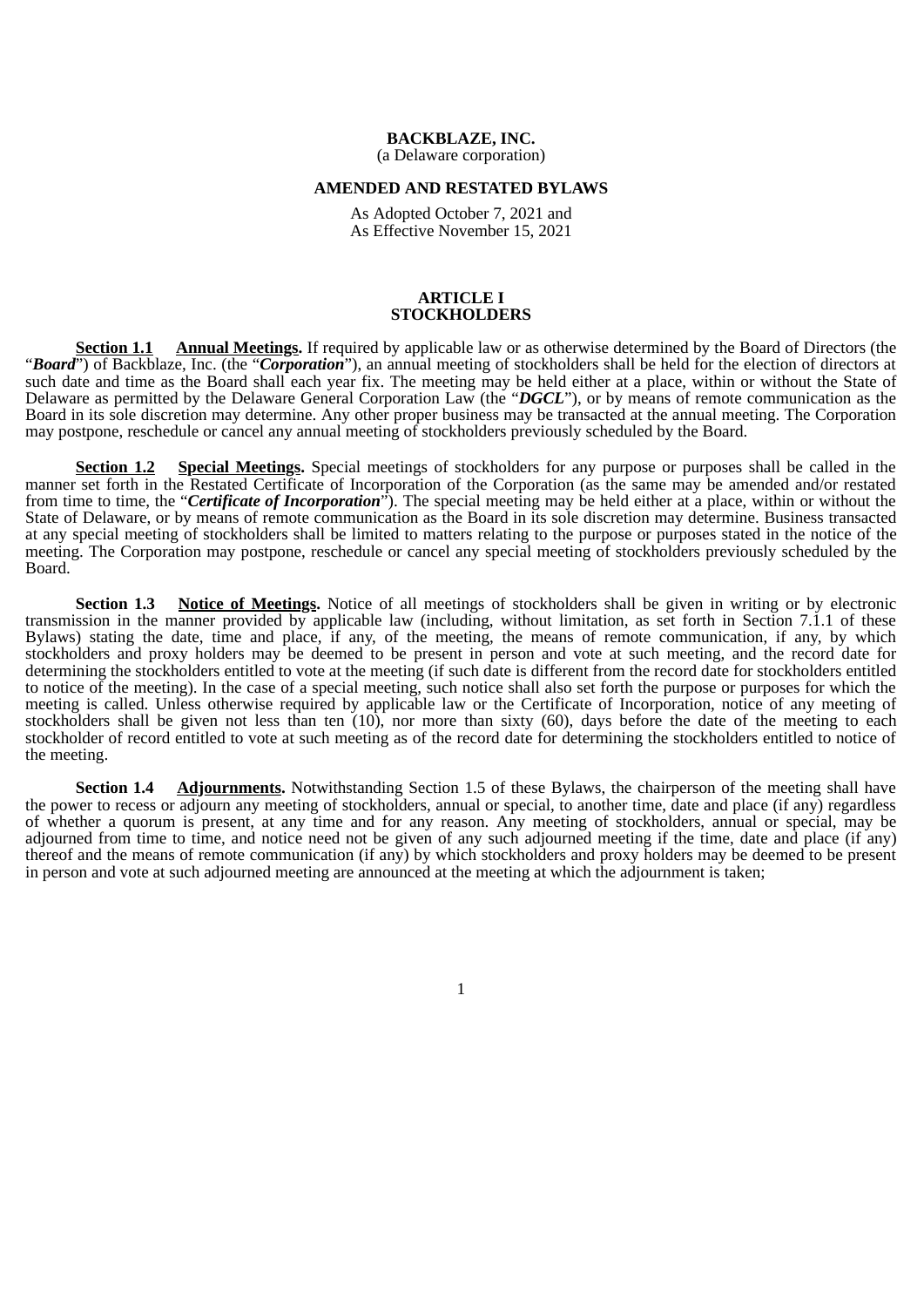*provided*, *however*, that if (x) the adjournment is for more than thirty (30) days, a notice of the adjourned meeting shall be given to each stockholder of record entitled to vote at the meeting or (y) after the adjournment, a new record date for determination of stockholders entitled to vote is fixed for the adjourned meeting, the Board shall fix as the record date for determining stockholders entitled to notice of such adjourned meeting the same or an earlier date as that fixed for determination of stockholders entitled to vote at the adjourned meeting, and shall give notice of the adjourned meeting to each stockholder of record as of the record date so fixed for notice of such adjourned meeting. At the adjourned meeting, the Corporation may transact any business that might have been transacted at the original meeting. If a quorum is present at the original meeting, it shall also be deemed present at the adjourned meeting. To the fullest extent permitted by law, the Board may postpone, reschedule or cancel at any time and for any reason any previously scheduled special or annual meeting of stockholders before it is to be held, regardless of whether any notice or public disclosure with respect to any such meeting has been sent or made pursuant to Section 1.3 hereof or otherwise, in which case notice shall be provided to the stockholders of the new date, time and place, if any, of the meeting as provided in Section 1.3 above.

**Section 1.5 Quorum.** Except as otherwise provided by applicable law, the Certificate of Incorporation or these Bylaws, at each meeting of stockholders the holders of a majority of the voting power of the shares of stock issued and outstanding and entitled to vote at the meeting, present in person or represented by proxy, shall constitute a quorum for the transaction of business; *provided*, *however*, that where a separate vote by a class or classes or series of stock is required by applicable law or the Certificate of Incorporation, the holders of a majority of the voting power of the shares of such class or classes or series of the stock issued and outstanding and entitled to vote on such matter, present in person or represented by proxy at the meeting, shall constitute a quorum entitled to take action with respect to the vote on such matter. If a quorum shall fail to attend any meeting, the chairperson of the meeting or, if directed to be voted on by the chairperson of the meeting, the holders of a majority of the voting power of the shares entitled to vote who are present in person or represented by proxy at the meeting may adjourn the meeting. Shares of the Corporation's stock belonging to the Corporation (or to another corporation, if a majority of the shares entitled to vote in the election of directors of such other corporation are held, directly or indirectly, by the Corporation), shall neither be entitled to vote nor be counted for quorum purposes; *provided*, *however*, that the foregoing shall not limit the right of the Corporation or any other corporation to vote any shares of the Corporation's stock held by it in a fiduciary capacity and to count such shares for purposes of determining a quorum. A quorum, once established at a meeting, shall not be broken by the withdrawal of enough votes to leave less than a quorum.

**Section 1.6 Organization.** Meetings of stockholders shall be presided over by (a) such person as the Board may designate, or (b) in the absence of such a person, the Chairperson of the Board, or (c) in the absence of such person, the Chief Executive Officer of the Corporation, or (d) in the absence of such person, the General Counsel (or Chief Legal Officer) of the Corporation, or (e) in the absence of such person, the Lead Independent Director, or (f) in the absence of such person, by a Vice President. The Secretary of the Corporation shall generally act as secretary of the meeting or other person designated by the Board, Chairperson of the Board (if not designated by the Board), or Chief Executive Officer (if not designated by the Board or Chairperson of the Board), but in such person's absence the chairperson of the meeting may appoint any person to act as secretary of the meeting.

**Section 1.7 Voting; Proxies.** Each stockholder of record entitled to vote at a meeting of stockholders, or to take corporate action by written consent without a meeting, may authorize another person or persons to act for such stockholder by proxy, but no such proxy shall be voted or acted upon after three years from its date, unless the proxy provides for a longer period. Such a proxy may be prepared, transmitted and delivered in any manner permitted by applicable law.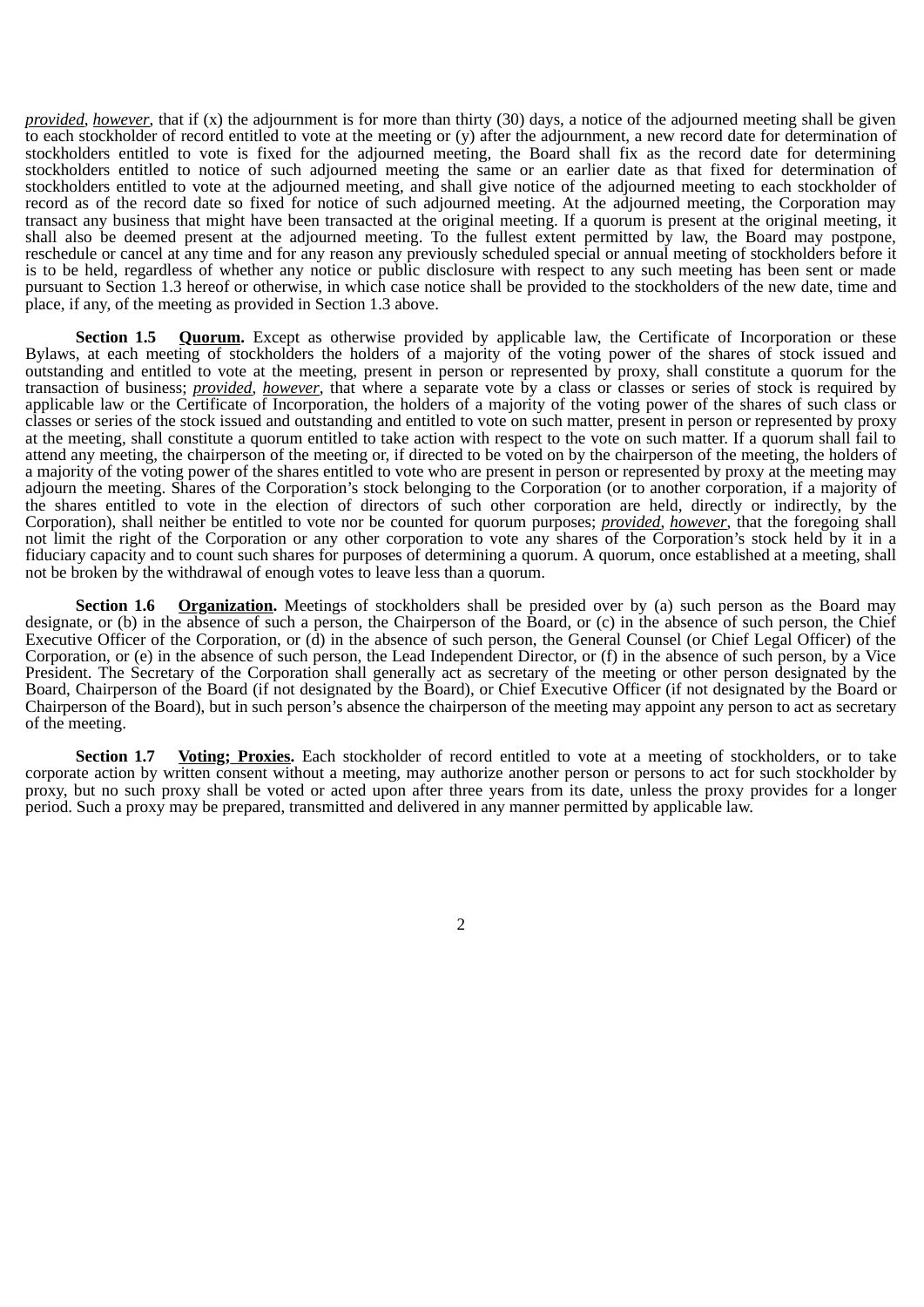Except as may be required in the Certificate of Incorporation, at all meetings of stockholders for the election of directors at which a quorum is present, directors shall be elected by a plurality of the votes of the shares present in person or represented by proxy at the meeting and entitled to vote on the election of directors. At all meetings of stockholders at which a quorum is present, unless a different or minimum vote is required by applicable law, rule or regulation applicable to the Corporation or its securities, the rules or regulations of any stock exchange applicable to the Corporation, the Certificate of Incorporation or these Bylaws, in which case such different or minimum vote shall be the applicable vote on the matter, every matter other than the election of directors shall be decided by the affirmative vote of the holders of a majority of the voting power of the shares of stock entitled to vote on such matter that are present in person or represented by proxy at the meeting and are voted for or against the matter (or if there are two or more classes or series of stock entitled to vote as separate classes, then in the case of each class or series, the holders of a majority of the voting power of the shares of stock of that class or series present in person or represented by proxy at the meeting voting for or against such matter).

# **Section 1.8 Fixing Date for Determination of Stockholders of Record.**

1.8.1 Meetings. In order that the Corporation may determine the stockholders entitled to notice of any meeting of stockholders or any adjournment thereof, the Board may fix a record date, which record date shall not precede the date upon which the resolution fixing the record date is adopted by the Board, and which record date shall, unless otherwise required by law, not be more than sixty (60) nor less than ten (10) days before the date of such meeting. If the Board so fixes a date, such date shall also be the record date for determining the stockholders entitled to vote at such meeting unless the Board determines, at the time it fixes such record date, that a later date on or before the date of the meeting shall be the date for making such determination. If no record date is fixed by the Board, the record date for determining stockholders entitled to notice of or to vote at a meeting of stockholders shall be at the close of business on the day next preceding the day on which notice is given, or, if notice is waived, at the close of business on the day next preceding the day on which the meeting is held. A determination of stockholders of record entitled to notice of or to vote at a meeting of stockholders shall apply to any adjournment of the meeting; *provided*, *however*, that the Board may fix a new record date for determination of stockholders entitled to vote at the adjourned meeting, and in such case shall also fix as the record date for stockholders entitled to notice of such adjourned meeting the same or an earlier date as that fixed for determination of stockholders entitled to vote in accordance herewith at the adjourned meeting.

1.8.2 Stockholder Action by Written Consent. If stockholders are permitted to act by written consent pursuant to the Certificate of Incorporation, in order that the Corporation may determine the stockholders entitled to consent to corporate action in writing without a meeting, the Board may fix a record date, which record date shall not precede the date upon which the resolution fixing the record date is adopted by the Board, and which date shall not be more than ten (10) days after the date upon which the resolution fixing the record date is adopted by the Board. If no record date has been fixed by the Board pursuant to the first sentence of this Section 1.8.2, the record date for determining stockholders entitled to consent to corporate action in writing without a meeting (if stockholders are permitted to act by written consent pursuant to the Certificate of Incorporation), when no prior action by the Board is required by applicable law, shall be the first date on which a signed written consent setting forth the action taken or proposed to be taken is delivered to the Corporation by delivery to its registered office in Delaware, its principal place of business, or to any officer or agent of the Corporation having custody of the book in which proceedings of meetings of stockholders are recorded. If no record date has been fixed by the Board pursuant to the first sentence of this Section 1.8.2, the record date for determining stockholders entitled to consent to corporate action in writing without a meeting if prior action by the Board is required by applicable law shall be at the close of business on the date on which the Board adopts the resolution taking such prior action.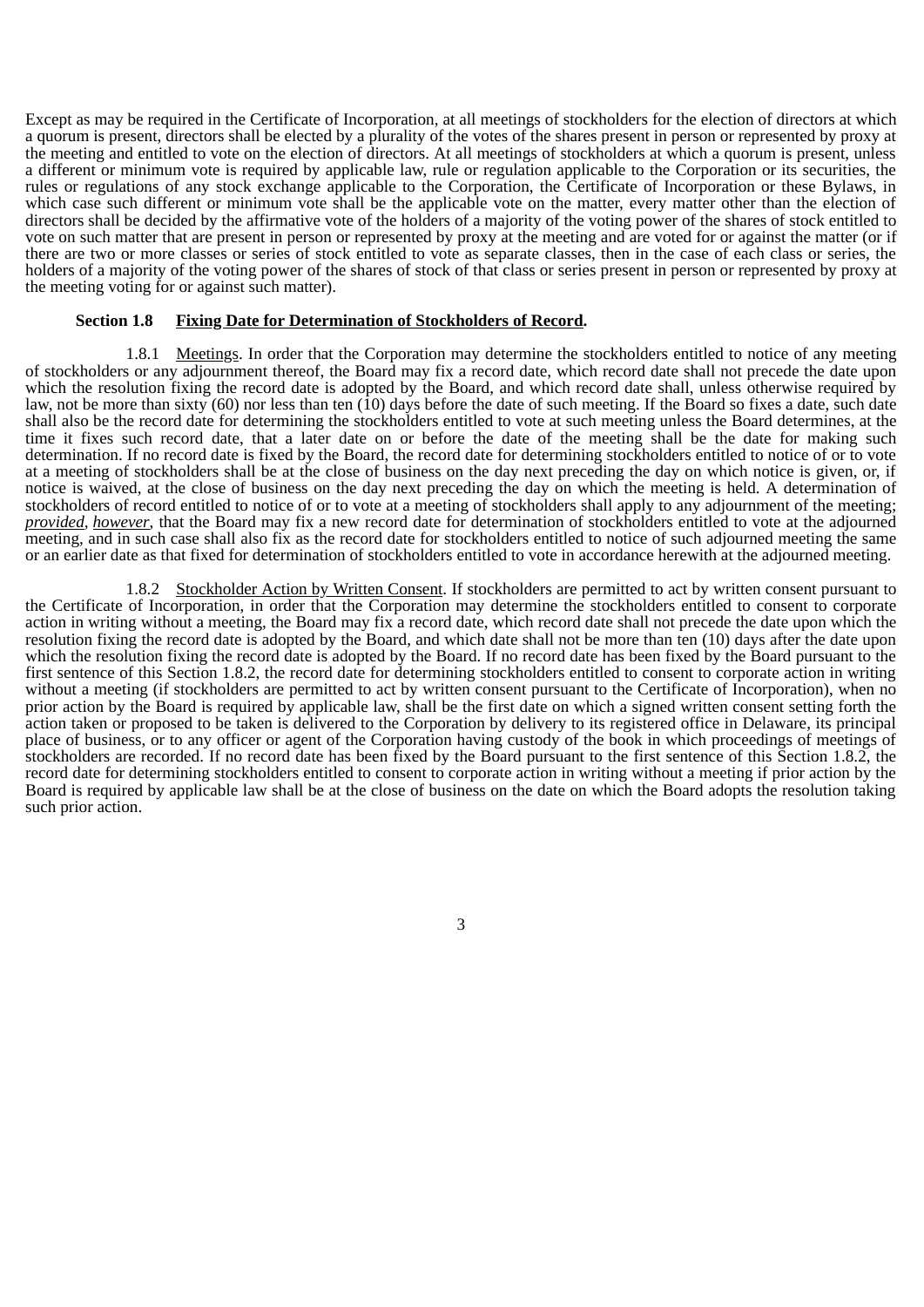1.8.3 Dividends, Distributions, or Rights. In order that the Corporation may determine the stockholders entitled to receive payment of any dividend or other distribution or allotment of any rights, or entitled to exercise any rights in respect of any change, conversion or exchange of stock or for the purpose of any other lawful action, the Board may fix, in advance, a record date, which shall not precede the date upon which the resolution fixing the record date is adopted by the Board and which shall not be more than sixty (60) days prior to such action. If no such record date is fixed by the Board, then the record date for determining stockholders for any such purpose shall be at 5:00 p.m. Pacific Time on the day on which the Board adopts the resolution relating thereto.

**Section 1.9** List of Stockholders Entitled to Vote. The Corporation shall prepare, at least ten (10) days before every meeting of stockholders, a complete list of stockholders entitled to vote at the meeting (*provided*, *however*, if the record date for determining the stockholders entitled to vote is less than ten (10) days before the date of the meeting, the list shall reflect the stockholders entitled to vote as of the tenth (10th) day before the meeting date), arranged in alphabetical order and showing the address of each stockholder and the number of shares registered in the name of each stockholder. Such list shall be open to the examination of any stockholder, for any purpose germane to the meeting, for a period of at least ten (10) days prior to the meeting, (a) on a reasonably accessible electronic network as permitted by applicable law (*provided* that the information required to gain access to the list is provided with the notice of the meeting), or (b) during ordinary business hours, at the principal place of business of the Corporation. If the meeting is held at a location where stockholders may attend in person, a list of stockholders entitled to vote at the meeting shall also be produced and kept at the time and place of the meeting during the whole time thereof and may be inspected by any stockholder who is present at the meeting. If the meeting is held solely by means of remote communication, then the list shall be open to the examination of any stockholder during the whole time of the meeting on a reasonably accessible electronic network, and the information required to access the list shall be provided with the notice of the meeting. Except as otherwise provided by law, the stock ledger shall be the only evidence as to who are the stockholders entitled to examine the list of stockholders required by this Section 1.9 or to vote in person or by proxy at any meeting of stockholders.

### **Section 1.10 Inspectors of Elections**.

1.10.1 Applicability. Unless otherwise required by the Certificate of Incorporation or by applicable law, the following provisions of this Section 1.10 shall apply only if and when the Corporation has a class of voting stock that is: (a) listed on a national securities exchange; (b) authorized for quotation on an interdealer quotation system of a registered national securities association; or (c) held of record by more than two thousand (2,000) stockholders. In all other cases, observance of the provisions of this Section 1.10 shall be optional, and at the discretion of the Board.

1.10.2 Appointment. The Corporation shall, in advance of any meeting of stockholders, appoint one or more inspectors of election to act at the meeting and make a written report thereof. The Corporation may designate one or more persons as alternate inspectors to replace any inspector who fails to act. If no inspector or alternate is able to act at a meeting of stockholders, the person presiding at the meeting shall appoint one or more inspectors to act at the meeting.

1.10.3 Inspector's Oath. Each inspector of election, before entering upon the discharge of his or her duties, shall take and sign an oath faithfully to execute the duties of inspector with strict impartiality and according to the best of such inspector's ability.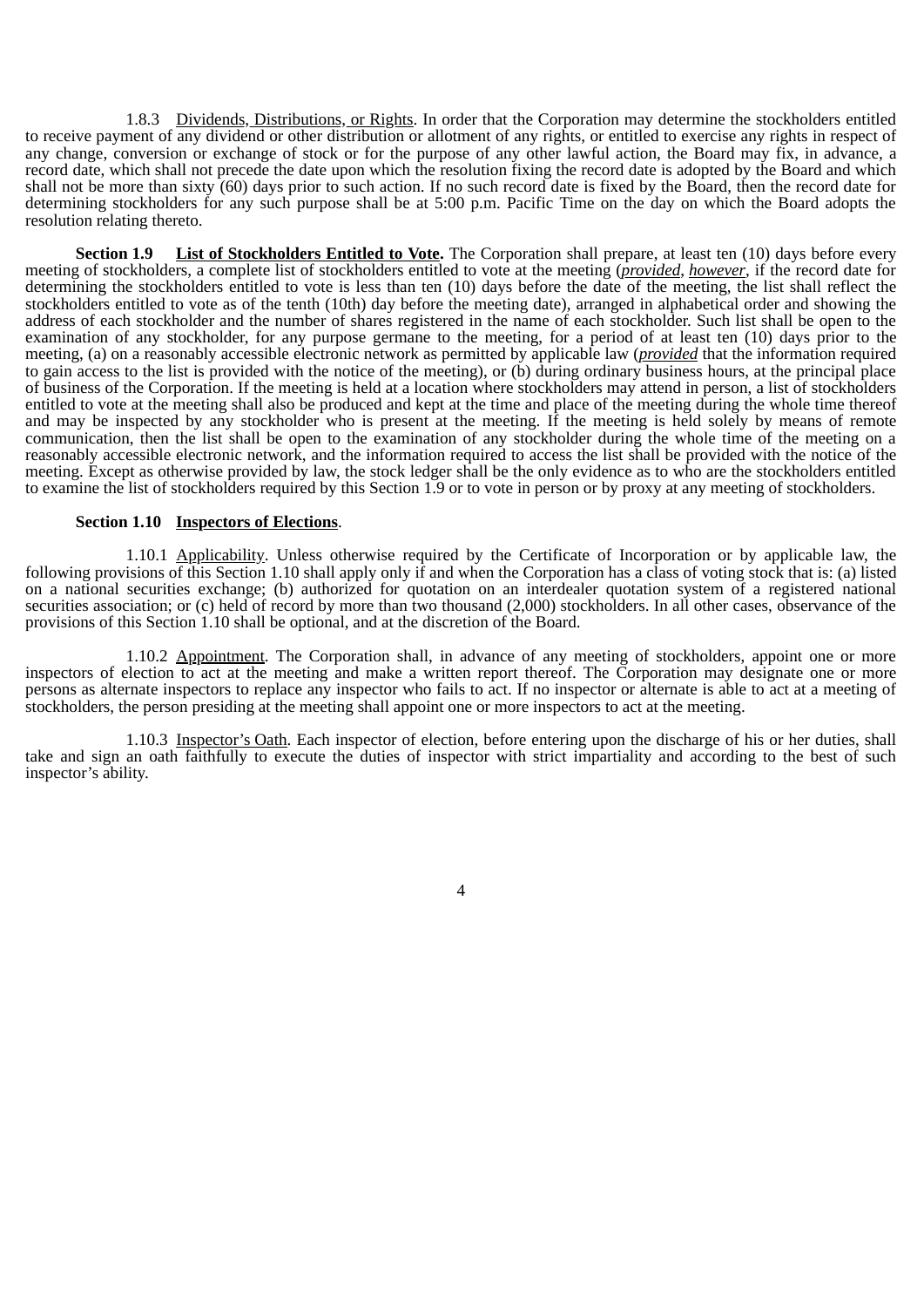1.10.4 Duties of Inspectors. At a meeting of stockholders, the inspectors of election shall (a) ascertain the number of shares outstanding and the voting power of each share, (b) determine the shares represented at a meeting and the validity of proxies and ballots, (c) count all votes and ballots, (d) determine and retain for a reasonable period of time a record of the disposition of any challenges made to any determination by the inspectors, and (e) certify their determination of the number of shares represented at the meeting, and their count of all votes and ballots. The inspectors may appoint or retain other persons or entities to assist the inspectors in the performance of the duties of the inspectors.

1.10.5 Opening and Closing of Polls. The date and time of the opening and the closing of the polls for each matter upon which the stockholders will vote at a meeting shall be announced by the chairperson of the meeting at the meeting. No ballot, proxies or votes, nor any revocations thereof or changes thereto, shall be accepted by the inspectors after the closing of the polls unless the Court of Chancery upon application by a stockholder shall determine otherwise.

1.10.6 Determinations. In determining the validity and counting of proxies and ballots, the inspectors shall be limited to an examination of the proxies, any envelopes submitted with those proxies, any information provided in connection with proxies pursuant to Section 211(a)(2)b.(i) of the DGCL, or in accordance with Sections 211(e) or 212(c)(2) of the DGCL, ballots and the regular books and records of the Corporation, except that the inspectors may consider other reliable information for the limited purpose of reconciling proxies and ballots submitted by or on behalf of banks, brokers, their nominees or similar persons which represent more votes than the holder of a proxy is authorized by the record owner to cast or more votes than the stockholder holds of record. If the inspectors consider other reliable information for the limited purpose permitted herein, the inspectors at the time they make their certification of their determinations pursuant to this Section 1.10 shall specify the precise information considered by them, including the person or persons from whom they obtained the information, when the information was obtained, the means by which the information was obtained and the basis for the inspectors' belief that such information is accurate and reliable.

**Section 1.11 Conduct of Meetings.** The Board may adopt by resolution such rules and regulations for the conduct of the meeting of stockholders as it shall deem appropriate. Except to the extent inconsistent with such rules and regulations as adopted by the Board, the person presiding over any meeting of stockholders shall have the right and authority to convene and (for any or no reason) to recess and/or adjourn the meeting, to prescribe such rules, regulations and procedures and to do all such acts as, in the judgment of such presiding person, are appropriate for the proper conduct of the meeting. Such rules, regulations or procedures, whether adopted by the Board or prescribed by the presiding person of the meeting, may include, without limitation, the following: (i) the establishment of an agenda or order of business for the meeting; (ii) rules and procedures for maintaining order at the meeting and the safety of those present; (iii) limitations on attendance at or participation in the meeting to stockholders entitled to vote at the meeting, their duly authorized and constituted proxies or such other persons as the presiding person of the meeting shall determine; (iv) restrictions on entry to the meeting after the time fixed for the commencement thereof; (v) limitations on the time allotted to questions or comments by participants; (vi) restricting the use of audio/video recording devices and cell phones; and (vii) complying with any state and local laws and regulations concerning safety and security. The presiding person at any meeting of stockholders, in addition to making any other determinations that may be appropriate to the conduct of the meeting, shall, if the facts warrant, determine and declare to the meeting that a matter or business was not properly brought before the meeting and if such presiding person should so determine, such presiding person shall so declare to the meeting and any such matter or business not properly brought before the meeting shall not be transacted or considered. Unless and to the extent determined by the Board or the person presiding over the meeting, meetings of stockholders shall not be required to be held in accordance with the rules of parliamentary procedure.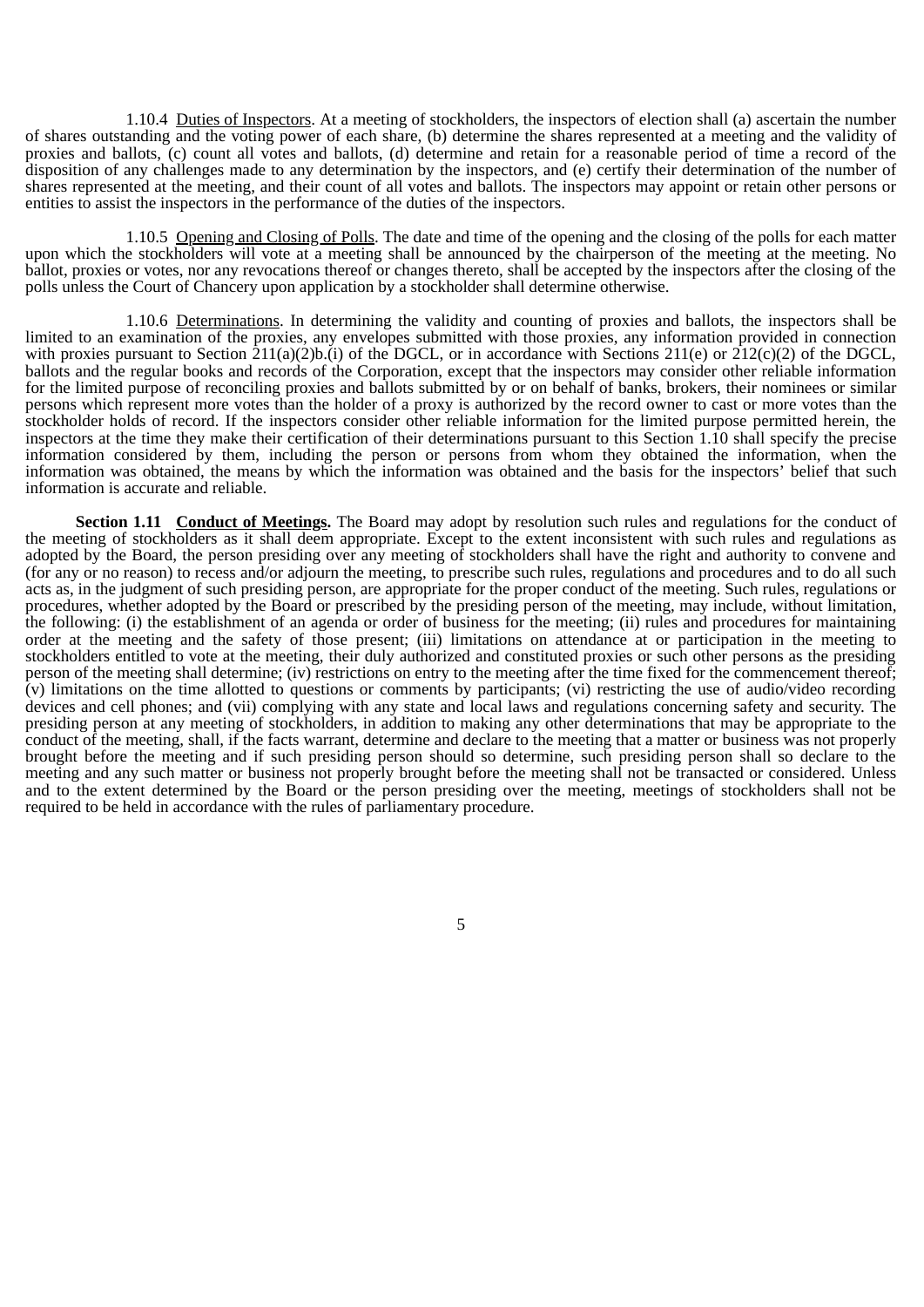# **Section 1.12 Notice of Stockholder Business; Nominations**.

# 1.12.1 Annual Meeting of Stockholders.

(a) Nominations of persons for election to the Board and the proposal of other business to be considered by the stockholders may be made at an annual meeting of stockholders only: (i) pursuant to the Corporation's notice of such meeting (or any supplement thereto), (ii) by or at the direction of the Board or any committee thereof or (iii) by any stockholder of the Corporation who was a stockholder of record at the time of giving of the notice provided for in this Section 1.12 (the "*Record Stockholder*"), who is entitled to vote at such meeting and who complies with the notice and other procedures set forth in this Section 1.12 in all applicable respects. For the avoidance of doubt, the foregoing clause (iii) shall be the exclusive means for a stockholder to make nominations or propose business (other than business included in the Corporation's proxy materials pursuant to Rule 14a-8 under the Securities Exchange Act of 1934, as amended (such act, and the rules and regulations promulgated thereunder, the "*Exchange Act*")), at an annual meeting of stockholders, and such stockholder must fully comply with the notice and other procedures set forth in this Section 1.12 to make such nominations or propose business before an annual meeting.

(b) For nominations or other business to be properly brought before an annual meeting by a Record Stockholder pursuant to Section 1.12.1(a) of these Bylaws:

(i) the Record Stockholder must have given timely notice thereof in writing to the Secretary of the Corporation and provide any updates or supplements to such notice at the times and in the forms required by this Section 1.12;

(ii) such other business (other than the nomination of persons for election to the Board) must otherwise be a proper matter for stockholder action;

(iii) if the Proposing Person (as defined below) has provided the Corporation with a Solicitation Notice (as defined below), such Proposing Person must, in the case of a proposal other than the nomination of persons for election to the Board, have delivered a proxy statement and form of proxy to holders of at least the percentage of the Corporation's voting shares required under applicable law to carry any such proposal, or, in the case of a nomination or nominations, have delivered a proxy statement and form of proxy to holders of a percentage of the Corporation's voting shares reasonably believed by such Proposing Person to be sufficient to elect the nominee or nominees proposed to be nominated by such Record Stockholder, and must, in either case, have included in such materials the Solicitation Notice; and

(iv) if no Solicitation Notice relating thereto has been timely provided pursuant to this Section 1.12, the Proposing Person proposing such business or nomination must not have solicited a number of proxies sufficient to have required the delivery of such a Solicitation Notice under this Section 1.12. To be timely, a Record Stockholder's notice must be delivered to the Secretary at the principal executive offices of the Corporation not later than 5:00 p.m. Pacific Time on the ninetieth (90th) day nor earlier than 5:00 p.m. Pacific Time on the one hundred and twentieth (120th) day prior to the first anniversary of the preceding year's annual meeting (which date shall, for purposes of the Corporation's first annual meeting of stockholders after its shares of Common Stock (as defined in the Restated Certificate of Incorporation) are first publicly traded, be deemed to have occurred on June 1, 2021); *provided*, *however*, that in the event that the date of the annual meeting is more than thirty (30) days before or more than seventy (70) days after such anniversary date, notice by the Record Stockholder to be timely must be so delivered (A) no earlier than 5:00 p.m. Pacific Time on the one hundred and twentieth (120th) day prior to such annual meeting and (B) no later than 5:00 p.m. Pacific Time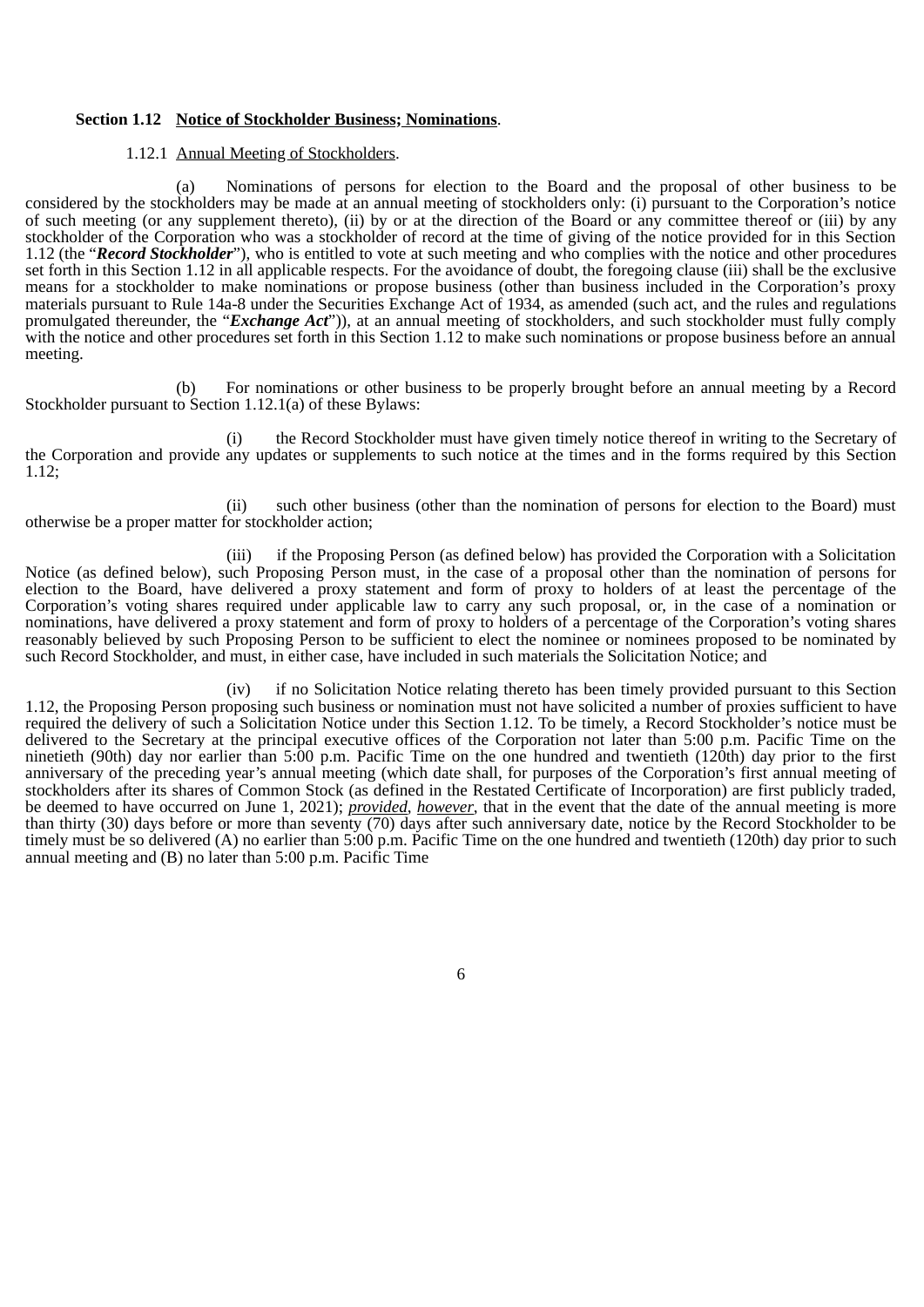on the later of the ninetieth (90th) day prior to such annual meeting or 5:00 p.m. Pacific Time on the tenth (10th) day following the day on which Public Announcement (as defined below) of the date of such meeting is first made by the Corporation. In no event shall an adjournment or postponement of an annual meeting commence a new time period (or extend any time period) for providing the Record Stockholder's notice.

(c) As to each person whom the Record Stockholder proposes to nominate for election or reelection as a director, in addition to the matters set forth in paragraph (e) below, such Record Stockholder's notice shall set forth:

(i) the name, age, business address and residence address of such person;

(ii) the principal occupation or employment of such nominee;

(iii) the class, series and number of any shares of stock of the Corporation that are beneficially owned or owned of record by such person or any Associated Person (as defined in Section 1.12.4(c));

(iv) the date or dates such shares were acquired and the investment intent of such acquisition;

(v) all other information relating to such person that would be required to be disclosed in solicitations of proxies for election of directors in an election contest (even if an election contest is not involved), or would be otherwise required, in each case pursuant to and in accordance with Section 14(a) (or any successor provision) under the Exchange Act and the rules and regulations thereunder;

(vi) such person's written consent to being named in the Corporation's proxy statement as a nominee, to the public disclosure of information regarding or related to such person provided to the Corporation by such person or otherwise pursuant to this Section 1.12 and to serving as a director if elected;

(vii) whether such person meets the independence requirements of the stock exchange upon which the Corporation's Class A Common Stock (or Common Stock) is primarily traded;

(viii) a description of all direct and indirect compensation and other material monetary agreements, arrangements and understandings during the past three (3) years, and any other material relationships, between or among such Proposing Person or any of its respective affiliates and associates, on the one hand, and each proposed nominee, and his or her respective affiliates and associates, on the other hand, including all information that would be required to be disclosed pursuant to Rule 404 promulgated under Regulation S-K if the Proposing Person or any of its respective affiliates and associates were the "registrant" for purposes of such rule and the nominee were a director or executive officer of such registrant; and

(ix) a completed and signed questionnaire, representation and agreement required by Section

1.12.2 of these Bylaws.

(d) As to any business other than the nomination of a director or directors that the Record Stockholder proposes to bring before the meeting, in addition to the matters set forth in paragraph (e) below, such Record Stockholder's notice shall set forth: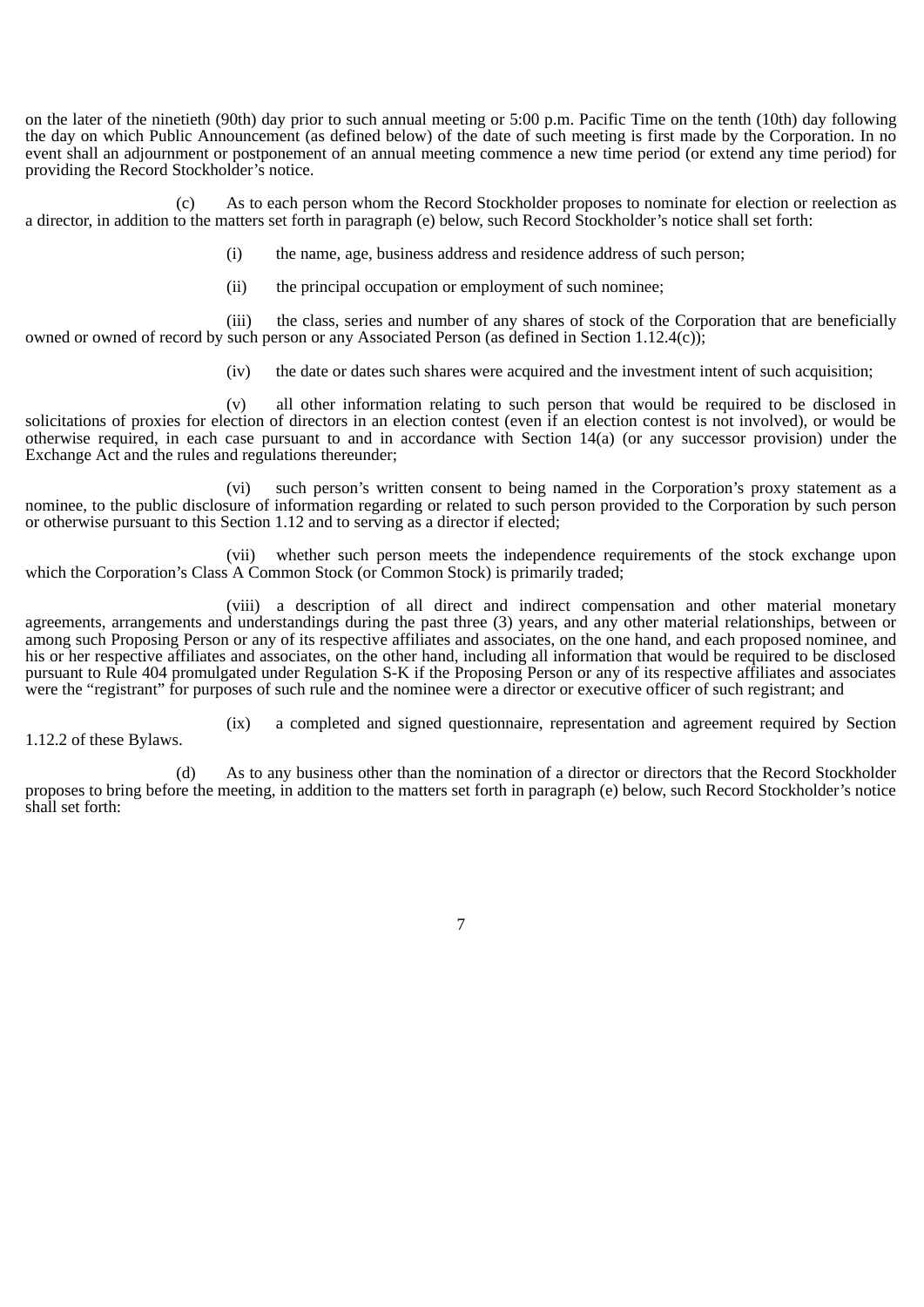(i) brief description of the business desired to be brought before the meeting, the text of the proposal or business (including the text of any resolutions proposed for consideration and in the event that such business includes a proposal to amend the Bylaws, the text of the proposed amendment), the reasons for conducting such business at the meeting and any material interest in such business of such Proposing Person, including any anticipated benefit to any Proposing Person therefrom; and

(ii) description of all agreements, arrangements and understandings between or among any such Proposing Person and any of its respective affiliates or associates, on the one hand, and any other person or persons, on the other hand, (including their names) in connection with the proposal of such business by such Proposing Person;

(e) As to each Proposing Person giving the notice, such Record Stockholder's notice shall set forth:

(i) the current name and address of such Proposing Person, including, if applicable, their name and address as they appear on the Corporation's stock ledger, if different;

(ii) the class or series and number of shares of stock of the Corporation that are directly or indirectly owned of record or beneficially owned by such Proposing Person, including any shares of any class or series of the Corporation as to which such Proposing Person has a right to acquire beneficial ownership at any time in the future;

(iii) whether and the extent to which any derivative interest in the Corporation's equity securities (including without limitation any option, warrant, convertible security, stock appreciation right, or similar right with an exercise or conversion privilege or a settlement payment or mechanism at a price related to any class or series of shares of the Corporation or with a value derived in whole or in part from the value of any class or series of shares of the Corporation, whether or not such instrument or right shall be subject to settlement in the underlying class or series of shares of the Corporation or otherwise, and any cash-settled equity swap, total return swap, synthetic equity position or similar derivative arrangement (any of the foregoing, a "*Derivative Instrument*"), as well as any rights to dividends on the shares of any class or series of shares of the Corporation that are separated or separable from the underlying shares of the Corporation) or any short interest in any security of the Corporation (for purposes of this Bylaw a person shall be deemed to have a short interest in a security if such person directly or indirectly, through any contract, arrangement, understanding, relationship or otherwise, has the opportunity to profit or share in any profit derived from any increase or decrease in the value of the subject security, including through performance-related fees) is held directly or indirectly by or for the benefit of such Proposing Person, including without limitation whether and the extent to which any ongoing hedging or other transaction or series of transactions has been entered into by or on behalf of, or any other agreement, arrangement or understanding (including without limitation any short position or any borrowing or lending of shares) has been made, the effect or intent of which is to mitigate loss to or manage risk or benefit of share price changes for, or to increase or decrease the voting power of, such Proposing Person with respect to any share of stock of the Corporation (any of the foregoing, a "*Short Interest*");

(iv) any proportionate interest in shares of the Corporation or Derivative Instruments held, directly or indirectly, by a general or limited partnership in which such Proposing Person or any of its respective affiliates or associates is a general partner or, directly or indirectly, beneficially owns an interest in a general partner of such general or limited partnership;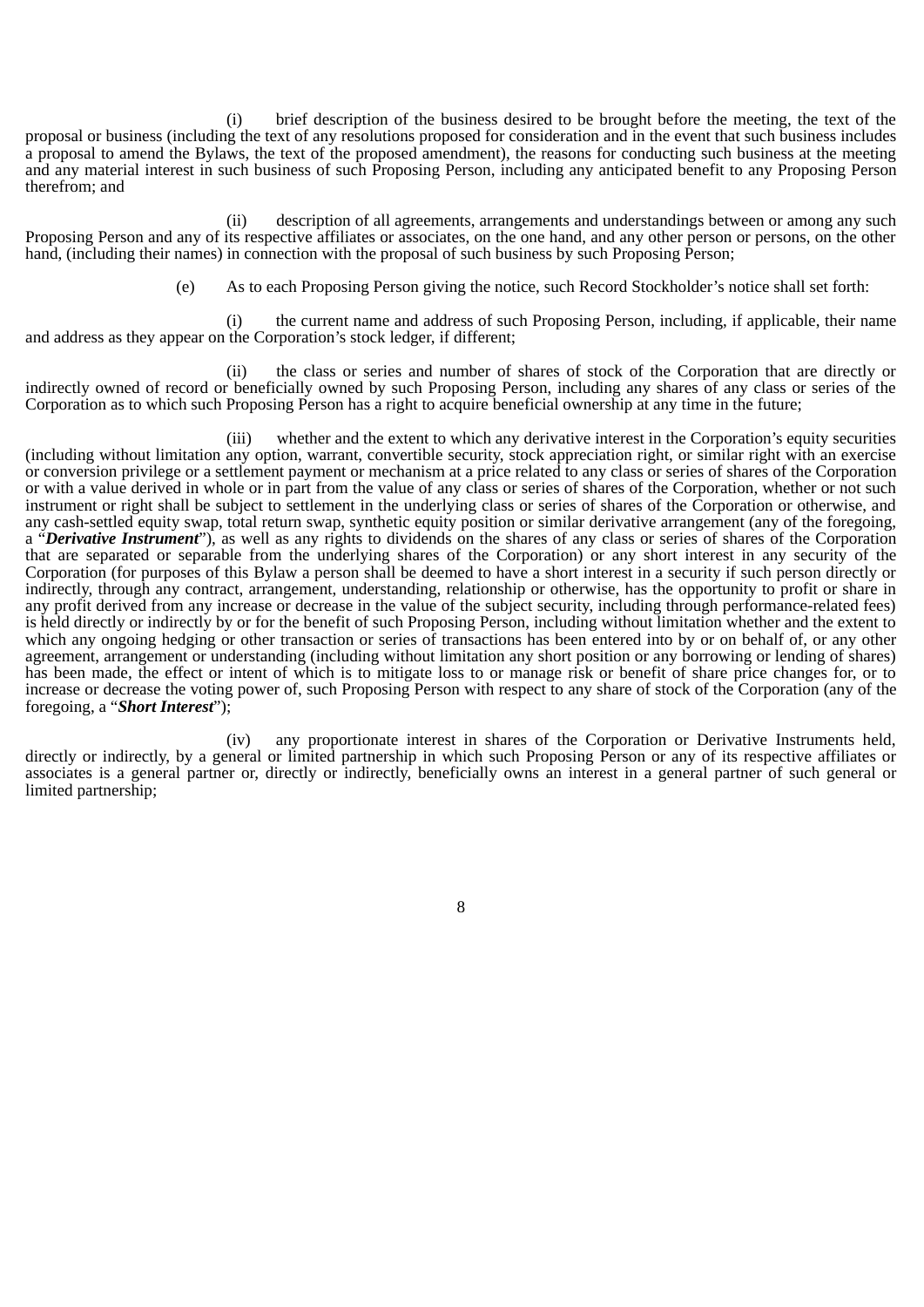(v) any direct or indirect material interest in any material contract or agreement with the Corporation, any affiliate of the Corporation or any Competitor (as defined below) (including, in any such case, any employment agreement, collective bargaining agreement or consulting agreement);

(vi) any significant equity interests or any Derivative Instruments or Short Interests in any Competitor held by such Proposing Person and/or any of its respective affiliates or associates;

(vii) any other material relationship between such Proposing Person, on the one hand, and the Corporation, any affiliate of the Corporation or any Competitor, on the other hand;

(viii) all information that would be required to be set forth in a Schedule 13D filed pursuant to Rule 13d-1(a) or an amendment pursuant to Rule 13d-2(a) if such a statement were required to be filed under the Exchange Act and the rules and regulations promulgated thereunder by such Proposing Person and/or any of its respective affiliates or associates;

(ix) any other information relating to such Proposing Person that would be required to be disclosed in a proxy statement or other filing required to be made in connection with solicitations of proxies or consents by such Proposing Person in support of the business proposed to be brought before the meeting pursuant to Section 14(a) (or any successor provision) under the Exchange Act and the rules and regulations thereunder;

(x) such Proposing Person's written consent to the public disclosure of information provided to the Corporation pursuant to this Section 1.12;

(xi) a complete written description of any agreement, arrangement or understanding (whether oral or in writing) (including any knowledge that another person or entity is Acting in Concert (as defined in Section 1.12.4(c)) with such Proposing Person) between or among such Proposing Person, any of its respective affiliates or associates and any other person Acting in Concert with any of the foregoing persons;

(xii) a representation that the Record Stockholder is a holder of record of stock of the Corporation entitled to vote at such meeting and intends to appear in person or by proxy at the meeting to propose such business or nomination;

(xiii) a representation whether such Proposing Person intends (or is part of a group that intends) to deliver a proxy statement or form of proxy to holders of, in the case of a proposal, at least the percentage of the Corporation's voting shares required under applicable law to carry the proposal or, in the case of a nomination or nominations, a sufficient number of holders of the Corporation's voting shares to elect such nominee or nominees (an affirmative statement of such intent being a "*Solicitation Notice*"); and

(xiv) any proxy, contract, arrangement, or relationship pursuant to which the Proposing Person has a right to vote, directly or indirectly, any shares of any security of the Corporation.

The disclosures to be made pursuant to the foregoing clauses (ii), (iii), (iv) and (vi) shall not include any information with respect to the ordinary course business activities of any broker, dealer, commercial bank, trust company or other nominee who is a Proposing Person solely as a result of being the stockholder directed to prepare and submit the notice required by these Bylaws on behalf of a beneficial owner.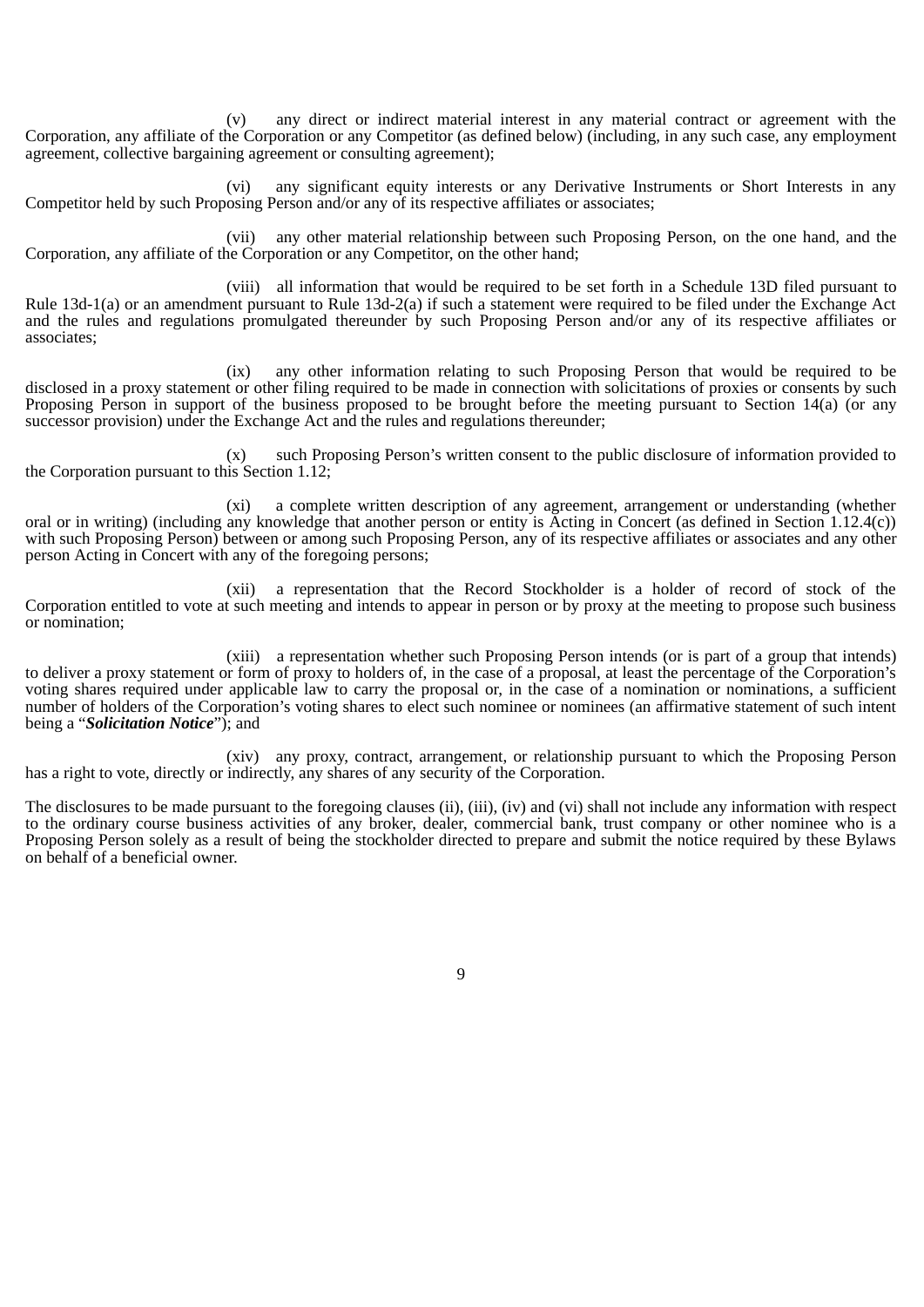(f) A stockholder providing written notice required by this Section 1.12 shall update such notice in writing, if necessary, so that the information provided or required to be provided in such notice is true and correct in all material respects as of (i) the record date for determining the stockholders entitled to notice of the meeting and (ii) 5:00 p.m. Pacific Time on the tenth (10th) business day prior to the meeting or any adjournment or postponement thereof. In the case of an update pursuant to clause (i) of the foregoing sentence, such update shall be received by the Secretary of the Corporation at the principal executive office of the Corporation not later than five (5) business days after the record date for determining the stockholders entitled to notice of the meeting, and in the case of an update and supplement pursuant to clause (ii) of the foregoing sentence, such update and supplement shall be received by the Secretary of the Corporation at the principal executive office of the Corporation not later than eight (8) business days prior to the date for the meeting, and, if practicable, any adjournment or postponement thereof (and, if not practicable, on the first practicable date prior to the date to which the meeting has been adjourned or postponed). For the avoidance of doubt, the obligation to update as set forth in this paragraph shall not limit the Corporation's rights with respect to any deficiencies in any notice provided by a stockholder, extend any applicable deadlines hereunder or enable or be deemed to permit a stockholder who has previously submitted notice hereunder to amend or update any proposal or nomination or to submit any new proposal, including by changing or adding nominees, matters, business and/or resolutions proposed to be brought before a meeting of the stockholders.

(g) Notwithstanding anything in Section 1.12 or any other provision of the Bylaws to the contrary, any person who has been determined by a majority of the Whole Board to have violated Section 2.11 of these Bylaws or a Board Confidentiality Policy (as defined below) while serving as a director of the Corporation in the preceding five (5) years shall be ineligible to be nominated or be qualified to serve as a member of the Board, absent a prior waiver for such nomination or qualification approved by two-thirds of the Whole Board.

1.12.2 Submission of Questionnaire, Representation and Agreement. To be eligible to be a nominee of any stockholder for election or reelection as a director of the Corporation, the person proposed to be nominated must deliver (in accordance with the time periods prescribed for delivery of notice under Section 1.12 of these Bylaws) to the Secretary at the principal executive offices of the Corporation a completed and signed questionnaire in the form required by the Corporation (which form the stockholder shall request in writing from the Secretary of the Corporation and which the Secretary shall provide to such stockholder within ten days of receiving such request) with respect to the background and qualification of such person to serve as a director of the Corporation and the background of any other person or entity on whose behalf, directly or indirectly, the nomination is being made and a signed representation and agreement (in the form available from the Secretary upon written request) that such person: (a) is not and will not become a party to (i) any agreement, arrangement or understanding with, and has not given any commitment or assurance to, any person or entity as to how such person, if elected as a director of the Corporation, will act or vote on any issue or question (a "*Voting Commitment*") that has not been disclosed to the Corporation or (ii) any Voting Commitment that could limit or interfere with such person's ability to comply, if elected as a director of the Corporation, with such person's fiduciary duties under applicable law, (b) is not and will not become a party to any Compensation Arrangement (as defined below) that has not been disclosed therein, (c) if elected as a director of the Corporation, will comply with all informational and similar requirements of applicable insurance policies and laws and regulations in connection with service or action as a director of the Corporation, (d) if elected as a director of the Corporation, will comply with all corporate governance, conflict of interest, stock ownership requirements, confidentiality and trading policies and guidelines of the Corporation publicly disclosed from time to time, (e) if elected as a director of the Corporation, will act in the best interests of the Corporation and its stockholders and not in the interests of individual constituencies, (f) consents to being named as a nominee in the Corporation's proxy statement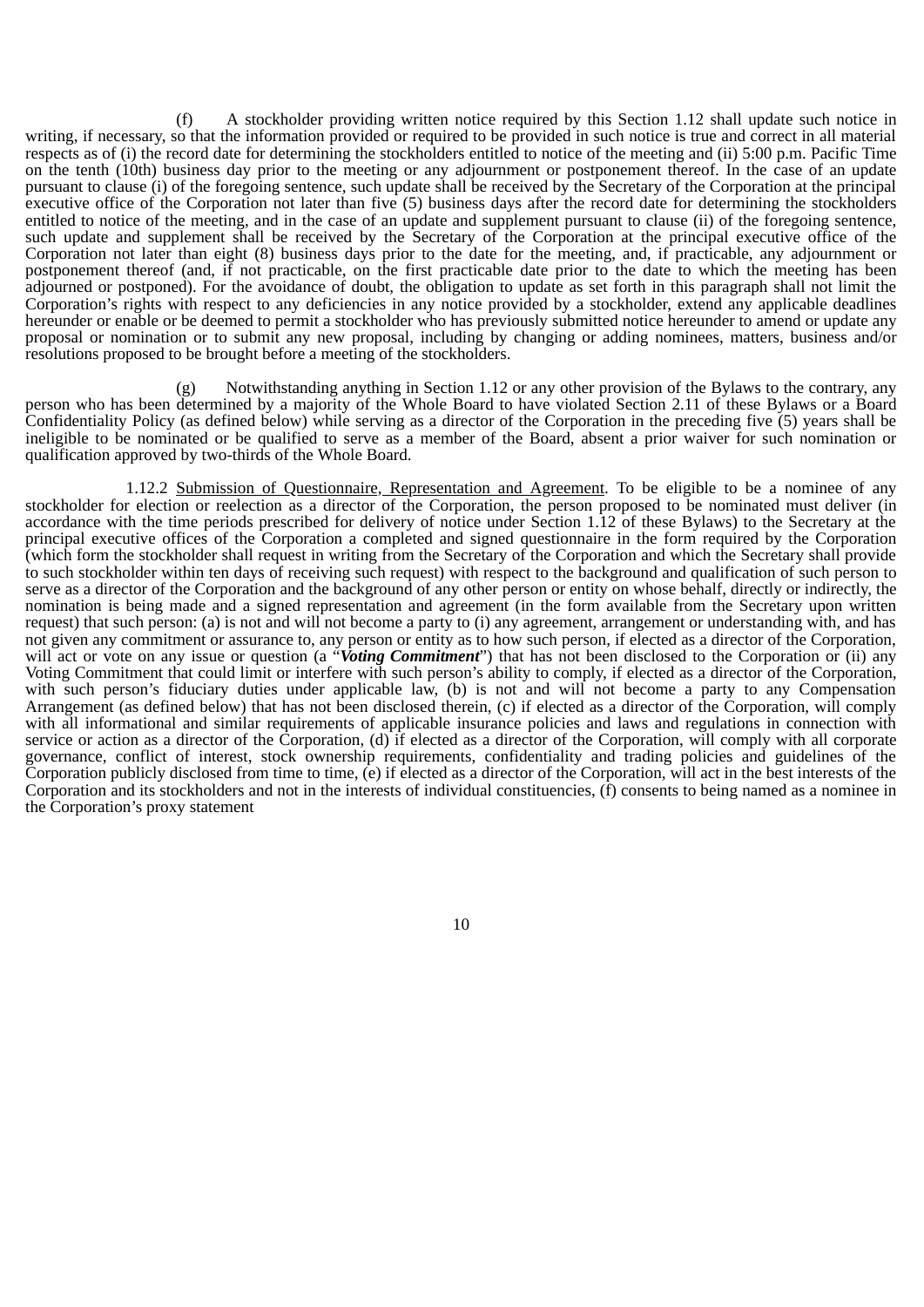pursuant to Rule 14a-4(d) under the Exchange Act and any associated proxy card of the Corporation and agrees to serve if elected as a director and (g) intends to serve as a director for the full term for which such individual is to stand for election.

1.12.3 Special Meetings of Stockholders. Only such business shall be conducted at a special meeting of stockholders as shall have been brought before the meeting pursuant to the Corporation's notice of such meeting. Nominations of persons for election to the Board may be made at a special meeting of stockholders at which directors are to be elected pursuant to the Corporation's notice of such meeting (a) by or at the direction of the Board or any committee thereof or (b) provided that the Board has determined that directors shall be elected at such meeting, by any stockholder of the Corporation who is a stockholder of record at the time of giving of notice of the special meeting, who shall be entitled to vote at the meeting and who complies with the notice and other procedures set forth in this Section 1.12 in all applicable respects. In the event the Corporation calls a special meeting of stockholders for the purpose of electing one or more directors to the Board, any such stockholder may nominate a person or persons (as the case may be), for election to such position(s) as specified in the Corporation's notice of meeting, if the stockholder's notice required by Section 1.12.1(b) of these Bylaws shall be delivered to the Secretary of the Corporation at the principal executive offices of the Corporation (i) no earlier than the one hundred and twentieth (120th) day prior to such special meeting and (ii) no later than 5:00 p.m. Pacific Time on the later of the ninetieth (90th) day prior to such special meeting or the tenth (10th) day following the day on which Public Announcement is first made of the date of the special meeting and of the nominees proposed by the Board to be elected at such meeting. In no event shall an adjournment or postponement of a special meeting commence a new time period (or extend any time period) for providing such notice.

### 1.12.4 General.

(a) Except as otherwise expressly provided in any applicable rule or regulation promulgated under the Exchange Act, only such persons who are nominated in accordance with the procedures set forth in this Section 1.12 shall be eligible to be elected at a meeting of stockholders and serve as directors and only such business shall be conducted at a meeting of stockholders as shall have been brought before the meeting in accordance with the procedures set forth in this Section 1.12. Except as otherwise provided by law or these Bylaws, the chairperson of the meeting shall have the power and duty to determine whether a nomination or any other business proposed to be brought before the meeting was made or proposed, as the case may be, in accordance with the procedures set forth in this Section 1.12 and, if any proposed nomination or business is not in compliance herewith, to declare that such defective proposal or nomination shall be disregarded. Notwithstanding the foregoing provisions of this Section 1.12, unless otherwise required by law, if the stockholder (or a Qualified Representative of the stockholder (as defined below)) does not appear at the annual or special meeting of stockholders of the Corporation to present a nomination or proposed business, such nomination shall be disregarded and such proposed business shall not be transacted, notwithstanding that proxies in respect of such vote may have been received by the Corporation.

(b) Notwithstanding the foregoing provisions of this Section 1.12, a stockholder shall also comply with all applicable requirements of the Exchange Act and the rules and regulations thereunder with respect to the matters set forth herein. Nothing in this Section 1.12 shall be deemed to affect any rights of (a) stockholders to request inclusion of proposals in the Corporation's proxy statement pursuant to Rule 14a-8 under the Exchange Act or (b) the holders of any series of Preferred Stock to elect directors pursuant to any applicable provisions of the Certificate of Incorporation.

1.12.5 For purposes of these Bylaws the following definitions shall apply: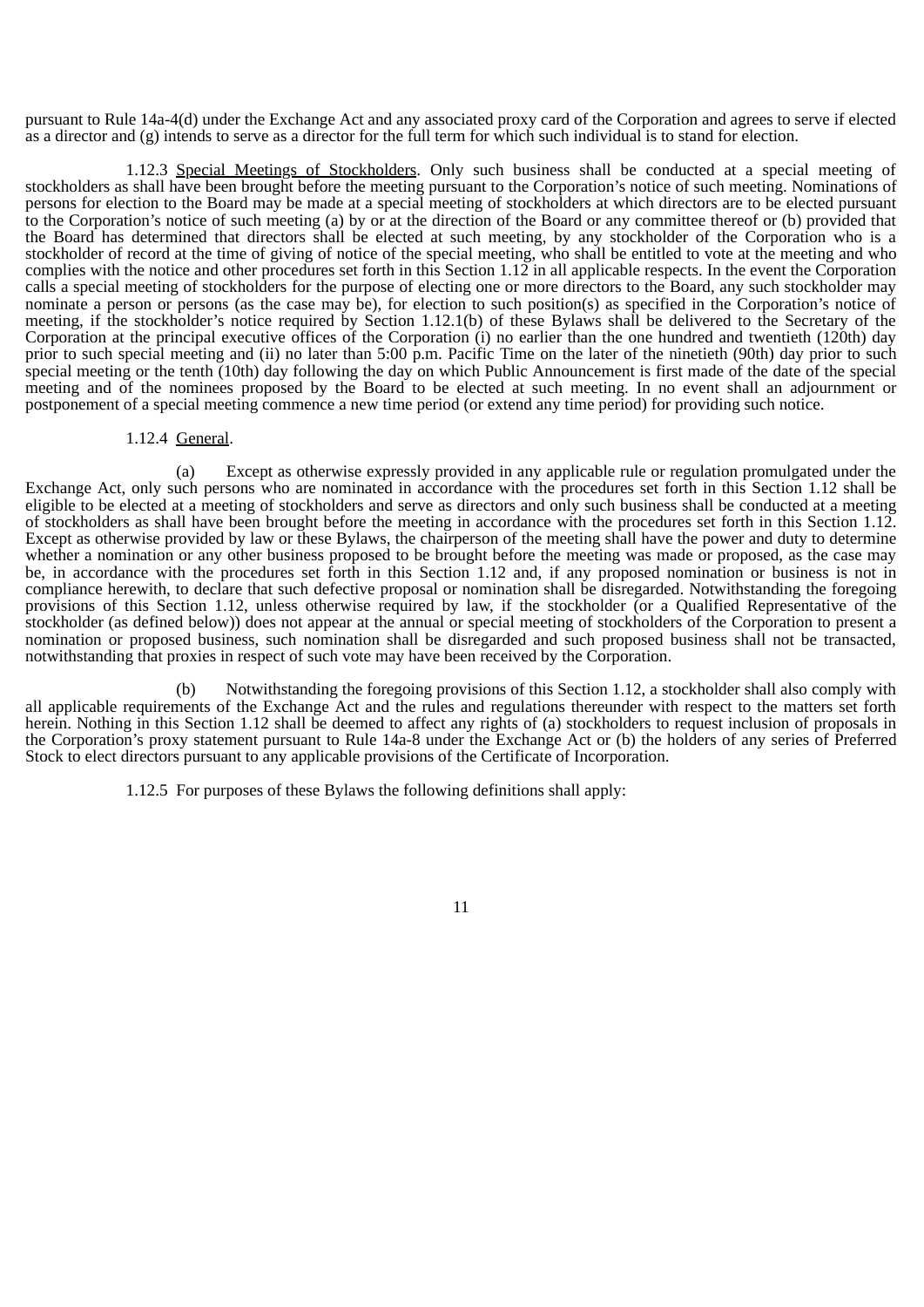(A) a person shall be deemed to be "*Acting in Concert*" with another person if such person knowingly acts (whether or not pursuant to an express agreement, arrangement or understanding) in concert with, or toward a common goal relating to the management, governance or control of the Corporation in substantial parallel with, such other person where (1) each person is conscious of the other person's conduct or intent and this awareness is an element in their decision-making processes and (2) at least one additional factor suggests that such persons intend to act in concert or in substantial parallel, which such additional factors may include, without limitation, exchanging information (whether publicly or privately), attending meetings, conducting discussions or making or soliciting invitations to act in concert or in substantial parallel; provided that a person shall not be deemed to be Acting in Concert (i) with any other person solely as a result of the solicitation or receipt of revocable proxies or consents from such other person in response to a solicitation made pursuant to, and in accordance with, Section 14(a) (or any successor provision) of the Exchange Act by way of a proxy or consent solicitation statement filed on Schedule 14A, or (ii) if such person is a holder of Class B Common Stock acting with another holder of Class B Common Stock. A person Acting in Concert with another person shall be deemed to be Acting in Concert with any third party who is also Acting in Concert with such other person;

(B) "*affiliate*" and "*associate*" shall have the meanings ascribed thereto in Rule 405 under the Securities Act of 1933, as amended (the "*Securities Act*"); provided, however, that the term "partner" as used in the definition of "associate" shall not include any limited partner that is not involved in the management of the relevant partnership;

(C) "*Associated Person*" shall mean with respect to any subject stockholder or other person (including any proposed nominee) (1) any person directly or indirectly controlling, controlled by or under common control with such stockholder or other person, (2) any beneficial owner of shares of stock of the Corporation owned of record or beneficially by such stockholder or other person, (3) any associate of such stockholder or other person, and (4) any person directly or indirectly controlling, controlled by or under common control or Acting in Concert with any such Associated Person;

(D) "*Compensation Arrangement*" shall mean any direct or indirect compensatory payment or other financial agreement, arrangement or understanding with any person or entity other than the Corporation, including any agreement, arrangement or understanding with respect to any direct or indirect compensation, reimbursement or indemnification in connection with candidacy, nomination, service or action as a nominee or as a director of the Corporation;

(E) "*Competitor*" shall mean any entity that provides products or services that compete with or are alternatives to the principal products produced or services provided by the Corporation or its affiliates;

(F) "*Proposing Person*" shall mean (1) the Record Stockholder providing the notice of business proposed to be brought before an annual meeting or nomination of persons for election to the Board at a stockholder meeting, (2) the beneficial owner or beneficial owners, if different, on whose behalf the notice of business proposed to be brought before the annual meeting or nomination of persons for election to the Board at a stockholder meeting is made, and (3) any Associated Person on whose behalf the notice of business proposed to be brought before the annual meeting or nomination of persons for election to the Board at a stockholder meeting is made;

(G) "*Public Announcement*" shall mean disclosure in a press release reported by a national news service or in a document publicly filed by the Corporation with the Securities and Exchange Commission pursuant to Section 13, 14 or 15(d) of the Exchange Act; and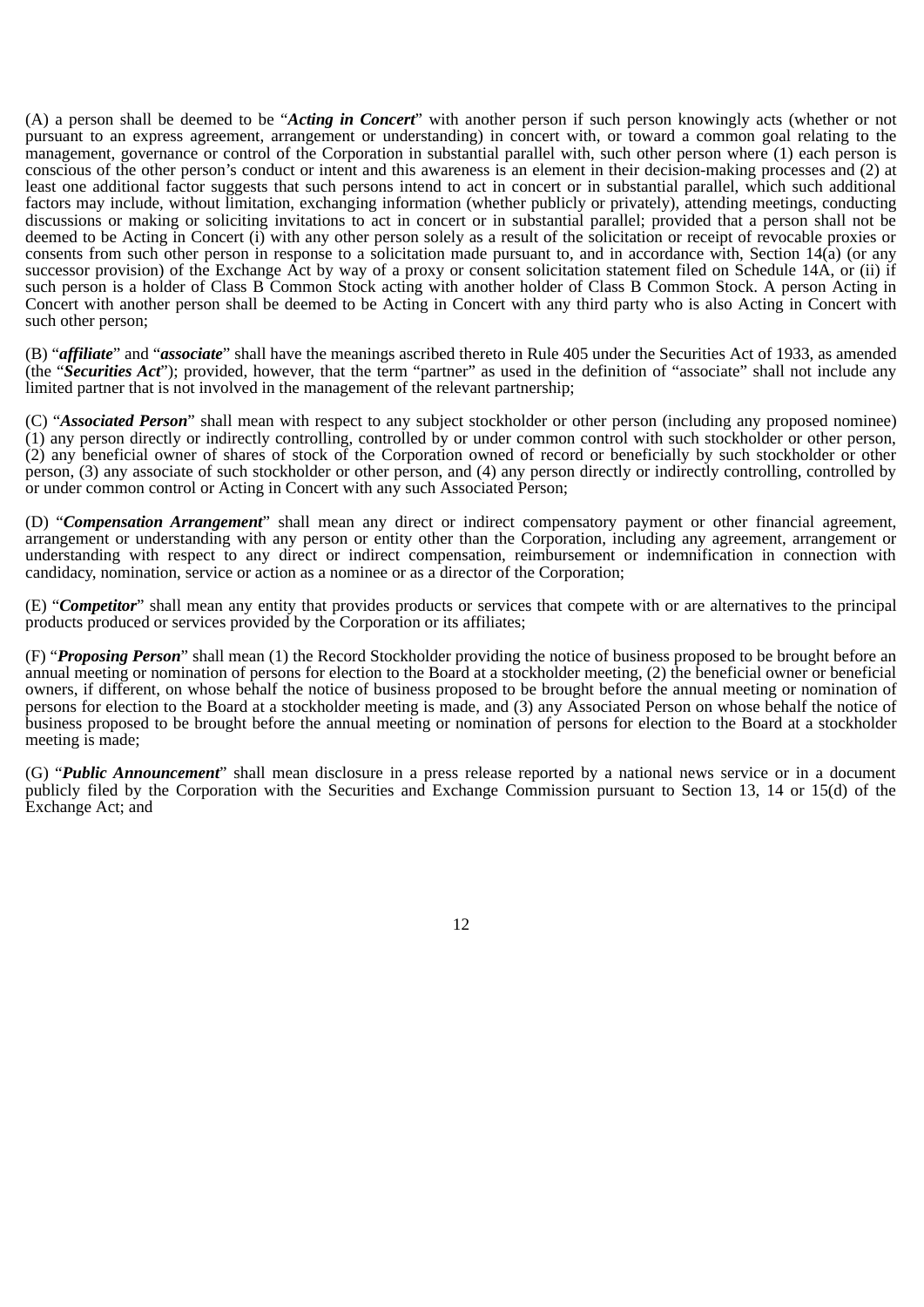(H) to be considered a "*Qualified Representative*" of a stockholder, a person must be a duly authorized officer, manager, trustee or partner of such stockholder or must be authorized by a writing executed by such stockholder or an electronic transmission delivered by such stockholder to act for such stockholder as a proxy at the meeting of stockholders and such person must produce such writing or electronic transmission, or a reliable reproduction thereof, at the meeting. The Secretary of the Corporation, or any other person who shall be appointed to serve as secretary of the meeting, may require, on behalf of the Corporation, reasonable and appropriate documentation to verify the status of a person purporting to be a "Qualified Representative" for purposes hereof.

**Section 1.13 Action by Written Consent of Stockholders.** No stockholder action may be taken except at a duly called annual or special meeting of stockholders of the Corporation and stockholders of the Corporation may not take any action by written consent in lieu of a meeting.

<span id="page-95-0"></span>**Section 1.14 Delivery to the Corporation.** Whenever this Article I requires one or more persons (including a record or beneficial owner of stock) to deliver a document or information to the Corporation or any officer, employee or agent thereof (including any notice, request, questionnaire, revocation, representation or other document or agreement), unless the Corporation elects otherwise, such document or information shall be in writing exclusively (and not in an electronic transmission) and shall be delivered exclusively by hand (including, without limitation, overnight courier service) or by certified or registered mail, return receipt requested, and the Corporation shall not be required to accept delivery of any document not in such written form or so delivered.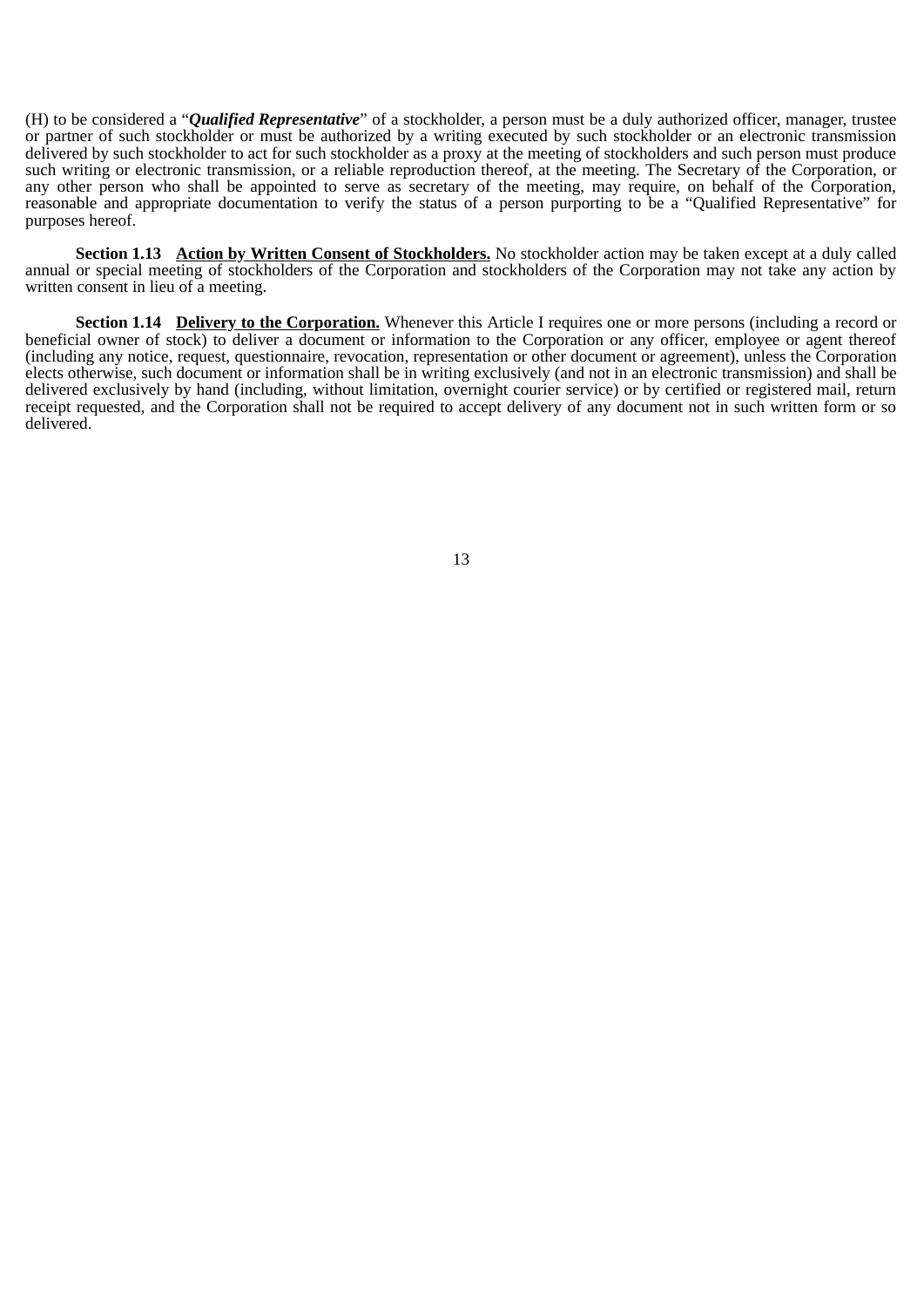## **ARTICLE II BOARD OF DIRECTORS**

**Section 2.1 Number; Qualifications.** The total number of directors constituting the Whole Board shall be fixed from time to time in the manner set forth in the Certificate of Incorporation and the term "Whole Board" shall have the meaning specified in the Certificate of Incorporation. No decrease in the authorized number of directors constituting the Whole Board shall shorten the term of any incumbent director. Directors need not be stockholders of the Corporation.

**Section 2.2 Election; Resignation; Removal; Vacancies.** Election of directors need not be by written ballot. Unless otherwise provided by the Certificate of Incorporation and subject to the special rights of holders of any series of Preferred Stock to elect directors, the Board shall be divided into three classes, designated as Class I, Class II and Class III. The number of directors in each class shall be divided as nearly equal as is practicable. Each director shall hold office until the annual meeting at which such director's term expires and until such director's successor is elected and qualified or until such director's earlier death, resignation, disqualification or removal. Any director may resign by delivering a resignation in writing or by electronic transmission to the Corporation at its principal office or to the Chairperson of the Board, the Chief Executive Officer, or the Secretary. Such resignation shall be effective upon delivery unless it is specified to be effective at a later time or upon the happening of an event. Subject to the special rights of holders of any series of Preferred Stock to elect directors, directors may be removed only as provided by the Certificate of Incorporation and applicable law. All vacancies occurring in the Board and any newly created directorships resulting from any increase in the authorized number of directors shall be filled in the manner set forth in the Certificate of Incorporation.

**Section 2.3 Regular Meetings.** Regular meetings of the Board may be held at such places, within or without the State of Delaware, and at such times as the Board may from time to time determine. Notice of regular meetings need not be given if the date, times and places thereof are fixed by resolution of the Board.

**Section 2.4 Special Meetings.** Special meetings of the Board may be called by the Chairperson of the Board, the Chief Executive Officer, the Lead Independent Director or a majority of the members of the Board then in office and may be held at any time, date or place, within or without the State of Delaware, as the person or persons calling the meeting shall fix. Notice of the time, date and place of such meeting shall be given, orally, in writing or by electronic transmission (including electronic mail), by the person or persons calling the meeting to all directors at least four (4) days before the meeting if the notice is mailed, or at least twenty-four (24) hours before the meeting if such notice is given by telephone, hand delivery, telegram, telex, mailgram, facsimile, electronic mail or other means of electronic transmission; *provided, however*, that if, under the circumstances, the Chairperson of the Board, the Lead Independent Director or the Chief Executive Officer calling a special meeting deems that more immediate action is necessary or appropriate, notice may be delivered on the day of such special meeting. Unless otherwise indicated in the notice, any and all business may be transacted at a special meeting.

**Section 2.5 Remote Meetings Permitted.** Members of the Board, or any committee of the Board, may participate in a meeting of the Board or such committee by means of conference telephone or other communications equipment by means of which all persons participating in the meeting can hear each other, and participation in a meeting pursuant to conference telephone or other communications equipment shall constitute presence in person at such meeting.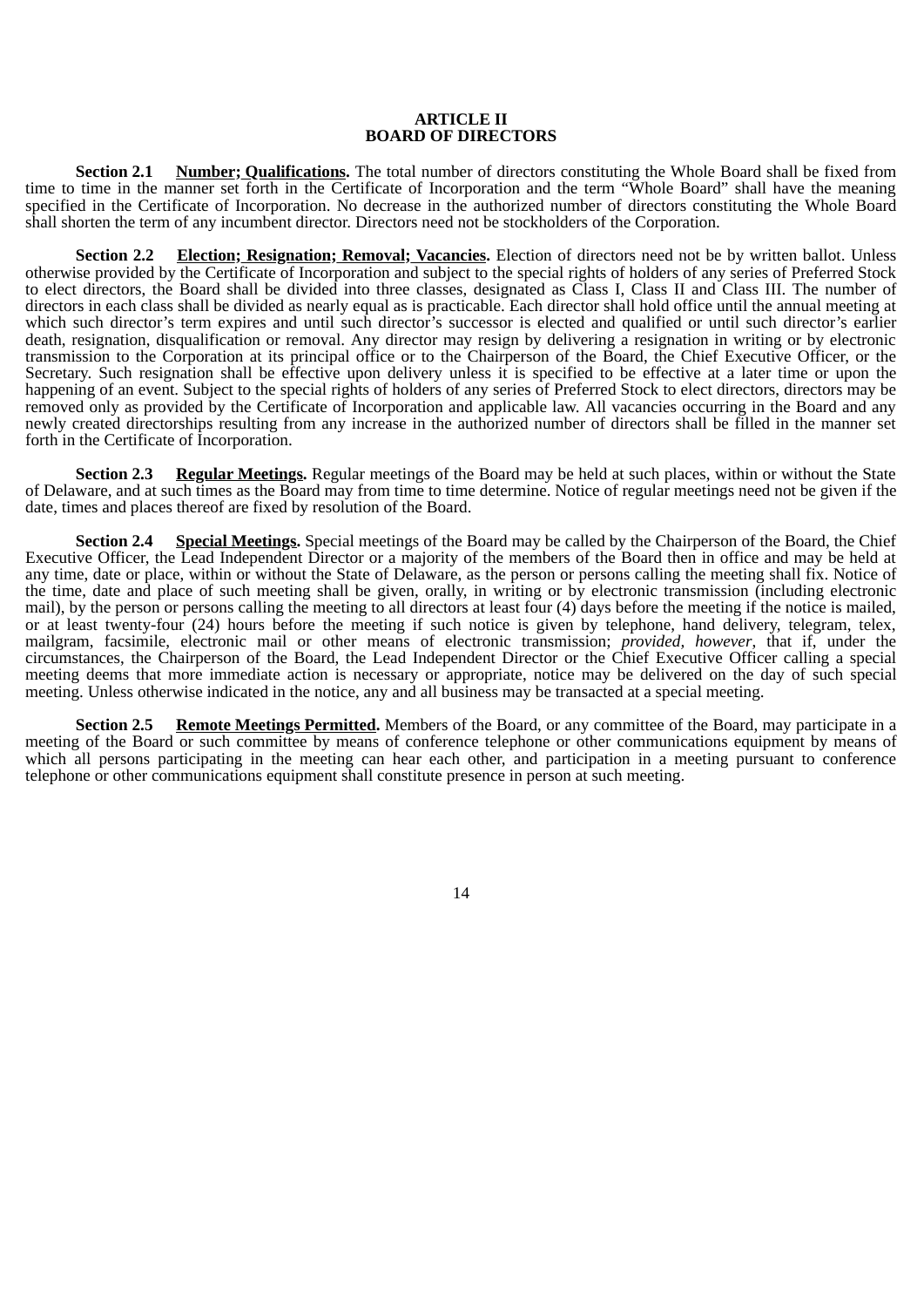**Section 2.6 Quorum; Vote Required for Action.** At all meetings of the Board, directors representing a majority of the Whole Board shall constitute a quorum for the transaction of business. If a quorum shall fail to attend any meeting, a majority of those present may adjourn the meeting to another place, date or time. Except as otherwise provided herein or in the Certificate of Incorporation, or required by law, the vote of a majority of the directors present at a meeting at which a quorum is present shall be the act of the Board.

**Section 2.7 Organization.** Meetings of the Board shall be presided over by (a) the Chairperson of the Board, or (b) in the absence of such person, the Lead Independent Director, or (c) in such person's absence, by the Chief Executive Officer, or (d) in such person's absence, by a chairperson chosen by the Board at the meeting. Unless otherwise determined by the Board, the Secretary shall act as secretary of the meeting, but in such person's absence the chairperson of the meeting may appoint any person to act as secretary of the meeting.

**Section 2.8 Unanimous Action by Directors in Lieu of a Meeting.** Any action required or permitted to be taken at any meeting of the Board, or of any committee thereof, may be taken without a meeting if all members of the Board or such committee, as the case may be, consent thereto in writing or by electronic transmission, and any consent may be documented, signed and delivered in any manner permitted by Section 116 of the DGCL. After an action is taken, the consent or consents relating thereto shall be filed with the minutes of proceedings of the Board or committee, as applicable. Such filing shall be in paper form if the minutes are maintained in paper form and shall be in electronic form if the minutes are maintained in electronic form.

**Section 2.9 Powers.** Except as otherwise provided by the Certificate of Incorporation or the DGCL, the business and affairs of the Corporation shall be managed by or under the direction of the Board.

<span id="page-97-0"></span>**Section 2.10 Compensation of Directors.** Members of the Board, as such, may receive, pursuant to a duly approved director compensation policy or other resolution of the Board or duly authorized committee of the Board, fees and other compensation for their services as directors, including without limitation their services as members of committees of the Board.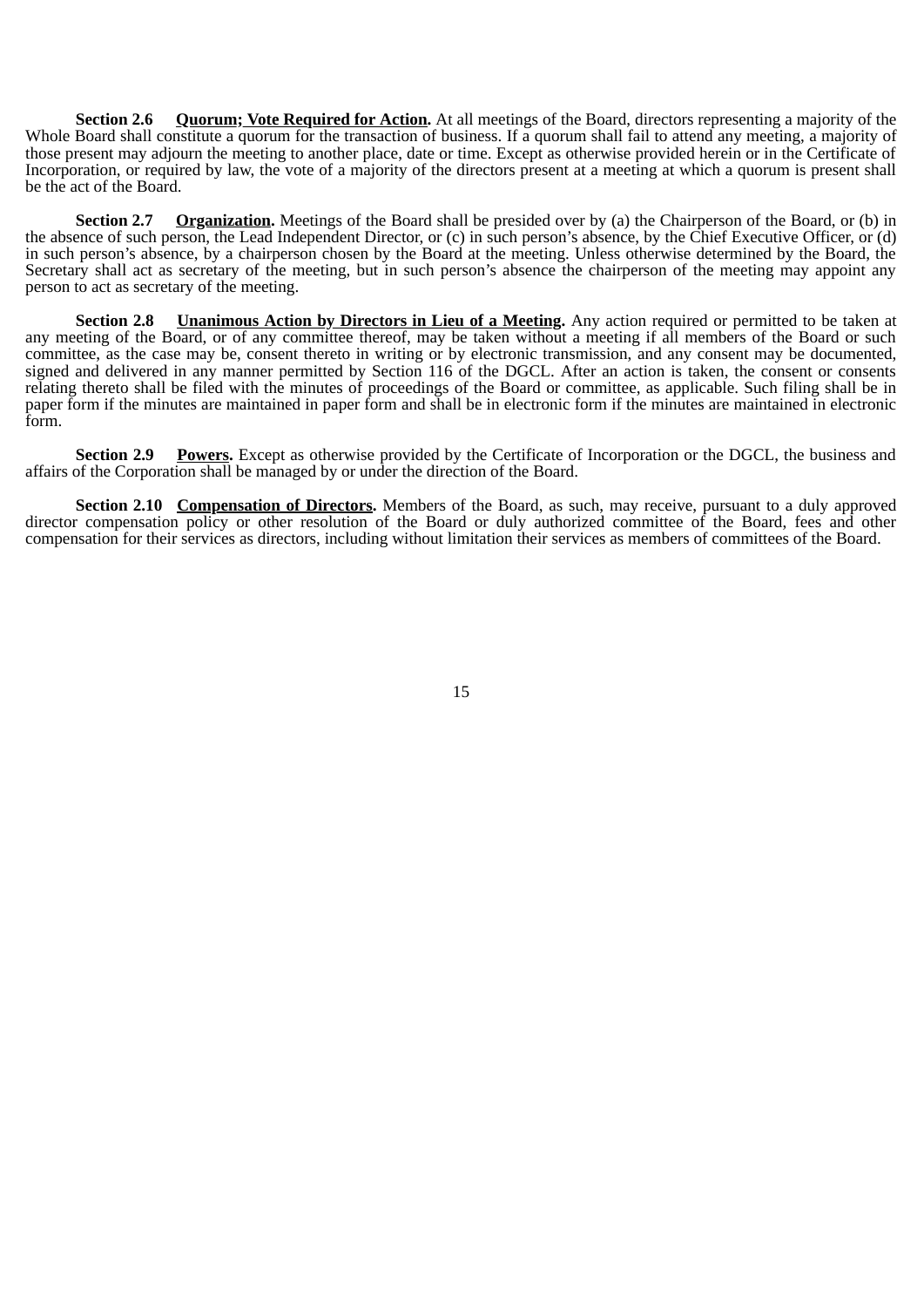### **ARTICLE III COMMITTEES**

**Section 3.1 Committees.** The Board may designate one or more committees, each committee to consist of one or more of the directors of the Corporation. The Board may designate one or more directors as alternate members of any committee, who may replace any absent or disqualified member at any meeting of the committee. In the absence or disqualification of a member of the committee, the member or members thereof present at any meeting of such committee who are not disqualified from voting, whether or not such member or members constitute a quorum, may unanimously appoint another member of the Board to act at the meeting in place of any such absent or disqualified member. Any such committee, to the extent provided in a resolution of the Board, shall have and may exercise all the powers and authority of the Board in the management of the business and affairs of the Corporation and may authorize the seal of the Corporation to be affixed to all papers that may require it; but no such committee shall have the power or authority in reference to the following matters: (a) approving, adopting, or recommending to the stockholders any action or matter (other than the election or removal of members of the Board) expressly required by the DGCL to be submitted to stockholders for approval or (b) adopting, amending or repealing any bylaw of the Corporation.

<span id="page-98-0"></span>**Section 3.2 Committee Rules.** Each committee shall keep records of its proceedings and make such reports as the Board may from time to time request. Unless the Board otherwise provides, each committee designated by the Board may make, alter and repeal rules for the conduct of its business. In the absence of such rules, each committee shall conduct its business in the same manner as the Board conducts its business pursuant to Article II of these Bylaws. Except as otherwise provided in the Certificate of Incorporation, these Bylaws or the resolution of the Board designating the committee, any committee may create one or more subcommittees, each subcommittee to consist of one or more members of the committee, and may delegate to any such subcommittee any or all of the powers and authority of the committee.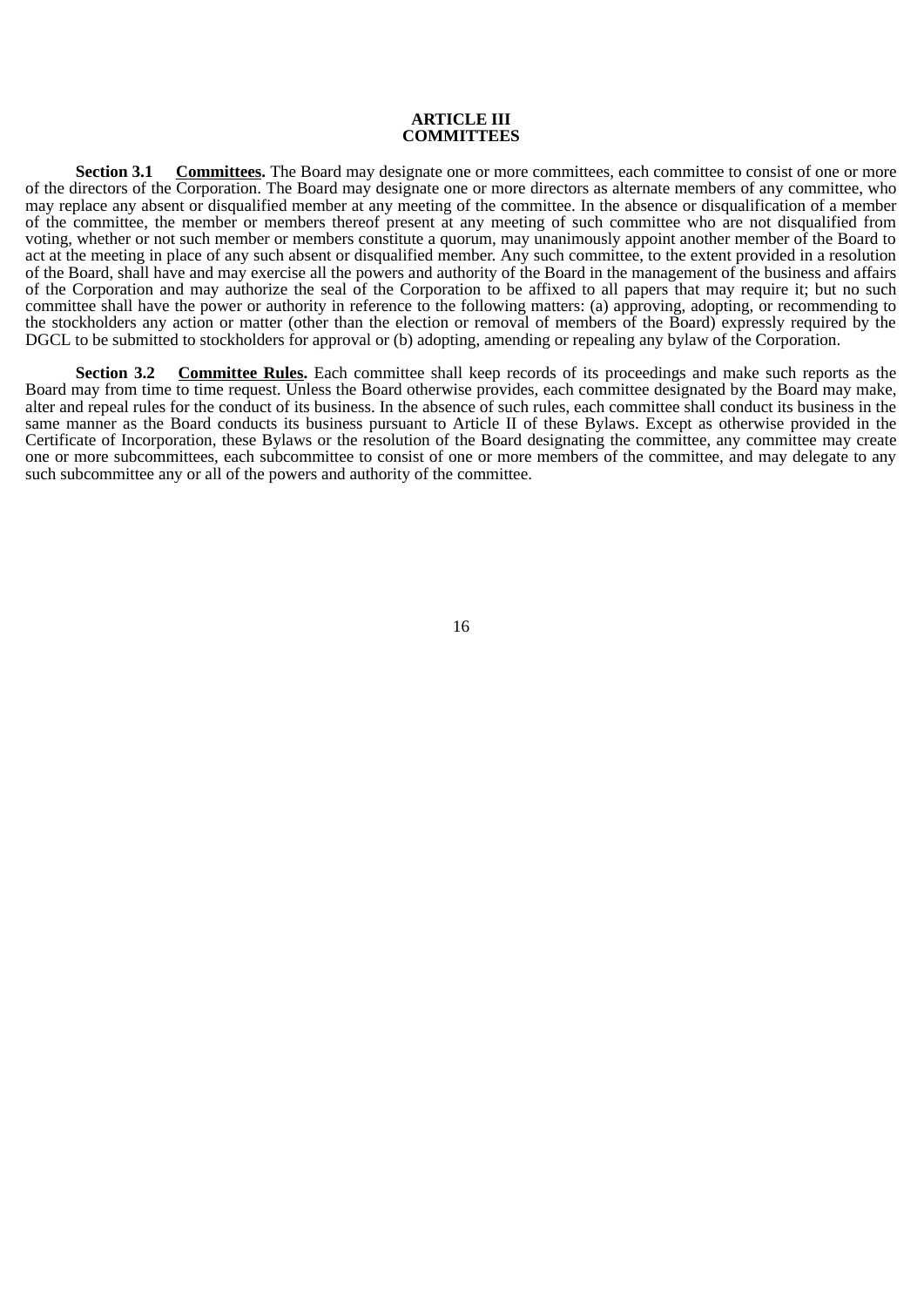## **ARTICLE IV OFFICERS; CHAIRPERSON; LEAD INDEPENDENT DIRECTOR**

**Section 4.1 Generally.** The officers of the Corporation shall consist of a Chief Executive Officer, a Chief Financial Officer, a Secretary and a Treasurer and may consist of such other officers as may from time to time be appointed by the Board. All officers shall be elected by the Board; *provided*, *however*, that the Board may empower the Chief Executive Officer of the Corporation to appoint any officer other than the Chief Executive Officer, the Chief Financial Officer or the Treasurer. Except as otherwise provided by law, by the Certificate of Incorporation or these Bylaws, each officer shall hold office until such officer's successor is duly elected and qualified or until such officer's earlier resignation, death, disqualification or removal. Any number of offices may be held by the same person. Any officer may resign by delivering a resignation in writing or by electronic transmission to the Corporation at its principal office or to the Chairperson of the Board, the Chief Executive Officer, or the Secretary. Such resignation shall be effective upon delivery unless it is specified to be effective at some later time or upon the happening of some later event. Any vacancy occurring in any office of the Corporation by death, resignation, removal or otherwise may be filled by the Board and the Board may, in its discretion, leave unfilled, for such period as it may determine, any offices. Each such successor shall hold office for the unexpired term of such officer's predecessor and until a successor is duly elected and qualified or until such officer's earlier resignation, death, disqualification or removal.

**Section 4.2 Chief Executive Officer.** Except as may be otherwise determined by the Board from time to time and subject to the provisions of these Bylaws, the powers and duties of the Chief Executive Officer of the Corporation are:

(a) to act as the general manager and, subject to the control of the Board, to have general supervision, direction and control of the business and affairs of the Corporation;

(b) subject to Section 1.6 of these Bylaws, to preside at all meetings of the stockholders;

(c) subject to Section 1.2 of these Bylaws, to call special meetings of the stockholders to be held at such times and, subject to the limitations prescribed by law or by these Bylaws, at such places as he or she shall deem proper;

(d) to affix the signature of the Corporation to all deeds, conveyances, mortgages, guarantees, leases, obligations, bonds, certificates and other papers and instruments in writing which have been authorized by the Board or which, in the judgment of the Chief Executive Officer, should be executed on behalf of the Corporation; to sign certificates for shares of stock of the Corporation (if any); and, subject to the direction of the Board, to have general charge of the property of the Corporation and to supervise and control all officers, agents and employees of the Corporation; and

(e) all other duties and powers that are commonly incident to the office of the Chief Executive Officer.

**Section 4.3 Chairperson of the Board.** Subject to the provisions of Section 2.7 of these Bylaws, the Chairperson of the Board shall have the power to preside at all meetings of the Board and shall have such other powers and duties as provided in these Bylaws and as the Board may from time to time prescribe. The Chairperson of the Board may or may not be an officer of the Corporation.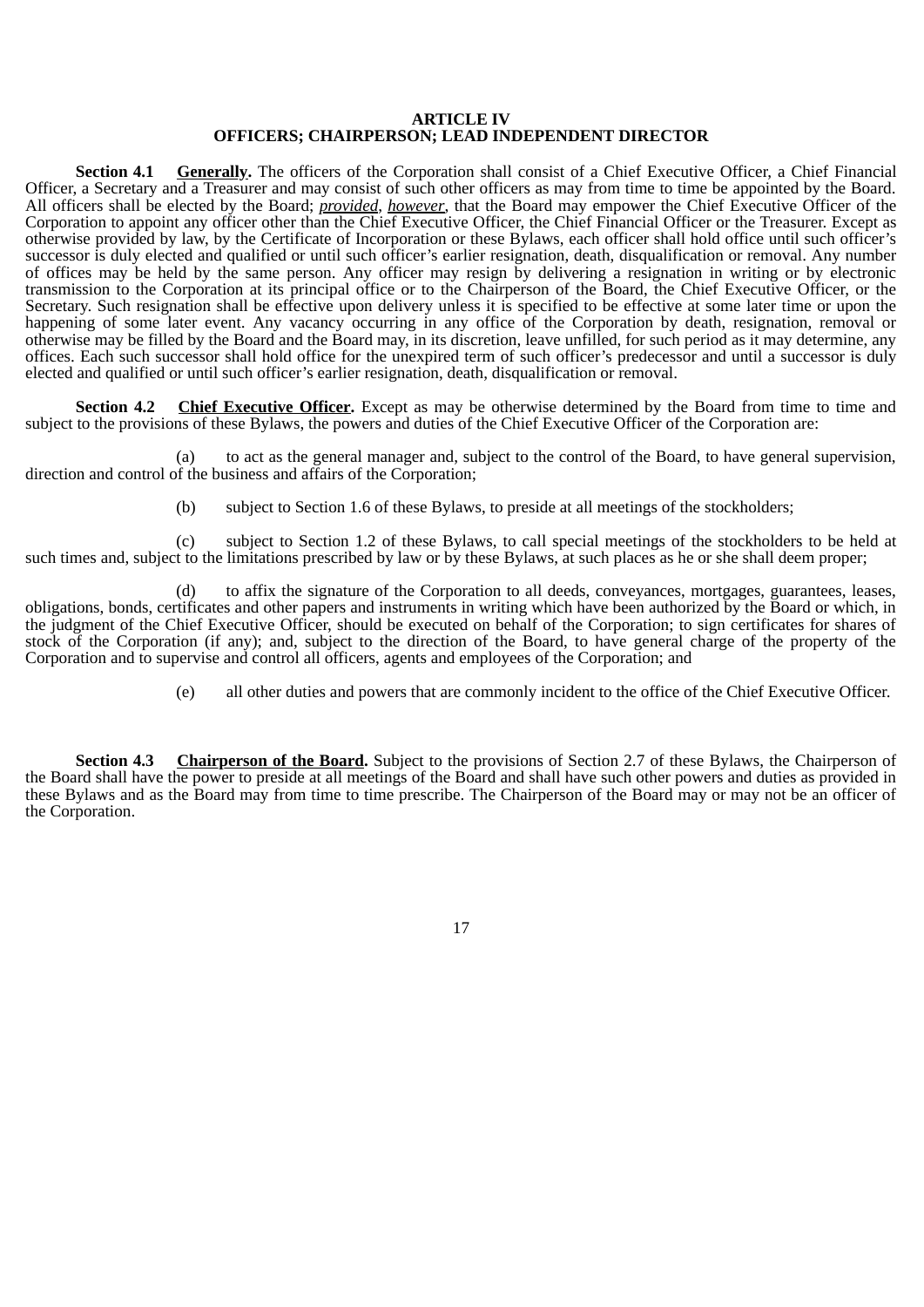**Section 4.4 Lead Independent Director.** The Board may, in its discretion, elect a lead independent director from among its members that are Independent Directors (as defined below) (such director, the "*Lead Independent Director*"). The Lead Independent Director shall preside at all meetings at which the Chairperson of the Board is not present and shall exercise such other powers and duties as may from time to time be assigned to him or her by the Board or as prescribed by these Bylaws. For purposes of these Bylaws, "*Independent Director*" has the meaning ascribed to such term under the rules of the exchange upon which the Corporation's Class A Common Stock is primarily traded.

**Section 4.5 President.** Unless otherwise determined by the Board, the person holding the office of Chief Executive Officer shall be the President of the Corporation to the extent such position is deemed necessary or advisable with respect to any corporate requirements or similar governance matters. Subject to the provisions of these Bylaws and as otherwise may be determined by the Board, the President shall perform all duties and have all powers that are commonly incident to the office of President or that are delegated to the President by the Board.

**Section 4.6 Chief Financial Officer.** Subject to the direction of the Board and the Chief Executive Officer, the Chief Financial Officer shall perform all duties and have all powers that are commonly incident to the office of Chief Financial Officer, or as the Board or the Chief Executive Officer may from time to time prescribe.

**Section 4.7 Treasurer.** The person holding the office of Chief Financial Officer shall be the Treasurer of the Corporation unless the Board shall have designated another person as the Treasurer of the Corporation. The person holding the office of Treasurer shall have custody of all monies and securities of the Corporation. The Treasurer shall make such disbursements of the funds of the Corporation as are authorized and shall render from time to time an account of all such transactions. The Treasurer shall also perform such other duties and have such other powers as are commonly incident to the office of Treasurer, or as the Board, the Chief Executive Officer or the Chief Financial Officer may from time to time prescribe.

**Section 4.8 Vice President.** Each Vice President shall have all such powers and duties as are commonly incident to the office of Vice President or that are delegated to him or her by the Board or the Chief Executive Officer.

**Section 4.9 Secretary.** The Secretary shall issue or cause to be issued all authorized notices for, and shall keep, or cause to be kept, minutes of all meetings of the stockholders and the Board. The Secretary shall have charge of the corporate minute books and similar records and shall perform such other duties and have such other powers as are commonly incident to the office of Secretary, or as the Board or the Chief Executive Officer may from time to time prescribe.

**Section 4.10 Delegation of Authority.** The Board may from time to time delegate the powers or duties of any officer of the Corporation to any other officers or agents of the Corporation, notwithstanding any provision hereof.

**Section 4.11 Removal.** Any officer of the Corporation shall serve at the pleasure of the Board and may be removed at any time, with or without cause, by the Board; *provided* that if the Board has empowered the Chief Executive Officer to appoint any officer of the Corporation, then such officer may also be removed by the Chief Executive Officer. Such removal shall be without prejudice to the contractual rights of such officer, if any, with the Corporation.

**Section 4.12 Voting Shares in Other Business Entities**. The Chairperson, the Chief Executive Officer, the Chief Financial Officer, the Secretary, or any other person authorized by the Board may vote, and otherwise exercise on behalf of the Corporation any and all rights and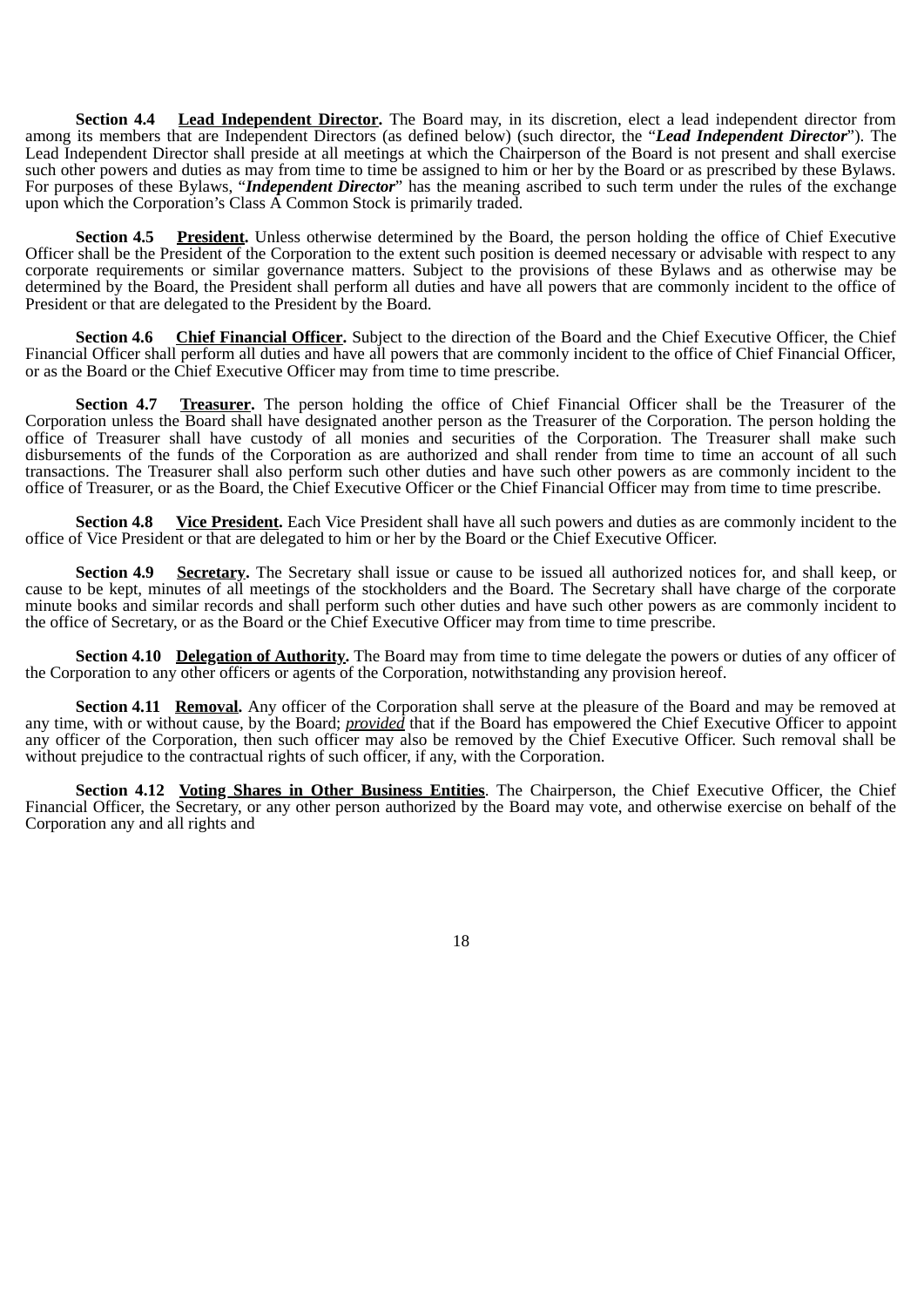powers incident to the ownership of, any and all shares of stock or other equity interest held by the Corporation in any other corporation or other business entity. The authority granted herein may be exercised either by such person directly or by any other person authorized to do so by proxy or power of attorney duly executed by the person having such authority.

<span id="page-101-0"></span>**Section 4.13 Execution of Corporate Contracts and Instruments**. Except as otherwise determined by the Board or otherwise provided in these Bylaws, the Chief Executive Officer, Chief Financial Officer, Secretary and General Counsel, and any other officers, employees or agents of the Corporation designated by the Board or Chief Executive Officer, or other officers, employees or agents of the Corporation specifically delegated authority by the foregoing authorized persons, shall have power to enter into any contract or execute any instrument in the name of and on behalf of the Corporation. Such delegation may be by resolution or otherwise and the authority granted shall be general or confined to specific matters. In the absence of such designation referred to above, the officers of the Corporation shall have such power to the extent incident to the normal performance of their duties.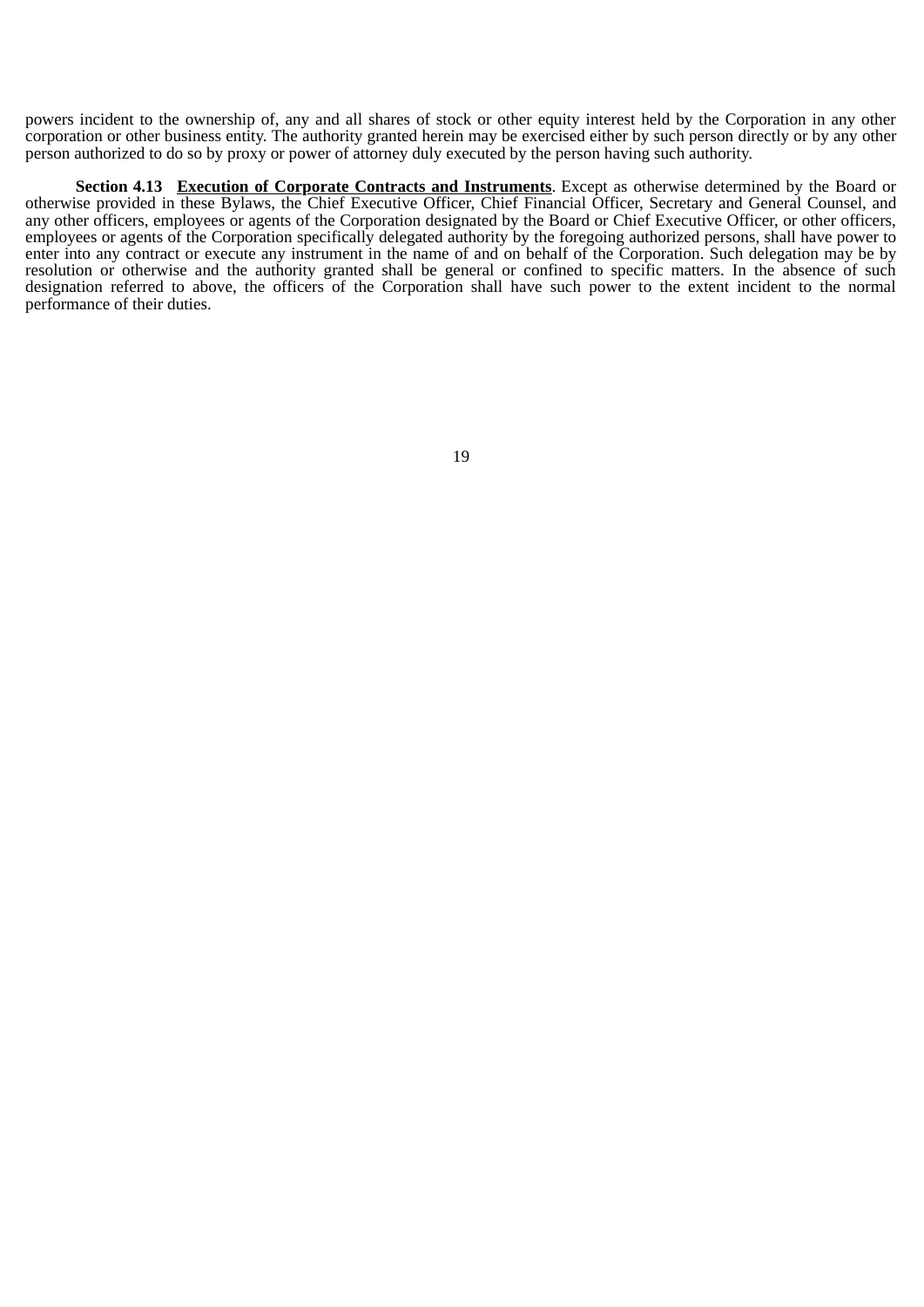**Section 5.1 Certificates; Uncertificated Shares.** The shares of capital stock of the Corporation shall be uncertificated shares; *provided*, *however*, that the resolution of the Board that the shares of capital stock of the Corporation shall be uncertificated shares shall not apply to shares represented by a certificate until such certificate is surrendered to the Corporation (or the transfer agent or registrar, as the case may be). Notwithstanding the foregoing, the Board may provide by resolution or resolutions that some or all of any or all classes or series of its stock shall be certificated shares. Every holder of stock represented by certificates shall be entitled to have a certificate signed by, or in the name of the Corporation by, any two authorized officers of the Corporation (it being understood that each of the Chairperson of the Board, the Vice-Chairperson of the Board, the Chief Executive Officer, the President, any Vice President, the Treasurer, any Assistant Treasurer, the Secretary, and any Assistant Secretary shall be an authorized officer for such purpose), representing the number of shares registered in certificate form. Any or all of the signatures on the certificate may be a facsimile. In case any officer, transfer agent or registrar who has signed or whose facsimile signature has been placed upon a certificate shall have ceased to be such officer, transfer agent or registrar before such certificate is issued, it may be issued by the Corporation with the same effect as if such person were an officer, transfer agent or registrar at the date of issue.

**Section 5.2 Lost, Stolen or Destroyed Stock Certificates; Issuance of New Certificates or Uncertificated Shares.** The Corporation may issue a new certificate of stock or uncertificated shares in the place of any certificate previously issued by it, alleged to have been lost, stolen or destroyed, upon the making of an affidavit of that fact by the person claiming the certificate of stock to be lost, stolen or destroyed, and the Corporation may require the owner of the lost, stolen or destroyed certificate, or such owner's legal representative, to agree to indemnify the Corporation and/or to give the Corporation a bond sufficient to indemnify it, against any claim that may be made against it on account of the alleged loss, theft or destruction of any such certificate or the issuance of such new certificate or uncertificated shares.

<span id="page-102-0"></span>**Section 5.3 Other Regulations.** Subject to applicable law, the Certificate of Incorporation and these Bylaws, the issue, transfer, conversion and registration of shares represented by certificates and of uncertificated shares shall be governed by such other regulations as the Board may establish.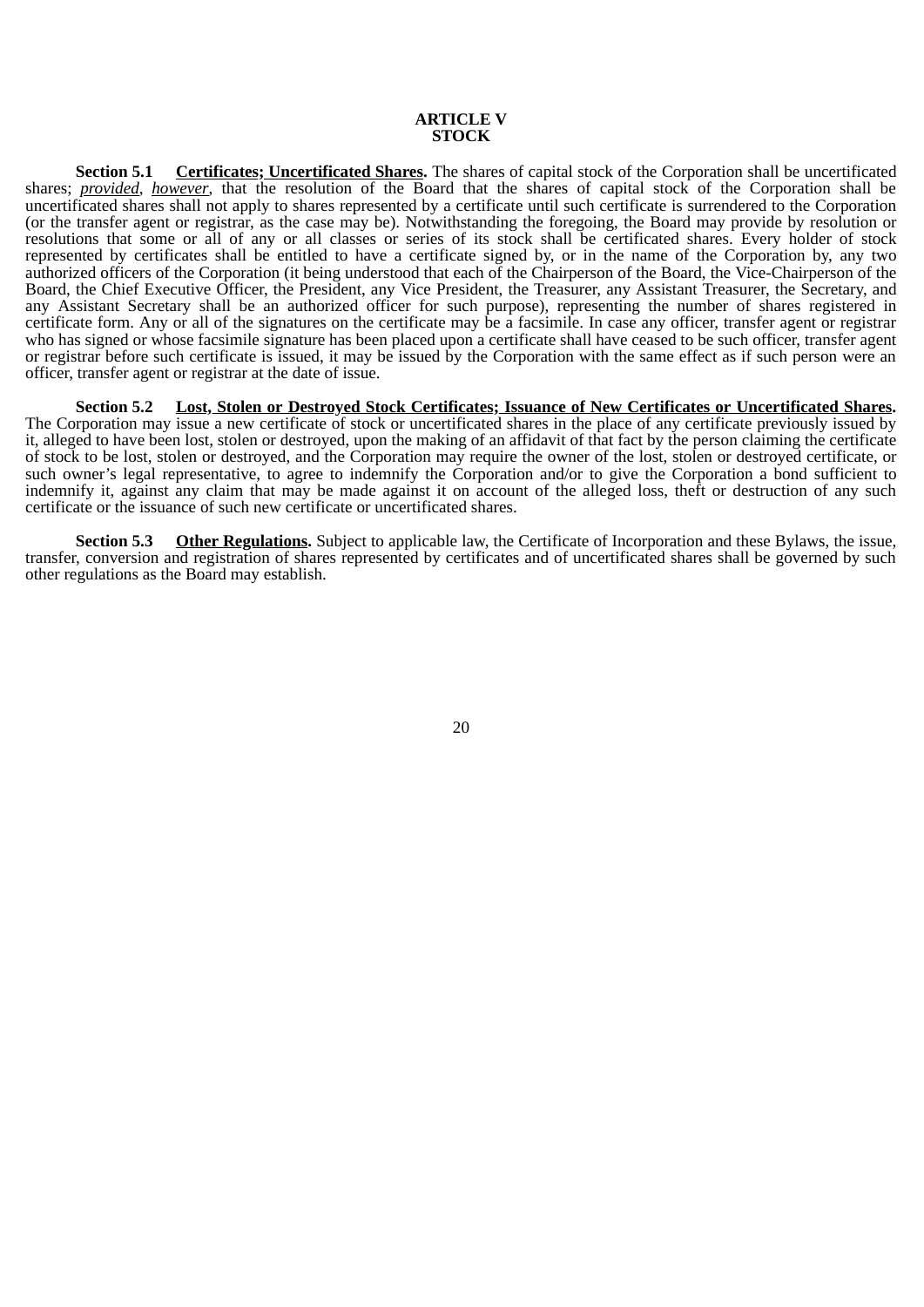## **ARTICLE VI INDEMNIFICATION**

**Section 6.1 Indemnification of Officers and Directors.** Each person who was or is made a party to, or is threatened to be made a party to, or is involved in any threatened, pending or completed action, suit or proceeding, whether civil, criminal, administrative, legislative or any other type whatsoever (a "*Proceeding*"), by reason of the fact that such person (or a person of whom such person is the legal representative), is or was a director or officer of the Corporation or, while serving as a director or officer of the Corporation, is or was serving at the request of the Corporation as a director, officer, employee, agent or trustee of another corporation, or of a partnership, joint venture, trust or other enterprise, including service with respect to employee benefit plans (for purposes of this Article VI, an "*Indemnitee*"), shall be indemnified and held harmless by the Corporation to the fullest extent permitted by the DGCL as the same exists or may hereafter be amended (but, in the case of any such amendment, only to the extent that such amendment permits the Corporation to provide broader indemnification rights than such law permitted the Corporation to provide prior to such amendment), against all expenses, liability and loss (including attorneys' fees, judgments, fines, ERISA excise taxes and penalties and amounts paid or to be paid in settlement) reasonably incurred or suffered by such Indemnitee in connection therewith, provided such Indemnitee acted in good faith and in a manner that the Indemnitee reasonably believed to be in or not opposed to the best interests of the Corporation, and, with respect to any criminal Proceeding, had no reasonable cause to believe the Indemnitee's conduct was unlawful. Such indemnification shall continue as to an Indemnitee who has ceased to be a director or officer of the Corporation and shall inure to the benefit of such Indemnitees' heirs, executors and administrators. Notwithstanding the foregoing, subject to Section 6.5 of these Bylaws, the Corporation shall indemnify any such Indemnitee seeking indemnity in connection with a Proceeding (or part thereof) initiated by such Indemnitee only if such Proceeding (or part thereof) was authorized by the Board or such indemnification is authorized by an agreement approved by the Board.

**Section 6.2 Advance of Expenses.** The Corporation shall pay all expenses (including attorneys' fees) incurred by an Indemnitee in defending any Proceeding in advance of its final disposition; *provided*, *however*, that if the DGCL then so requires, the advancement of such expenses shall be made only upon delivery to the Corporation of an undertaking, by or on behalf of such Indemnitee, to repay such amounts if it shall ultimately be determined that such Indemnitee is not entitled to be indemnified under this Article VI or otherwise.

**Section 6.3 Non-Exclusivity of Rights.** The rights conferred on any person in this Article VI shall not be exclusive of any other right that such person may have or hereafter acquire under any statute, provision of the Certificate of Incorporation, Bylaws, agreement, vote or consent of stockholders or disinterested directors, or otherwise. Additionally, nothing in this Article VI shall limit the ability of the Corporation, in its discretion, to indemnify or advance expenses to persons whom the Corporation is not obligated to indemnify or advance expenses pursuant to this Article VI.

**Section 6.4 Indemnification Contracts.** The Board is authorized to cause the Corporation to enter into indemnification contracts with any director, officer, employee or agent of the Corporation, or any person serving at the request of the Corporation as a director, officer, employee, agent or trustee of another corporation, partnership, joint venture, trust or other enterprise, including employee benefit plans, providing indemnification or advancement rights to such person. Such rights may be greater than those provided in this Article VI.

**Section 6.5 Right of Indemnitee to Bring Suit.** The following shall apply to the extent not in conflict with any indemnification contract provided for in Section 6.4 of these Bylaws.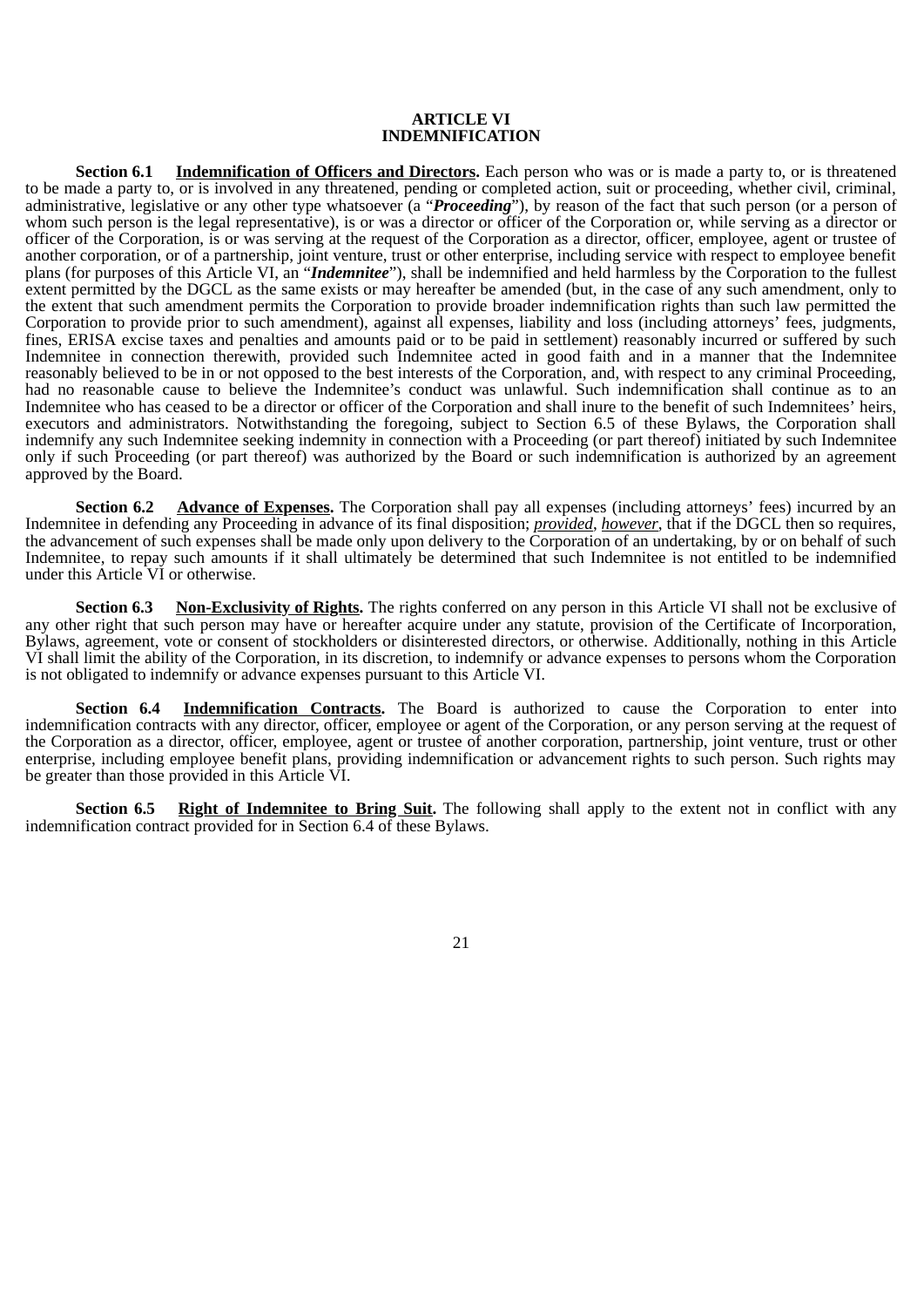6.5.1 Right to Bring Suit. If a claim under Section 6.1 or 6.2 of these Bylaws is not paid in full by the Corporation within sixty  $\overline{(60)}$  days after a written claim has been received by the Corporation, except in the case of a claim for an advancement of expenses, in which case the applicable period shall be twenty (20) days, the Indemnitee may at any time thereafter bring suit against the Corporation to recover the unpaid amount of the claim. If successful in whole or in part in any such suit, or in a suit brought by the Corporation to recover an advancement of expenses pursuant to the terms of an undertaking, the Indemnitee shall be entitled to be paid, to the fullest extent permitted by law, the expense of prosecuting or defending such suit. In any suit brought by the Indemnitee to enforce a right to indemnification hereunder (but not in a suit brought by the Indemnitee to enforce a right to an advancement of expenses) it shall be a defense that the Indemnitee has not met any applicable standard of conduct which makes it permissible under the DGCL (or other applicable law) for the Corporation to indemnify the Indemnitee for the amount claimed.

6.5.2 Effect of Determination. The absence of a determination prior to the commencement of such suit that indemnification of the Indemnitee is proper in the circumstances because the Indemnitee has met the applicable standard of conduct set forth in applicable law shall not create a presumption that the Indemnitee has not met the applicable standard of conduct or, in the case of such a suit brought by the Indemnitee, be a defense to such suit.

6.5.3 Burden of Proof. In any suit brought by the Indemnitee to enforce a right to indemnification or to an advancement of expenses hereunder, or brought by the Corporation to recover an advancement of expenses pursuant to the terms of an undertaking, the burden of proving that the Indemnitee is not entitled to be indemnified, or to such advancement of expenses, under this Article VI, or otherwise, shall be on the Corporation.

**Section 6.6 Nature of Rights.** The rights conferred upon Indemnitees in this Article VI shall be contract rights and such rights shall continue as to an Indemnitee who has ceased to be a director, officer or trustee and shall inure to the benefit of the Indemnitee's heirs, executors and administrators. Any amendment, repeal or modification of any provision of this Article VI that adversely affects any right of an Indemnitee or an Indemnitee's successors shall be prospective only, and shall not adversely affect any right or protection conferred on a person pursuant to this Article VI with respect to any Proceeding involving any occurrence or alleged occurrence of any action or omission to act that took place prior to such amendment, repeal or modification. Any reference to an officer of the Corporation in this Article VI shall be deemed to refer exclusively to the Chief Executive Officer, President, Treasurer, Chief Financial Officer, and Secretary of the Corporation appointed pursuant to Article IV of these Bylaws, and to any Vice President, Assistant Secretary, Assistant Treasurer or other officer of the Corporation appointed by the Board of Directors or by the Chief Executive Officer pursuant to Article IV of these Bylaws, and any reference to an officer of any other corporation, partnership, joint venture, trust, employee benefit plan or other enterprise shall be deemed to refer exclusively to an officer appointed by the board of directors or equivalent governing body of such other entity pursuant to the certificate of incorporation and bylaws or equivalent organizational documents of such other corporation, partnership, joint venture, trust, employee benefit plan or other enterprise. The fact that any person who is or was an employee of the Corporation or an employee of any other corporation, partnership, joint venture, trust, employee benefit plan or other enterprise, but not an officer thereof as described in the preceding sentence, has been given or has used the title of "Vice President" or any other title that could be construed to suggest or imply that such person is or may be such an officer of the Corporation or of such other corporation, partnership, joint venture, trust, employee benefit plan or other enterprise shall not result in such person being constituted as, or being deemed to be, such an officer of the Corporation or of such other corporation, partnership, joint venture, trust, employee benefit plan or other enterprise for purposes of this Article VI.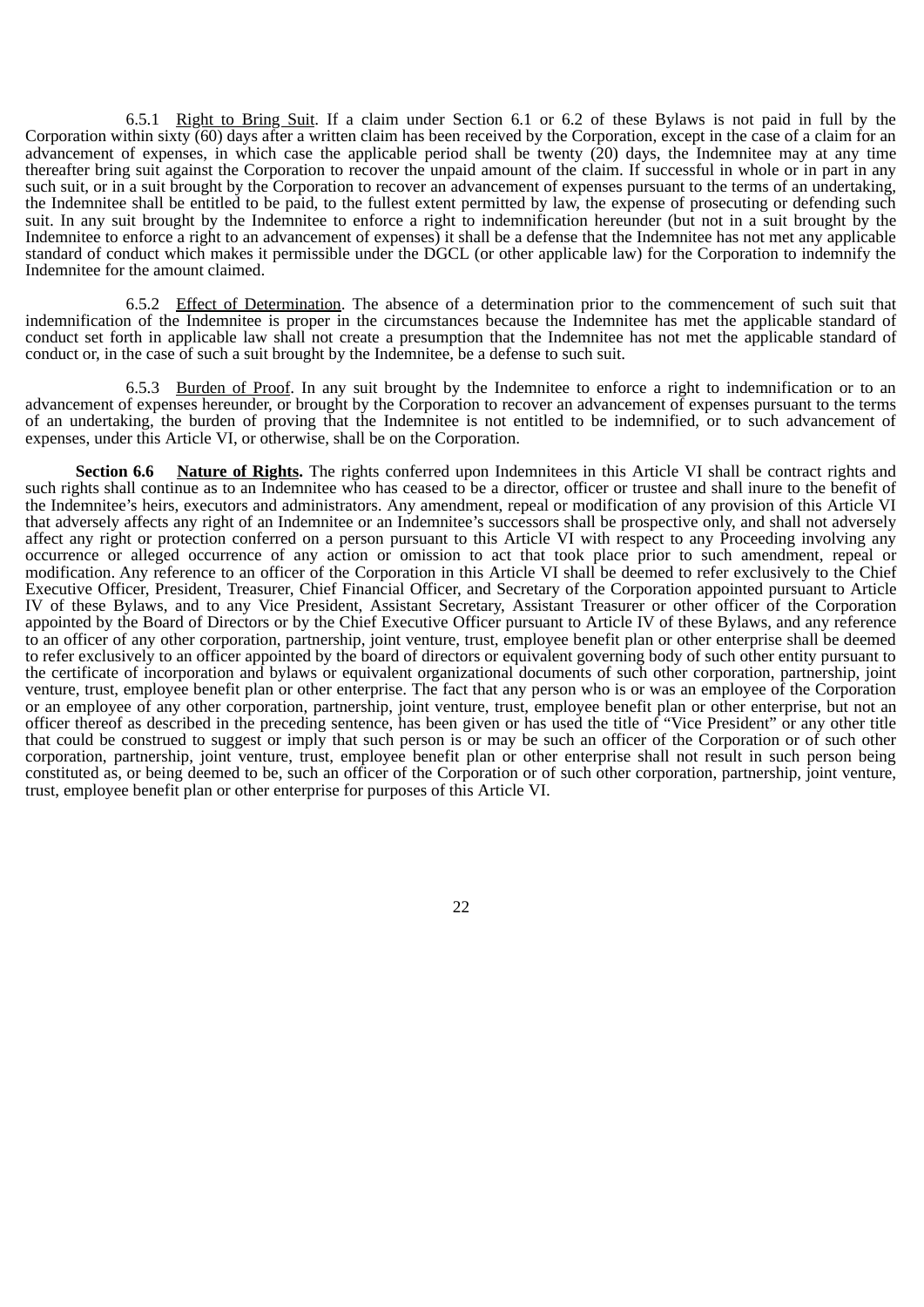<span id="page-105-0"></span>**Section 6.7 Insurance.** The Corporation may purchase and maintain insurance, at its expense, to protect itself and any director, officer, employee or agent of the Corporation or another corporation, partnership, joint venture, trust or other enterprise against any expense, liability or loss, whether or not the Corporation would have the power to indemnify such person against such expense, liability or loss under the DGCL.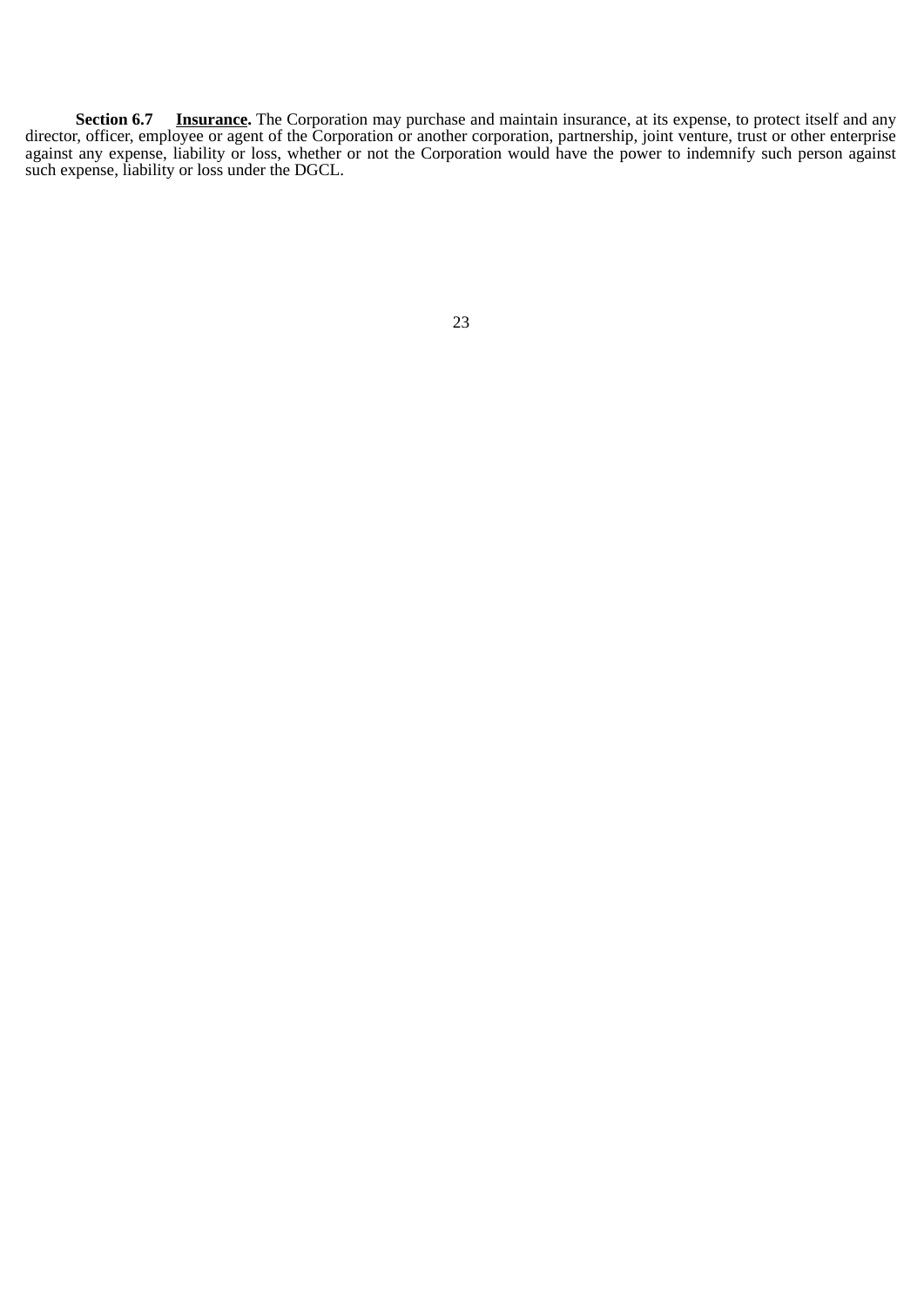#### **ARTICLE VII NOTICES**

## **Section 7.1 Notice**.

7.1.1 Form and Delivery. Except as otherwise specifically required in these Bylaws (including, without limitation, Section 7.1.2 of these Bylaws) or by applicable law, all notices required to be given pursuant to these Bylaws may (a) in every instance in connection with any delivery to a member of the Board, be effectively given by hand delivery (including use of a delivery service), by depositing such notice in the mail, postage prepaid, or by sending such notice by overnight express courier, facsimile, electronic mail or other form of electronic transmission and (b) be effectively delivered to a stockholder when given by hand delivery, by depositing such notice in the mail, postage prepaid, or by courier service or electronic mail in the manner provided in Section 232 of the DGCL or, if specifically consented to by the stockholder as described in Section 7.1.2 of these Bylaws, by sending such notice by a form of electronic transmission other than electronic mail in the manner prescribed by Section 232 of the DGCL. Any such notice shall be addressed to the person to whom notice is to be given at such person's address as it appears on the records of the Corporation. The notice shall be deemed given (a) in the case of hand delivery, when received by the person to whom notice is to be given or by any person accepting such notice on behalf of such person, (b) in the case of delivery by mail, upon deposit in the mail, (c) in (i) the case of delivery by overnight express courier to a director, when dispatched or (ii) the case of delivery by courier service to a stockholder, the earlier of when the notice is received or left at such stockholder's address, and (d) in (i) the case of delivery by electronic mail, when directed to the director's or stockholder's electronic mail address unless, in the case of a stockholder, the stockholder has notified the corporation in writing or by electronic transmission of an objection to receiving notice by electronic mail or such notice is prohibited by the last sentence of Section 7.1.2 of these Bylaws or (ii) the case of delivery via facsimile or other form of electronic transmission (other than electronic mail) at the time provided in Section 7.1.2 of these Bylaws.

7.1.2 Electronic Transmission. Without limiting the manner by which notice otherwise may be given effectively to stockholders, any notice to stockholders given by the Corporation under any provision of the DGCL, the Certificate of Incorporation, or these Bylaws shall be effective if given by a form of electronic transmission (other than electronic mail) consented to by the stockholder to whom the notice is given in accordance with Section 232 of the DGCL. Notice given pursuant to this Section 7.1.2 shall be deemed given: (i) if by facsimile telecommunication, when directed to a number at which the stockholder has consented to receive notice; (ii) if by a posting on an electronic network together with separate notice to the stockholder of such specific posting, upon the later of such posting and the giving of such separate notice; and (iii) if by any other form of electronic transmission (other than electronic mail), when directed to the stockholder. Notwithstanding the foregoing, a notice may not be given to stockholders by an electronic transmission from and after the time that (a) the Corporation is unable to deliver by such electronic transmission two (2) consecutive notices given by the Corporation, (b) such inability becomes known to the Secretary or an Assistant Secretary or to the transfer agent, or other person responsible for the giving of notice; provided, however, the inadvertent failure to discover such inability shall not invalidate any meeting or other action.

7.1.3 Affidavit of Giving Notice. An affidavit of the Secretary or an Assistant Secretary or of the transfer agent or other agent of the Corporation that the notice has been given in writing or by a form of electronic transmission shall, in the absence of fraud, be prima facie evidence of the facts stated therein.

**Section 7.2 Waiver of Notice.** Whenever notice is required to be given under any provision of the DGCL, the Certificate of Incorporation or these Bylaws, a written waiver of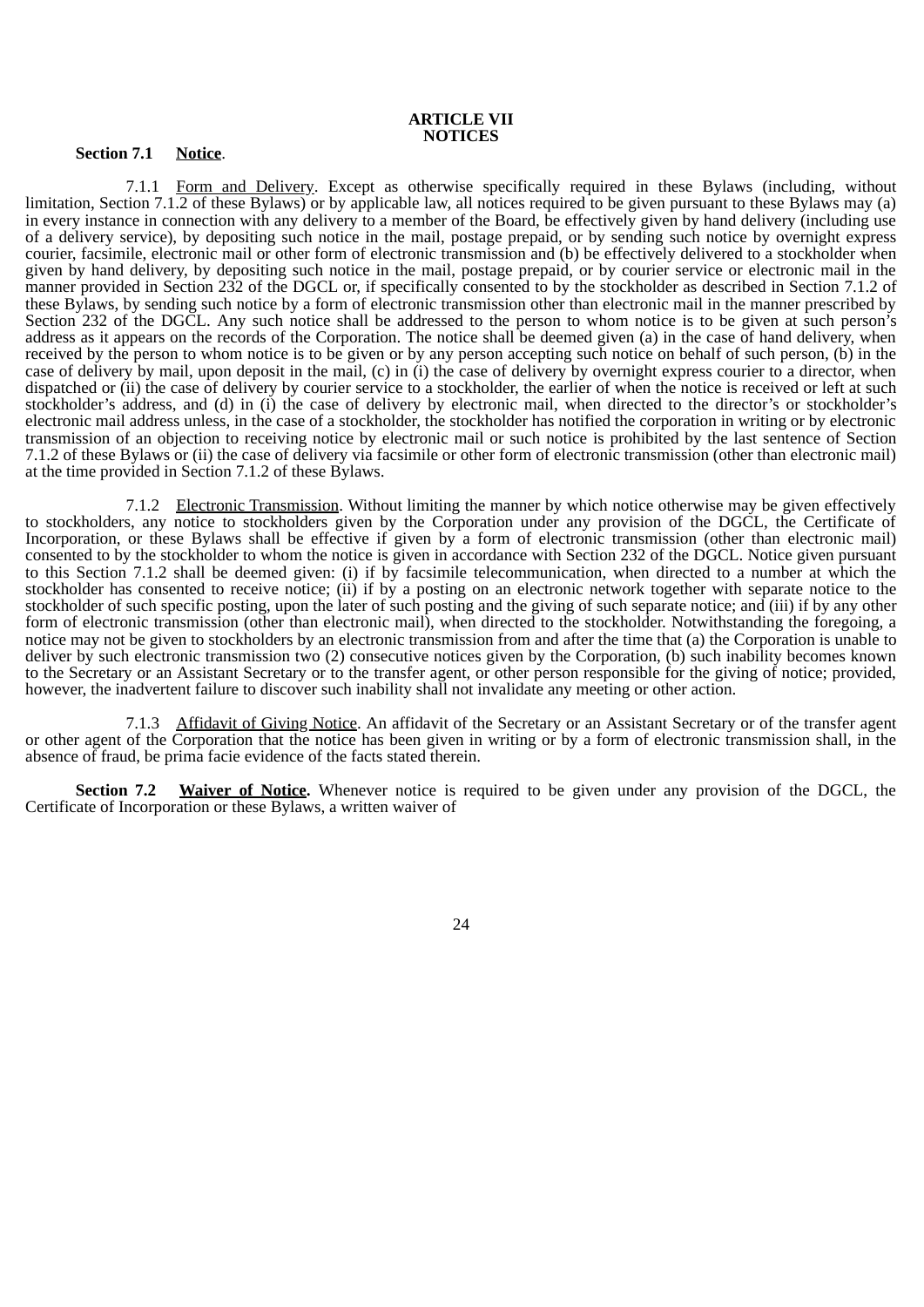<span id="page-107-0"></span>notice, signed by the person entitled to notice, or waiver by electronic transmission by such person, whether before or after the time stated therein, shall be deemed equivalent to notice. Attendance of a person at a meeting shall constitute a waiver of notice of such meeting, except when the person attends a meeting for the express purpose of objecting at the beginning of the meeting to the transaction of any business because the meeting is not lawfully called or convened. Neither the business to be transacted at, nor the purpose of, any regular or special meeting of the stockholders, directors or members of a committee of directors need be specified in any waiver of notice.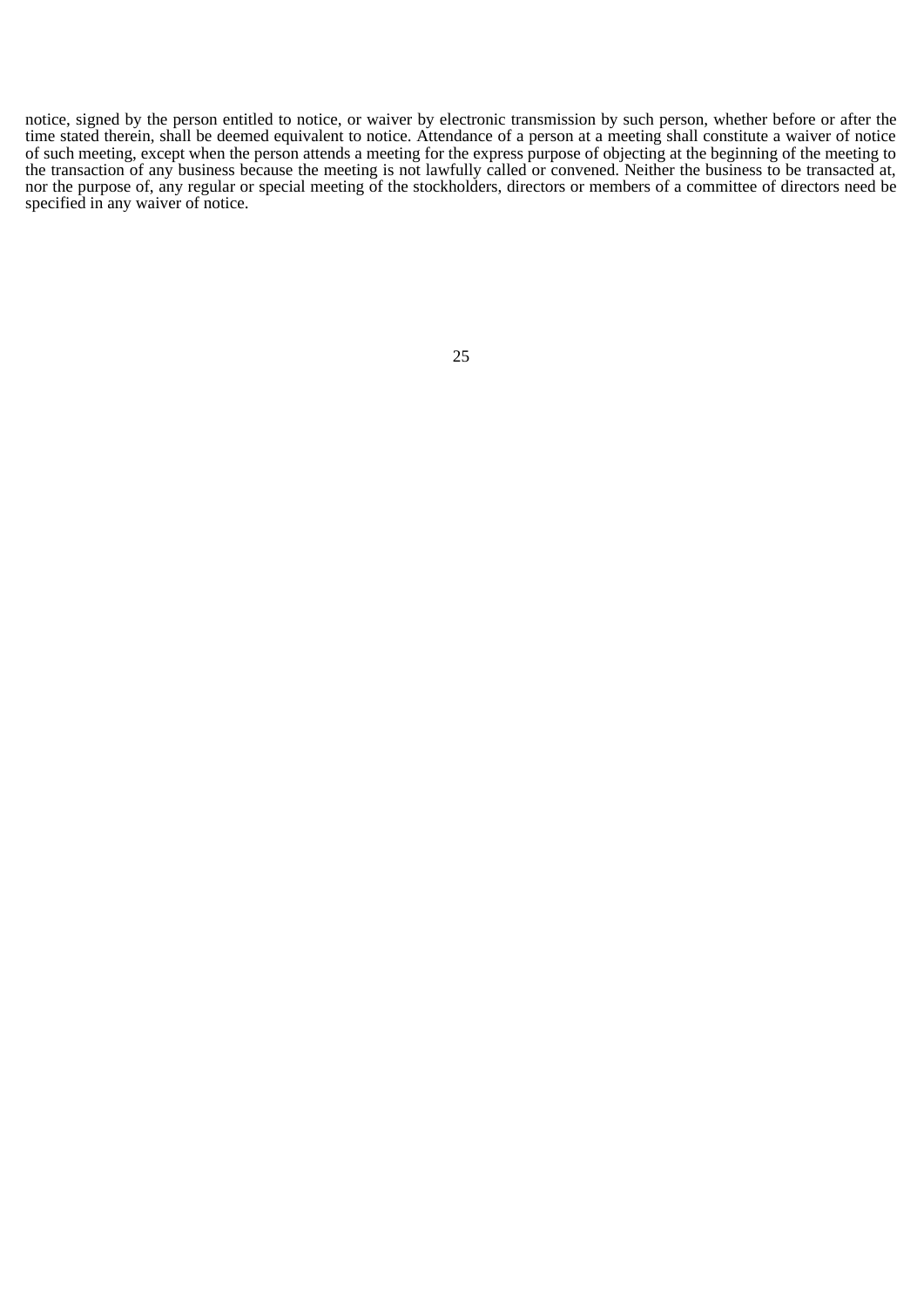# **ARTICLE VIII INTERESTED DIRECTORS**

**Section 8.1 Interested Directors.** No contract or transaction between the Corporation and one or more of its members of the Board or officers, or between the Corporation and any other corporation, partnership, association or other organization in which one or more of its directors or officers are members of the board of directors or officers, or have a financial interest, shall be void or voidable solely for this reason, or solely because the director or officer is present at or participates in the meeting of the Board or committee thereof that authorizes the contract or transaction, or solely because his, her or their votes are counted for such purpose, if: (a) the material facts as to his, her or their relationship or interest and as to the contract or transaction are disclosed or are known to the Board or the committee, and the Board or committee in good faith authorizes the contract or transaction by the affirmative votes of a majority of the disinterested directors, even though the disinterested directors be less than a quorum; (b) the material facts as to his, her or their relationship or interest and as to the contract or transaction are disclosed or are known to the stockholders entitled to vote thereon, and the contract or transaction is specifically approved in good faith by vote of the stockholders; (c) the contract or transaction is fair as to the Corporation as of the time it is authorized, approved or ratified by the Board, a committee thereof, or the stockholders, or (d) such matter was handled in accordance with other policies or procedures otherwise approved by the Board or applicable committee in accordance with applicable law, including, without limitation, Title 8, Section 144 of the Delaware General Corporation Law.

**Section 8.2 Quorum.** Interested directors may be counted in determining the presence of a quorum at a meeting of the Board or of a committee which authorizes the contract or transaction.

26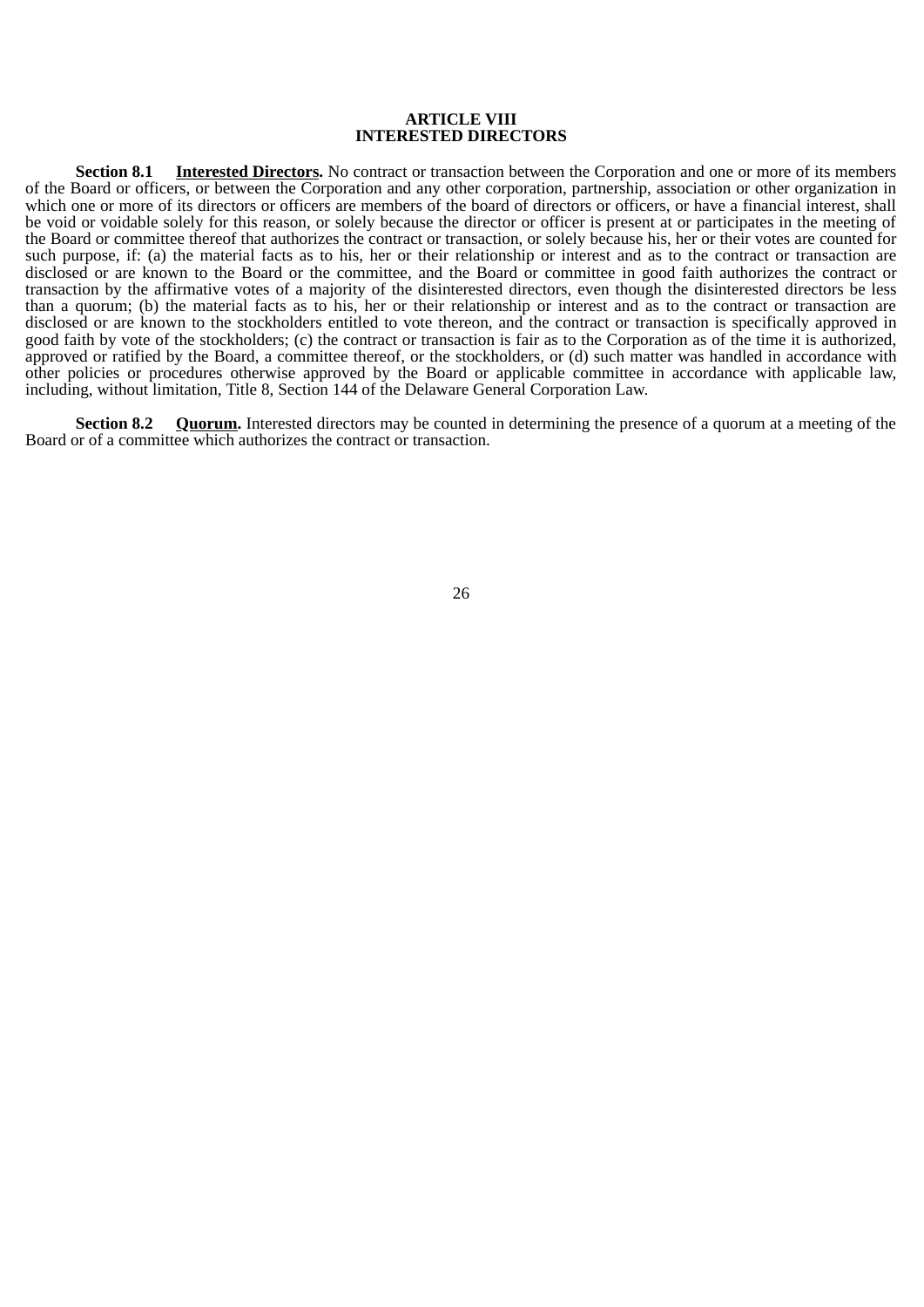# **ARTICLE IX MISCELLANEOUS**

**Section 9.1 Fiscal Year.** The fiscal year of the Corporation shall be the calendar year, unless otherwise determined by resolution of the Board.

**Section 9.2 Seal.** The Board may provide for a corporate seal, which may have the name of the Corporation inscribed thereon and shall otherwise be in such form as may be approved from time to time by the Board.

**Section 9.3 Form of Records.** Any records administered by or on behalf of the Corporation in the regular course of its business, including its stock ledger, books of account and minute books, may be kept on or by means of, or be in the form of any other information storage device, method or one or more electronic networks or databases (including one or more distributed electronic networks or databases), electronic or otherwise, *provided* that the records so kept can be converted into clearly legible paper form within a reasonable time and otherwise comply with the DGCL. The Corporation shall so convert any records so kept upon the request of any person entitled to inspect such records pursuant to any provision of the DGCL.

**Section 9.4 Reliance Upon Books and Records.** A member of the Board, or a member of any committee designated by the Board shall, in the performance of such person's duties, be fully protected in relying in good faith upon the books and records of the Corporation and upon such information, opinions, reports or statements presented to the Corporation by any of the Corporation's officers or employees, or committees of the Board, or by any other person as to matters the member reasonably believes are within such other person's professional or expert competence and who has been selected with reasonable care by or on behalf of the Corporation.

**Section 9.5 Certificate of Incorporation Governs.** In the event of any conflict between the provisions of the Certificate of Incorporation and Bylaws, the provisions of the Certificate of Incorporation shall govern.

**Section 9.6 Severability.** If any provision of these Bylaws shall be held to be invalid, illegal, unenforceable or in conflict with the provisions of the Certificate of Incorporation, then such provision shall nonetheless be enforced to the maximum extent possible consistent with such holding and the remaining provisions of these Bylaws (including without limitation, all portions of any section of these Bylaws containing any such provision held to be invalid, illegal, unenforceable or in conflict with the Certificate of Incorporation, that are not themselves invalid, illegal, unenforceable or in conflict with the Certificate of Incorporation) shall remain in full force and effect.

**Section 9.7 Time Periods.** In applying any provision of these Bylaws which requires that an act be done or not be done a specified number of days prior to an event or that an act be done during a period of a specified number of days prior to an event, calendar days shall be used, the day of the doing of the act shall be excluded, and the day of the event shall be included.

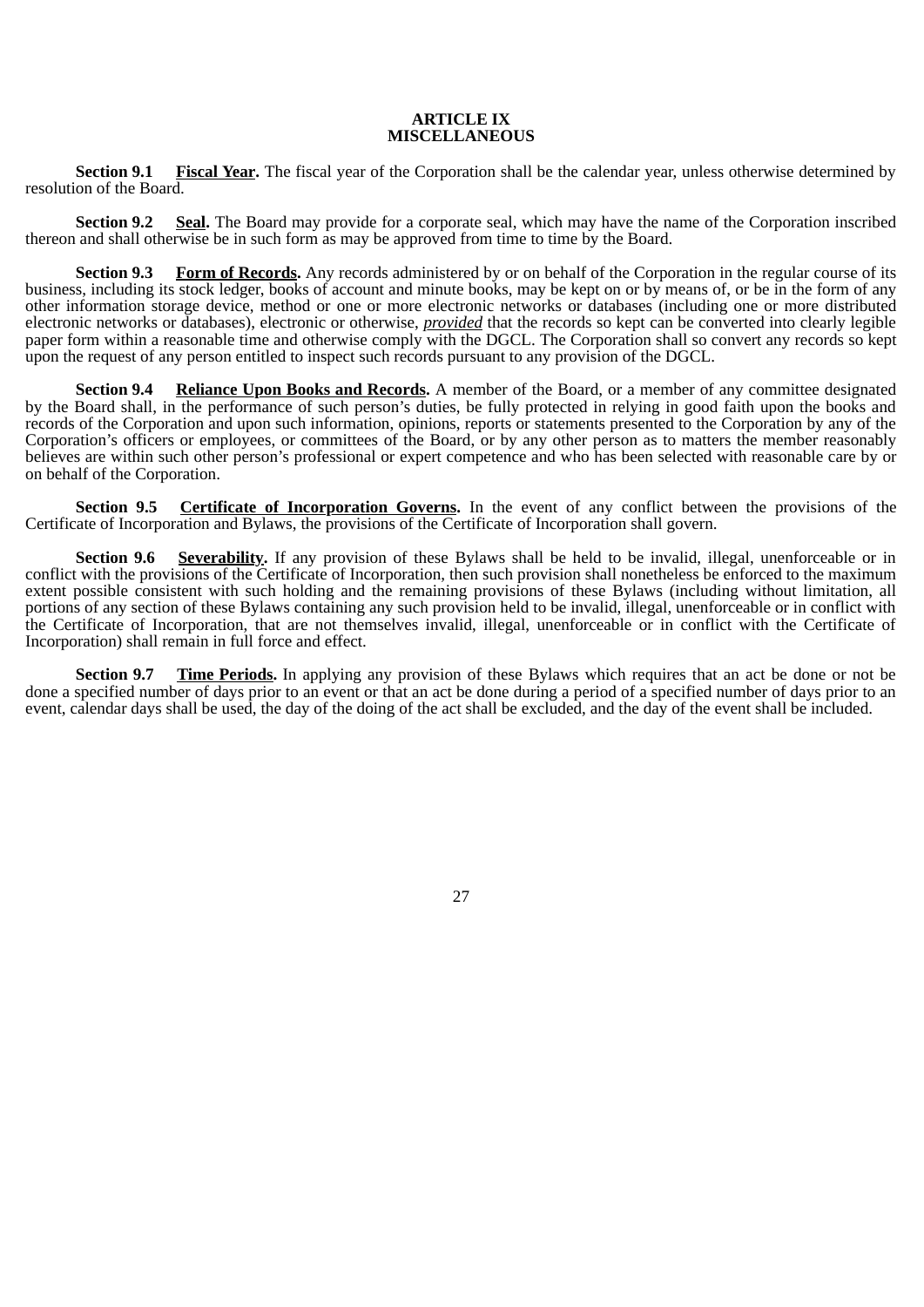# **ARTICLE X AMENDMENT**

Notwithstanding any other provision of these Bylaws, any alteration, amendment or repeal of these Bylaws, and any adoption of new Bylaws, shall require the approval of the Board or the stockholders of the Corporation as expressly provided in the Certificate of Incorporation.

28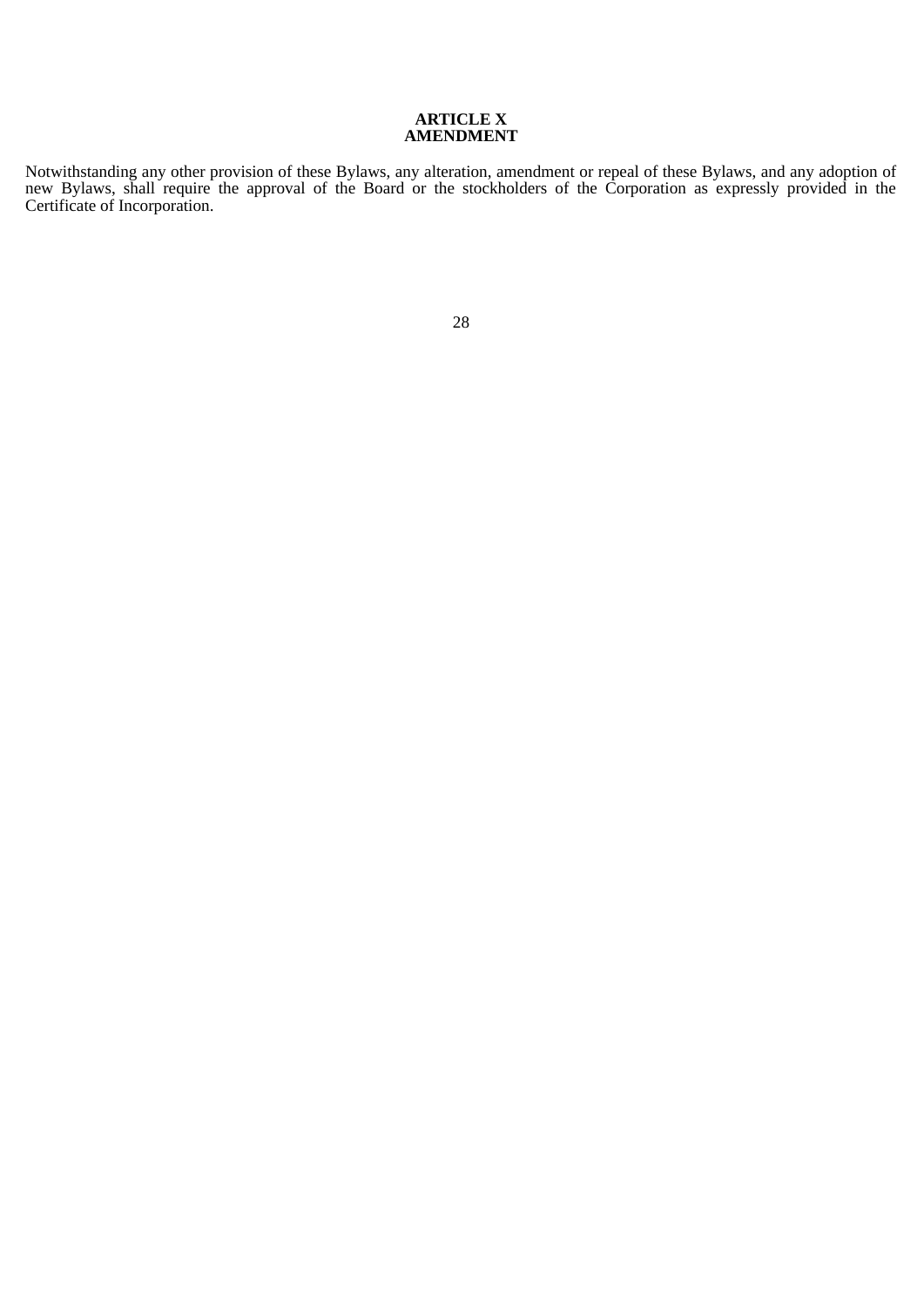# **CERTIFICATION OF AMENDED AND RESTATED BYLAWS OF BACKBLAZE, INC.**

(a Delaware corporation)

I, Thomas MacMitchell certify that I am Secretary of Backblaze, Inc., a Delaware corporation (the "*Corporation*"), that I am duly authorized to make and deliver this certification, that the attached Bylaws are a true and complete copy of the Amended and Restated Bylaws of the Corporation in effect as of the date of this certificate.

Dated: November 15, 2021

/s/ Thomas MacMitchell Thomas MacMitchell **Secretary** 

29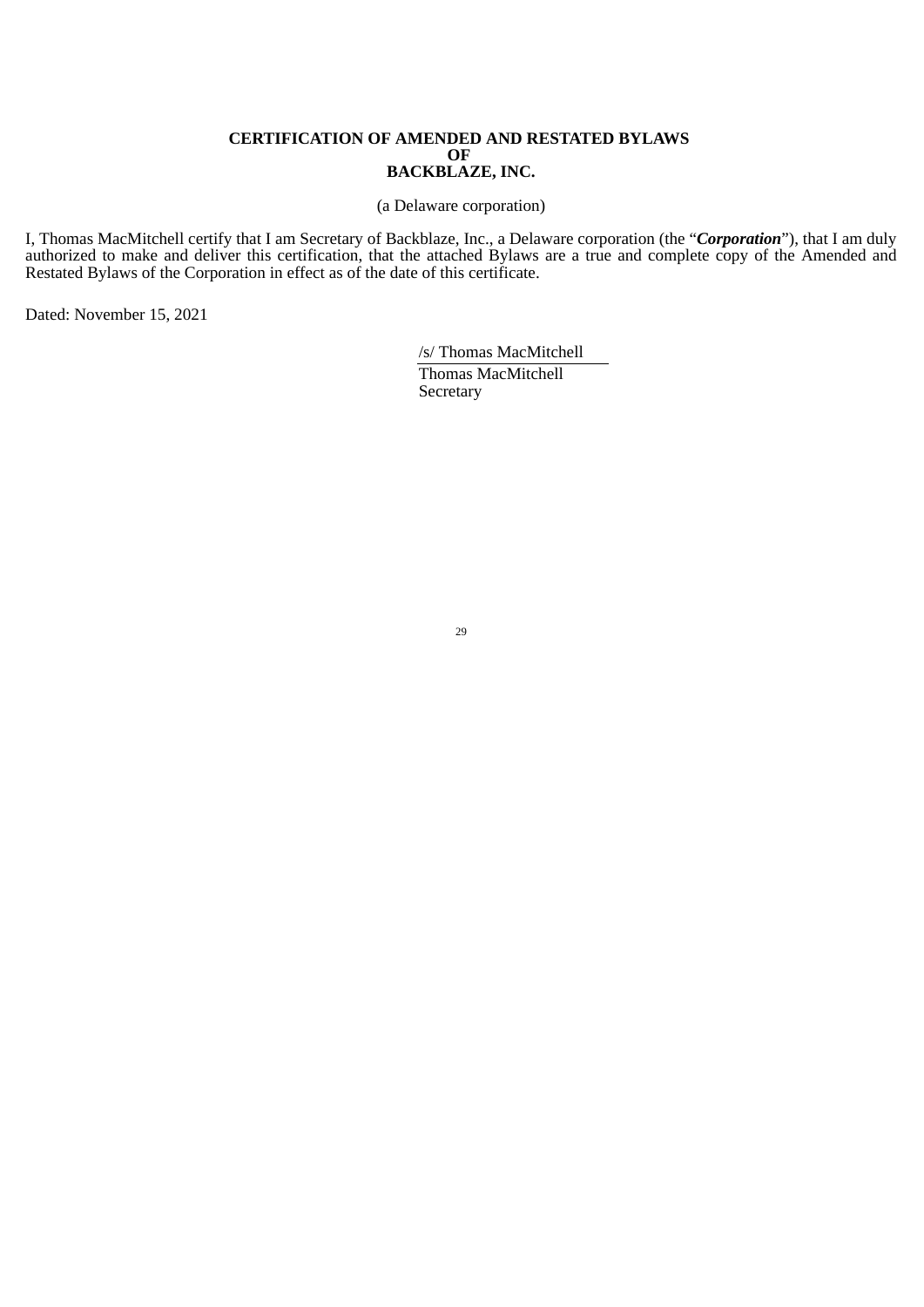#### **CERTIFICATION OF PRINCIPAL EXECUTIVE OFFICER** PURSUANT TO RULES 13A-14(A) AND 15D-14(A) UNDER THE SECURITIES EXCHANGE ACT OF 1934, AS ADOPTED PURSUANT TO **SECTION 302 OF THE SARBANES-OXLEY ACT OF 2002.**

I, Gleb Budman, certify that:

- 1. I have reviewed this Quarterly Report on Form 10-Q of Backblaze, Inc.;
- 2. Based on my knowledge, this report does not contain any untrue statement of a material fact or omit to state a material fact necessary to make the statements made, in light of the circumstances under which such statements were made, not misleading with respect to the period covered by this report;
- 3. Based on my knowledge, the financial statements, and other financial information included in this report, fairly present in all material respects the financial condition, results of operations and cash flows of the registrant as of, and for, the periods presented in this report;
- 4. The registrant's other certifying officer(s) and I are responsible for establishing and maintaining disclosure controls and procedures (as defined in Exchange Act Rule 13a-15(e) and 15d-15(e)) and internal control over financial reporting (as defined in Exchange Act Rules 13a-15(f) and 15d-15(f)) for the registrant and have:
	- Designed such disclosure controls and procedures, or caused such disclosure controls and procedures to be designed under our supervision, to ensure that material information relating to the registrant, including its consolidated subsidiaries, is made known to us by others within those entities, particularly during the period in which this report is being prepared;
	- b. Designed such internal control over financial reporting, or caused such internal control over financial reporting to be designed under our supervision, to provide reasonable assurance regarding the reliability of financial reporting and the preparation of financial statements for external purposes in accordance with generally accepted accounting principals;
	- c. Evaluated the effectiveness of the registrant's disclosure controls and procedures and presented in this report our conclusions about the effectiveness of the disclosure controls and procedures, as of the end of the period covered by this report based on such evaluation; and
	- d. Disclosed in this report any change in the registrant's internal control over financial reporting that occurred during the registrant's most recent fiscal quarter (the registrant's fourth quarter in the case of an annual report) that has materially affected, or is reasonably likely to materially affect, the registrant's internal control over financial reporting; and
- 5. The registrant's other certifying officer(s) and I have disclosed, based on our most recent evaluation of internal control over financial reporting, to the registrant's auditors and the audit committee of the registrant's board of directors (or persons performing the equivalent functions):
	- a. All significant deficiencies and material weaknesses in the design or operation of internal control over financial reporting which are reasonably likely to adversely affect the registrant's ability to record, process, summarize and report financial information; and
	- b. Any fraud, whether or not material, that involves management or other employees who have a significant role in the registrant's internal control over financial reporting.

Date: December 14, 2021 */s/ Gleb Budman* 

Gleb Budman Chief Executive Officer and Chairperson (Principal Executive Officer)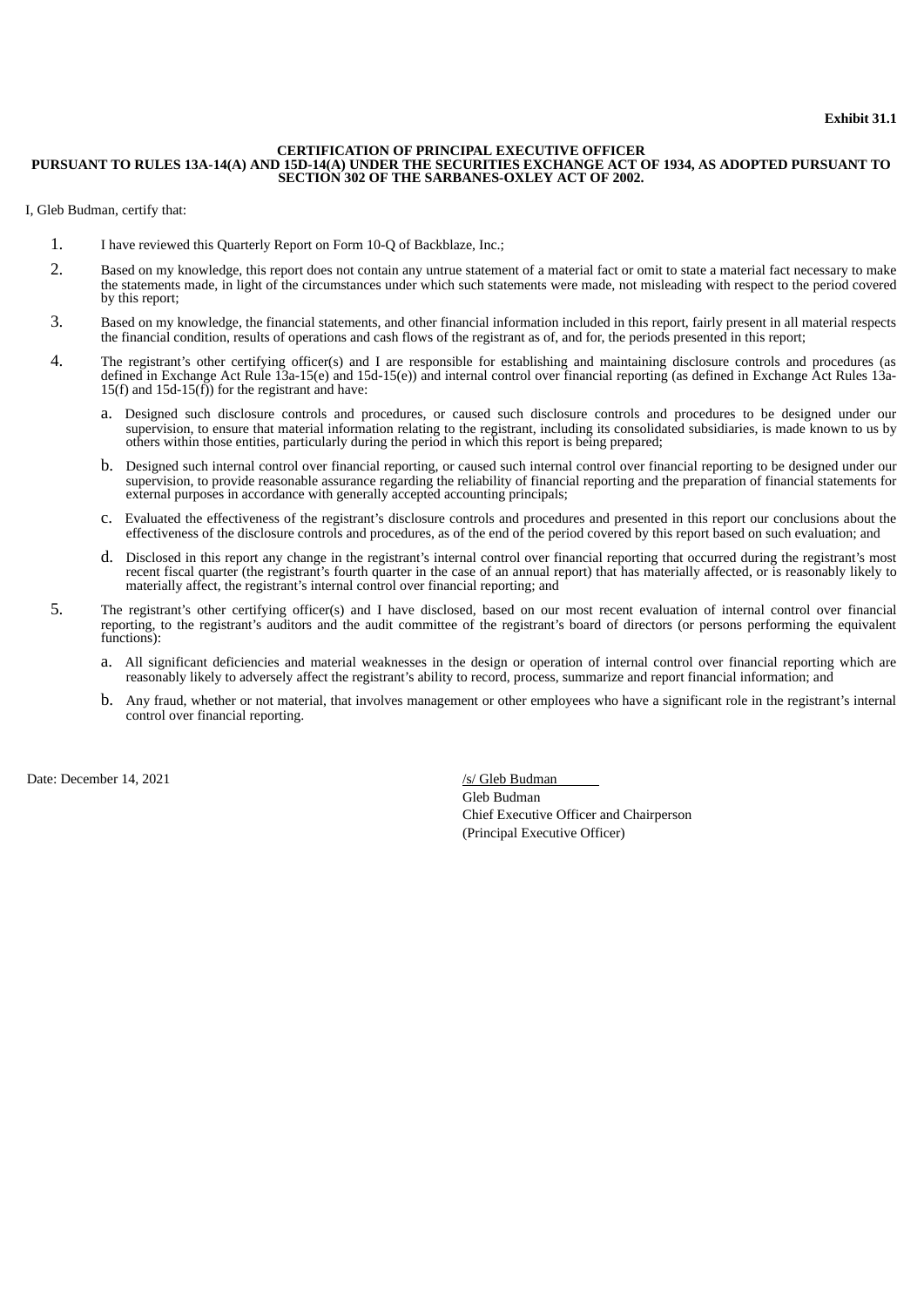#### **CERTIFICATION OF PRINCIPAL FINANCIAL OFFICER** PURSUANT TO RULES 13A-14(A) AND 15D-14(A) UNDER THE SECURITIES EXCHANGE ACT OF 1934, AS ADOPTED PURSUANT TO **SECTION 302 OF THE SARBANES-OXLEY ACT OF 2002.**

I, Frank Patchel, certify that:

- 1. I have reviewed this Quarterly Report on Form 10-Q of Backblaze, Inc.;
- 2. Based on my knowledge, this report does not contain any untrue statement of a material fact or omit to state a material fact necessary to make the statements made, in light of the circumstances under which such statements were made, not misleading with respect to the period covered by this report;
- 3. Based on my knowledge, the financial statements, and other financial information included in this report, fairly present in all material respects the financial condition, results of operations and cash flows of the registrant as of, and for, the periods presented in this report;
- 4. The registrant's other certifying officer(s) and I are responsible for establishing and maintaining disclosure controls and procedures (as defined in Exchange Act Rule 13a-15(e) and 15d-15(e)) and internal control over financial reporting (as defined in Exchange Act Rules 13a-15(f) and 15d-15(f)) for the registrant and have:
	- Designed such disclosure controls and procedures, or caused such disclosure controls and procedures to be designed under our supervision, to ensure that material information relating to the registrant, including its consolidated subsidiaries, is made known to us by others within those entities, particularly during the period in which this report is being prepared;
	- b. Designed such internal control over financial reporting, or caused such internal control over financial reporting to be designed under our supervision, to provide reasonable assurance regarding the reliability of financial reporting and the preparation of financial statements for external purposes in accordance with generally accepted accounting principals;
	- c. Evaluated the effectiveness of the registrant's disclosure controls and procedures and presented in this report our conclusions about the effectiveness of the disclosure controls and procedures, as of the end of the period covered by this report based on such evaluation; and
	- d. Disclosed in this report any change in the registrant's internal control over financial reporting that occurred during the registrant's most recent fiscal quarter (the registrant's fourth quarter in the case of an annual report) that has materially affected, or is reasonably likely to materially affect, the registrant's internal control over financial reporting; and
- 5. The registrant's other certifying officer(s) and I have disclosed, based on our most recent evaluation of internal control over financial reporting, to the registrant's auditors and the audit committee of the registrant's board of directors (or persons performing the equivalent functions):
	- a. All significant deficiencies and material weaknesses in the design or operation of internal control over financial reporting which are reasonably likely to adversely affect the registrant's ability to record, process, summarize and report financial information; and
	- b. Any fraud, whether or not material, that involves management or other employees who have a significant role in the registrant's internal control over financial reporting.

Date: December 14, 2021 /s/ Frank Patchel

Frank Patchel Chief Financial Officer (Principal Financial and Accounting)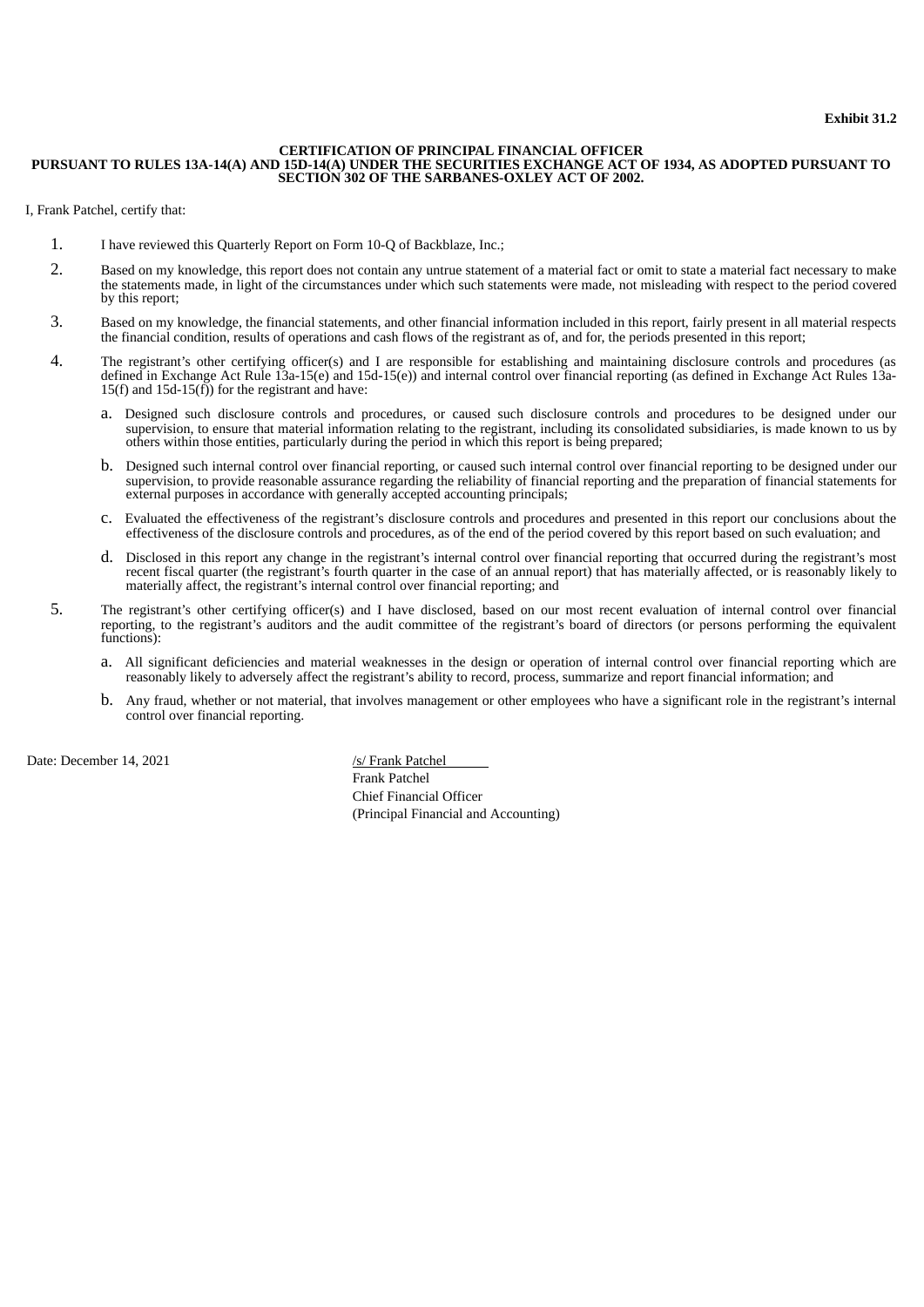#### **CERTIFICATION OF PRINCIPAL EXECUTIVE OFFICER PURSUANT TO 18 U.S.C. SECTION 1350, AS ADOPTED PURSUANT TO SECTION 906 OF THE SARBANES-OXLEY ACT OF 2002.**

In connection with the Quarterly Report on Form 10-Q of Backblaze, Inc. (the "Company") for the quarter ending September 30, 2021, as filed with the Securities and Exchange Commission on the date hereof (the "Report"), I, Gleb Budman, the Chief Executive Officer and Chairperson of the Company, hereby certify, pursuant to 18 U.S.C. 1350, as adopted pursuant to Section 906 of the Sarbanes-Oxley Act of 2002, to the best of my knowledge and belief that:

- (1) the Report fully complies with the requirements of Section 13(a) or 15(d), as applicable, of the Securities Exchange Act of 1934, as amended, and
- (2) the information contained in the Report fairly presents, in all material respects, the financial condition and results of operations of the Company.

Date: December 14, 2021 /s/ Gleb Budman

Gleb Budman Chief Executive Officer and Chairperson (Principal Executive Officer)